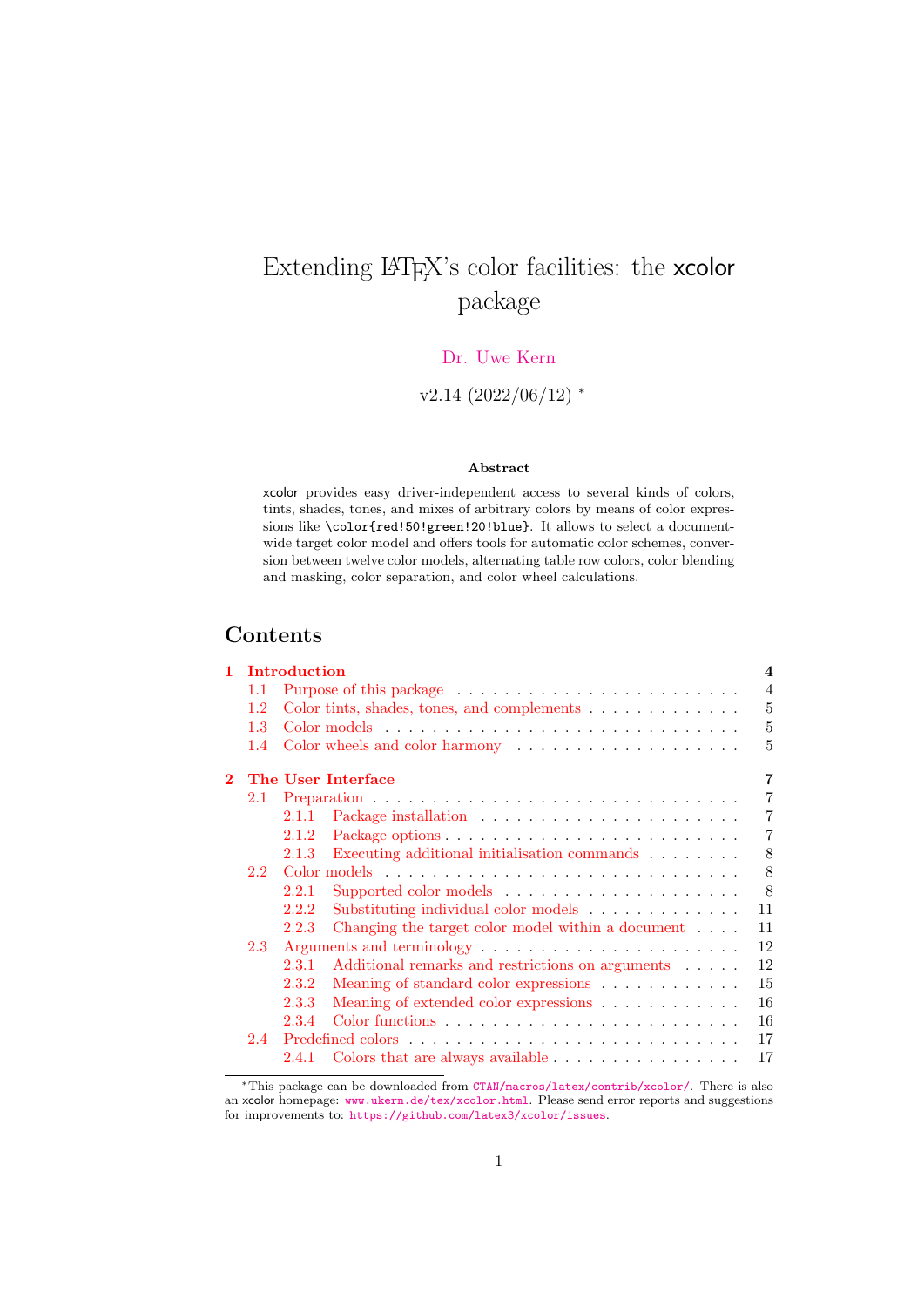|   |     | 2.4.2<br>Additional sets of colors                                                     | 17 |
|---|-----|----------------------------------------------------------------------------------------|----|
|   | 2.5 |                                                                                        | 18 |
|   |     | 2.5.1<br>Ordinary and named colors                                                     | 18 |
|   |     | 2.5.2                                                                                  | 19 |
|   |     | 2.5.3                                                                                  | 20 |
|   |     | Immediate and deferred definitions<br>2.5.4                                            | 20 |
|   |     | 2.5.5                                                                                  | 21 |
|   | 2.6 |                                                                                        | 22 |
|   |     | 2.6.1                                                                                  | 22 |
|   |     | 2.6.2                                                                                  | 22 |
|   |     | 2.6.3                                                                                  | 23 |
|   |     | 2.6.4<br>Using the current color $\dots \dots \dots \dots \dots \dots \dots$           | 23 |
|   |     | 2.6.5                                                                                  | 23 |
|   | 2.7 |                                                                                        | 24 |
|   | 2.8 |                                                                                        | 24 |
|   | 2.9 |                                                                                        | 25 |
|   |     | 2.9.1                                                                                  | 25 |
|   |     | 2.9.2                                                                                  | 26 |
|   |     | 2.9.3                                                                                  | 27 |
|   |     | 2.9.4                                                                                  | 27 |
|   |     |                                                                                        | 27 |
|   |     | 2.11 Additional color specification in the pstricks world                              | 28 |
|   |     |                                                                                        | 28 |
|   |     |                                                                                        | 29 |
|   |     |                                                                                        | 29 |
|   |     |                                                                                        | 30 |
|   |     | 2.15.1 Name clashs between dvipsnames and svgnames                                     | 30 |
|   |     | 2.15.2 Page breaks and $pdfTr[X \dots \dots \dots \dots \dots \dots \dots \dots \dots$ | 30 |
|   |     | 2.15.3 Change color of included .eps file                                              | 30 |
|   |     |                                                                                        |    |
| 3 |     | <b>Examples</b>                                                                        | 32 |
| 4 |     | <b>Colors by Name</b>                                                                  | 39 |
|   | 4.1 |                                                                                        | 39 |
|   | 4.2 |                                                                                        | 39 |
|   | 4.3 |                                                                                        | 39 |
|   | 4.4 |                                                                                        | 40 |
|   |     |                                                                                        |    |
| 5 |     | <b>Technical Supplement</b>                                                            | 42 |
|   | 5.1 |                                                                                        | 42 |
|   | 5.2 | How xcolor handles driver-specific color models                                        | 42 |
|   | 5.3 | Behind the scenes: internal color representation                                       | 43 |
|   | 5.4 |                                                                                        | 43 |
|   |     |                                                                                        |    |
| 6 |     | The Formulas                                                                           | 45 |
|   | 6.1 |                                                                                        | 45 |
|   | 6.2 | Conversion between integer and real models                                             | 45 |
|   |     | 6.2.1                                                                                  | 47 |
|   |     | 6.2.2                                                                                  | 47 |
|   | 6.3 | Color conversion and complements $\ldots \ldots \ldots \ldots \ldots \ldots$           | 48 |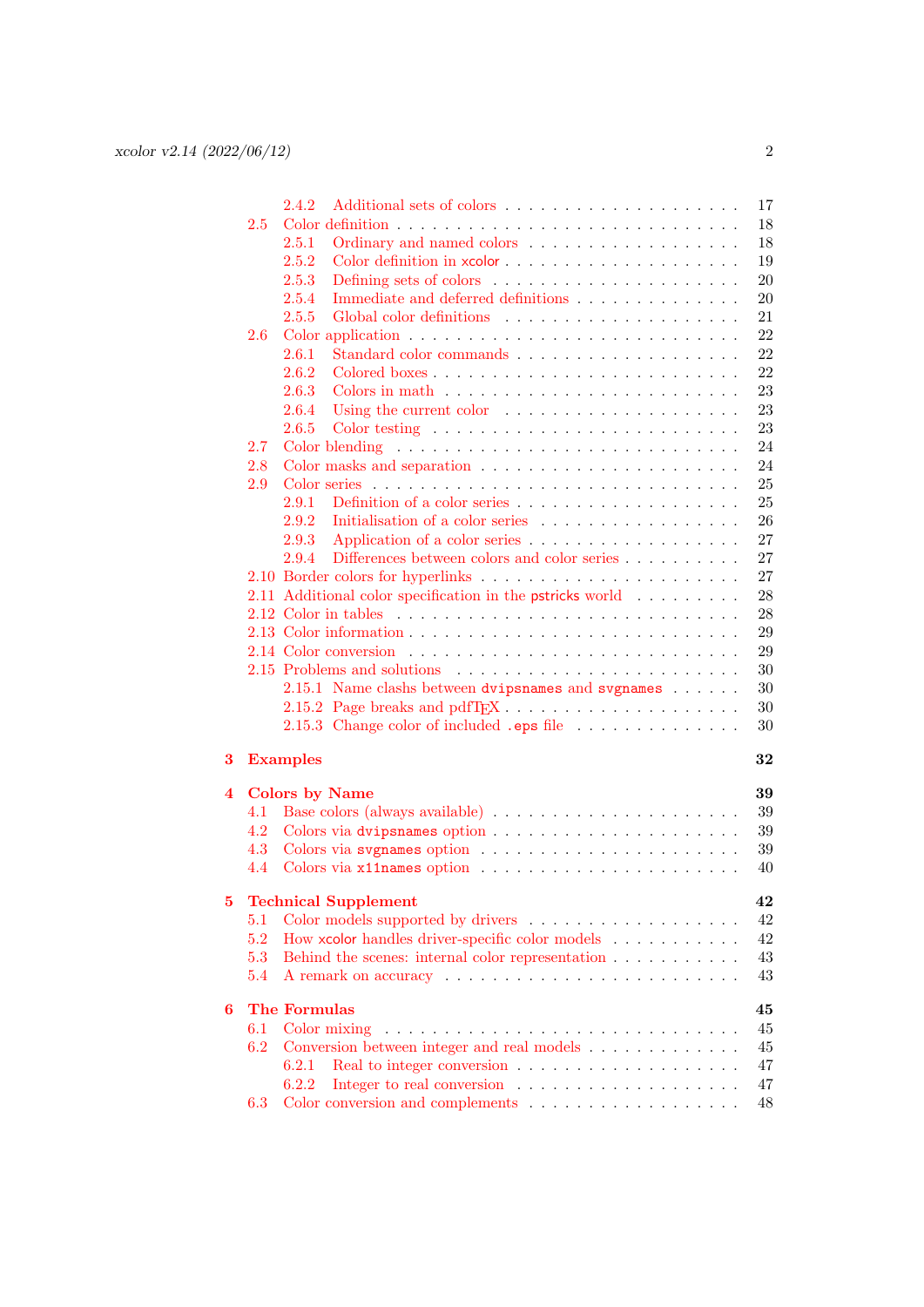| 6.3.1             |        |  | The rgb model $\ldots \ldots \ldots \ldots \ldots \ldots \ldots \ldots \ldots$ |  |  |  |  |  |  |  |  |  |  | 48 |
|-------------------|--------|--|--------------------------------------------------------------------------------|--|--|--|--|--|--|--|--|--|--|----|
| 6.3.2             |        |  | The cmy model                                                                  |  |  |  |  |  |  |  |  |  |  | 51 |
| 6.3.3             |        |  |                                                                                |  |  |  |  |  |  |  |  |  |  | 52 |
| 6.3.4             |        |  |                                                                                |  |  |  |  |  |  |  |  |  |  | 52 |
| 6.3.5             |        |  |                                                                                |  |  |  |  |  |  |  |  |  |  | 54 |
| 6.3.6             |        |  |                                                                                |  |  |  |  |  |  |  |  |  |  | 54 |
| 6.3.7             |        |  |                                                                                |  |  |  |  |  |  |  |  |  |  | 54 |
| 6.3.8             |        |  |                                                                                |  |  |  |  |  |  |  |  |  |  | 55 |
| 6.3.9             |        |  |                                                                                |  |  |  |  |  |  |  |  |  |  | 55 |
|                   | 6.3.10 |  |                                                                                |  |  |  |  |  |  |  |  |  |  | 55 |
|                   | 6.3.11 |  |                                                                                |  |  |  |  |  |  |  |  |  |  | 55 |
|                   |        |  |                                                                                |  |  |  |  |  |  |  |  |  |  | 56 |
| <b>References</b> |        |  |                                                                                |  |  |  |  |  |  |  |  |  |  | 58 |
| Appendix          |        |  |                                                                                |  |  |  |  |  |  |  |  |  |  | 59 |
|                   |        |  |                                                                                |  |  |  |  |  |  |  |  |  |  | 59 |
|                   |        |  |                                                                                |  |  |  |  |  |  |  |  |  |  | 59 |
|                   |        |  |                                                                                |  |  |  |  |  |  |  |  |  |  | 59 |
|                   |        |  |                                                                                |  |  |  |  |  |  |  |  |  |  | 59 |
| Index             |        |  |                                                                                |  |  |  |  |  |  |  |  |  |  | 64 |

# List of Tables

| 2              |                                                     |
|----------------|-----------------------------------------------------|
| 3 <sup>7</sup> |                                                     |
|                |                                                     |
|                |                                                     |
|                | 6 Driver-dependent internal color representation 44 |
|                |                                                     |
|                |                                                     |

# List of Figures

|                 | 32<br>Color spectrum $\ldots \ldots \ldots \ldots \ldots \ldots \ldots \ldots \ldots \ldots$ |
|-----------------|----------------------------------------------------------------------------------------------|
| $\mathfrak{D}$  | 32                                                                                           |
| 3               | 33<br>Progressing from one to another color                                                  |
| $\overline{4}$  | 34                                                                                           |
| 5               | 34                                                                                           |
| 6               | 34                                                                                           |
|                 | 34                                                                                           |
| 8               | 35                                                                                           |
| 9               | 36                                                                                           |
| $\overline{10}$ | Alternating row colors in tables: <i>\\char</i> 114\relax owcolors vs.                       |
|                 | 36                                                                                           |
| -11             | 37                                                                                           |
| -12             |                                                                                              |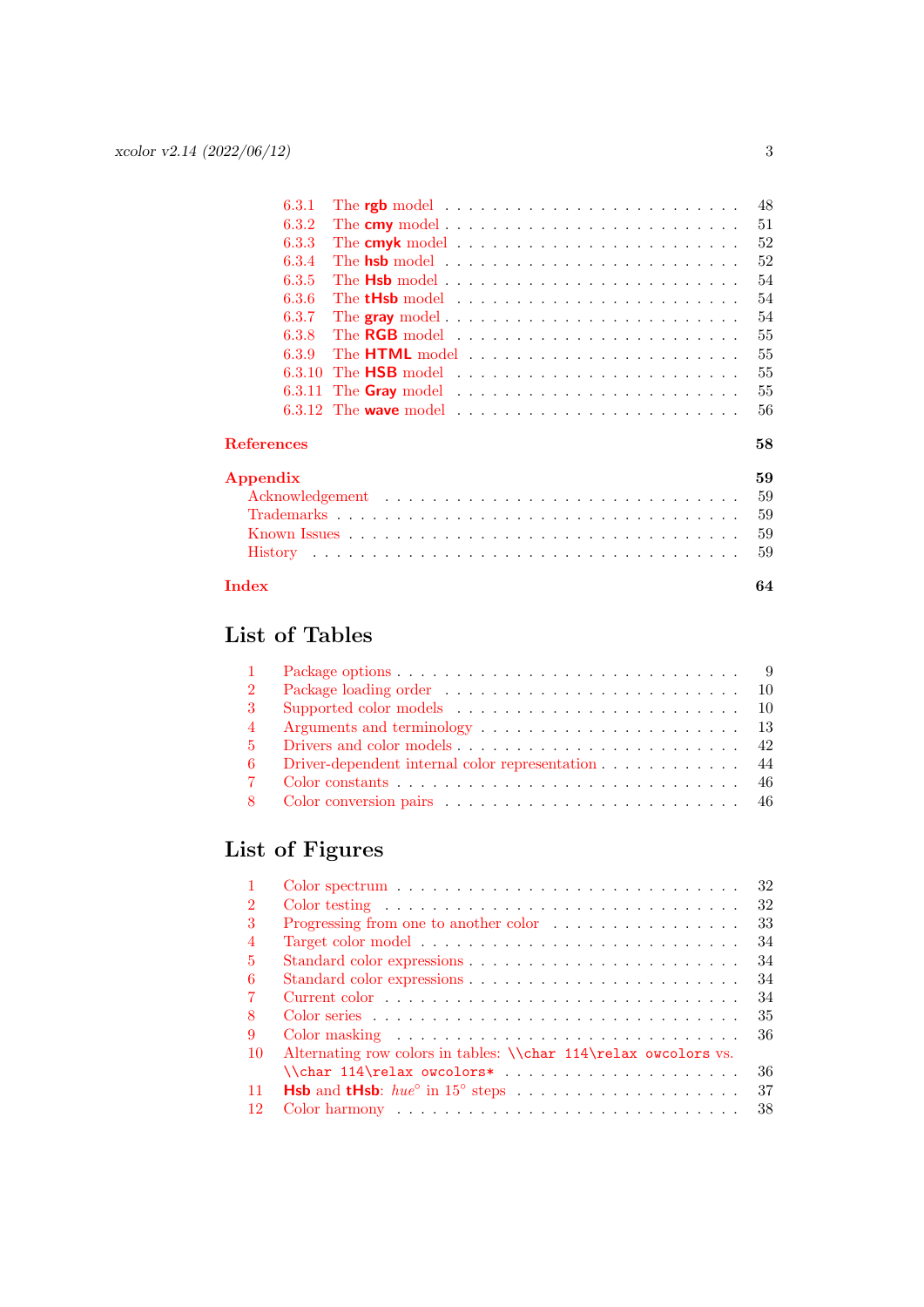# <span id="page-3-0"></span>1 Introduction

# <span id="page-3-1"></span>1.1 Purpose of this package

The color package provides a powerful and stable tool for handling colors within (pdf)LATEX in a consistent and driver-independent way, supporting several color models (slightly less driver-independent).

Nevertheless, it is sometimes a bit clumsy to use, especially in cases where slight color variations, color mixes or color conversions are involved: this usually implies the usage of another program that calculates the necessary parameters, which are then copied into a **\definecolor** command in LAT<sub>E</sub>X. Quite often, also a pocket calculator is involved in the treatment of issues like the following:

- My company has defined a corporate color, and the printing office tells me how expensive it is to use more than two colors in our new brochure, whereas all kinds of tints (e.g., a 75% version) of our color can be used at no extra cost. But how to access these color variations in LATEX? (Answer: \color{CorporateColor!75} etc.)
- My friend uses a nice color which I would like to apply in my own documents; unfortunately, it is defined in the hsb model which is not supported in my favorite application pdfI $\Delta T$ FX. What to do now? (Answer: just use the **hsb** definitions, xcolor will do the necessary calculations)
- How does a mixture of 40% green and 60% yellow look like?  $(Answer: 40\% \rightarrow +60\% \rightarrow +60\% \rightarrow +60\% \rightarrow +60\% \rightarrow +60\% \rightarrow +60\% \rightarrow +60\% \rightarrow +60\% \rightarrow +60\% \rightarrow +60\% \rightarrow +60\% \rightarrow +60\% \rightarrow +60\% \rightarrow +60\% \rightarrow +60\% \rightarrow +60\% \rightarrow +60\% \rightarrow +60\% \rightarrow +60\% \rightarrow +60\% \rightarrow +60\% \rightarrow +60\% \rightarrow +60\% \rightarrow +60\% \rightarrow +60\% \rightarrow +60\% \rightarrow +60\% \rightarrow +60\% \rightarrow +60\% \rightarrow +60\% \rightarrow$
- And how does its complementary color look like?  $(Answer:$  , accessible via \color{-green!40!yellow})
- Now I want to mix three parts of the last color with two parts of its complement and one part of red. How does that look? (Answer:  $3 \times$   $\blacksquare +2 \times \blacksquare +1 \times \blacksquare = \blacksquare$ , the last color being accessible via \color{rgb:-green!40!yellow,3;green!40!yellow,2;red,1})
- I know that light waves of 485nm are within the visible range. But which color do they represent? (Answer: approximately  $\Box$ , via \color[wave]{485})
- My printing office wants all color definitions in my document to be transformed into the **cmyk** model. How can I do the calculations efficiently? (Answer: \usepackage[cmyk]{xcolor} or \selectcolormodel{cmyk})
- I have a table with 50 rows. How can I get alternating colors for entire rows without copying 50 \rowcolor commands? The alternating scheme should start in the 3rd row.

(Answer: something like \rowcolors{3}{OddColor}{EvenColor})

These are some of the issues solved by the xcolor package. Its purpose can be summarized as to maintain the characteristics of color, while providing additional features and flexibility with (hopefully) easy-to-use interfaces.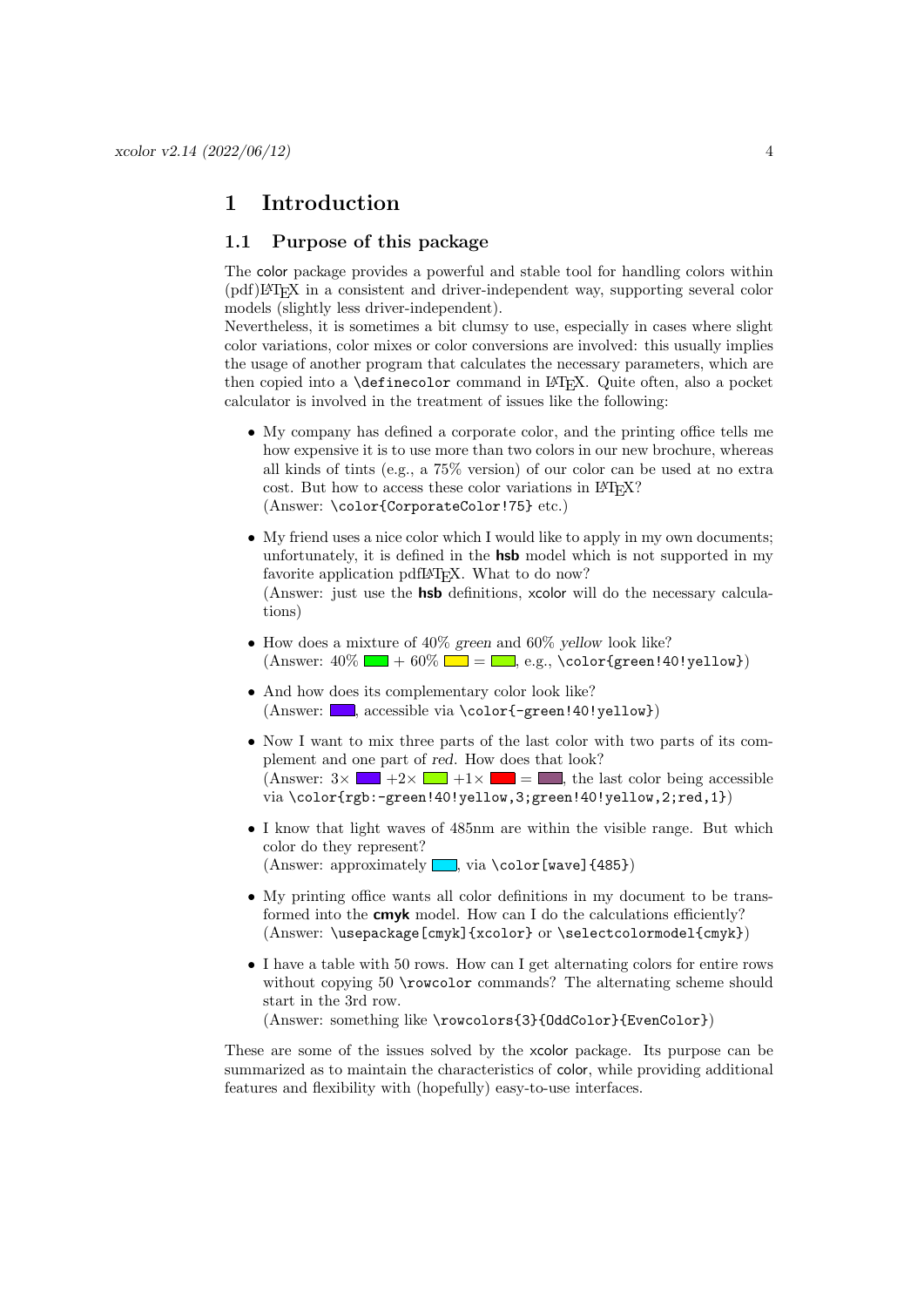# <span id="page-4-0"></span>1.2 Color tints, shades, tones, and complements

According to [\[15\]](#page-57-1) we define the terms

- tint: a color with white added,
- shade: a color with black added,
- tone: a color with gray added.

These are special cases of a general function  $\text{mix}(C, C', p)$  which constructs a new color, consisting of p parts of color C and  $1-p$  parts of color C', where  $0 \le p \le 1$ . Thus, we set

$$
tint(C, p) := mix(C, \text{white}, p)
$$
\n<sup>(1)</sup>

$$
shade(C, p) := mix(C, black, p)
$$
\n(2)

$$
tone(C, p) := mix(C, \text{gray}, p)
$$
\n(3)

where white, black, and gray are model-specific constants, see table [7 on page 46.](#page-45-0) Further we define the term

• complement: a color  $C^*$  that yields white if superposed with the original color C,

knowing that there are also different concepts of complementarity in place (e.g., opposite colors on color wheels). See section [6.3 on page 48](#page-47-0) for calculation details and section [1.4](#page-4-2) for some remarks on color wheels.

# <span id="page-4-1"></span>1.3 Color models

A color model is a tool to describe or represent a certain set of colors in a way that is suitable for the desired target device, e.g., a screen or a printer. There are proprietary models (like Pantone or HKS) that provide finite sets of colors (often called spot colors), where the user has to choose from without caring about parametrisations; on the other hand, there are parameter-driven models like **gray**, rgb, and cmyk, that aim to represent large finite or even (theoretically) infinite sets of colors, built on very small subsets of base colors and rules, how to construct other colors from these base colors. For example, a large range of colors can be constructed by linear combinations of the base colors red, green, and blue. On the other hand, usually spot colors can only be approximated by parameter values in models like  $\mathbf{c} \mathbf{m} \mathbf{y} \mathbf{k}$  or  $\mathbf{r} \mathbf{g} \mathbf{b}$ ; the original colors are being physically mixed even dependent on the targeted kind of paper. Finally, there are certain colors like gold and silver that are hardly reproducable by any parameter-driven color model on standard ink or laser printers.

# <span id="page-4-2"></span>1.4 Color wheels and color harmony

There has been a long history of placing colors (hues) on wheels in order to discuss theoretical or practical color issues (e.g., Isaac Newton, Johann Wolfgang von Goethe). One reason may be that the circle itself is a natural tool to demonstrate common relationships as well as opposite properties.

Nowadays, there exists some confusion about notions, since both major areas related to color  $-$  art and graphics design on one hand, scientific color theory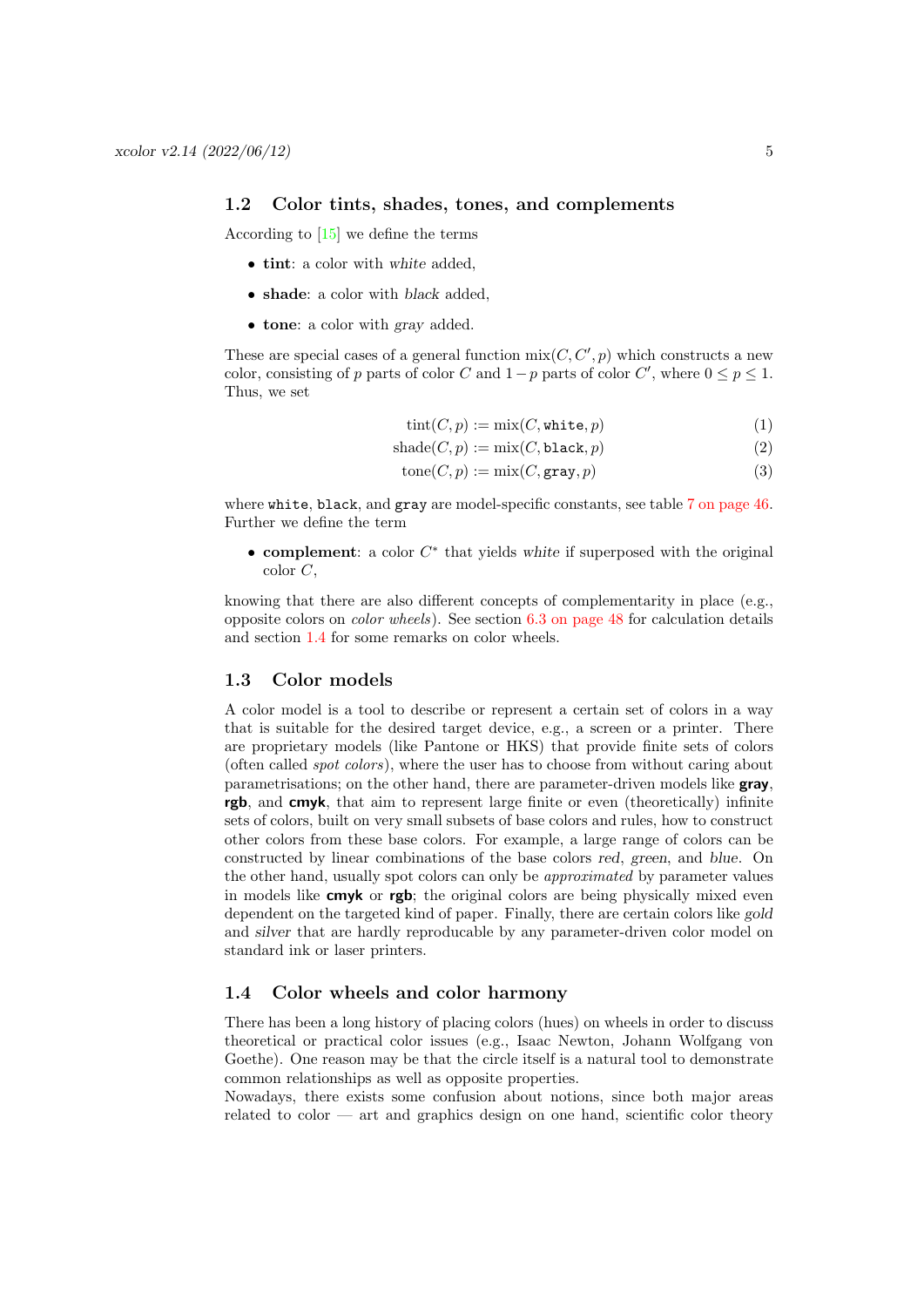on the other hand — tend to use the same words to describe color properties, however meaning sometimes very different facts! Thus, the appearance of color wheels differs as well as the meaning of concepts like 'primary' or 'complementary' colors.

Typical color wheel construction First, three primary colors are placed at 0°, 120°, 240° (artists often choose red, yellow, blue, whereas color scientists might prefer red, green, blue). Next, three secondary colors are put at  $60^{\circ}$ ,  $180^{\circ}$ ,  $300^{\circ}$ . Then, six *tertiary colors* may be placed in between  $(30^{\circ}, 90^{\circ}, ...)$ . This is why color wheels are frequently described to consist of twelve equidistant colors, although the algorithm can be repeated arbitrarily often.

Color harmonies derived from a wheel We start with an arbitrary color wheel:

- complementary colors have a distance of 180◦ on the wheel,
- color triads consist of three colors in 120° steps,
- color tetrads consist of four colors in 90◦ steps.

We assume now that the wheel is partitioned into  $2n$  sectors of equal size:

- split complementary colors of a given color are the two immediate neighbours of its complementary color, characterised by the positions  $\frac{n\pm 1}{2n} \cdot 360^{\circ}$ ,
- analogous colors to a given color are its two or four neighbours, characterised by the positions  $\pm \frac{1}{2n} \cdot 360^{\circ}$  and  $\pm \frac{2}{2n} \cdot 360^{\circ}$ .

Given these methods to generate 'color harmonies', we conclude that the results depend heavily on how we constructed the wheel! Moreover, the choice of  $n$  will affect the visual results as well. Examples are shown in figure [12 on page 38.](#page-37-0)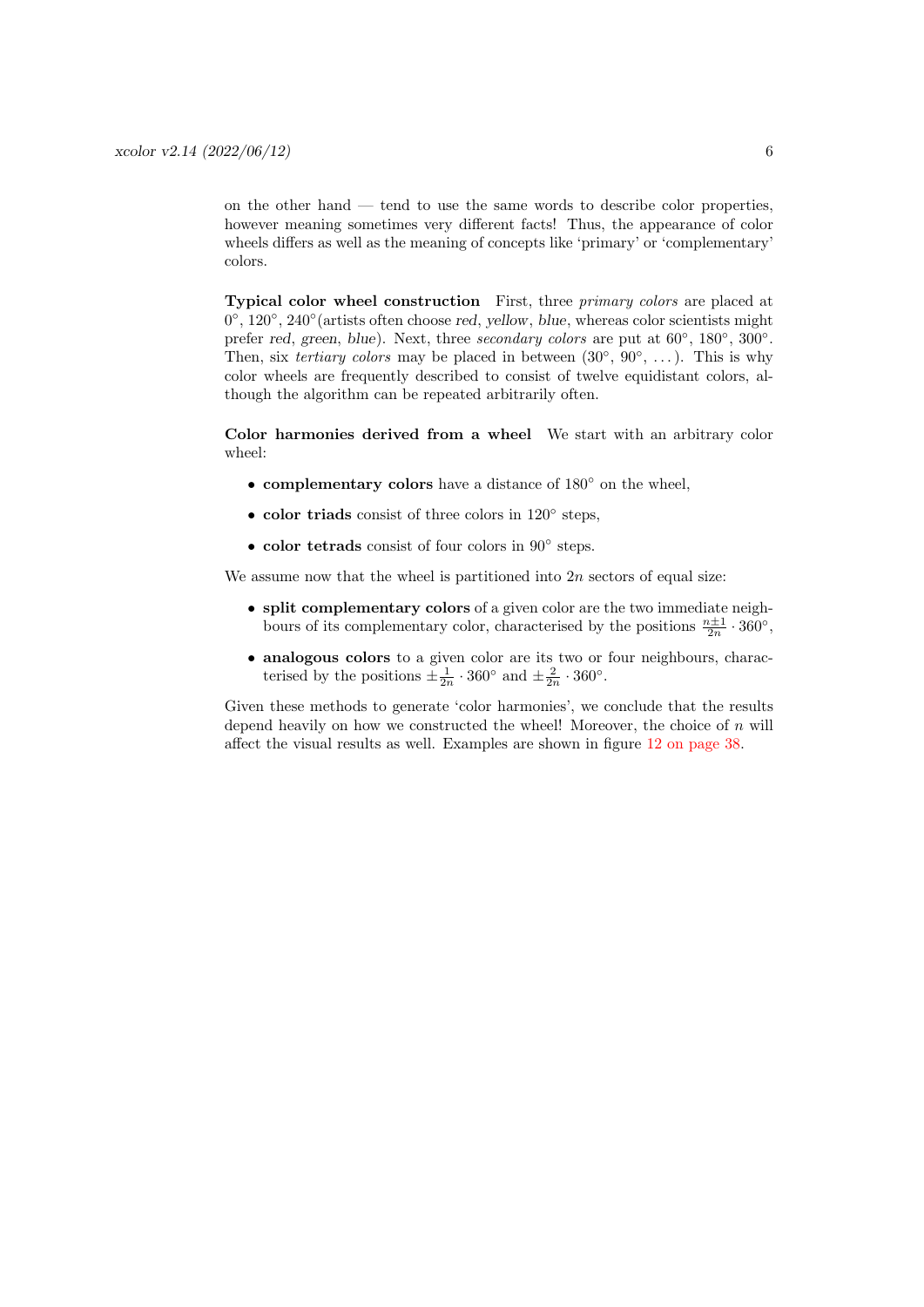# <span id="page-6-0"></span>2 The User Interface

# <span id="page-6-1"></span>2.1 Preparation

# <span id="page-6-2"></span>2.1.1 Package installation

First of all, put xcolor.sty and all the .def files to some place where (pdf)L<sup>AT</sup>EX finds them. A typical place according to the  $T\bar{F}X$  Directory Structure (TDS) would be the directory texmf/tex/latex/xcolor, where texmf denotes the main directory of your T<sub>E</sub>X installation. Additionally, put xcolor.pro to a place where dvips finds it, typically texmf/dvips/xcolor. Usually, you will have to run some kind of filename database update in order to make the files known and quickly searchable to the T<sub>EX</sub> system. Then simply use xcolor (instead of color) in your document. Thus, the general command is  $\usepackage[*options*)]$  {xcolor} in the document preamble. Table [2 on page 10](#page-9-0) shows what has to be taken into account with respect to the package loading order.

# <span id="page-6-3"></span>2.1.2 Package options

In general, there are several types of options:

- options that determine the color driver as explained in  $[5]$  and  $[6]$ , currently: dvips, xdvi, dvipdf, dvipdfm, dvipdfmx, luatex, pdftex, dvipsone, dviwindo, emtex, dviwin, oztex, textures, pctexps, pctexwin, pctexhp, pctex32, truetex, tcidvi, vtex, xetex, dvisvgm,
- options that determine the target color model<sup>[1](#page-6-4)</sup> (natural, rgb, cmy, cmyk, hsb, gray, RGB, HTML, HSB, Gray) or disable colored output (monochrome),
- options that control whether and how certain sets of predefined colors are being loaded: dvipsnames, dvipsnames\*, svgnames, svgnames\*, x11names, x11names\*,
- options that determine which other packages are to be loaded or supported: table, fixpdftex, hyperref,
- options that influence the behaviour of other commands: prologue, kernelfbox, xcdraw, noxcdraw, fixinclude, showerrors, hideerrors,
- <span id="page-6-6"></span>• obsolete options: pst, override, usenames, nodvipsnames.

All available package options (except driver selection and obsolete options) are \GetGinDriver listed in table [1 on page 9.](#page-8-0) In order to facilitate the co-operation with the hyperref  $\Gamma$  is a command  $\Gamma$ <sup>[2](#page-6-5)</sup> that grabs the driver actually used and puts it into the command \GinDriver. The latter can then be used within hyperref (or other packages), see the code example on page [11.](#page-10-2) If there is no corresponding hyperref option, hypertex will be taken as default.

Warning: there is a substantial difference between xcolor and color regarding how the dvips option is being handled. The color package implicitly invokes the dvipsnames option, whenever one of the dvips, oztex, xdvi drivers is selected. This makes documents less portable, since whenever one of these colors is

<span id="page-6-4"></span><sup>&</sup>lt;sup>1</sup>Section [2.2.3 on page 11](#page-10-1) explains how this setting can be overridden at any point in a document.

<span id="page-6-5"></span> $2$ This command is executed automatically if the package option hyperref is used.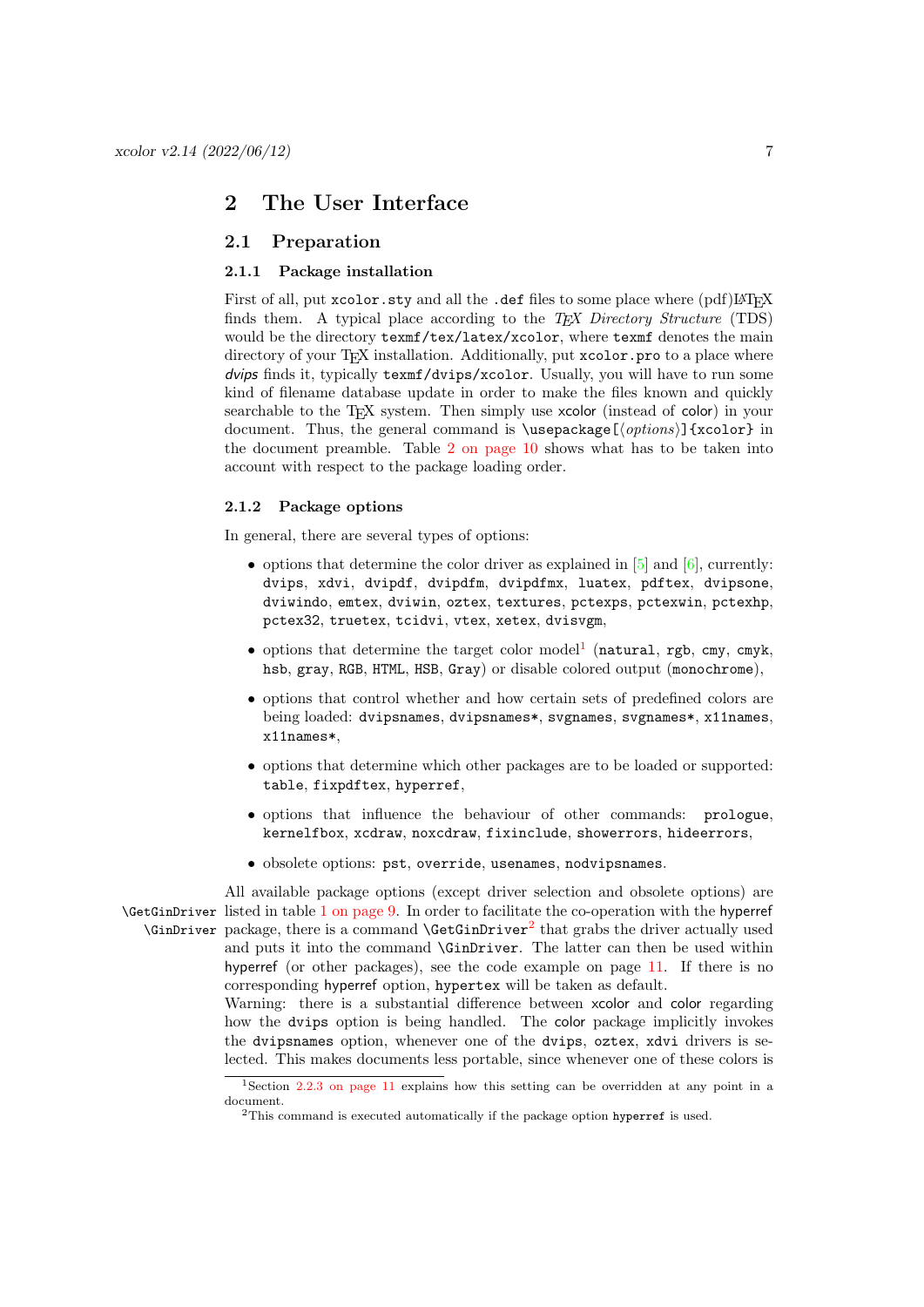used without explicit dvipsnames option, other drivers like pdftex will issue error messages because of unknown colors. Therefore, xcolor always requires an explicit dvipsnames option to use these names — which then works for all drivers.

# <span id="page-7-5"></span><span id="page-7-0"></span>2.1.3 Executing additional initialisation commands

\xcolorcmd Here is a simple interface to pass commands that should be executed at the end of the xcolor package (immediately before the initialising \color{black} is executed). Just say \def\xcolorcmd{ $\langle commands \rangle$ } at some point before xcolor is loaded.

> Example: assuming that a.tex is a complete LATEX document, a command like 'latex \def\xcolorcmd{\colorlet{black}{red}}\input{a}' at the console generates a file  $a.dvi$  with all occurences of black being replaced by red, without the necessity to change the source file itself. (The exact spelling of the console command might vary across operating systems and T<sub>E</sub>X distributions.)

# <span id="page-7-1"></span>2.2 Color models

#### <span id="page-7-2"></span>2.2.1 Supported color models

The list of supported color models and their parameter ranges is given in table [3](#page-9-1) [on page 10.](#page-9-1) We emphasize that this color support is independent of the chosen driver.

'Color model support' also means that it is possible to specify colors directly with their parameters, e.g., by saying \textcolor[cmy]{0.7,0.5,0.3}{foo} (foo) or \textcolor[HTML]{AFFE90}{foo} (foo).

rgb, cmyk, hsb, gray These are the models supported by PostScript directly. We therefore refer to [\[1\]](#page-57-4) for a description of their properties and relations. There is \adjustUCRBG a special command to fine-tune the mechanisms of undercolor-removal and black*generation* during conversion to the **cmyk** model, see section [6.3.2 on page 51](#page-50-1) for details.

> <span id="page-7-3"></span>cmy This is mainly a model for intermediary calculation steps. With respect to that, it is a simple complement of  $rgb$ . As far as visualisation is concerned,  $cmp$ is treated as **cmvk** with  $k = 0$ .

> <span id="page-7-4"></span>HTML This is a model derived from rgb in order to enable input of color parameters from web pages or CSS files. Therefore, it is not really a color model of its own right, but rather a user interface for convenience. It is worth mentioning that **HTML** accepts any combination of the characters  $0-9$ ,  $A-F$ ,  $a-f$ , as long as the string has a length of exactly 6 characters. However, outputs of conversions to **HTML** will always consist of numbers and *uppercase* letters.

**Hsb, tHsb** Firstly, **Hsb** is a 'user interface' model, mapping  $hue \in [0,1]$  onto \rangeHsb  $hue^{\circ} \in [0, H]$ , where H is given by \def\rangeHsb{ $\langle H \rangle$ }. Thus, if  $H = 360$ , we can think of a circle or wheel to specify the  $hue°$  parameter. Secondly, Hsb is the basis for tHsb, also named tuned Hsb, which enables the user to apply a piecewise linear transformation on  $hue^{\circ}$  by shifting selected  $hue^{\circ}$ values forward or backward on the circle. This transformation is defined by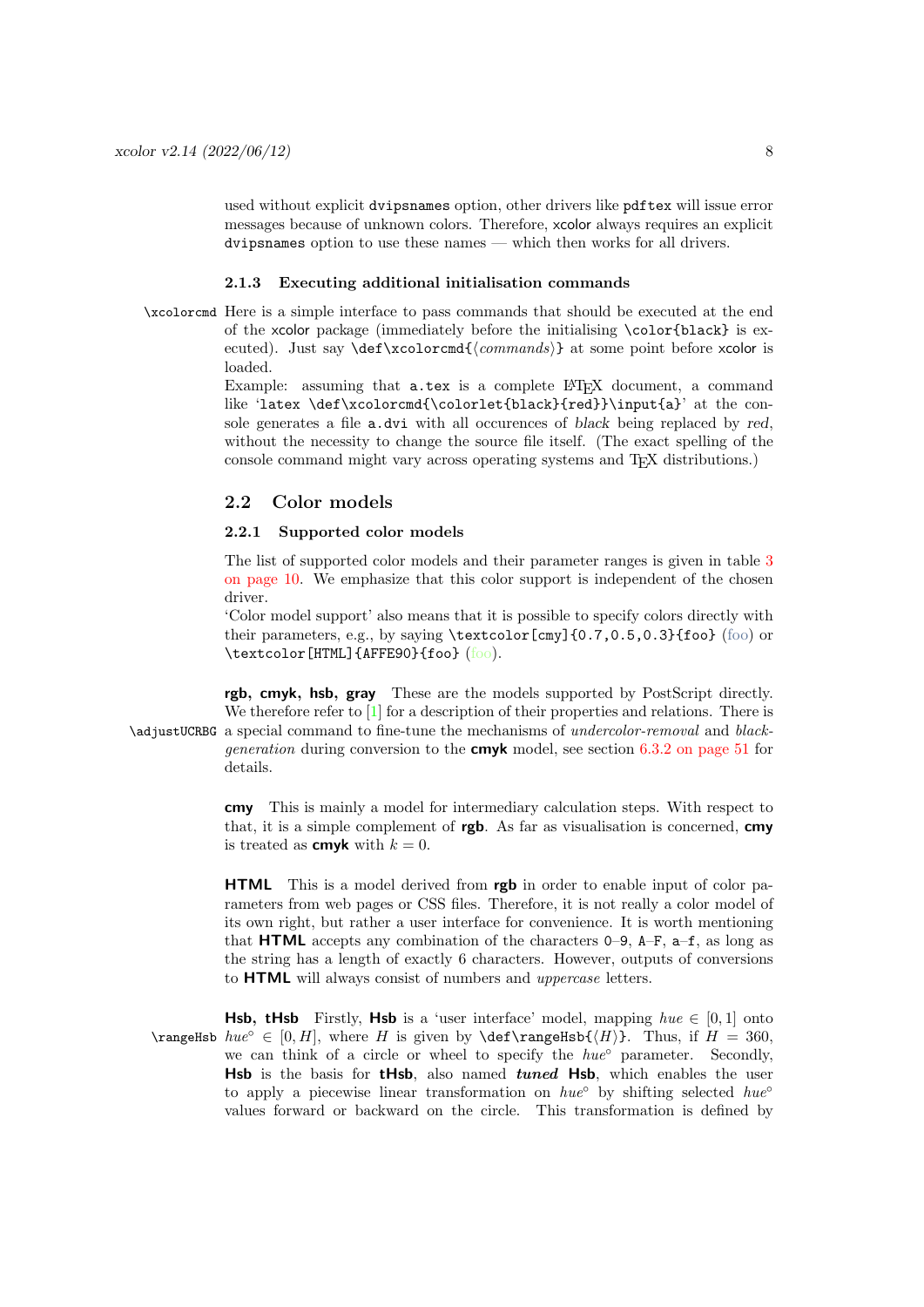| Option                                                                                | Description                                                                                                                        |  |  |  |  |  |
|---------------------------------------------------------------------------------------|------------------------------------------------------------------------------------------------------------------------------------|--|--|--|--|--|
| natural                                                                               | (Default.) Keep all colors in their model, except RGB (converted<br>to rgb), HSB (converted to hsb), and Gray (converted to gray). |  |  |  |  |  |
| rgb                                                                                   | Convert all colors to the rgb model.                                                                                               |  |  |  |  |  |
| cmy                                                                                   | Convert all colors to the cmy model.                                                                                               |  |  |  |  |  |
| cmyk                                                                                  | Convert all colors to the cmyk model.                                                                                              |  |  |  |  |  |
| hsb                                                                                   | Convert all colors to the <b>hsb</b> model.                                                                                        |  |  |  |  |  |
| gray                                                                                  | Convert all colors to the gray model. Especially useful to simulate<br>how a black & white printer will output the document.       |  |  |  |  |  |
| RGB                                                                                   | Convert all colors to the RGB model (and afterwards to rgb).                                                                       |  |  |  |  |  |
| <b>HTML</b>                                                                           | Convert all colors to the HTML model (and afterwards to rgb).                                                                      |  |  |  |  |  |
| <b>HSB</b>                                                                            | Convert all colors to the HSB model (and afterwards to hsb).                                                                       |  |  |  |  |  |
| Gray                                                                                  | Convert all colors to the Gray model (and afterwards to gray).                                                                     |  |  |  |  |  |
| dvipsnames, dvipsnames*                                                               | Load a set of predefined colors. <sup>1</sup>                                                                                      |  |  |  |  |  |
| svgnames, svgnames*                                                                   | Load a set of predefined colors according to SVG $1.1$ <sup>1</sup>                                                                |  |  |  |  |  |
| x11names, x11names*                                                                   | Load a set of predefined colors according to $Unix/X11.^1$                                                                         |  |  |  |  |  |
| table                                                                                 | Load the colortbl package, in order to use the tools for coloring<br>rows, columns, and cells within tables.                       |  |  |  |  |  |
| fixpdftex                                                                             | Load the pdfcolmk package, in order to improve pdftex's color<br>behaviour (see section $2.15.2$ on page 30).                      |  |  |  |  |  |
| hyperref                                                                              | Support the hyperref package in terms of color expressions by<br>defining additional keys (see section 2.10 on page 27).           |  |  |  |  |  |
| prologue                                                                              | Write prologue information to .xcp file for every color definition<br>(as described in section $2.5.1$ on page 18).                |  |  |  |  |  |
| kernelfbox                                                                            | Use IATEX kernel method to draw $\f(\text{rame})$ box frames <sup>2</sup> .                                                        |  |  |  |  |  |
| xcdraw                                                                                | Use driver-specific commands to draw frames and color boxes. <sup>2</sup>                                                          |  |  |  |  |  |
| noxcdraw                                                                              | (Default.) Use generic code to draw frames and color boxes. <sup>2</sup>                                                           |  |  |  |  |  |
| fixinclude                                                                            | Prevent dvips color reset before .eps file inclusion (see section<br>$2.15.3$ on page 30).                                         |  |  |  |  |  |
| showerrors                                                                            | (Default.) Display an error message if an undefined color is being<br>used (same behaviour as in the original color package).      |  |  |  |  |  |
| hideerrors                                                                            | Display only a warning if an undefined color is being used, and<br>replace this color by black.                                    |  |  |  |  |  |
| <sup>1</sup> See section 2.4.2 on page 17. <sup>2</sup> See section 2.6.2 on page 22. |                                                                                                                                    |  |  |  |  |  |

# <span id="page-8-0"></span>Table 1: Package options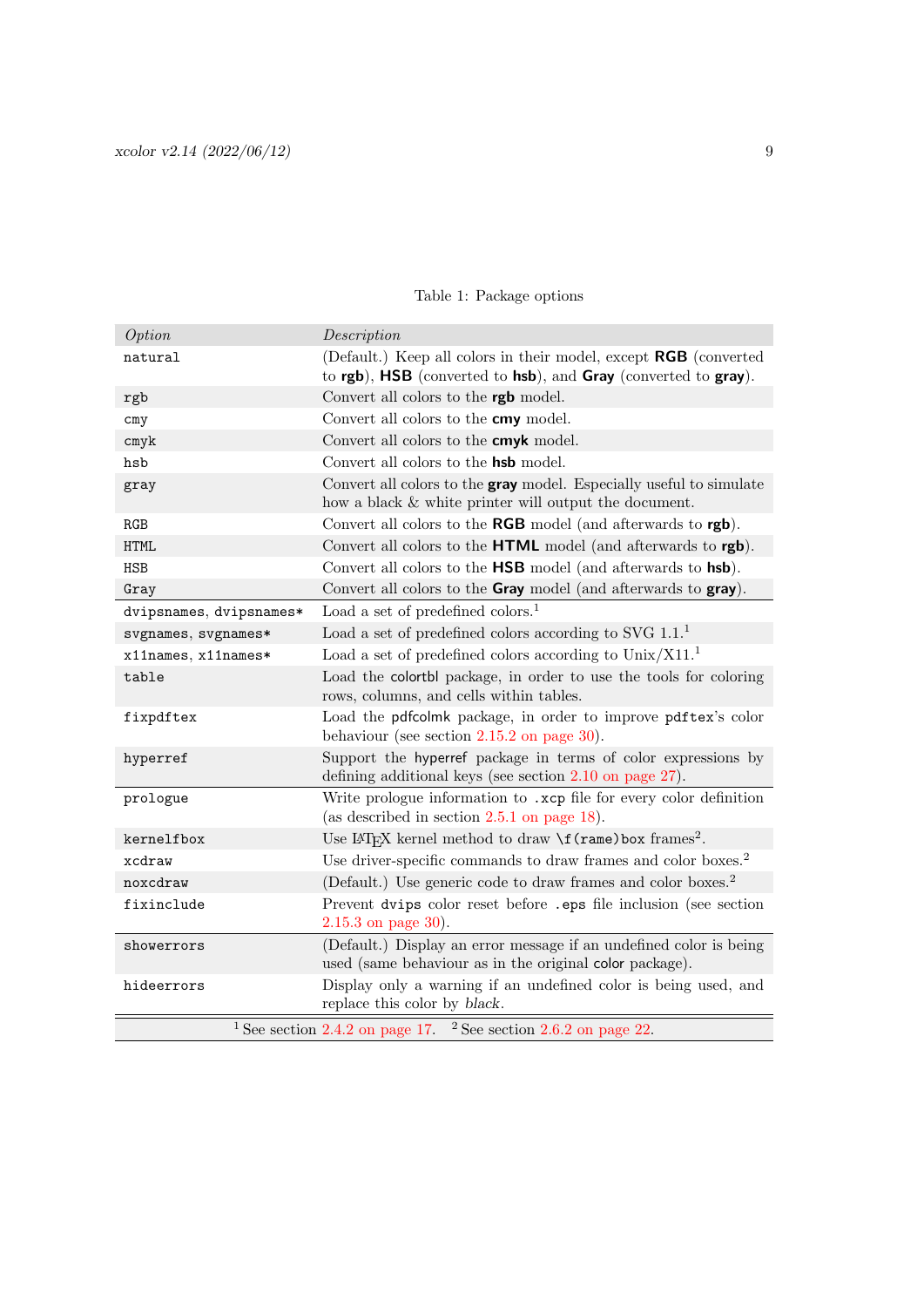| Action/Package                                         | colortbl | pdfcolmk  |                 | hyperref pstricks color |    | pstcol |  |  |
|--------------------------------------------------------|----------|-----------|-----------------|-------------------------|----|--------|--|--|
| load before xcolor                                     | no       | no        | allowed         | allowed <sup>1</sup>    | no | no     |  |  |
| load with xcolor option                                | table    | fixpdftex | $\qquad \qquad$ |                         |    |        |  |  |
| load after xcolor                                      | no       | allowed   | allowed allowed |                         | no | no     |  |  |
| $1$ recent pstricks versions do load xcolor by default |          |           |                 |                         |    |        |  |  |

<span id="page-9-0"></span>Table 2: Package loading order

<span id="page-9-1"></span>

|  | Table 3: Supported color models |  |  |
|--|---------------------------------|--|--|
|--|---------------------------------|--|--|

| Name            | Base colors/notions                                          | <i>Parameter range</i>   | Default   |  |  |  |  |  |  |
|-----------------|--------------------------------------------------------------|--------------------------|-----------|--|--|--|--|--|--|
| rgb             | red, green, blue                                             | $[0,1]^{3}$              |           |  |  |  |  |  |  |
| cm <sub>V</sub> | cyan, magenta, yellow                                        | $[0, 1]^{3}$             |           |  |  |  |  |  |  |
| cmyk            | cyan, magenta, yellow, black                                 | $[0,1]^{4}$              |           |  |  |  |  |  |  |
| hsb             | hue, saturation, brightness                                  | $[0,1]^{3}$              |           |  |  |  |  |  |  |
| Hsb             | $hue^{\circ}$ , saturation, brightness                       | $[0, H] \times [0, 1]^2$ | $H = 360$ |  |  |  |  |  |  |
| tHsb            | $hue^{\circ}$ , saturation, brightness                       | $[0, H] \times [0, 1]^2$ | $H = 360$ |  |  |  |  |  |  |
| gray            | qray                                                         | [0, 1]                   |           |  |  |  |  |  |  |
| <b>RGB</b>      | Red. Green, Blue                                             | $\{0, 1, \ldots, L\}^3$  | $L = 255$ |  |  |  |  |  |  |
| <b>HTML</b>     | <i>RRGGBB</i>                                                | $\{000000, , FFFFFF\}$   |           |  |  |  |  |  |  |
| <b>HSB</b>      | Hue, Saturation, Brightness                                  | $\{0, 1, \ldots, M\}^3$  | $M = 240$ |  |  |  |  |  |  |
| Gray            | Gray                                                         | $\{0, 1, \ldots, N\}$    | $N = 15$  |  |  |  |  |  |  |
| wave            | lambda (nm)                                                  | [363, 814]               |           |  |  |  |  |  |  |
|                 | $L, M, N$ are positive integers; H is a positive real number |                          |           |  |  |  |  |  |  |

\rangetHsb \def\rangetHsb{ $x_1, y_1; x_2, y_2; \ldots$ } which specifies that  $hue^{\circ} = x_1$  in **tHsb** means  $hue^{\circ} = y_1$  in **Hsb**, etc. For example, yellow is at 60 $^{\circ}$  in the **Hsb** circle (red being at 0°), however, in most color wheels used by artists, yellow is at 120°. Therefore, a '120,60' entry would make sense if we planned to replicate an artist's color wheel via **tHsb**. See section  $6.3.6$  on page  $54$  for the exact transformation formula and further restrictions, and section [1.4 on page 5](#page-4-2) for color wheels and color harmonies. Figure [11 on page 37](#page-36-0) may serve for comparison purposes.

<span id="page-9-2"></span>Example: '\def\rangetHsb{60,30;120,60;180,120;210,180;240,240}' is in fact xcolor's default setting.

wave With this model we try to make wavelengths transformable to standard color models, in order to approximate the visual appearance of light waves. While the visible spectrum covers a range of approximately 400–750 nm, the implementation in xcolor generally allows for all real 'wavelengths'  $\lambda$  that have an absolute value less than 16383.99998 (the biggest number TEX can represent as a dimension). However, the probability of getting any non-black color outside the range of  $\lambda \in [363, 814]$  is exactly zero. Therefore, figure [1 on page 32](#page-31-1) illustrates only the mentioned wavelength interval. Note that it is not possible to convert other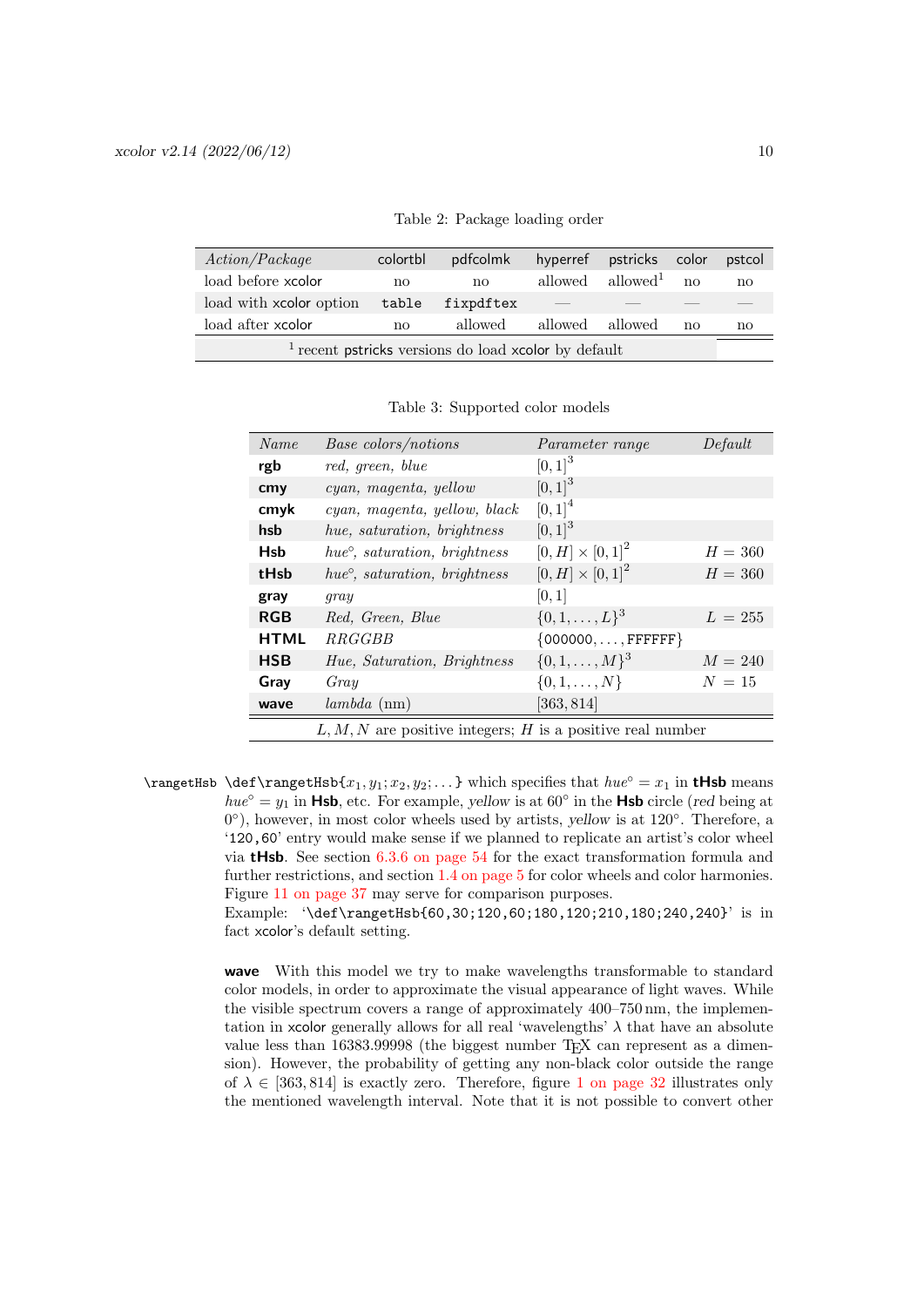<span id="page-10-2"></span>models to wave in a sensible way, since the latter covers only a limited range of colors.

**RGB, HSB, Gray** These are derived models, turning the continuous  $[0, 1]$  parameter ranges of rgb, hsb, and gray to finite sets of integers; we therefore use the term *integer models*. The constants  $L, M, N$  of table [3](#page-9-1) are defined via the com-\rangeRGB mands \def\rangeRGB{ $\L$ }, \def\rangeHSB{ $\M$ }, and \def\rangeGray{ $\N$ }. \rangeHSB Changes of these constants can be done before or after the xcolor package is loaded, \rangeGray e.g.,

```
\documentclass{article}
...
\def\rangeRGB{15}
\usepackage[dvips]{xcolor}
...
\GetGinDriver
\usepackage[\GinDriver]{hyperref}
...
\begin{document}
...
\def\rangeRGB{63}
...
```
# <span id="page-10-10"></span><span id="page-10-9"></span><span id="page-10-1"></span><span id="page-10-0"></span>2.2.2 Substituting individual color models

|                                                   | \substitutecolormodel $\{\langle source\ model\rangle\}\{\langle target\ model\}$<br>Substitute (source model) by the first actually present model that occurs in $\langle target$<br>model-list). Only color models of type $\langle num \ model \rangle$ are allowed; all changes are<br>local to the current group, but a prepended \xglobal is obeyed.<br>Example: assume the actual driver has an incorrect implementation of hsb whereas<br>rgb looks well. Then \substitutecolormodel{hsb}{rgb} could be a good choice,<br>since it converts — from that point onwards — all definitions of $hsb$ colors by<br>xcolor's algorithms into rgb specifications, without touching other models. |
|---------------------------------------------------|---------------------------------------------------------------------------------------------------------------------------------------------------------------------------------------------------------------------------------------------------------------------------------------------------------------------------------------------------------------------------------------------------------------------------------------------------------------------------------------------------------------------------------------------------------------------------------------------------------------------------------------------------------------------------------------------------|
|                                                   | Changing the target color model within a document<br>2.2.3                                                                                                                                                                                                                                                                                                                                                                                                                                                                                                                                                                                                                                        |
| \selectcolormodel $\{\langle num\ model\rangle\}$ | Sets the target model to $\langle num \ model \rangle$ , where the latter is one of the model names<br>allowed as package option (i.e., natural, rgb, cmy, cmyk, hsb, gray, RGB, HTML,<br>HSB, Gray), see figure 4 on page 34 for an example. There are two possible hooks,<br>where the conversion to the target model can take place:                                                                                                                                                                                                                                                                                                                                                           |
| \ifconvertcolorsD                                 | • at color <i>definition</i> time <sup>3</sup> (i.e., within <b>\definecolor</b> and friends); this is<br>controlled by the switch \ifconvertcolorsD;                                                                                                                                                                                                                                                                                                                                                                                                                                                                                                                                             |
| \ifconvertcolorsU                                 | • at time of color <i>usage</i> (immediately before a color is displayed, therefore<br>covering colors that have been defined in other models or that are being<br>specified directly like $\cdot$ $\cdot$ $\cdot$ $(1, .2, .3)$ ; this is controlled by the<br>switch \ifconvertcolorsU.                                                                                                                                                                                                                                                                                                                                                                                                         |
|                                                   | $3$ This means that all <i>newly</i> defined colors will be first converted to the target model, then                                                                                                                                                                                                                                                                                                                                                                                                                                                                                                                                                                                             |

<span id="page-10-5"></span><span id="page-10-4"></span><span id="page-10-3"></span>saved.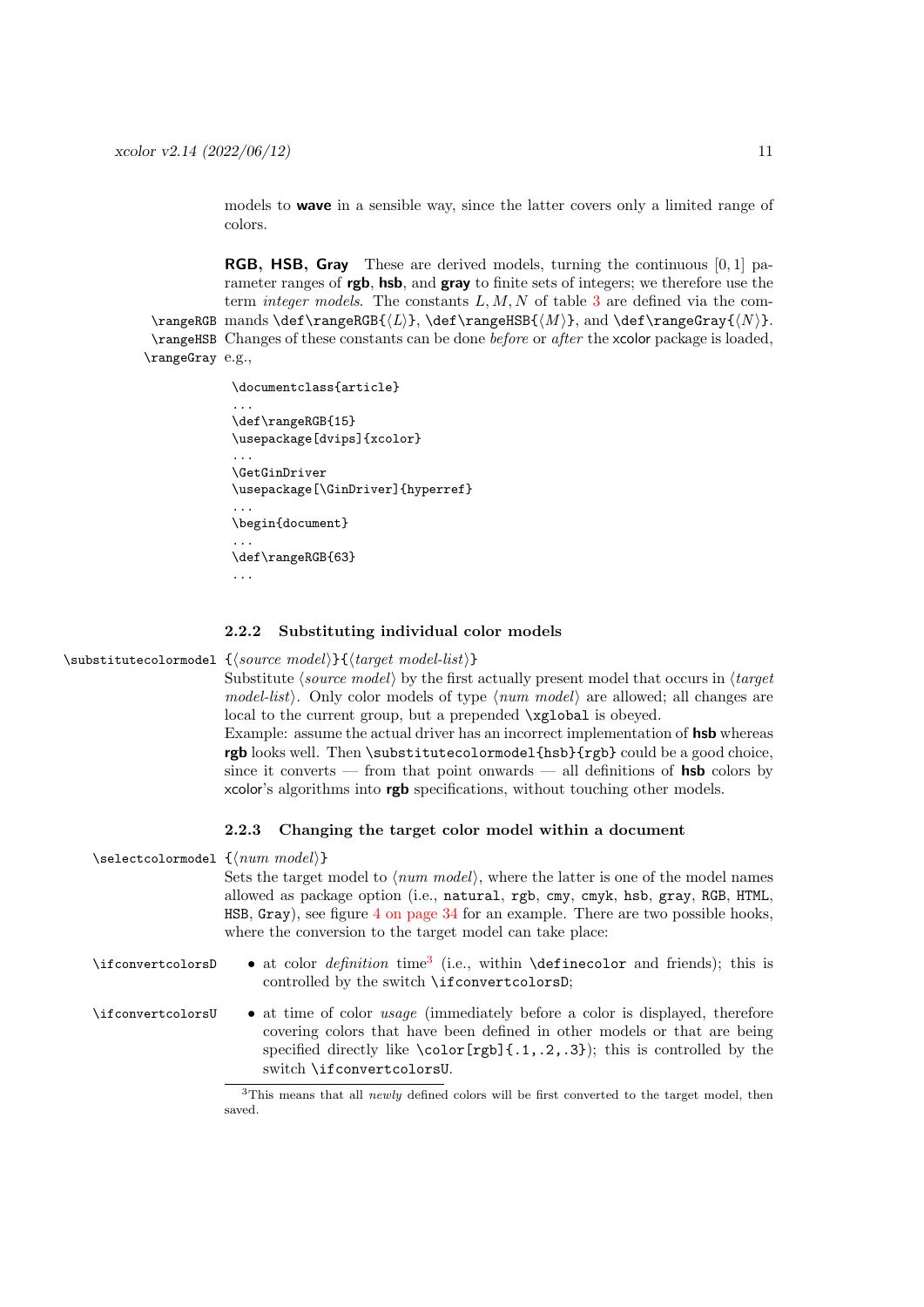Both switches are set to 'true' by selecting any of the models, except natural, which sets them to 'false'. This applies for selection via a package option as well as via \selectcolormodel. Why don't we simply convert all colors at time of usage? If many colors are involved, it can save some processing time when all conversions are already done during color definitions. Best performance can be achieved by \usepackage[rgb,...]{xcolor}\convertcolorsUfalse, which is actually the way how xcolor worked up to version 1.07.

# <span id="page-11-0"></span>2.3 Arguments and terminology

Before we describe xcolor's color-related commands in detail, we define several elements or identifiers that appear repeatedly within arguments of those commands. A general syntax overview is given in table [4 on the following page.](#page-12-0)

# <span id="page-11-1"></span>2.3.1 Additional remarks and restrictions on arguments

 $\langle empty\rangle$  Basic strings and numbers These arguments do not need much explanation.  $\langle \textit{minus} \rangle$  $\langle plus \rangle$ 

 $\langle int \rangle$ 

 $\langle num \rangle$ ⟨dec⟩

 $\langle pct \rangle$ However, as far as numerical values are concerned, it is noteworthy that real numbers in  $(La)$ T<sub>E</sub>X are — as long as they are to be used in the context of lengths, dimensions, or skips — are restricted to a maximum absolute value  $<$  16384. Certainly, in a chain of numerical calculations, this constraint has also to be obeyed for every single interim result, which usually implies further range restrictions.

- $\langle \textit{div} \rangle$ Since xcolor makes extensive use of T<sub>E</sub>X's internal dimension registers for most types of calculations, this should be kept in mind whenever  $\langle ext\>expr \rangle$  expressions are to be used.
- $\langle name \rangle$  Color names A  $\langle name \rangle$  denotes the declared name (or the name to be declared) of a color or a color series; it may be declared explicitly by one of the following commands: \definecolor, \providecolor, \colorlet, \definecolorset, \providecolorset, \definecolorseries, \definecolors, \providecolors. On the other hand, the reserved color name '.' is declared implicitly and denotes the current color. Actually, besides letters and digits, certain other characters do also work for  $\langle name \rangle$  declarations, but the given restriction avoids misunderstandings and ensures compatibility with future extensions of xcolor. Examples: 'red', 'MySpecialGreen1980', '.'.
- $\langle core \ model \rangle$  Color models The differentiation between *core models* (rgb, cmy, cmyk, hsb, ⟨num model⟩  $\langle model \rangle$ gray), integer models (RGB, HTML, HSB, Gray), decimal models (Hsb, tHsb, wave) and pseudo models (currently 'named', 'ps') has a simple reason: core models with their parameter ranges based on the unit interval [0, 1] are best suited for all kinds of calculations, whereas the purpose of the integer models is mainly to facilitate the input of parameters, followed by some transformation into one of the core models. Finally, the decimal models Hsb and tHsb are special-purpose versions of **hsb**, whereas **wave** and the pseudo model 'named' have a special status, since they are 'calculation-averse': it is usually only possible to convert such a color into one of the other models, but not the other way round. Even worse for the pseudo model 'ps': since such colors contain PostScript code, they are absolutely intransparent for TEX.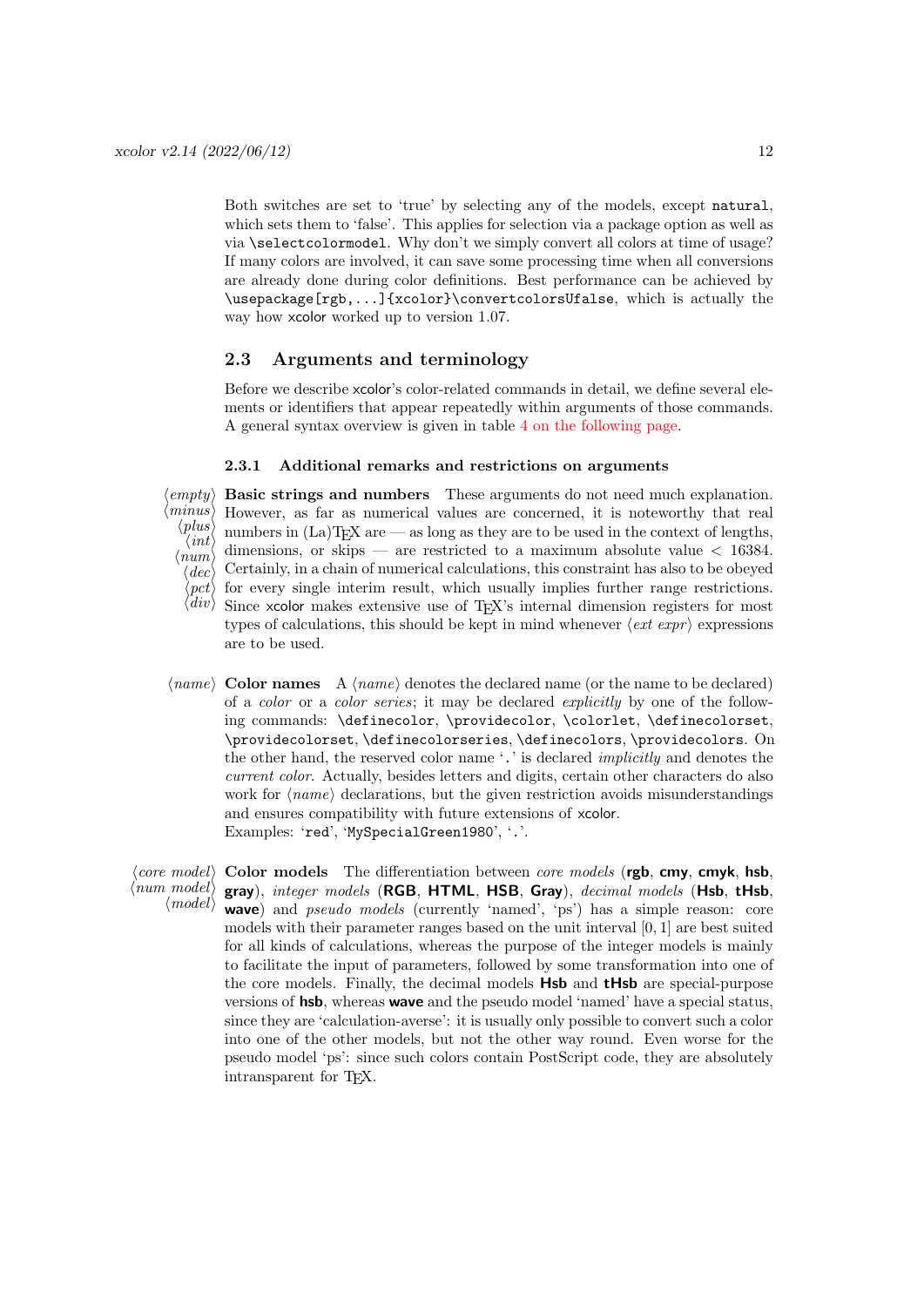| Element                          | Replacement string                                                                                                                                                                                                                                                                                                                                                                                                           |                                                                                                |
|----------------------------------|------------------------------------------------------------------------------------------------------------------------------------------------------------------------------------------------------------------------------------------------------------------------------------------------------------------------------------------------------------------------------------------------------------------------------|------------------------------------------------------------------------------------------------|
| $\langle empty\rangle$           | $\rightarrow$ empty string "                                                                                                                                                                                                                                                                                                                                                                                                 |                                                                                                |
| $\langle minus\rangle$           | $\rightarrow$ non-empty string consisting of one or more minus signs '-'                                                                                                                                                                                                                                                                                                                                                     |                                                                                                |
| $\langle plus \rangle$           | $\rightarrow$ non-empty string consisting of one or more plus signs '+'                                                                                                                                                                                                                                                                                                                                                      |                                                                                                |
| $\langle int \rangle$            | $\rightarrow$ integer number                                                                                                                                                                                                                                                                                                                                                                                                 | (integer)                                                                                      |
| $\langle num \rangle$            | $\rightarrow$ non-negative integer number                                                                                                                                                                                                                                                                                                                                                                                    | (number)                                                                                       |
| $\langle dec \rangle$            | $\rightarrow$ real number                                                                                                                                                                                                                                                                                                                                                                                                    | (decimal)                                                                                      |
| $\langle div \rangle$            | $\rightarrow$ non-zero real number                                                                                                                                                                                                                                                                                                                                                                                           | (divisor)                                                                                      |
| $\langle pct \rangle$            | $\rightarrow$ real number from the interval [0, 100]                                                                                                                                                                                                                                                                                                                                                                         | (percentage)                                                                                   |
| $\langle id \rangle$             | $\rightarrow$ non-empty string consisting of letters and digits                                                                                                                                                                                                                                                                                                                                                              | (identifer)                                                                                    |
| $\langle ext\ id \rangle$        | $\rightarrow \langle id \rangle$<br>$\rightarrow \langle id \rangle_1 = \langle id \rangle_2$                                                                                                                                                                                                                                                                                                                                |                                                                                                |
| $\langle id-list \rangle$        | $\rightarrow \langle ext \, id \rangle_1$ , $\langle ext \, id \rangle_2$ , , $\langle ext \, id \rangle_l$                                                                                                                                                                                                                                                                                                                  |                                                                                                |
| $\langle name \rangle$           | $\rightarrow \langle id \rangle$<br>$\rightarrow$ $\cdot$ .'                                                                                                                                                                                                                                                                                                                                                                 | (explicit name)<br>(implicit name)                                                             |
|                                  | $\langle core \ model \rangle \rightarrow 'rgb', 'emy', 'cmyk', 'hsb', 'gray'$                                                                                                                                                                                                                                                                                                                                               | $(core \ models)$                                                                              |
|                                  | $\langle num \ model \rangle \rightarrow \langle core \ model \rangle$<br>$\rightarrow$ 'RGB', 'HTML', 'HSB', 'Gray'<br>$\rightarrow$ 'Hsb', 'tHsb', 'wave'                                                                                                                                                                                                                                                                  | $(integer \ models)$<br>$(decimal\ models)$                                                    |
| $\langle model \rangle$          | $\rightarrow$ (num model)<br>$\rightarrow$ 'named'                                                                                                                                                                                                                                                                                                                                                                           | (numerical models)<br>$(pseudo \ model)$                                                       |
| $\langle model-list \rangle$     | $\rightarrow \langle model \rangle_1 / \langle model \rangle_2 / \dots / \langle model \rangle_m$<br>$\rightarrow \langle core \ model \rangle : \langle model \rangle_1 / \langle model \rangle_2 / \dots / \langle model \rangle_m$                                                                                                                                                                                        | (multiple models)                                                                              |
| $\langle spec \rangle$           | $\rightarrow$ comma-separated list of numerical values<br>$\rightarrow$ space-separated list of numerical values<br>$\rightarrow$ name of a 'named' color                                                                                                                                                                                                                                                                    | $(explicit\,\,specification)$<br>$(explicit\,\, specification)$<br>$(implicit\ specification)$ |
| $\langle spec-list \rangle$      | $\rightarrow \langle spec \rangle_1 / \langle spec \rangle_2 / \dots / \langle spec \rangle_m$                                                                                                                                                                                                                                                                                                                               | (multiple specifications)                                                                      |
| $\langle type \rangle$           | $\rightarrow \langle empty \rangle$<br>$\rightarrow$ 'named', 'ps'                                                                                                                                                                                                                                                                                                                                                           |                                                                                                |
| $\langle expr \rangle$           | $\rightarrow \langle prefix \rangle \langle name \rangle \langle mix \; expr \rangle \langle postfix \rangle$                                                                                                                                                                                                                                                                                                                | $(standard\ color\ expression)$                                                                |
| $\langle prefix \rangle$         | $\rightarrow \langle empty \rangle$<br>$\rightarrow \langle minus \rangle$                                                                                                                                                                                                                                                                                                                                                   | $(complement\ indicator)$                                                                      |
| $\langle mix \; expr \rangle$    | $\rightarrow$ ! $\langle pct \rangle_1$ ! $\langle name \rangle_1$ ! $\langle pct \rangle_2$ ! $\langle name \rangle_2$ !! $\langle pct \rangle_n$ ! $\langle name \rangle_n$<br>$\rightarrow$ ! $\langle pct \rangle_1$ ! $\langle name \rangle_1$ ! $\langle pct \rangle_2$ ! $\langle name \rangle_2$ !! $\langle pct \rangle_n$                                                                                          | (complete mix expr.)<br>$(incomplete\;mix\;expr.)$                                             |
| $\langle\textit{postfix}\rangle$ | $\rightarrow \langle empty \rangle$<br>$\rightarrow$ !! $\langle plus \rangle$<br>$\rightarrow$ !! [ $\langle num \rangle$ ]                                                                                                                                                                                                                                                                                                 | $(series \; step)$<br>$(series \; access)$                                                     |
| $\langle ext \exp r \rangle$     | $\rightarrow \langle core \ model \rangle$ , $\langle div \rangle$ : $\langle exp \gamma_1, \langle dec \rangle_1$ ; $\langle exp \gamma_2, \langle dec \rangle_2; \dots; \langle exp \gamma_k, \langle dec \rangle_k$<br>$\rightarrow \langle core \ model \rangle : \langle expr \rangle_1, \langle dec \rangle_1 ; \langle expr \rangle_2, \langle dec \rangle_2 ; \dots ; \langle expr \rangle_k, \langle dec \rangle_k$ |                                                                                                |
| $\langle$ func expr $\rangle$    | $\rightarrow$ > $\langle function \rangle$ , $\langle arg \rangle_1$ , $\langle arg \rangle_2$ , , $\langle arg \rangle_i$                                                                                                                                                                                                                                                                                                   | $(color\ function\ expression)$                                                                |
| $\langle function \rangle$       | $\rightarrow$ 'wheel', 'twheel'                                                                                                                                                                                                                                                                                                                                                                                              | $(color\ functions)$                                                                           |
| $\langle color \rangle$          | $\rightarrow \langle color\,\,expr \rangle \langle func\,\,expr \rangle_1 \langle func\,\,expr \rangle_2 \dots \langle func\,\,expr \rangle_i$                                                                                                                                                                                                                                                                               |                                                                                                |
| $\langle color \; expr \rangle$  | $\rightarrow \langle name \rangle$<br>$\rightarrow \langle expr \rangle$<br>$\rightarrow \langle ext \; expr \rangle$                                                                                                                                                                                                                                                                                                        |                                                                                                |
| Remarks:                         | Each $\rightarrow$ denotes a possible replacement string for the element in the left column; however, further<br>context-dependent restrictions may apply. See main text for details. A string 'foo' is always to be<br>understood without the quotes. i, j, k, l, m, n denote non-negative integers, k, l, m, $n > 0$ , $m \le 8$ .                                                                                         |                                                                                                |

# <span id="page-12-0"></span>Table 4: Arguments and terminology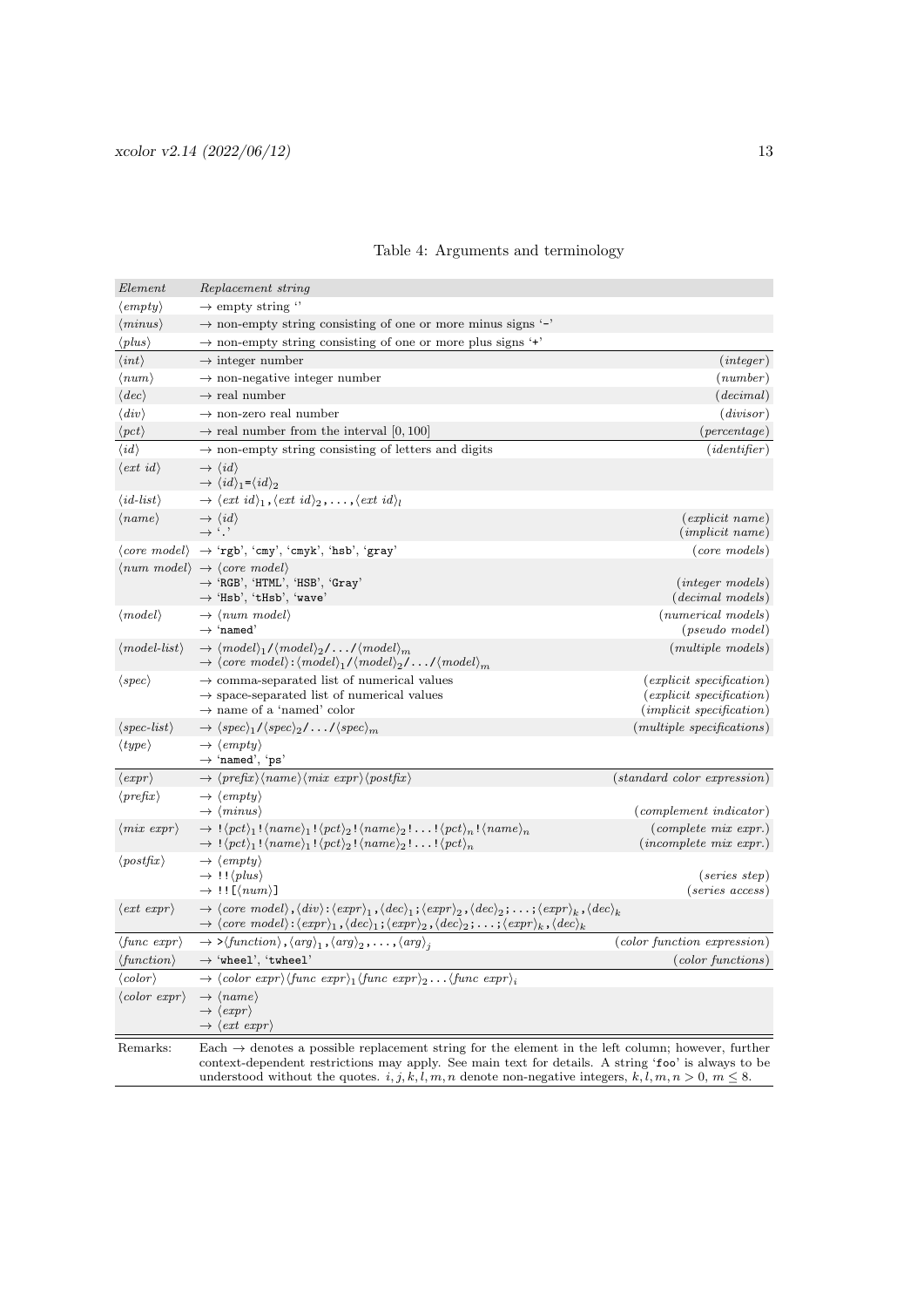$\langle spec \rangle$  Color specifications The  $\langle spec \rangle$  argument — which specifies the parameters of a color — obviously depends on the underlying color model. We differentiate between explicit and implicit specification, the former referring to numerical pa-rameters as explained in table [3 on page 10,](#page-9-1) the latter  $-$  ideally  $-$  referring to driver-provided names.

Examples: '.1,.2,.3', '.1 .2 .3', '0.56789', '89ABCD', 'ForestGreen'.

⟨model-list⟩ Multiple models and specifications These arguments always appear in  $\langle spec-list \rangle$  (explicit or implicit) pairs within the following color definition commands: \definecolor, \providecolor, \definecolorset, \providecolorset. First, ⟨model-spec⟩ is being reconciled with the current target model (as set by a package option or the \selectcolormodel command); in case there is no exact match, the first model of the list is chosen. Then, the corresponding color specification will be selected from  $\langle spec-list \rangle$ , such that we arrive at a proper  $(\langle model \rangle, \langle spec \rangle)$ pair. Therefore, in the actual executed color definition there is no ambiguity anymore. The extended form  $\langle core \ model \rangle : \langle model \rangle_1 / \langle model \rangle_2 / \ldots / \langle model \rangle_m$  causes an immediate conversion of the relevant  $\langle spec \rangle$  to  $\langle core \ model \rangle$ ; an unknown target model will be silently ignored here.

Examples: 'rgb/cmyk/named/gray', '0,0,0/0,0,0,1/Black/0', 'rgb:cmy/hsb'.

 $\langle type \rangle$  The type argument This is used only in the context of color defining commands, see the description of \definecolor and friends.

 $\langle \textit{expr} \rangle$  Standard color expressions These expressions serve as a tool to easily specify  $\langle \text{prefix} \rangle$  $\langle mix \exp r \rangle$  $\langle\textit{postfix}\rangle$ a certain form of cascaded color mixing which is described in detail in section [2.3.2.](#page-14-0) The  $\langle prefix \rangle$  argument controls whether the color following thereafter or its complement will be relevant: an odd number of minus signs indicates that the color resulting from the remaining expression has to be converted into its complementary color. An incomplete mix expression is just an abbreviation for a complete mix expression with  $\langle name \rangle_n =$  white, in order to save some keystrokes in the case of tints. The  $\langle postfix \rangle$  string is usually empty, but it offers some additional functionality in the case of a *color series*: the non-empty cases require that

- $\langle name \rangle$  denotes the name of a *color series*,
- $\langle mix \exp r \rangle$  is a *complete* mix expression.

Examples: 'red', '-red', '--red!50!green!12.345', 'red!50!green!20!blue', 'foo!!+', 'foo!![7]', 'foo!25!red!!+++', 'foo!25!red!70!green!![7]'.

 $\langle ext\>expr \rangle$  Extended color expressions These expressions provide another method of color mixing, see section [2.3.3 on page 16](#page-15-0) for details. The shorter form

 $\langle core \ model \rangle : \langle expr \rangle_1, \langle dec \rangle_1; \langle expr \rangle_2, \langle dec \rangle_2; \ldots; \langle expr \rangle_k! \langle dec \rangle_k$ 

is an abbreviation for the special (and probably most used) case

 $\langle core \ model \rangle$ ,  $\langle div \rangle$ : $\langle exp \gamma_1$ ,  $\langle dec \rangle_1$ ;  $\langle exp \gamma_2$ ,  $\langle dec \rangle_2$ ;...;  $\langle exp \gamma_k! \langle dec \rangle_k$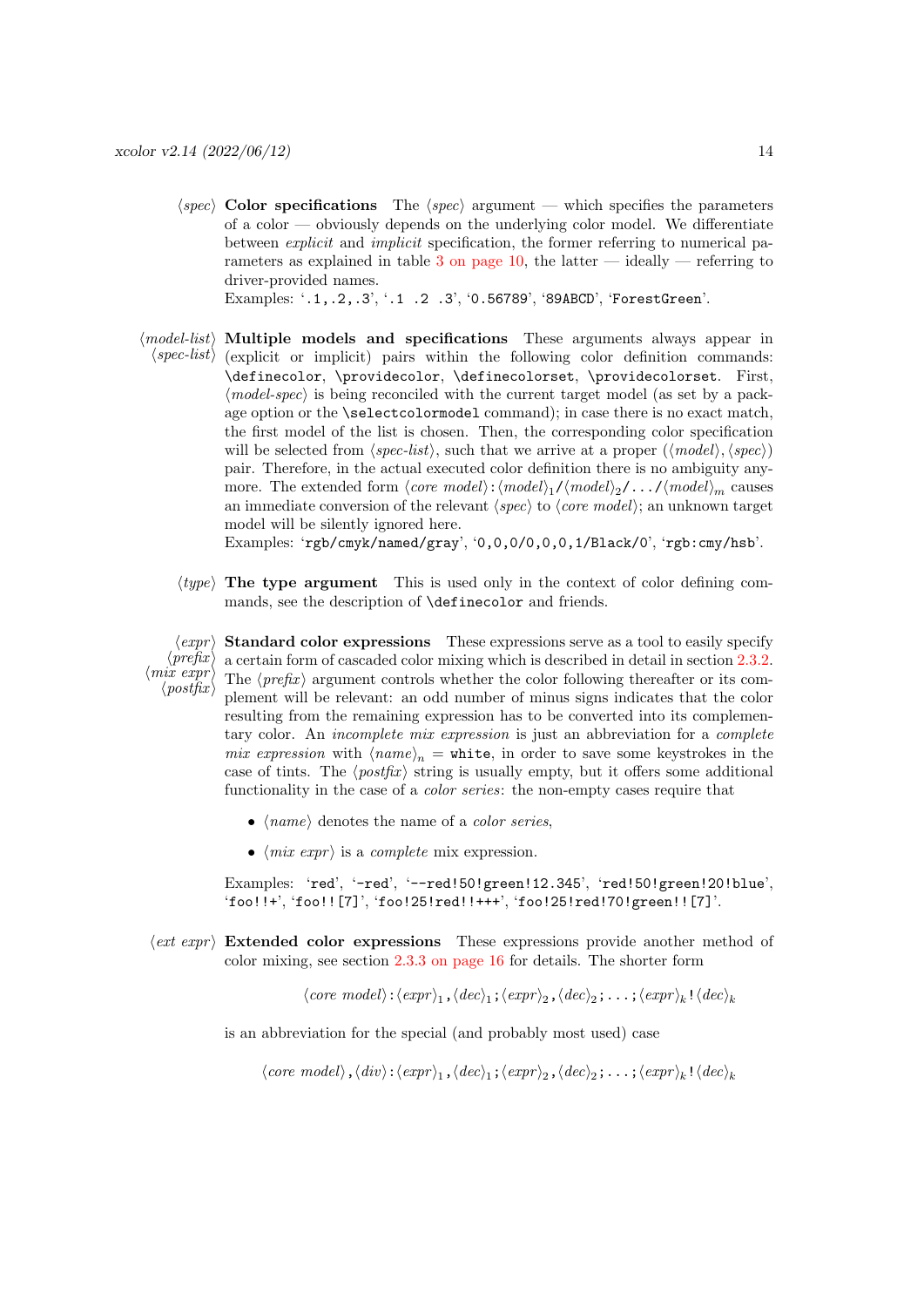with the following definition (requiring a non-zero sum of all  $\langle dec \rangle_{\kappa}$  coefficients):

$$
\langle \text{div} \rangle := \langle \text{dec} \rangle_1 + \langle \text{dec} \rangle_2 + \dots + \langle \text{dec} \rangle_k \neq 0.
$$

Examples: 'rgb:red,1', 'cmyk:red,1;-green!25!blue!60,11.25;blue,-2'.

- $\langle$ func expression $\rangle$  **Function expressions** These expressions extend the functionality of standard  $\langle$ function $\rangle$  or extended expressions by taking the result of such an expression to perform or extended expressions by taking the result of such an expression to perform additional calculations. The number of arguments may vary between different functions, see section [2.3.4 on the next page](#page-15-1) for details. Examples: '>wheel,30', '>wheel,30,', '>twheel,1,12', '>twheel,-11,12'.
	- $\langle color \rangle$  Colors Finally,  $\langle color \rangle$  is the 'umbrella' argument, covering the different con- $\langle color\ expr\rangle$  cepts of specifying colors. This means, whenever there is a  $\langle color\rangle$  argument, the full range of names and expressions, as explained above, may be used.

#### <span id="page-14-0"></span>2.3.2 Meaning of standard color expressions

We explain now how an expression

$$
\langle prefix \rangle \langle name \rangle! \langle pct \rangle_1! \langle name \rangle_1! \langle pct \rangle_2! \dots! \langle pct \rangle_n! \langle name \rangle_n \langle postfix \rangle
$$

is being interpreted and processed:

- 1. First of all, the model and color parameters of  $\langle name \rangle$  are extracted to define a temporary color  $\langle temp \rangle$ . If  $\langle postfix \rangle$  has the form '!! [ $\langle num \rangle$ ]', then  $\langle temp \rangle$  will be the corresponding (direct-accessed) color  $\langle num \rangle$  from the series ⟨name⟩.
- 2. Then a color mix, consisting of  $\langle pct \rangle_1$ % of color  $\langle temp \rangle$  and  $(100 \langle pct \rangle_1)$ % of color  $\langle name \rangle_1$  is computed; this is the new temporary color  $\langle temp \rangle$ .
- 3. The previous step is being repeated for all remaining parameter pairs  $(\langle pct \rangle_2, \langle name \rangle_2), \ldots, (\langle pct \rangle_n, \langle name \rangle_n).$
- 4. If  $\langle prefix \rangle$  consists of an odd number of minus signs '-', then  $\langle temp \rangle$  will be changed into its complementary color.
- 5. If  $\langle \textit{postfix} \rangle$  has the form '!!+', '!!++', '!!+++', etc., a number of step commands ( $=$  number of  $\cdot$  $\cdot$  signs) are performed on the underlying color series  $\langle name \rangle$ . This has no consequences for the color  $\langle temp \rangle$ .
- 6. Now the color  $\langle temp \rangle$  is being displayed or serves as an input for other operations, depending on the invoking command.

Note that in a typical step 2 expression  $\langle temp \rangle! \langle pet \rangle_{\nu}! \langle name \rangle_{\nu}$ , if  $\langle pet \rangle_{\nu}=100$ resp.  $\langle pct \rangle_{\nu}=0$ , the color  $\langle temp \rangle$  resp.  $\langle name \rangle_{\nu}$  is used without further transformations. In the true mix case,  $0 < \langle pct \rangle_{\nu} < 100$ , the two involved colors may have been defined in different color models, e.g., \definecolor{foo}{rgb}{...} and  $\setminus$ definecolor{bar}{cmyk}{...}. In general, the second color,  $\langle name \rangle_{\nu}$ , is transformed into the model of the first color,  $\langle temp \rangle$ , then the mix is calculated within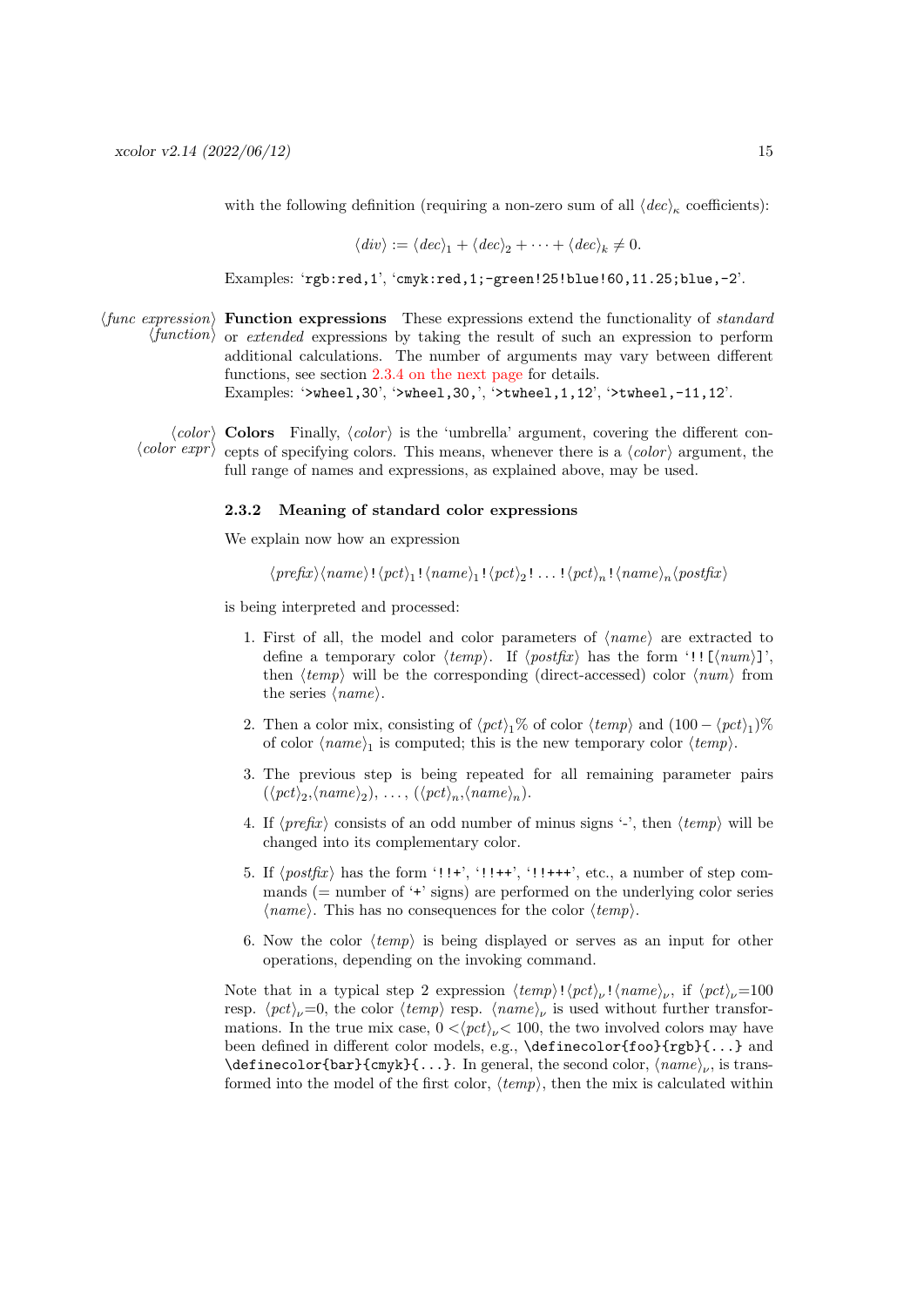that model.<sup>[4](#page-15-2)</sup> Thus,  $\langle temp \rangle! \langle pet \rangle_{\nu}! \langle name \rangle_{\nu}$  and  $\langle name \rangle_{\nu}! \langle 100-pct \rangle_{\nu}! \langle temp \rangle$ , which should be equivalent theoretically, will not necessarily yield identical visual results.

Figures [5](#page-33-1) to [6](#page-33-2) on page [34](#page-33-1) show some first applications of colors and expressions. More examples are given in figure [3 on page 33.](#page-32-0) Over and above that, a large set of color examples can be found in [\[9\]](#page-57-5).

#### <span id="page-15-0"></span>2.3.3 Meaning of extended color expressions

An extended color expression

$$
\langle core \ model \rangle : \langle expr \rangle_1, \langle dec \rangle_1; \langle expr \rangle_2, \langle dec \rangle_2; \ldots; \langle expr \rangle_k, \langle dec \rangle_k
$$

mimes color mixing as painters do it: specify a list of colors, each with a  $\langle dec \rangle$ factor attached to. For such an  $\langle ext\>expr \rangle$ , each standard color expression  $\langle expr \rangle_k$ will be converted to  $\langle core \ model \rangle$ , then the resulting vector is multiplied by  $\langle dec \rangle_{\kappa}/\langle div \rangle$ , where

$$
\langle \text{div} \rangle := \langle \text{dec} \rangle_1 + \langle \text{dec} \rangle_2 + \cdots + \langle \text{dec} \rangle_k.
$$

Afterwards the sum of all of these vectors is calculated.

Example: mixing 4 parts of red, 2 parts of green, and 1 part of  $\Box$ yellow, we get via \color{rgb:red,4;green,2;yellow,1}. Trying the same with  $-1$  parts of yellow instead, we get  $\blacksquare$ . Note that this mechanism can also be used to display an individual color (expression) in a certain color model: \color{rgb:yellow,1} results in such a conversion. The general form

$$
\langle core \ model \rangle
$$
,  $\langle div \rangle$ :  $\langle expr \rangle_1$ ,  $\langle dec \rangle_1$ ;  $\langle expr \rangle_2$ ,  $\langle dec \rangle_2$ ; ...,  $\langle expr \rangle_k$ ,  $\langle dec \rangle_k$ 

does the same operation with the only difference that the divisor  $\langle div \rangle$  is being specified instead of calculated. In the above example, we get a shaded version via \color{rgb,9:red,4;green,2;yellow,1}. Note that it is not forbidden to specify a  $\langle div \rangle$  argument which is smaller than the sum of all  $\langle dec \rangle_{\kappa}$ , such that one or more of the final color specification parameters could be outside the interval  $[0, 1]$ . However, the mapping of equation  $(7)$  takes care of such cases.

#### <span id="page-15-1"></span>2.3.4 Color functions

Color functions take a comma-separated list of arguments, and they serve to transform the given color (i.e., the result of all calculations prior to the function call) into a new color.

wheel Color wheel calculations Arguments:  $\langle angle \rangle$  or  $\langle angle \rangle$ ,  $\langle full\ circle \rangle$ , the fortwheel mer being an abbreviataion of  $\langle angle \rangle$ ,  $\langle rangeHsb$ . These functions allow to calculate related colors by harmonic relations based on color wheels (cf. section [1.4](#page-4-2) [on page 5\)](#page-4-2). The second argument  $\langle full\ circle \rangle$  declares how many units a full circle consists of, the first argument states by how many units the given color has to be

<span id="page-15-2"></span><sup>&</sup>lt;sup>4</sup>Exception: in order to avoid strange results, this rule is being reversed if  $\langle temp \rangle$  origins from the **gray** model; in this case it is converted into the underlying model of  $\langle name \rangle_{\nu}$ .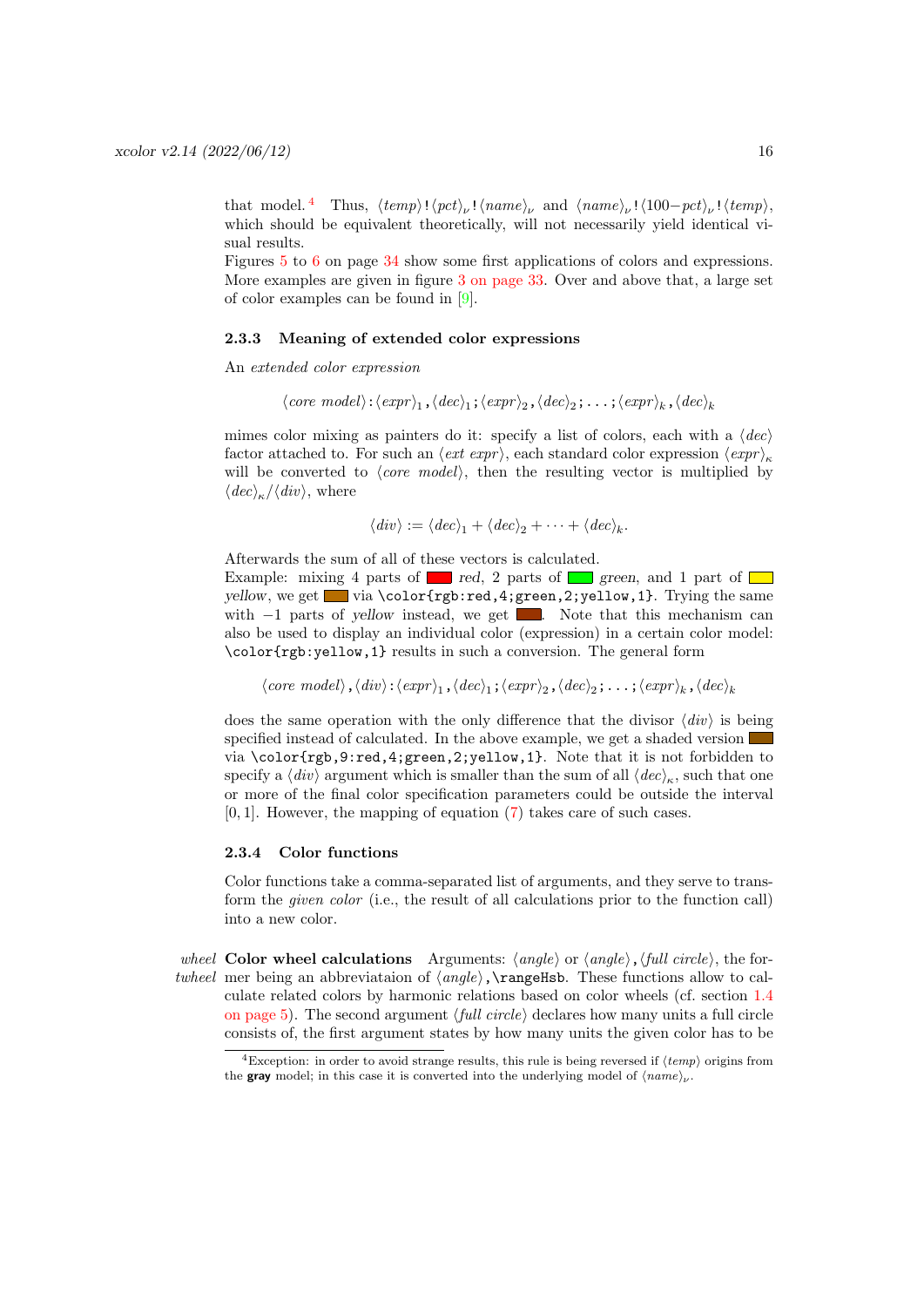rotated. To this end, the given color is first converted to  $\text{Hsb}$  (in case of wheel), yielding hue°, saturation, and brightness, respectively. Then

$$
hue^{\circ} := hue^{\circ} + \frac{\langle angle \rangle}{\langle full \ circle \rangle} \cdot H, \qquad hue := u\left(\frac{hue^{\circ}}{H}\right) \tag{4}
$$

where u is the range-reduction function of equation [\(7\)](#page-25-1) and  $H = \text{rangeHsb}$ . With *saturation* and *brightness* left untouched, the final model is **hsb**. The *twheel* function works similarly, but its arguments refer to **tHsb** instead of **Hsb**. Examples are shown in figure [12 on page 38.](#page-37-0)

# <span id="page-16-0"></span>2.4 Predefined colors

# <span id="page-16-1"></span>2.4.1 Colors that are always available

Within  $x\text{color}$ . sty, the following color names are defined: red, red, green, blue,  $\Box$  cyan,  $\Box$  magenta,  $\Box$  yellow,  $\Box$  black,  $\Box$  gray,  $\Box$  white, darkgray, lightgray, brown, lime, olive, orange, pink,  $\n *purple*, \n *tele*, \n *role*. \n$ 

This base set of colors can be used without restrictions in all kinds of color expressions, as explained in section [2.3 on page 12.](#page-11-0)

# <span id="page-16-2"></span>2.4.2 Additional sets of colors

There are also sets of color names that may be loaded by xcolor via package options, available in two variants: a 'normal' version (e.g., dvipsnames) and a 'starred' version (e.g., dvipsnames\*). The first variant simply defines all the colors immediately, whereas the second applies the mechanism of *deferred* definition. In the latter case, individual color names have to be activated by \definecolors or \providecolors commands, as described in section [2.5.4 on page 20,](#page-19-1) before they can be applied in a document.

- dvipsnames/dvipsnames\* loads a set of 68 cmyk colors as defined in the dvips driver. However, these colors may be used in all supported drivers.
- sygnames/sygnames\* loads a set of 1[5](#page-16-3)1 rgb color names<sup>5</sup> according to the SVG 1.1 specification  $[17]^6$  $[17]^6$ , enhanced by 4 names taken from the file rgb.txt which is part of Unix/X11 distributions. Note that HTML4 accepts a subset of 16 color keywords (using identical specifications), see [\[16\]](#page-57-7) and section [4](#page-38-0) [on page 39.](#page-38-0)
- x11names/x11names\* loads a set of 31[7](#page-16-5) **rgb** color names<sup>7</sup> that are basically variations of a subset of the SVG set mentioned before, according to the file rgb.txt which is part of Unix/X11 distributions<sup>[8](#page-16-6)</sup>. We describe now how to access all 752 color names of rgb.txt without much effort:
	- Load x11names as well as svgnames.

<span id="page-16-4"></span><span id="page-16-3"></span><sup>5</sup> In fact, these names represent 141 different colors.

<sup>6</sup>Actually, the cited specification lists only lowercase names, and the original definitions are given in RGB parameters, converted to rgb by the author.

<span id="page-16-5"></span><sup>7</sup>These names represent 315 different colors.

<span id="page-16-6"></span> ${}^{8}$ Again, the original definitions are given in **RGB** parameters, converted to **rgb** by the author.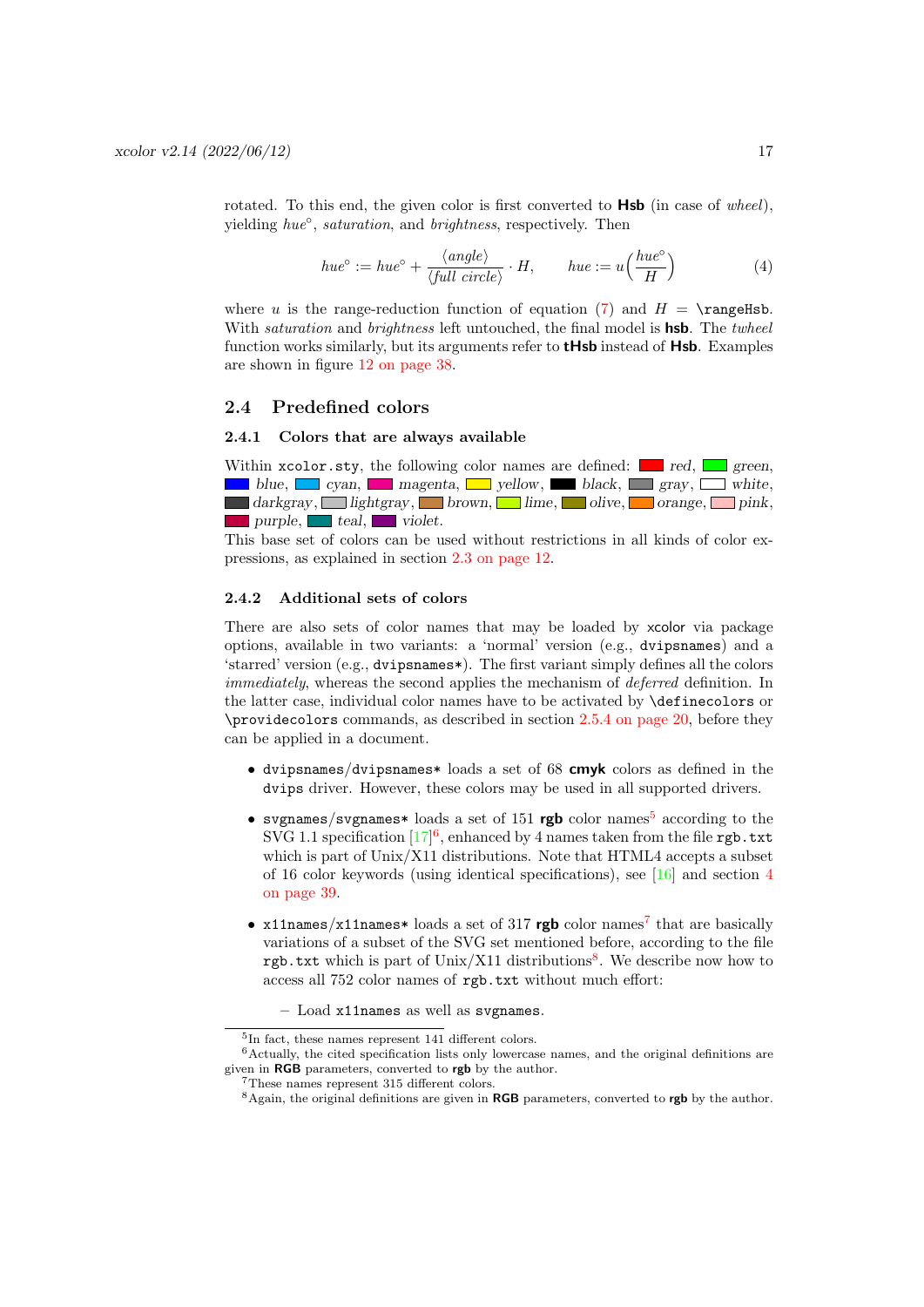- Capitalise initials and skip blanks: DarkSlateGray instead of dark slate gray.
- X11 names without numbers are identical to the corresponding SVG colors, except in 5 cases: use Gray0, Grey0, Green0, Maroon0, Purple0 instead of Gray, Grey, Green, Maroon, Purple to obtain the original X11 colors.
- For  $N = 0, 1, ..., 100$  use '[gray]{ $N/100$ }' or 'black!100 N' instead of grayN or greyN.

The color names and corresponding displays are listed in section [4 on page 39.](#page-38-0) Section [2.15.1 on page 30](#page-29-1) describes how to deal with name clashs while using both svgnames and dvipsnames in the same document. See also [\[9\]](#page-57-5) for a systematic set of color and mix examples.

# <span id="page-17-0"></span>2.5 Color definition

# <span id="page-17-1"></span>2.5.1 Ordinary and named colors

In the color package there is a distinction between 'colors' (defined by the command \definecolor) and 'named colors' (defined by \DefineNamedColor, which is allowed only in the preamble). Whenever an ordinary color is being used in a document, it will be translated into a \special command that contains a driver-specific — numerical description of the color which is written to the .dvi file. On the other hand, named colors offer the opportunity to store numerical values at a central place whereas during usage, colors may be identified by their names, thus enabling post-processing if required by the output device.

All drivers delivered with the standard graphics package support the *formalism* of defining and invoking 'named colors'. However, real support for the concept behind that, i.e. employing names instead of parameters, ranges from 'none' to 'complete'. We demonstrate the current situation for three different drivers:

• dvips has very good support for the 'named' concept; the PostScript equivalents to the color names defined by dvipsnames are being loaded – unless switched off – by *dvips* automatically. However, additional names have to be made known to the PostScript interpreter by some kind of header file. Since version 2.01, xcolor offers an integrated solution for this task: by invoking the package option prologue, a PostScript header file xcolor.pro is loaded by dvips. Additionally, under this option every color definition command<sup>[9](#page-17-2)</sup> (\definecolor, \colorlet, etc.) will generate some PostScript code that is written to an auxiliary file with the extension .xcp (shortcut for xcolor prologue). This file is as well loaded by dvips as a prologue, thus making all color names available to the PostScript interpreter. Of course, the .xcp file may be edited before dvips is applied, making it easy to change devicespecific color parameters at a central place. Note that the PostScript code is designed similar to color.pro: only new names are defined. This allows to preload other prologue files with color definitions that are not being destroyed by xcolor. On the other hand, it requires the user to take care about redefining color names.

Example: \colorlet{foo}{red}\colorlet{foo}{blue}\color{foo} will

<span id="page-17-2"></span><sup>&</sup>lt;sup>9</sup>This is not only true for the document preamble, but for the document body as well.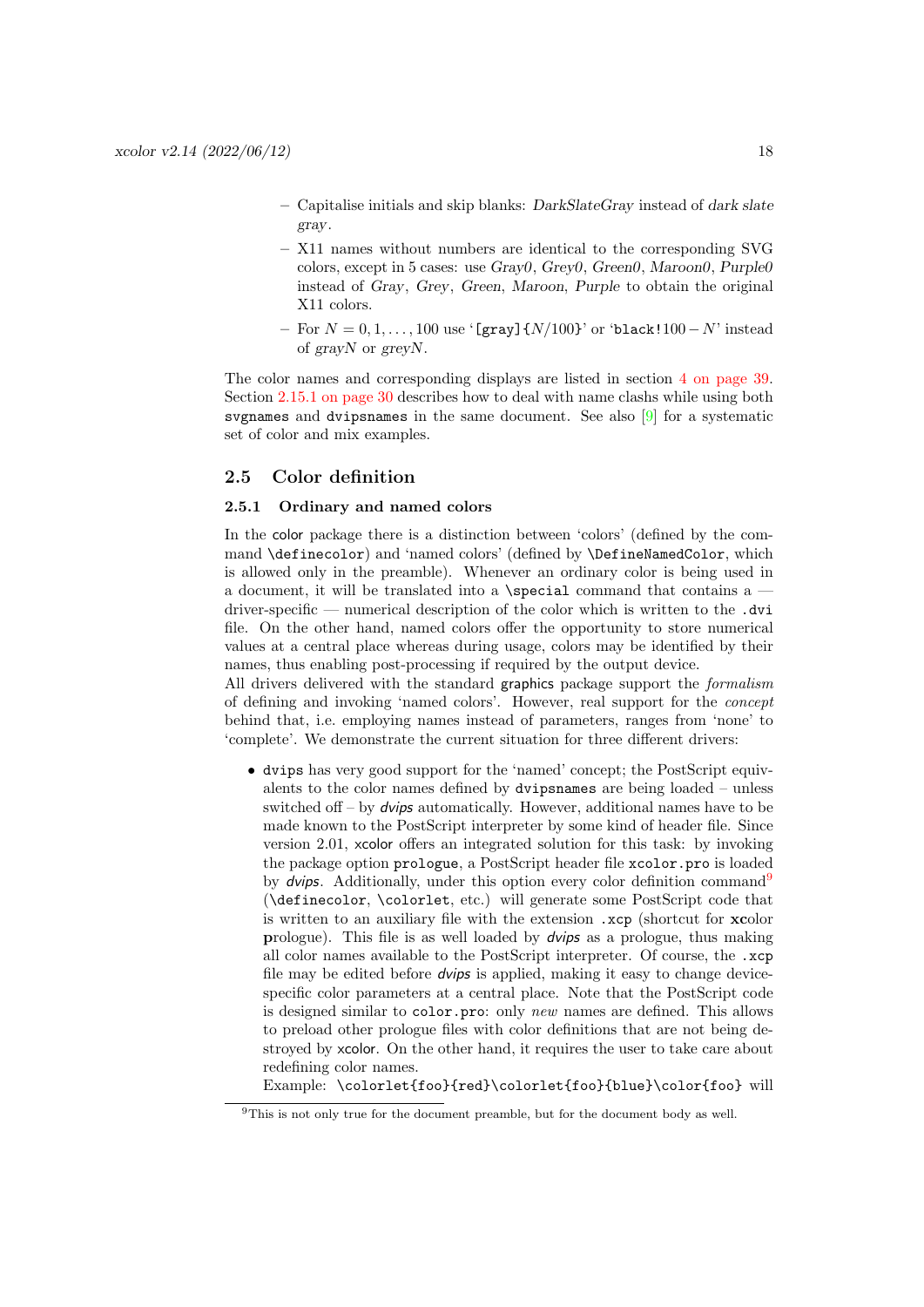switch to blue in the usual xcolor logic, however the .ps file would display red (unless foo had been defined differently before).

It should be stressed that this mechanism is only employed by the prologue option. Without that, the predefined 'named' colors activated by the dvipsnames option (without employing any tints, shades, color expressions, etc.) may be used in this way, all other 'named' colors are unknown to PostScript.

- dvipdfm supports only the standard dvipsnames colors since these are hardcoded in the dvipdfm program itself; there seems to be no way to load any user-defined prologue files.
- pdftex does not offer conceptual support, all 'named' colors are converted immediately to their numerical representation. It therefore allows unrestricted definition and usage of named colors (although offering no added value through this).

Typically, a .dvi viewer will have difficulties to display user-defined 'named' colors. For example, MiKTEX's viewer Yap currently displays only 'named' colors from the dvipsnames set. Thus, whenever the prologue option is invoked together with dvips, all other colors will appear black. However, after employing dvips, a PostScript viewer should display the correct colors.

#### <span id="page-18-0"></span>2.5.2 Color definition in xcolor

# \definecolor  $[\langle type \rangle] \{ \langle name \rangle \} \{ \langle model-list \rangle \} \{ \langle spec-list \rangle \}^{10}$  $[\langle type \rangle] \{ \langle name \rangle \} \{ \langle model-list \rangle \} \{ \langle spec-list \rangle \}^{10}$  $[\langle type \rangle] \{ \langle name \rangle \} \{ \langle model-list \rangle \} \{ \langle spec-list \rangle \}^{10}$

<span id="page-18-2"></span>This is one of the commands that may be used to assign a  $\langle name \rangle$  to a specific color. Afterwards, this color is known to the system (in the current group) and may be used in color expressions, as explained in section [2.3 on page 12.](#page-11-0) It replaces both color's \DefineNamedColor and \definecolor. Note that an already existing color  $\langle name \rangle$  will be overwritten. The variable  $\tau$  incompositions controls whether such an overwriting will be logged or not (see section [2.13 on page 29](#page-28-0) for details). The arguments are described in section [2.3 on page 12.](#page-11-0) Hence, valid expressions for color definitions are

- \definecolor{red}{rgb}{1,0,0},
- \definecolor{red}{rgb/cmyk}{1,0,0/0,1,1,0},
- $\bullet$  \definecolor{red}{hsb:rgb/cmyk}{1,0,0/0,1,1,0},
- \definecolor[named]{Black}{cmyk}{0,0,0,1},
- \definecolor{myblack}{named}{Black},

where the last command is equivalent to \colorlet{myblack}{Black} (see below); the second command defines red in the rgb or cmyk model, depending on the current setting of the target model, whereas the third will additionally transform the color to **hsb** prior to saving. Note that there is a special **pstricks-related** version as described in section [2.11 on page 28.](#page-27-0)

\providecolor [⟨type⟩]{⟨name⟩}{⟨model-list⟩}{⟨spec-list⟩}

<span id="page-18-3"></span><span id="page-18-1"></span> $10$ Prior to version 2.00, this command was called \xdefinecolor, the latter name still being available for compatibility reasons.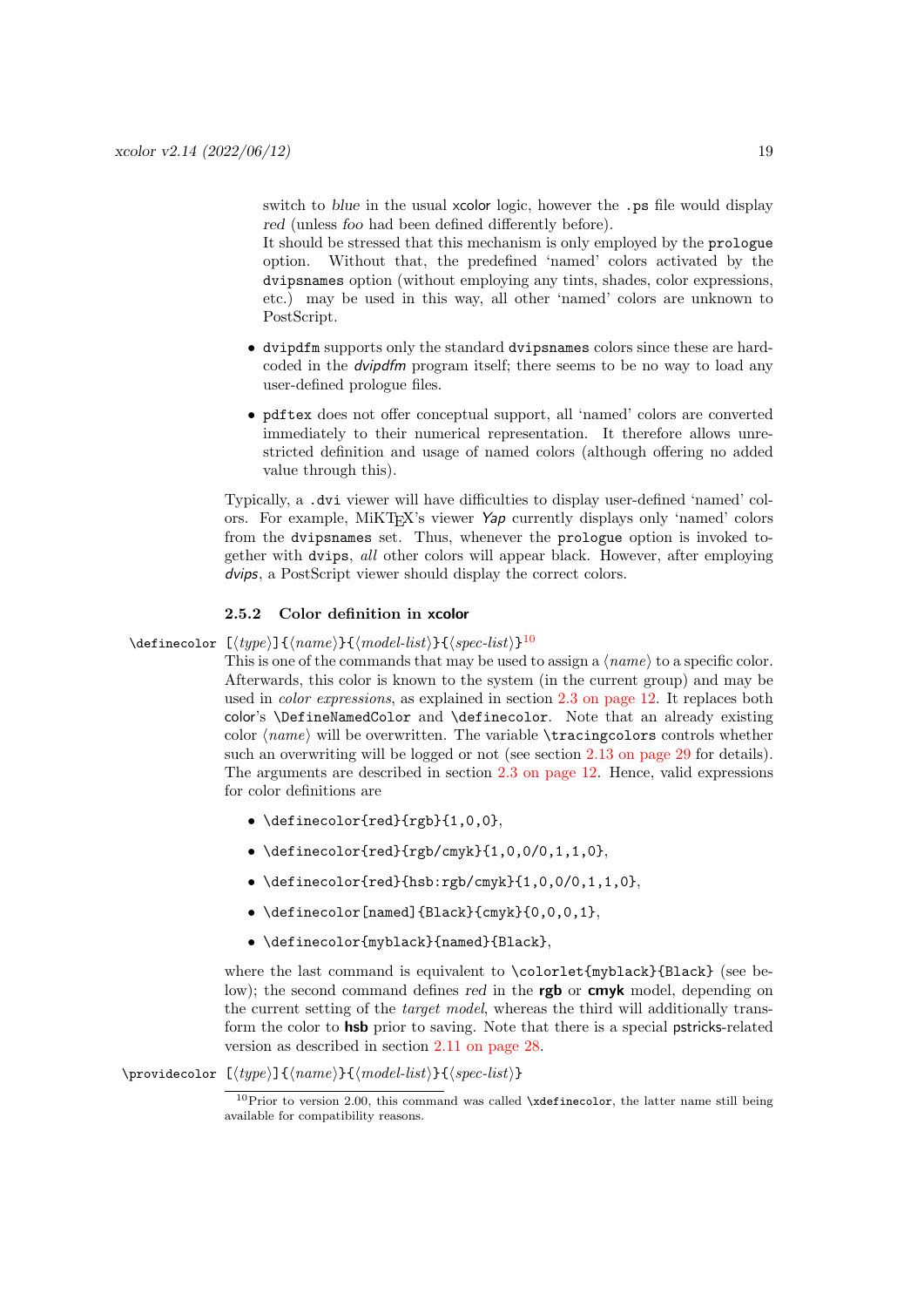Similar to  $\definecolor$ , but the color  $\langle name \rangle$  is only defined if it does not exist already.

 $\cdot$  \colorlet  $[\langle type \rangle] {\langle name \rangle}[\langle num \ model \rangle] {\langle color \rangle}$ }

<span id="page-19-3"></span>Copies the actual color which results from  $\langle color \rangle$  to  $\langle name \rangle$ . If  $\langle num \ model \rangle$  is non-empty,  $\langle color \rangle$  is first transformed to the specified model, before  $\langle name \rangle$  is being defined. The pseudo model 'named' is not allowed here, it may, however, be specified in the  $\langle type \rangle$  argument. Note that an already existing color  $\langle name \rangle$ will be overwritten.

Example: we said \colorlet{tableheadcolor}{gray!25} in the preamble of this document. In most of the tables we then formatted the first row by using the command \rowcolor{tableheadcolor}.

#### <span id="page-19-0"></span>2.5.3 Defining sets of colors

\definecolorset  $[\langle type \rangle]\{\langle model-list \rangle\}\{\langle head \rangle\}\{\langle tail \rangle\}\{\langle set\ spec \rangle\}$ 

<span id="page-19-4"></span>This command facilitates the construction of *color sets*, i.e. (possibly large) sets of individual colors with common underlying  $\langle model-list \rangle$  and  $\langle type \rangle$ . Here,  $\langle set$  $\langle spec \rangle = \langle name \rangle_1, \langle spec-list \rangle_1, \ldots, \langle name \rangle_l, \langle spec-list \rangle_l \ (l \geq 1 \text{ name/specification-list})$ pairs). Individual colors are being constructed by single

 $\setminus$ definecolor $[\langle type \rangle] {\langle head \rangle \langle name \rangle_{\lambda} \langle tail \rangle} {\langle model-list \rangle} {\langle spec-list \rangle_{\lambda} \}$ 

commands,  $\lambda = 1, \ldots, l$ . For example,

- $\definecolorset{rgb}{}{red,1,0,0;green,0,1,0;blue,0,0,1}$ could be used to define the basic colors red, green, and  $blue;$ <sup>[11](#page-19-2)</sup>
- $\definecolorset{rgb}{x}{10}{red,1,0,0;green,0,1,0;blue,0,0,1}$ would define the colors  $xred10$ ,  $xgreen10$ , and  $xbluel0$ .

# \providecolorset [⟨type⟩]{⟨model-list⟩}{⟨head⟩}{⟨tail⟩}{⟨set spec⟩}

<span id="page-19-5"></span>Similar to \definecolorset, but based on \providecolor, thus the individual colors are defined only if they do not exist already.

#### <span id="page-19-1"></span>2.5.4 Immediate and deferred definitions

Traditionally, the definition of a color as described above leads to the immediate construction of a command that holds at least the information needed by the driver to display the desired color. Thus, defining 300 colors, e.g., by loading a huge set of predefined colors, will result in 300 new commands, although most of them except for the purpose of displaying lists of colors — will hardly ever be used within a document. Along the development of computer memory — increasing in size, decreasing in price — recent TEX implementations have increased their provisions for internal memory stacks that are available for strings, control sequences, etc. However, as memory continues to be finite, it may still be useful (or occasionally necessary) to have a method at hand that allows to reduce memory requirements a bit. This is the point where deferred color definition comes into play. Its principle is simple: for every definition of this type (e.g., via \preparecolor), all necessary

<span id="page-19-2"></span><sup>&</sup>lt;sup>11</sup> Actually, xcolor uses a more complicated variant to provide the basic colors for different underlying models (see the source code for the full command):

<sup>\</sup>definecolorset\string {rgb/hsb/cmyk/gray\string }\string {\string }\string

 ${\text{}\sqrt{r}}$  {\string }\tring  ${\text{red}}.1,0,0/0.1,1/0.1,1,0/0.3$ ;green,...\string }.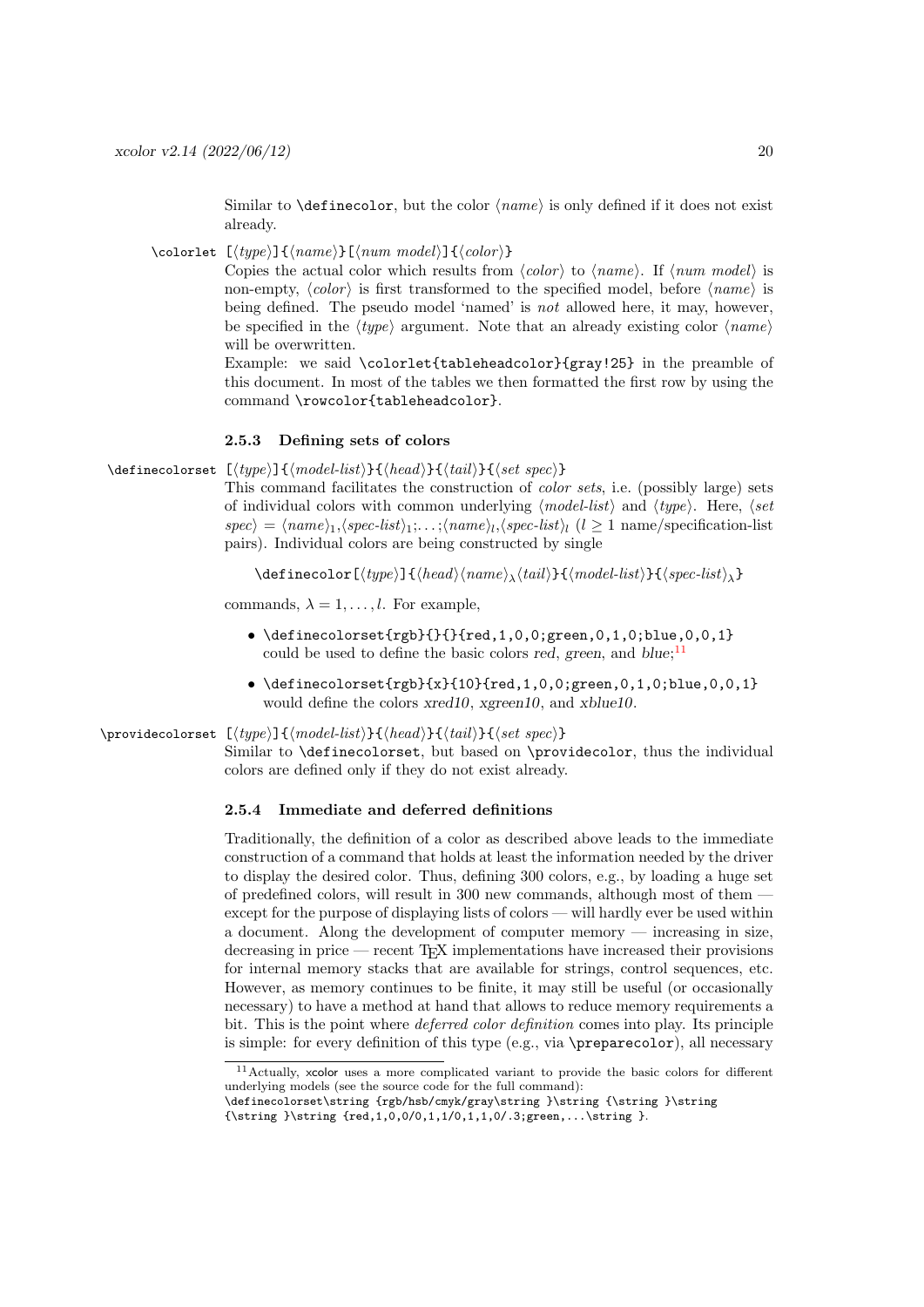<span id="page-20-6"></span><span id="page-20-4"></span>information is saved on a specific global definition stack, where it can be taken from later (e.g., via \definecolors) in order to construct the actual color command. Note that the following commands are only to be used in the document preamble, since the definition stack of colors for deferred definitions is deleted at the begin of the document body — in order to save memory.

\preparecolor [⟨type⟩]{⟨name⟩}{⟨model-list⟩}{⟨spec-list⟩} Similar to  $\det$ inecolor, but the color  $\langle name \rangle$  is not yet being defined: the arguments  $\langle model-list \rangle$  and  $\langle spec-list \rangle$  are evaluated immediately, then all necessary parameters (i.e.  $\langle type \rangle$ ,  $\langle name \rangle$ ,  $\langle model \rangle$ ,  $\langle spec \rangle$ ) are put onto the *definition stack* for later usage.

- \preparecolorset  $[\langle type \rangle]\{\langle model-list \rangle\}\{\langle head \rangle\}\{\langle tail \rangle\}\{\langle set\ spec \rangle\}$
- <span id="page-20-7"></span>\ifdefinecolors Similar to \definecolorset, but depending on the \ifdefinecolors switch: if set to 'true', to each element of the set the command \definecolor (i.e. immediate definition) is applied; if set to 'false', \preparecolor (i.e. deferred definition) is applied. For example, the package option svgnames performs something like \definecolorstrue\preparecolorset, whereas svgnames\* acts like \definecolorsfalse\preparecolorset. Both options set \definecolorstrue at the end, in order to have a proper starting point for other color sets.
- <span id="page-20-3"></span>\DefineNamedColor {⟨type⟩}{⟨name⟩}{⟨model-list⟩}{⟨spec-list⟩} is provided mainly for compatibility reasons, especially to support the predefined colors in dvipsnam.def. It is the same as  $\langle cmd \rangle$ [ $\langle (tupe)$ ]{ $\langle model \rangle$ }{ $\langle spec \rangle$ }, where  $\langle cmd \rangle$  is either \definecolor or \preparecolor, depending on the state of \ifdefinecolors. Note that color's restriction to allow \DefineNamedColor only in the document preamble has been abolished in xcolor.
	- \definecolors {⟨id-list⟩}

<span id="page-20-2"></span>Recall that  $\langle id\text{-}list\rangle$  has the form  $\langle ext\ id\rangle_1,\ldots,\langle ext\ id\rangle_l$  where each  $\langle ext\ id\rangle_\lambda$ is either an identifier  $\langle id \rangle_{\lambda}$  or an assignment  $\langle id \rangle_{\lambda'} = \langle id \rangle_{\lambda}$ . We consider the first case to be an abbreviation for  $\langle id \rangle_{\lambda} = \langle id \rangle_{\lambda}$  and describe the general case: the definition stack is searched for the name  $\langle id \rangle$  and its corresponding color parameters; if there is no match, nothing happens; if the name  $\langle id \rangle$ <sup>2</sup> is on the stack and its color parameters are  $\langle type \rangle_{\lambda}$ ,  $\langle model \rangle_{\lambda}$ , and  $\langle spec \rangle_{\lambda}$ , then the command  $\delta$ \definecolor[ $\langle type \rangle$ ]{ $\langle id \rangle$ <sub>\la</sub>}{ $\langle model \rangle$ }{ $\langle spec \rangle$ }} is executed. Thus, the user may control by which names the prepared colors are to be used in the document. Note that the entry  $\langle id \rangle_{\lambda}$  is not removed from the stack, such that it can be used several times (even within the same **\definecolors** command).

\providecolors {⟨id-list⟩} Similar to \definecolors, but based on \providecolor, thus the individual colors are defined only if they do not exist already.

#### <span id="page-20-8"></span><span id="page-20-5"></span><span id="page-20-0"></span>2.5.5 Global color definitions

\ifglobalcolors By default, definitions via \definecolor, \providecolor, . . . are available only within the current group. By setting \globalcolorstrue, all such definitions are \xglobal being made globally available — until the current group ends.<sup>[12](#page-20-1)</sup> Another method to specify that an individual color definition is to be made global is to prefix it by \xglobal, e.g., \xglobal\definecolor{foo}....

<span id="page-20-9"></span><span id="page-20-1"></span><sup>&</sup>lt;sup>12</sup>The switch may also be set in the preamble in order to control the whole document.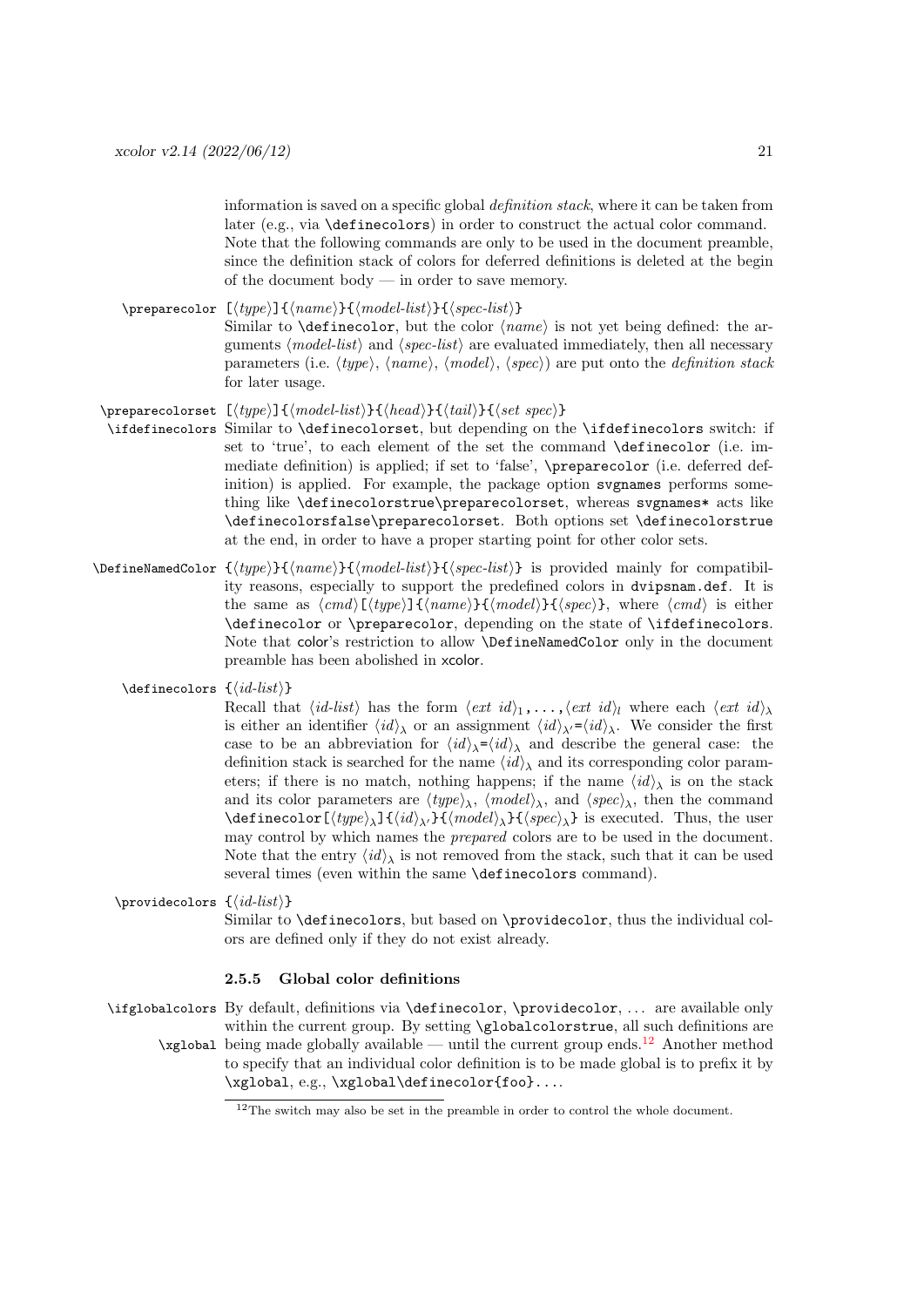# <span id="page-21-0"></span>2.6 Color application

#### <span id="page-21-1"></span>2.6.1 Standard color commands

Here is the list of user-level color commands, as known from the color package, but with an extended syntax for the colors, allowing for expressions etc.:

\color {⟨color ⟩}

<span id="page-21-3"></span> $[\langle model-list \rangle] {\langle spec-list \rangle}$ 

Switches to the color given either by name/expression or by model/specification. This color will stay in effect until the end of the current T<sub>E</sub>X group.

\textcolor {⟨color ⟩}{⟨text⟩}

<span id="page-21-8"></span> $[\langle model-list \rangle] {\langle spec-list \rangle} {\{\langle text \rangle\}}$ 

are just alternative syntax for \color, in which the groups are added implicitly. Thus  $\langle text \rangle$  appears in the specified color, but then the color reverts to its previous value. Additionally, it calls \leavevmode to ensure the start of horizontal mode. \pagecolor {⟨color ⟩}

<span id="page-21-7"></span> $[\langle model-list \rangle] \{\langle spec-list \rangle\}$ 

Specifies the background color for the current, and all following, pages. It is a global declaration which does not respect TEX groups.

Remark: all of these commands except \color require that the ⟨color ⟩ resp. ⟨spec⟩ arguments are put into curly braces {}, even if they are buried in macros.

For example, after \def\foo{red}, one may say \color\foo, but one should always write \textcolor{\foo}{bar} instead of \textcolor\foo{bar} in order to avoid strange results.

<span id="page-21-6"></span>Note that color-specific commands from other packages may give unexpected results if directly confronted with color expressions (e.g., soul's \sethlcolor and friends). However, one can turn the expression into a name via \colorlet and try to use that name instead.

\nopagecolor Removes any currently specified page color returning to the default transparent background. It is not yet supported by all driver options and so generates a warning if there is no definition in the driver file.

# <span id="page-21-2"></span>2.6.2 Colored boxes

\colorbox {⟨color ⟩}{⟨text⟩}

<span id="page-21-4"></span> $[\langle model-list \rangle] {\langle spec-list \rangle} {\{\langle text \rangle\}}$ 

Takes the same argument forms as \textcolor, but the color specifies the background color of the box.

\fcolorbox {⟨frame color ⟩}{⟨background color ⟩}{⟨text⟩}

<span id="page-21-5"></span> $[\langle model-list \rangle] {\langle frame\ spec-list \rangle} {\langle background\ spec-list \rangle} {\langle (text\{right} \rangle)}$ 

 $[\langle fr. \ model\text{-}list \rangle] {\{\langle fr. \ spec\text{-}list \rangle\}} [\langle \text{background}list \rangle] {\{\langle \text{background}list \rangle\}}]$  $\{\langle \text{frame color} \rangle\}$  [ $\langle \text{backward model-list} \rangle$ ]  $\{\langle \text{background spec-list} \rangle\}$   $\{\langle \text{text} \rangle\}$ 

Puts a frame of the first color around a box with a background specified by the second color. If only the first optional argument is given, it specifies the color model for both colors. Besides the possibility to specify color expressions as arguments, \fcolorbox now offers more flexibility for its arguments than the color version:

- test \fcolorbox{gray}{yellow}{test},
- $\bullet$  test \fcolorbox[cmyk]{0,0,0,0.5}{0,0,1,0}{test},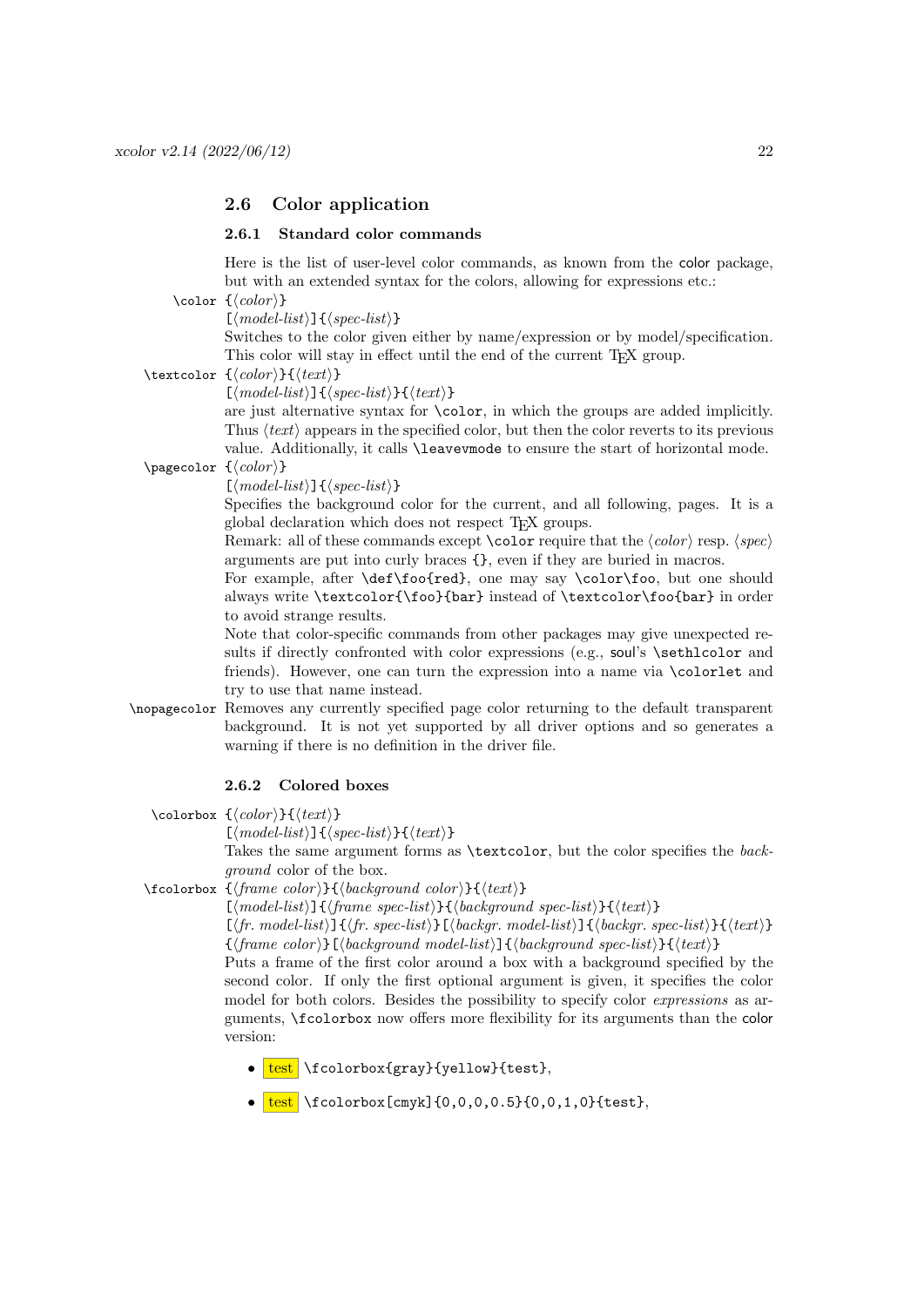- $\bullet$  test \fcolorbox[gray]{0.5}[wave]{580}{test},
- $\bullet$   $\text{test}$  \fcolorbox{gray}[wave]{580}{test}.

Additionally, \fcolorbox uses a new approach to frame drawing, which is an extension of Donald Arseneau's suggestion in bug report latex/3655 [\[2\]](#page-57-8). The main difference to LATEX's implementation is that box construction and frame drawing are split into separate operations, such that the frame is drawn after the box contents has been constructed. This ensures that the frame is always on top of the box. Donald Arseneau improved speed as well as memory requirements of this approach. Furthermore, a new macro is introduced:

# \boxframe {⟨width⟩}{⟨height⟩}{⟨depth⟩}

<span id="page-22-3"></span>Draws a frame with a linewidth of \fboxrule. Returns a \hbox with outer dimensions  $\langle width \rangle$ ,  $\langle height \rangle$ ,  $\langle depth \rangle$ . By this approach, a frame-primitive may also be provided by a driver file, in order to exploit driver-specific drawing facilities (see below). Again, this macro was optimised by Donald Arseneau.

The new frame approach is used for  $\footnotesize{\text{feolorbox as well as } \LaTeX's \febox{box and} }$ \framebox commands, unless the kernelfbox option is specified, which returns to  $\LaTeX's$  original definitions of  $\If(\text{name})$  box.

Option xcdraw uses PostScript commands to draw frames and color boxes in case of the dvips driver and PDF code to draw frames in case of the pdftex and dvipdfm drivers. This is still experimental code that may confuse .dvi viewers. The opposite option noxcdraw forces usage of the generic (driver-independent) code.

# <span id="page-22-0"></span>2.6.3 Colors in math

While it is possible to color parts of a formula using **\color** commands the approach is fairly cumbersome. Therefore the command \mathcolor has been added to the color and xcolor package, which has the same syntax as \textcolor. The full documentation and examples of its use is in mathcolor.pdf in the LATEX documentation.

# <span id="page-22-1"></span>2.6.4 Using the current color

Within a color expression,  $\therefore$  serves as a placeholder for the current color. See figure [7 on page 34](#page-33-3) for an example.

It is also possible to save the current color for later use, e.g., via the command \colorlet{foo}{.}.

Note that in some cases the current color is of rather limited use, e.g., the construction of an  $\text{Kolorbox}$  implies that at the time when the  $\langle \text{backward color} \rangle$ is evaluated, the current color equals the  $\langle frame\ color\rangle$ ; in this case '.' does not refer to the current color outside the box.

# <span id="page-22-2"></span>2.6.5 Color testing

# testcolors  $(\text{env.})$   $\lceil \langle \text{num models} \rangle \rceil$

<span id="page-22-4"></span>This is a simple tabular environment in order to test (display) colors in different models, showing both the visual result and the model-specific parameters. The optional ⟨num models⟩ argument is a comma-separated list of numerical color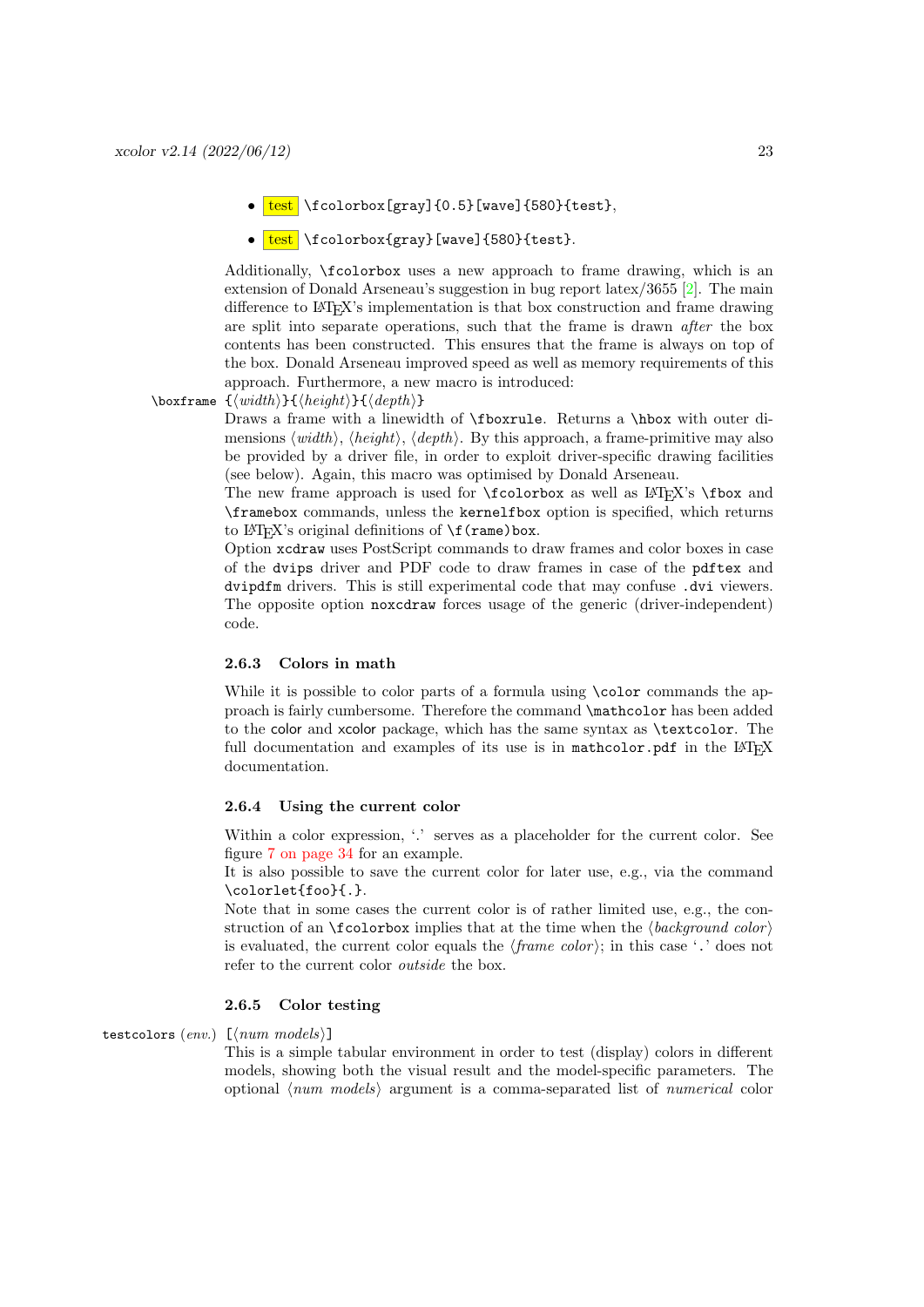models (as usual without spaces) which form the table columns; the default list is rgb,cmyk,hsb,HTML.

\testcolor {⟨color ⟩}

<span id="page-23-4"></span> $[\langle model-list \rangle] \{\langle spec-list \rangle\}$ 

Each \testcolor command generates a table row, containing a display sample plus the respective parameters for each of the models. If the column-model matches the model of the color in question, its parameters are underlined. Note that this command is only available within the testcolors environment. For applications see figure [2 on page 32](#page-31-2) and figures [11,](#page-36-0) [12.](#page-37-0)

# <span id="page-23-0"></span>2.7 Color blending

The purpose of color blending is to add some mixing color (expression) to all subsequent explicit color commands. Thus, it is possible to perform such a mix (or blend) operation for many colors without touching the individual commands.

 $\blacksquare$ 

\blendcolors\* {⟨mix expr ⟩}

<span id="page-23-3"></span><span id="page-23-2"></span>Initialises all necessary parameters for color blending. The actual (completed) color blend expression is stored in \colorblend. In the starred version, the argument will be appended to a previously defined blend expression. An empty  $\langle mix \rangle$  $\exp(r)$  argument will switch blending off.

<span id="page-23-5"></span>Example: after \blendcolors{!50!yellow}, the colors  $\Box$  are transformed into  $\Box$  , an additional \blendcolors  $\ast$  {!50} yields  $\Box$ 

\xglobal In order to achieve global scope, \blendcolors may be prefixed by \xglobal. Remark: color blending is applied only to *explicit* color commands, i.e. \color, \fcolorbox and the like. In the previous example the frames are not being blended because their color is set by an driver-internal command (switching back to the 'current color'). Thus, to influence these implicit colors as well, we have to set the current color after the blending: \blendcolors{!50!yellow}\color{black} results in  $\Box$ , an additional \blendcolors\*{!50}\color{black} yields .

# <span id="page-23-1"></span>2.8 Color masks and separation

The purpose of *color separation* is to represent all colors that appear in the document as a combination of a finite subset of base colors and their tints. Most prominent is cmyk separation, where the base colors are cyan, magenta, yellow, and black, as required by the printers. This can be done by choosing the package option cmyk, such that all colors will be converted in this model, and postprocessing the output file. We describe now another  $-$  and more general  $$ solution: color masking. How does it work? Color masking is based on a specified color model  $\langle m\text{-}model \rangle$  and a parameter vector  $\langle m\text{-}spec \rangle$ . Whenever a color is to be displayed in the document, it will first be converted to  $\langle m\text{-}model \rangle$ , afterwards each component of the resulting color vector will be multiplied by the corresponding component of  $\langle m\text{-}spec\rangle$ . For example, let's assume that  $\langle m\text{-}model\rangle$ equals cmyk, and  $\langle m\text{-}spec\rangle$  equals  $(\mu_c, \mu_m, \mu_y, \mu_k)$ . Then an arbitrary color foo will be transformed according to

$$
foo \mapsto (c, m, y, k) \mapsto (\mu_c \cdot c, \mu_m \cdot m, \mu_y \cdot y, \mu_k \cdot k)
$$
\n
$$
(5)
$$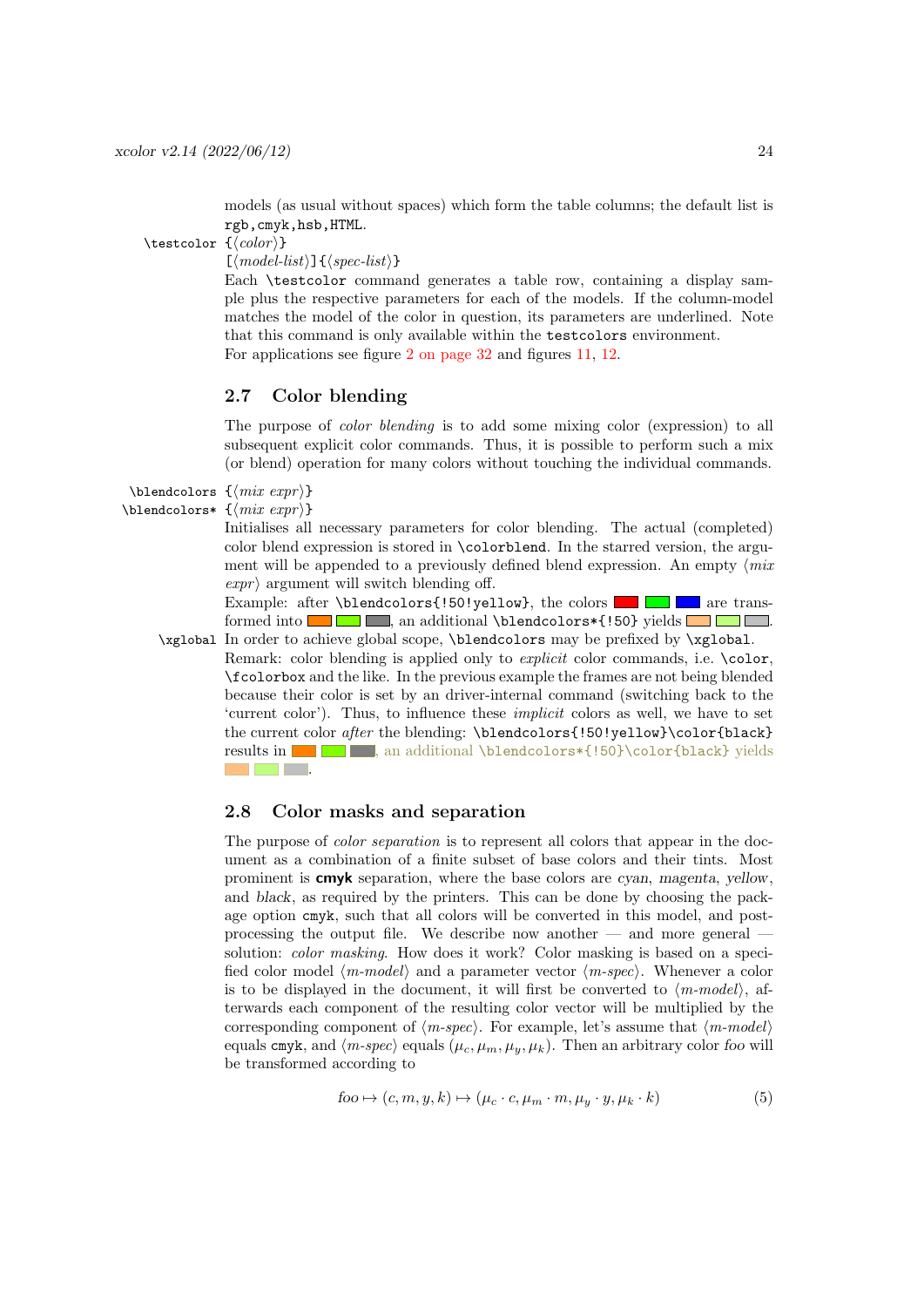<span id="page-24-5"></span>Obviously, color separation is a special case of masking by the vectors  $(1, 0, 0, 0)$ ,  $(0, 1, 0, 0)$ , etc. An interesting application is to shade or tint all colors by masking them with  $(x, x, x)$  in the **rgb** or **cmy** model, see the last two rows in figure [9 on](#page-35-0) [page 36.](#page-35-0)

 $\mathcal{S}$  [ $\langle number \rangle$ ] { $\langle color \rangle$ }

Initialises all necessary parameters for color masking: if  $\langle num \ model \rangle$  is not specified (or empty),  $\langle m\text{-}model \rangle$  will be set to the natural model of  $\langle color \rangle$ , otherwise to  $\langle num \ model \rangle$ ; the color specification of  $\langle color \rangle$  is extracted to define \ifmaskcolors ⟨m-spec⟩. Additionally, \maskcolorstrue is performed. Color masking can be

switched off temporarily by  $\max$ colorsfalse, or  $-$  in a more radical way  $-$ \xglobal by \maskcolors{}, which in addition clears the initialisation parameters. In general, the scope of \maskcolors is the current group (unless it is prefixed by the \xglobal command), but it may be used in the document preamble as well. The final remark of the color blending section applies here similarly.

<span id="page-24-6"></span><span id="page-24-4"></span><span id="page-24-2"></span>Now it is easy to separate a complete document without touching the source code: latex \def\xcolorcmd{\maskcolors[cmyk]{cyan}}\input{a} will do the cyan part of the job for a.tex.

\colormask Caution: xcolor has no idea about colors in files that are included via the command \includegraphics, e.g., images of type .eps, .pdf, .jpg, or .png. Such files have to be separated separately. Nevertheless, xcolor offers some basic support by storing the mask color in \colormask, which can be used to decide which file is to be included:

```
\def\temp{cyan}\ifx\colormask\temp \includegraphics{foo_c}\else
\def\temp{magenta}\ifx\colormask\temp \includegraphics{foo_m}\else
...
\fi\fi
```
# <span id="page-24-0"></span>2.9 Color series

Automatic coloring may be useful in graphics or chart applications, where a potentially large and unspecified — number of colors are needed, and the user does not want or is not able to specify each individual color. Therefore, we introduce the term color series, which consists of a base color and a scheme, how the next color is being constructed from the current color.

The practical application consists of three parts: definition of a color series (usually once in the document), initialisation of the series (potentially several times), and application — with or without stepping — of the current color of the series (potentially many times).

# <span id="page-24-3"></span><span id="page-24-1"></span>2.9.1 Definition of a color series

\definecolorseries {⟨name⟩}{⟨core model⟩}{⟨method⟩}[⟨b-model⟩]{⟨b-spec⟩}[⟨s-model⟩]{⟨s-spec⟩} Defines a color series called  $\langle name \rangle$ , whose calculations are performed within the color model  $\langle core \ model \rangle$ , where  $\langle method \rangle$  selects the algorithm (one of step, grad, last, see below). The method details are determined by the remaining arguments:

> •  $[\langle b\text{-model}\rangle]\{\langle b\text{-}spec\rangle\}$  specifies the *base* (= first) color in the algorithm, either directly, e.g.,  $[rgb]$ {1,0.5,0.5}, or as a  $\langle color \rangle$ , e.g., {-yellow!50}, if the optional argument is missing.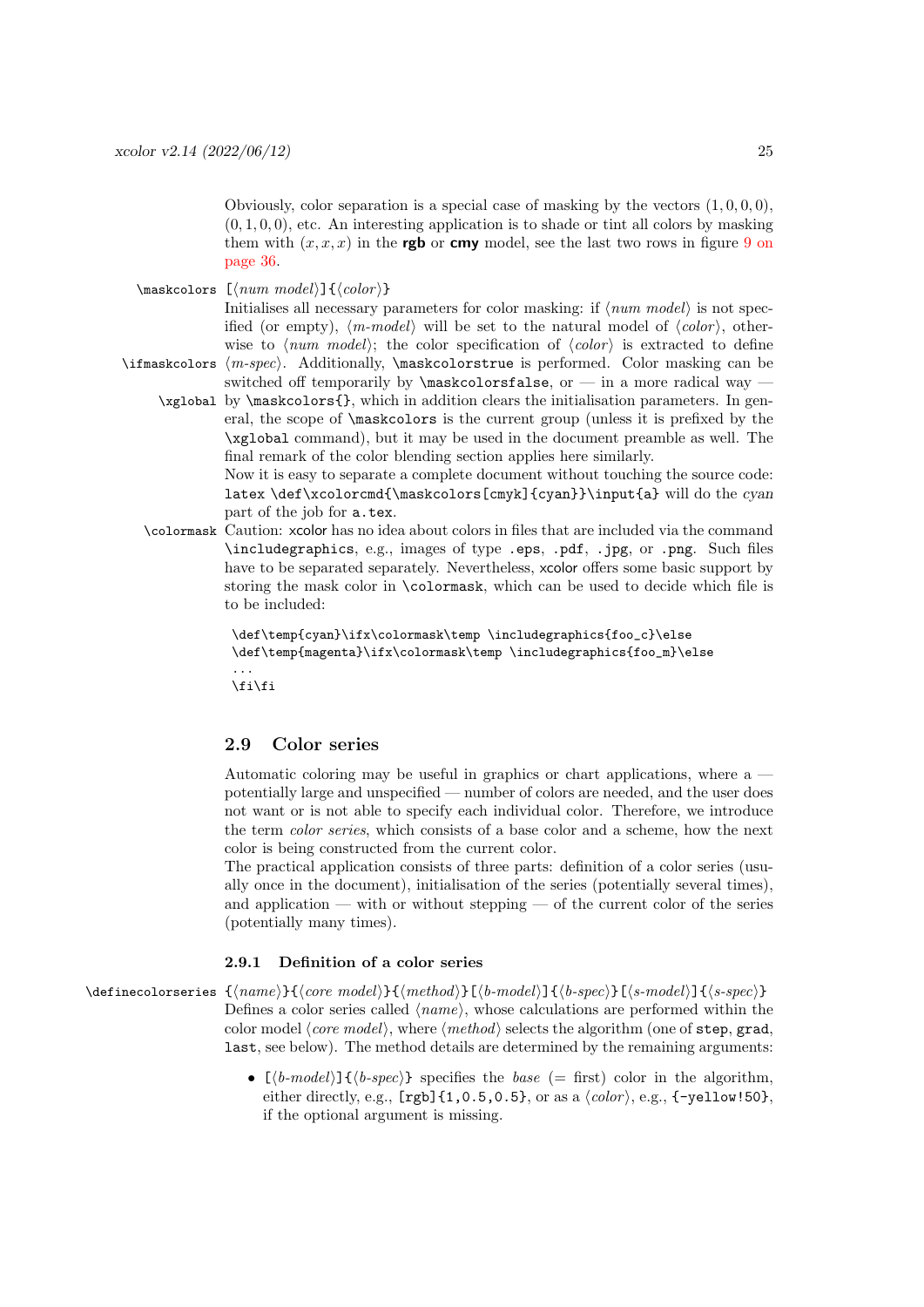- $[\langle s\text{-}model \rangle] \{\langle s\text{-}spec \rangle\}$  specifies how the step vector is calculated in the algorithm, according to the chosen  $\langle method\rangle$ :
	- step, grad: the optional argument is meaningless, and  $\langle s\text{-}spec\rangle$  is a parameter vector whose dimension is determined by  $\langle core \ model \rangle$ , e.g., {0.1,-0.2,0.3} in case of rgb, cmy, or hsb.
	- last: the last color is specified either directly, e.g., [rgb]{1,0.5,0.5}, or as a  $\langle color \rangle$ , e.g.,  $\{-$ vellow!50}, if the optional argument is missing.

This is the general scheme:

<span id="page-25-1"></span>
$$
color_1 := base, \qquad color_{n+1} := U\big(color_n + step\big) \tag{6}
$$

for  $n = 1, 2, \ldots$ , where U maps arbitrary real m-vectors into the unit m-cube:

$$
U(x_1,...,x_m) = (u(x_1),...,u(x_m)), \qquad u(x) = \begin{cases} 1 & \text{if } x = 1 \\ x - [x] & \text{if } x \neq 1 \end{cases}
$$
 (7)

Thus, every step of the algorithm yields a valid color with parameters from the interval [0, 1].

Now, the different methods use different schemes to calculate the step vector:

- step, grad: the last argument,  $\{\langle s\text{-}spec\rangle\}$ , defines the directional vector *grad*.
- last:  $\{\langle s\text{-}spec\rangle\}$  resp.  $[\langle s\text{-}model\rangle]\{\langle s\text{-}spec\rangle\}$  defines the color parameter vector last.

Then, during \resetcolorseries, the actual step vector is calculated:

<span id="page-25-2"></span>
$$
step := \begin{cases} grad & \text{if } \langle method \rangle = \text{step} \\ \frac{1}{\langle div \rangle} \cdot grad & \text{if } \langle method \rangle = \text{grad} \\ \frac{1}{\langle div \rangle} \cdot (last - base) & \text{if } \langle method \rangle = \text{last} \end{cases}
$$
(8)

Please note that it is also possible to use the current color placeholder '.' within the definition of color series. Thus, \definecolorseries{foo}{rgb}{last}{.}{-.} will set up a series that starts with the current color and ends with its complement. Of course, similar to T<sub>EX</sub>'s  $\let$  primitive, the *current* definition of the current color at the time of execution is used, there is no relation to current colors in any later stage of the document.

#### <span id="page-25-4"></span><span id="page-25-3"></span><span id="page-25-0"></span>2.9.2 Initialisation of a color series

\resetcolorseries [⟨div⟩]{⟨name⟩} This command has to be applied at least once, in order to make use of the color series  $\langle name \rangle$ . It resets the current color of the series to the base color and calculates the actual step vector according to the chosen  $\langle div \rangle$ , a non-zero real number, \colorseriescycle for the methods grad and last, see equation [\(8\)](#page-25-2). If the optional argument is empty, the value stored in the macro \colorseriescycle is applied. Its default value is 16, which can be changed by  $\def\colone{div}\$ , applied before the xcolor package is loaded (similar to \rangeRGB and friends). The optional argument is ignored in case of the step method.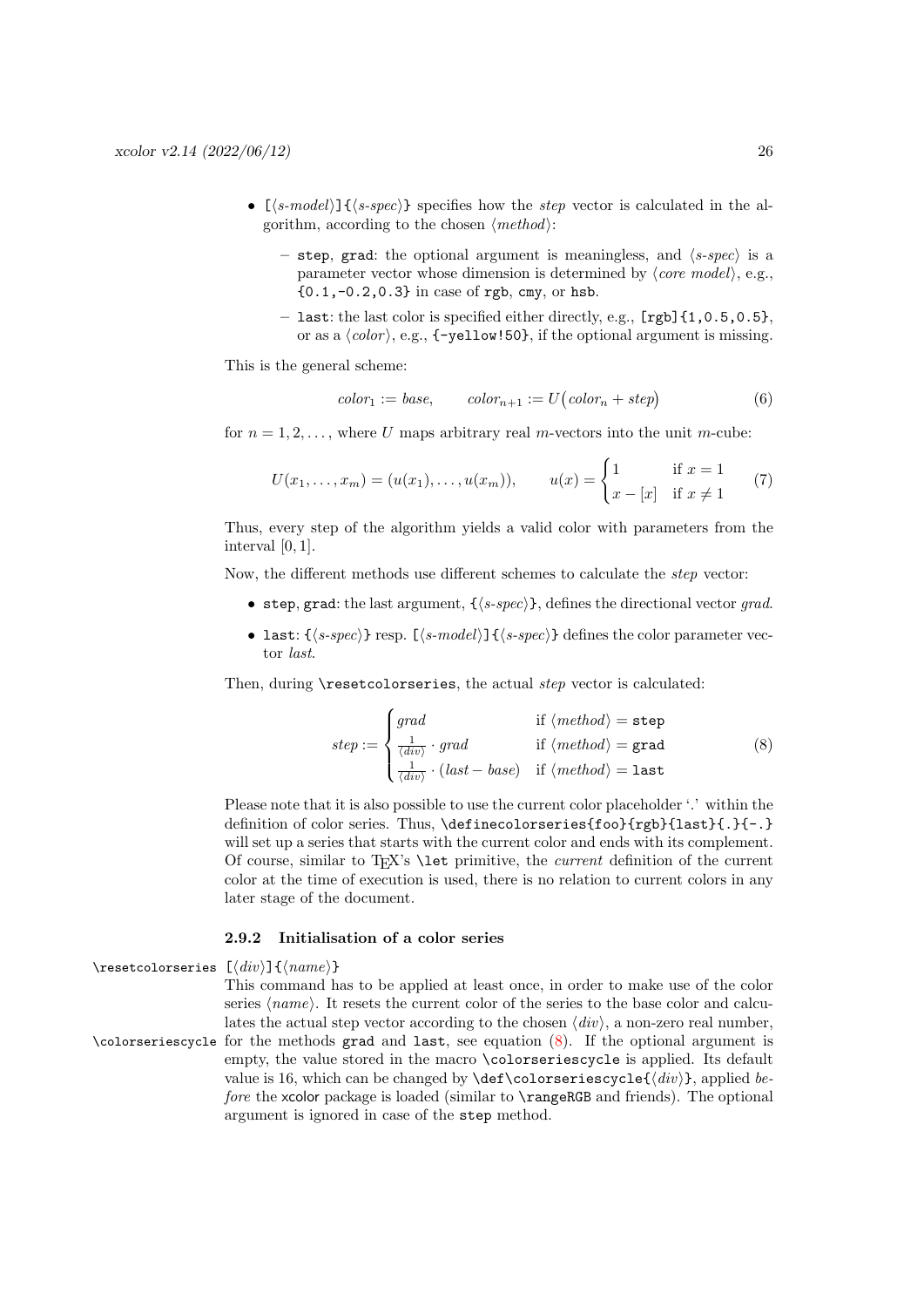#### <span id="page-26-0"></span>2.9.3 Application of a color series

There are two ways to display the current color of a color series: any of the color expressions in section [2.3 on page 12](#page-11-0) used within a \color, \textcolor, ... command will display this color according to the usual syntax of such expressions. However, in the cases when  $\{postfix\}$  equals '!!+', \color{ $\{name\}$ !!+} etc., will not only display the color, but it will also perform a step operation. Thus, the current color of the series will be changed in that case. An expression  $\color({name})!$ [⟨num⟩]} enables direct access to an element of a series, where  $\langle num \rangle = 0, 1, 2, \ldots$ , starting with 0 for the base color. See figure [8 on page 35](#page-34-0) for a demonstration of different methods.

#### <span id="page-26-1"></span>2.9.4 Differences between colors and color series

Although they behave similar if applied within color expressions, the objects defined by \definecolor and \definecolorseries are fundamentally different with respect to their scope/availability: like color's original **\definecolor** command, \definecolor generates local colors, whereas \definecolorseries generates global objects (otherwise it would not be possible to use the stepping mechanism within tables or graphics conveniently). E.g., if we assume that bar is an undefined color, then after saying

```
\begingroup
\definecolorseries{foo}{rgb}{last}{red}{blue}
\resetcolorseries[10]{foo}
\definecolor{bar}{rgb}{.6,.5,.4}
\endgroup
```
commands like \color{foo} or \color{foo!!+} may be used without restrictions, whereas \color{bar} will give an error message. However, it is possible to say \colorlet{bar}{foo} or \colorlet{bar}{foo!!+} in order to save the current color of a series locally — with or without stepping.

# <span id="page-26-2"></span>2.10 Border colors for hyperlinks

The hyperref package offers all kinds of support for hyperlinks, pdfmarks etc. There are two standard ways to make hyperlinks visible (see the package documentation [\[14\]](#page-57-9) for additional information on how to set up these features):

- print hyperlinks in a different color than normal text, using the keys *cite*color, filecolor, linkcolor, menucolor, pagecolor, runcolor, urlcolor with color expressions, e.g., \hypersetup{urlcolor=-green!50};
- $\bullet$  display a colored border around hyperlinks, using the keys *citebordercolor*, filebordercolor, linkbordercolor, menubordercolor, pagebordercolor, runbordercolor, urlbordercolor with explicit numerical **rgb** parameter specification, e.g., \hypersetup{urlbordercolor={1 0.5 0.25}}.

Obviously, the second method is somewhat inconvenient since it does not allow for color names or even color expressions. Therefore, xcolor provides — via the package option hyperref — a set of extended keys xcitebordercolor, xfilebordercolor, xlinkbordercolor, xmenubordercolor, xpagebordercolor, xrunbordercolor,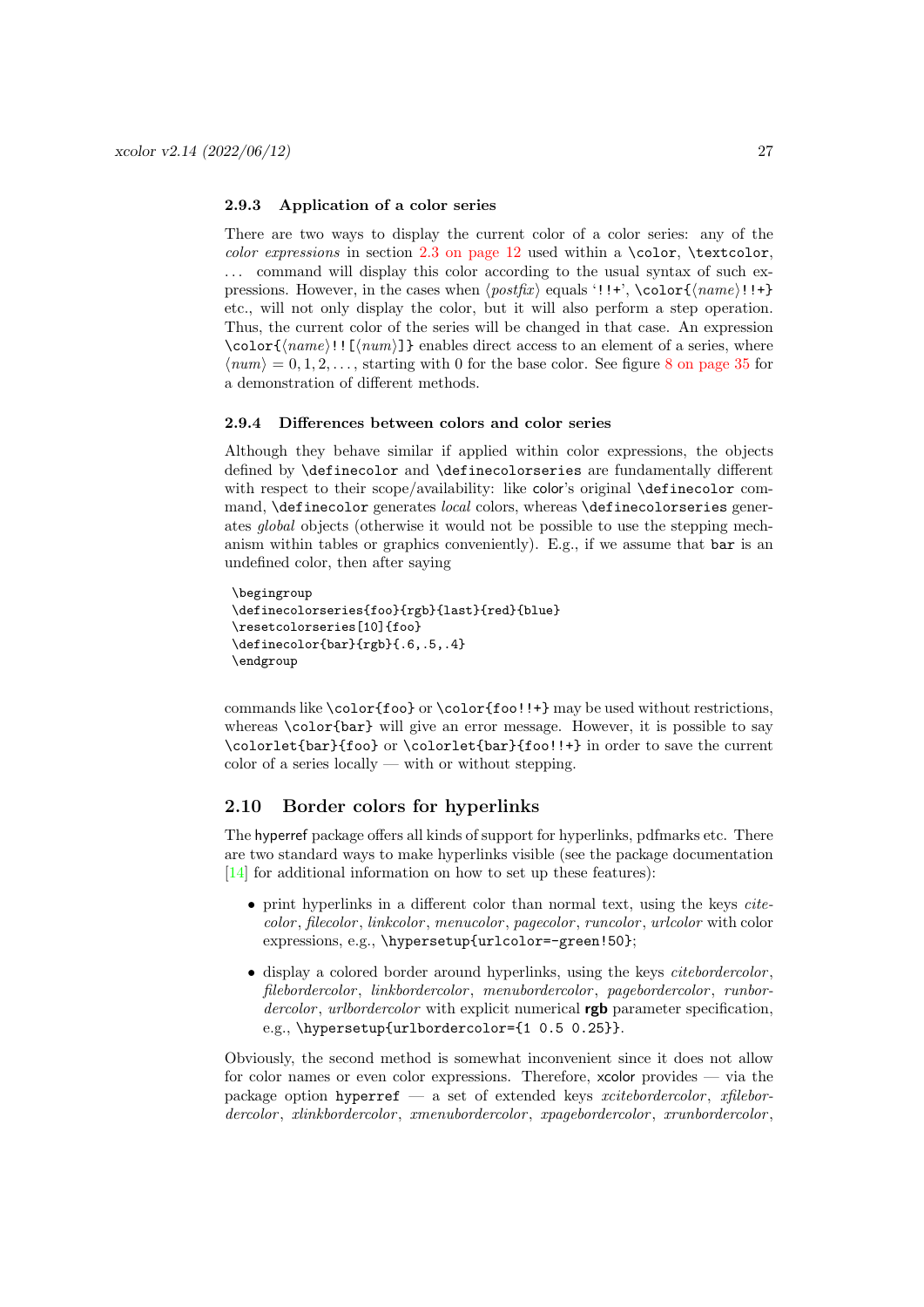xurlbordercolor which are being used in conjunction with color expressions, e.g., \hypersetup{xurlbordercolor=-green!50}.

Another new key, *xpdfborder*, provides a way to deal with a *dvips*-related problem: for most of the drivers, a setting like pdfborder={0 0 1} will determine the width of the border that is drawn around hyperlinks in points. However, in the dvips case, the numerical parameters are interpreted in relation to the chosen output resolution for processing the .dvi file into a .ps file. Unfortunately, at the time when the .dvi is constructed, nobody knows if and at which resolution a transformation into .ps will take place afterwards. Consequently, any default value for *pdfborder* may be useful or not. Within hyperref, the default for *dvips* is pdfborder={0 0 12}, which works fine for a resolution of 600 or 1200 dpi, but which produces an invisible border for a resolution of 8000 dpi, as determined by the command-line switch -Ppdf. On the other hand, setting pdfborder={0 0 80} works fine for *dvips* at 8000 dpi, but makes a document unportable, since other drivers (or even dvips in a low resolution) will draw very thick boxes in that case. This is were the xpdfborder key comes in handy: it rescales its arguments for the dvips case by a factor 80 (ready for 8000 dpi) and leaves everything unchanged for other drivers. Thus one can say  $xpdfborder={0 \ 0 \ 1}$  in a driver-independent way.

# <span id="page-27-0"></span>2.11 Additional color specification in the pstricks world

For pstricks users, there are different ways of invoking colors within command option keys:

- \psset{linecolor=green!50}
- $\text{linecolor}[\text{rgb}]\{0.5, 1, 0.5\}$
- \psframebox[linecolor={ $[rgb]$ {0.5,1,0.5}}]{foo}

Note the additional curly braces in the last case; without them, the optional argument of \psframebox would be terminated too early.

# $\setminus$ definecolor [ps]{ $\langle name \rangle$ }{ $\langle core \ model-list \rangle$ }{ $\langle code \rangle$ }

<span id="page-27-2"></span>Stores PostScript  $\langle code \rangle$  — that should not contain slash '/' characters — within a color. Example: after \definecolor[ps]{foo}{rgb}{bar}, the pstricks command \psline[linecolor=foo]... inserts 'bar setrgbcolor' where the linecolor information is required — at least in case of the dvips driver. See also [xcolor2.tex](#page-0-0) for an illustrative application.

# <span id="page-27-3"></span><span id="page-27-1"></span>2.12 Color in tables

\rowcolors [⟨commands⟩]{⟨row⟩}{⟨odd-row color ⟩}{⟨even-row color ⟩}

\rowcolors\* [⟨commands⟩]{⟨row⟩}{⟨odd-row color ⟩}{⟨even-row color ⟩}

<span id="page-27-4"></span>One of these commands has to be executed *before* a table starts.  $\langle row \rangle$  tells the number of the first row which should be colored according to the  $\langle odd\text{-}row\ color\rangle$ and  $\langle even\text{-}row\text{ color}\rangle$  scheme. Each of the color arguments may also be left empty  $(=$  no color). In the starred version,  $\langle commands \rangle$  are ignored in rows with inactive rowcolors status (see below), whereas in the non-starred version, ⟨commands⟩ are applied to every row of the table. Such optional commands may be \hline or \noalign{⟨stuff ⟩}.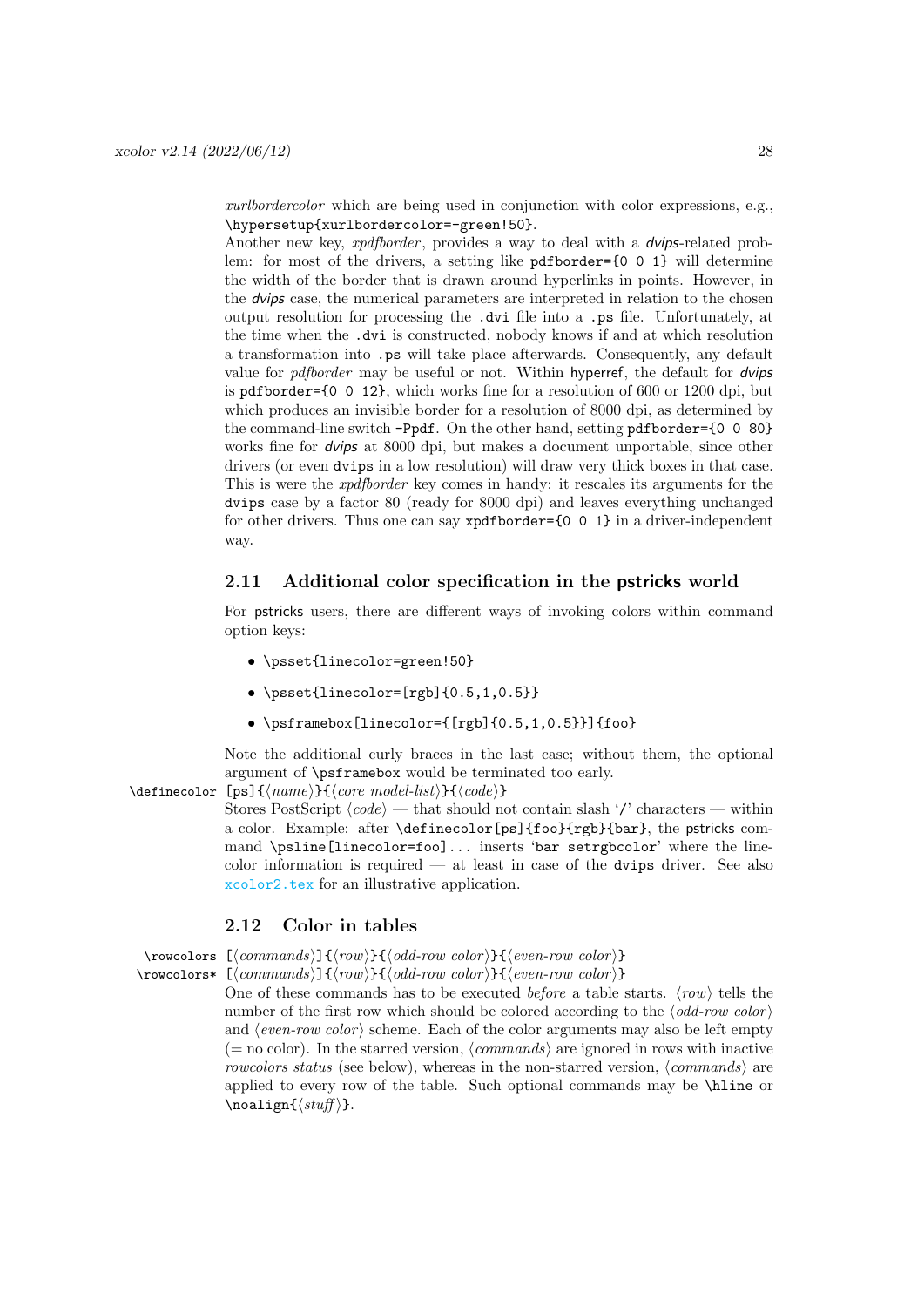<span id="page-28-6"></span>\showrowcolors The rowcolors status is activated (i.e., use coloring scheme) by default and/or \hiderowcolors \showrowcolors, it is inactivated (i.e., ignore coloring scheme) by the command \rownum \hiderowcolors. The counter \rownum may be used within such a table to access

the current row number. An example is given in figure [10 on page 36.](#page-35-1) These commands require the table option (which loads the colortbl package). Note that table coloring may be combined with color series. This method was used to construct the examples in figure [8 on page 35.](#page-34-0)

# <span id="page-28-7"></span><span id="page-28-5"></span><span id="page-28-4"></span><span id="page-28-0"></span>2.13 Color information

\extractcolorspec {⟨color ⟩}{⟨cmd⟩} Extracts the color specification of  $\langle color \rangle$  and puts it into  $\langle cmd \rangle$ ; equivalent to  $\det\c{{{model}}{\spec}}.$ \extractcolorspecs {⟨color ⟩}{⟨model-cmd⟩}{⟨color-cmd⟩}

Extracts the color specification of  $\langle color \rangle$  and puts it into  $\langle model-cmd \rangle$  and  $\langle color-cmd\rangle$ , respectively.

# $\tau = \langle int \rangle$

<span id="page-28-8"></span>Controls the amount of information that is written into the log file:

- $\langle int \rangle \leq 0$ : no specific color logging.
- $\langle int \rangle \geq 1$ : ignored color definitions due to **\providecolor** are logged.
- $\langle int \rangle > 2$ : multiple (i.e. overwritten) color definitions are logged.
- $\langle int \rangle > 3$ : every command that defines a color will be logged.
- $\langle int \rangle \geq 4$ : every command that sets a color will be logged.

Like  $T_F X$ 's  $\tau$ ... commands, this command may be used globally (in the document preamble) or locally/block-wise. The package sets \tracingcolors=0 as default. Remark: since registers are limited and valuable, no counter is wasted for this issue.

Note that whenever a color is used that has been defined via color's \definecolor command rather than xcolor's new \definecolor and friends, a warning message 'Incompatible color definition' will be issued.[13](#page-28-2)

# <span id="page-28-1"></span>2.14 Color conversion

\convertcolorspec {⟨model⟩}{⟨spec⟩}{⟨target model⟩}{⟨cmd⟩}

<span id="page-28-3"></span>Converts a color, given by the  $\langle spec \rangle$  in model  $\langle model \rangle$ , into  $\langle target \ model \rangle$  and stores the new color specification in  $\text{cmd. } \langle target \ model \rangle$  must be of type  $\langle num \ \rangle$ model $\rangle$ , whereas  $\langle model \rangle$  may also be 'named', in which case  $\langle spec \rangle$  is simply the name of the color.

Example: \convertcolorspec{cmyk}{0.81,1,0,0.07}{HTML}\tmp acts like \def \tmp{1F00ED}.

<span id="page-28-2"></span><sup>&</sup>lt;sup>13</sup>This should not happen since usually there is no reason to load color in parallel to xcolor.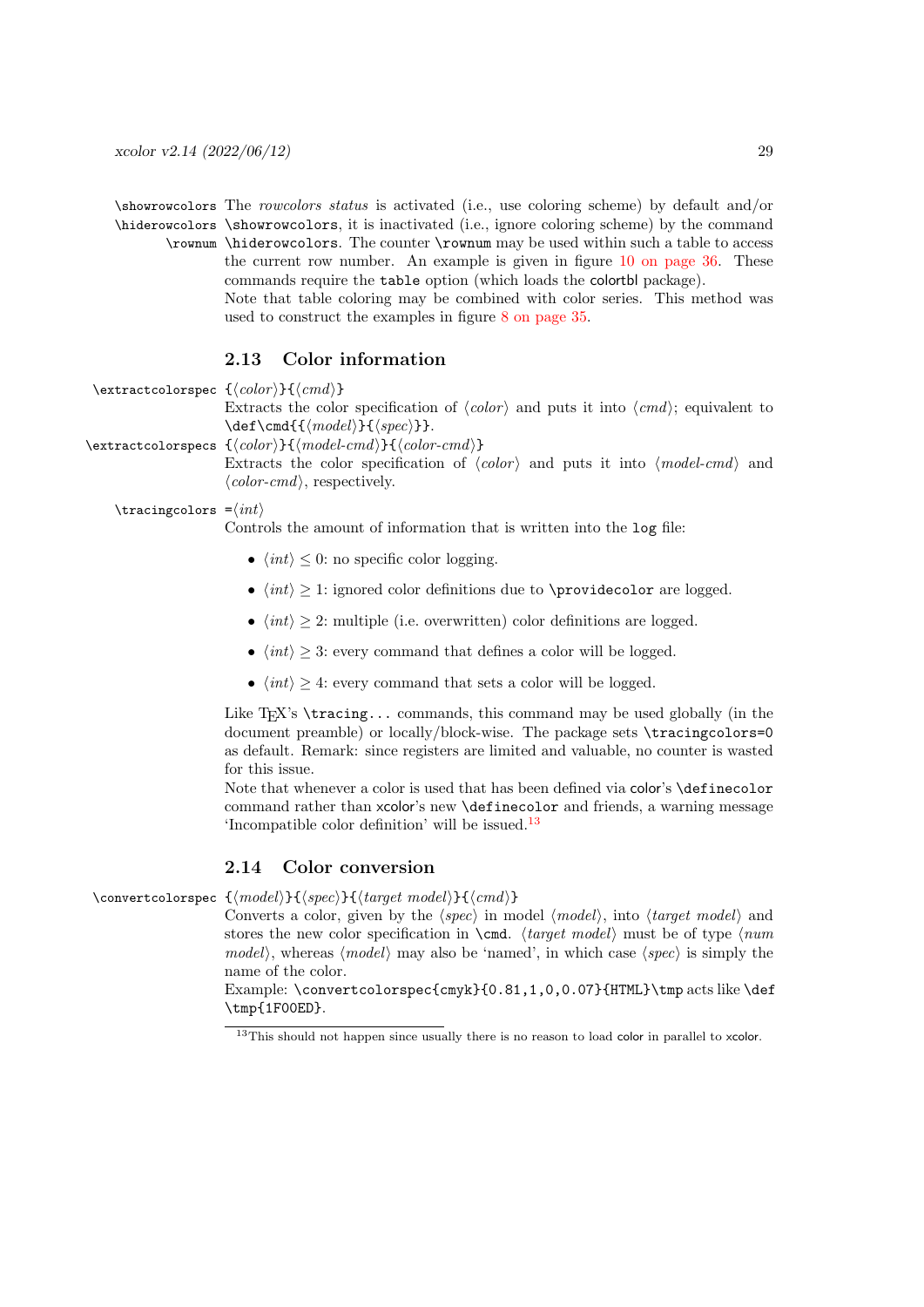# <span id="page-29-0"></span>2.15 Problems and solutions

## <span id="page-29-1"></span>2.15.1 Name clashs between dvipsnames and svgnames

Due to the fixed option processing order (which does not depend on the order how the options were specified in the \usepackage command), the svgnames colors will always overrule dvipsnames colors with identical names. This can lead to undesired results if both options are used together. For instance, Fuchsia yields under the regime of dvipsnames and with respect to svgnames. However, there is a simple trick — based on *deferred color definition* — that allows us to use colors from both sets in the desired way:

```
\usepackage[dvipsnames*,svgnames]{xcolor}
\definecolors{Fuchsia}
```
Now all colors from the SVG set are available (except Fuchsia) plus Fuchsia from the other set.

# <span id="page-29-2"></span>2.15.2 Page breaks and pdfT $\overline{F}X$

Since pdfT<sub>E</sub>X does not maintain a *color stack* — in contrast to  $dvips$  — a typical problem is the behaviour of colors in the case of page breaks, as illustrated by the following example:

```
\documentclass{minimal}
\usepackage{xcolor}
\begin{document}
black\color{red}red1\newpage red2\color{black}black
\end{document}
```
This works as expected with dvips, i.e., 'red1' and 'red2' being red, however, with pdftex, 'red2' is displayed in black. The problem may be solved by using the fixpdftex option which simply loads Heiko Oberdiek's pdfcolmk package [\[13\]](#page-57-10). However, its author also lists some limitations:

- Mark limitations: page breaks in math.
- LaTeX's output routine is redefinded.
	- Changes in the output routine of newer versions of LaTeX are not detected.
	- Packages that change the output routine are not supported.
- It does not support several independent text streams like footnotes.

# <span id="page-29-3"></span>2.15.3 Change color of included .eps file

In general, xcolor cannot change colors of an image that is being included via the \includegraphics command from the graphics or graphicx package. There is, however, a limited opportunity to influence the current color of included PostScript files. Consider the following file foo.eps which draws a framed gray box:

%!PS-Adobe-3.0 EPSF-3.0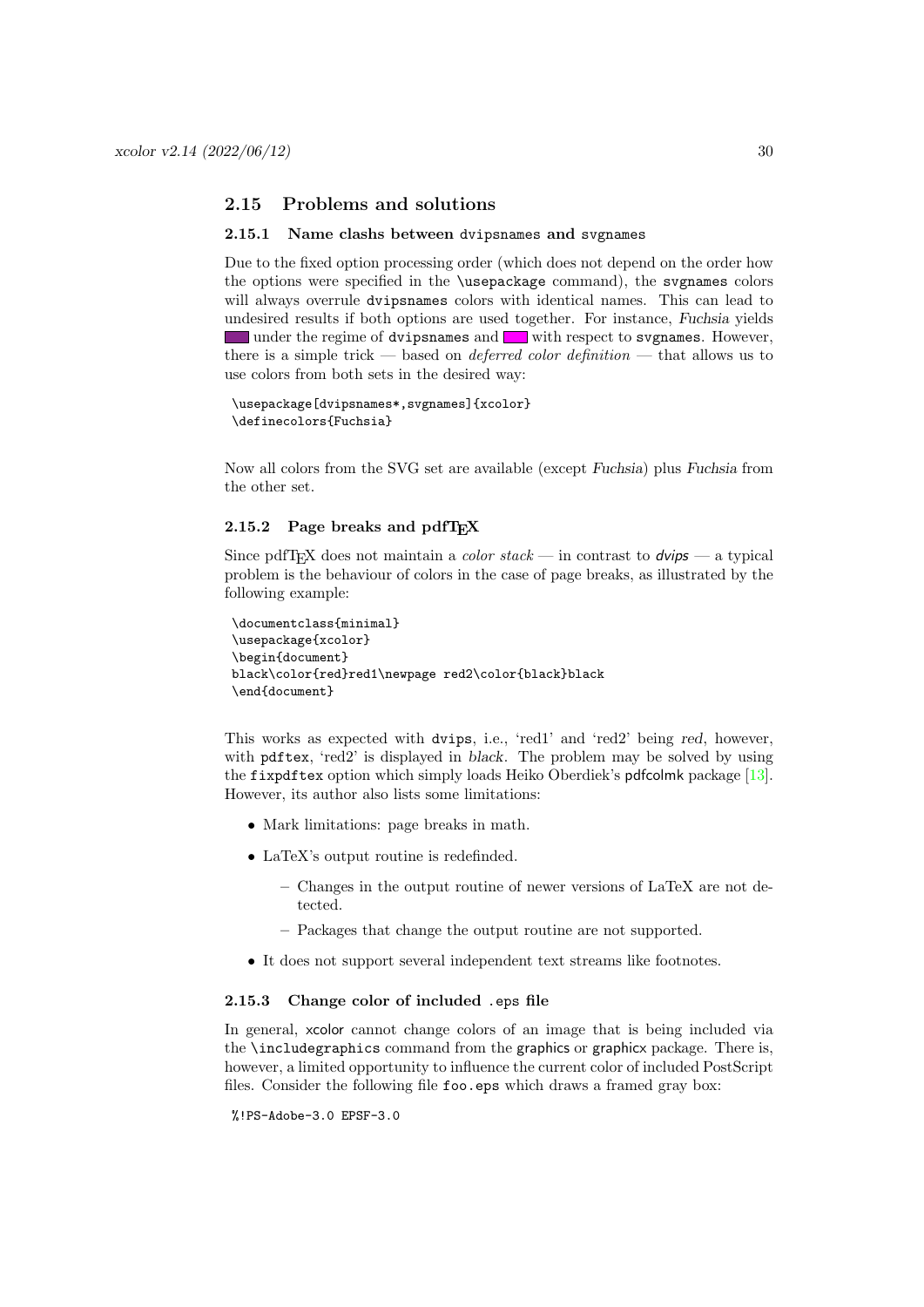```
%%BoundingBox: 0 0 60 12
0 0 60 12 rectfill
0.75 setgray
2 2 56 8 rectfill
```
Now run the following code through LATEX and dvips:

```
\documentclass{minimal}
\usepackage[fixinclude]{xcolor}
\usepackage{graphics}
\begin{document}
\includegraphics{foo} \textcolor{red}{\includegraphics{foo}}
\end{document}
```
The resulting .ps file will display two gray boxes: the first with a black frame, the second with a red frame. If we had omitted the fixinclude option, the second box would also display a black frame. This is because dvips usually resets the current color to black immediately before including an .eps file.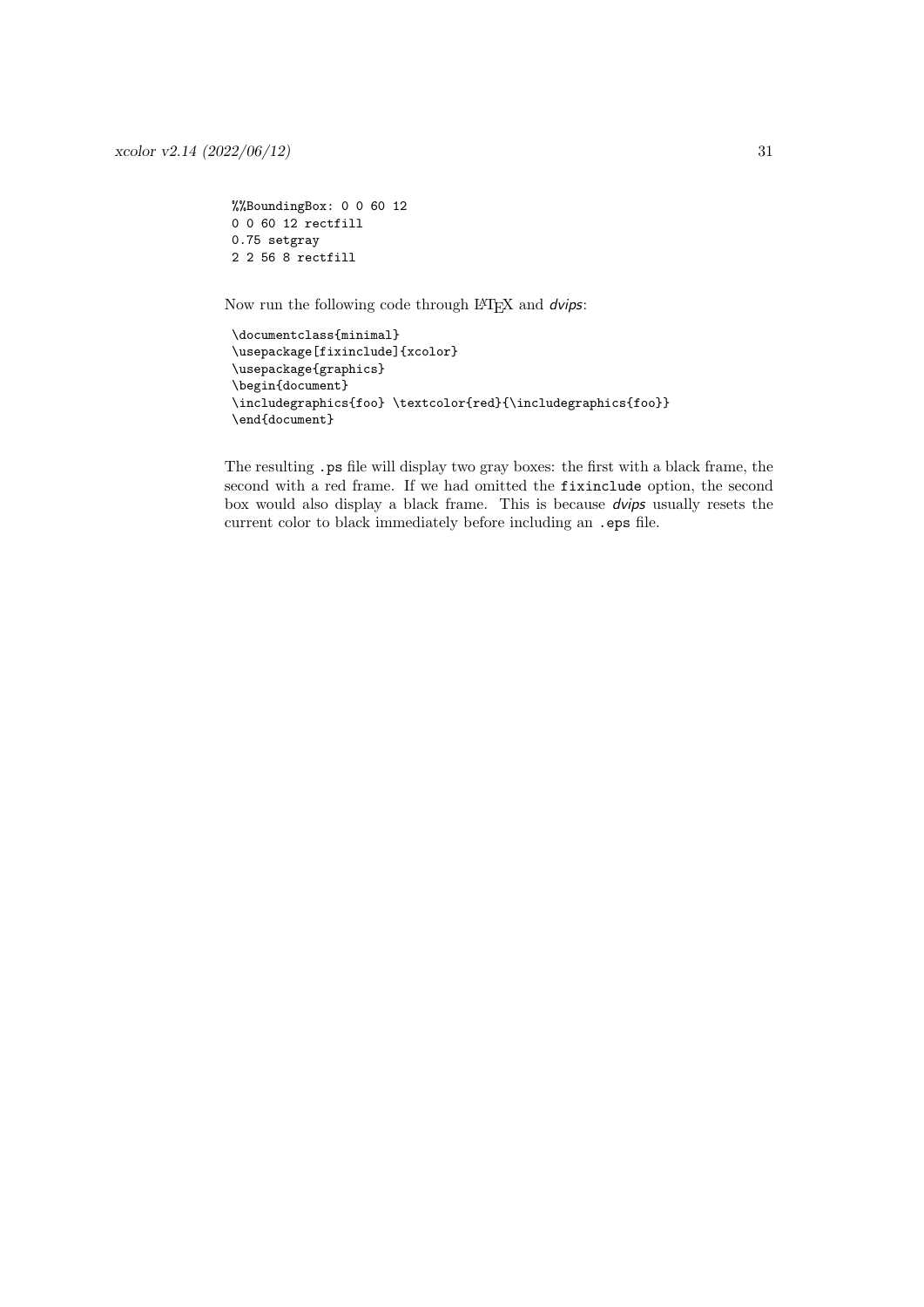# 3 Examples

<span id="page-31-0"></span>

# <span id="page-31-2"></span>Figure 2: Color testing

| color               | rgb              | cmyk      | hsb                  | <b>HTML</b> | gray               |
|---------------------|------------------|-----------|----------------------|-------------|--------------------|
| olive               | $\,0.5\;0.5\;0$  | 0 0 1 0 5 | 0.16667 1 0.5        | 808000      | 0.39               |
| red!50!green        | 0.50.50          | 000.50.5  | 0.1666710.5          | 808000      | ∥0.445             |
| -cyan!50!magenta    | $\Box$ 0.5 0.5 0 | 000.50.5  | $\Box$ 0.16667 1 0.5 | 808000      | ▌0.445             |
| [cmyk]0,0,1,0.5     | $\Box$ 0.5 0.5 0 | 0 0 1 0.5 | $\Box$ 0.16667 1 0.5 | 808000      | l 0.39             |
| [cmyk]0,0,.5,.5     | $\Box$ 0.5 0.5 0 | 000.50.5  | 0.1666710.5          | 808000      | $\mathbb{I}$ 0.445 |
| [rgb:cmyk]0,0,.5,.5 | 0.50.50          | 000.50.5  | 0.1666710.5          | 808000      | l 0.445            |

```
\sffamily
\begin{testcolors}[rgb,cmyk,hsb,HTML,gray]
\testcolor{olive}
\testcolor{red!50!green}
\testcolor{-cyan!50!magenta}
\testcolor[cmyk]{0,0,1,0.5}
\testcolor[cmyk]{0,0,.5,.5}
\testcolor[rgb:cmyk]{0,0,.5,.5}
\end{testcolors}
```
#### <span id="page-31-1"></span>Figure 1: Color spectrum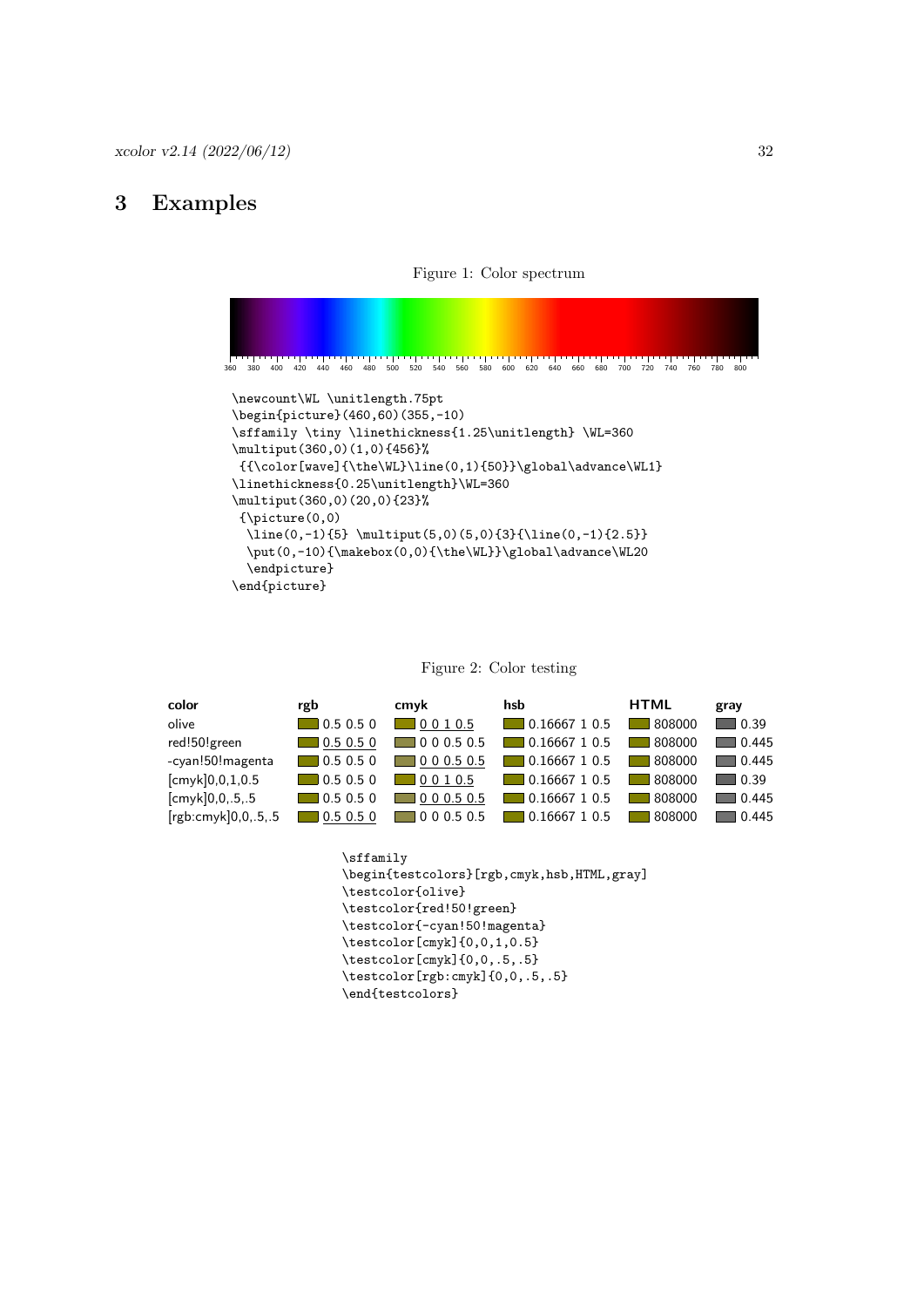|               | 100 95 90 85 80 75 70 65 60 55 50 45 40 35 30 25 20 15 10 |  |  |  |  |  |  |  |  | -5 | $\mathbf 0$ |         |
|---------------|-----------------------------------------------------------|--|--|--|--|--|--|--|--|----|-------------|---------|
| MyGreen!      |                                                           |  |  |  |  |  |  |  |  |    |             | ! white |
| MyGreen-rgb!  |                                                           |  |  |  |  |  |  |  |  |    |             | ! white |
| MyGreen-cmy!  |                                                           |  |  |  |  |  |  |  |  |    |             | ! white |
| MyGreen-hsb!  |                                                           |  |  |  |  |  |  |  |  |    |             | !white  |
| MyGreen-gray! |                                                           |  |  |  |  |  |  |  |  |    |             | ! white |
| MyGreen!      |                                                           |  |  |  |  |  |  |  |  |    |             | !gray   |
| MyGreen-rgb!  |                                                           |  |  |  |  |  |  |  |  |    |             | !gray   |
| MyGreen-cmy!  |                                                           |  |  |  |  |  |  |  |  |    |             | !gray   |
| MyGreen-hsb!  |                                                           |  |  |  |  |  |  |  |  |    |             | !gray   |
| MyGreen-gray! |                                                           |  |  |  |  |  |  |  |  |    |             | !gray   |
| MyGreen!      |                                                           |  |  |  |  |  |  |  |  |    |             | !black  |
| MyGreen-rgb!  |                                                           |  |  |  |  |  |  |  |  |    |             | !black  |
| MyGreen-cmy!  |                                                           |  |  |  |  |  |  |  |  |    |             | !black  |
| MyGreen-hsb!  |                                                           |  |  |  |  |  |  |  |  |    |             | !black  |
| MyGreen-gray! |                                                           |  |  |  |  |  |  |  |  |    |             | !black  |
| MyGreen!      |                                                           |  |  |  |  |  |  |  |  |    |             | !red    |
| MyGreen-rgb!  |                                                           |  |  |  |  |  |  |  |  |    |             | !red    |
| MyGreen-cmy!  |                                                           |  |  |  |  |  |  |  |  |    |             | !red    |
| MyGreen-hsb!  |                                                           |  |  |  |  |  |  |  |  |    |             | !red    |
| MyGreen-gray! |                                                           |  |  |  |  |  |  |  |  |    |             | !red    |
| MyGreen!      |                                                           |  |  |  |  |  |  |  |  |    |             | !blue   |
| MyGreen-rgb!  |                                                           |  |  |  |  |  |  |  |  |    |             | !blue   |
| MyGreen-cmy!  |                                                           |  |  |  |  |  |  |  |  |    |             | !blue   |
| MyGreen-hsb!  |                                                           |  |  |  |  |  |  |  |  |    |             | !blue   |
| MyGreen-gray! |                                                           |  |  |  |  |  |  |  |  |    |             | !blue   |
| MyGreen!      |                                                           |  |  |  |  |  |  |  |  |    |             | !yellow |
| MyGreen-rgb!  |                                                           |  |  |  |  |  |  |  |  |    |             | !yellow |
| MyGreen-cmy!  |                                                           |  |  |  |  |  |  |  |  |    |             | !yellow |
| MyGreen-hsb!  |                                                           |  |  |  |  |  |  |  |  |    |             | !yellow |
| MyGreen-gray! |                                                           |  |  |  |  |  |  |  |  |    |             | !yellow |

# <span id="page-32-0"></span>Figure 3: Progressing from one to another color

| $11891901$ $1190$ |                                                                           |
|-------------------|---------------------------------------------------------------------------|
| MyGreen-gray!     |                                                                           |
|                   |                                                                           |
| Color             | Definition/representation (pdftex driver)                                 |
|                   |                                                                           |
| MyGreen           | {0.92 0 0.87 0.09 k 0.92 0 0.87 0.09 K}{cmyk}{0.92,0,0.87,0.09}           |
| MyGreen-rgb       | {0 0.91 0.04001 rg 0 0.91 0.04001 RG}{rgb}{0,0.91,0.04001}                |
| MyGreen-cmy       | ${10.090.959990 k10.090.959990 K}$ cmy}{1,0.09,0.95999}                   |
| MyGreen-hsb       | ${0.91 0.03995 \text{ rg 0 0.91 0.03995 RG}{\text{hsb}}{0.34065,1,0.91}}$ |

MyGreen-gray {0.5383 g 0.5383 G}{gray}{0.5383}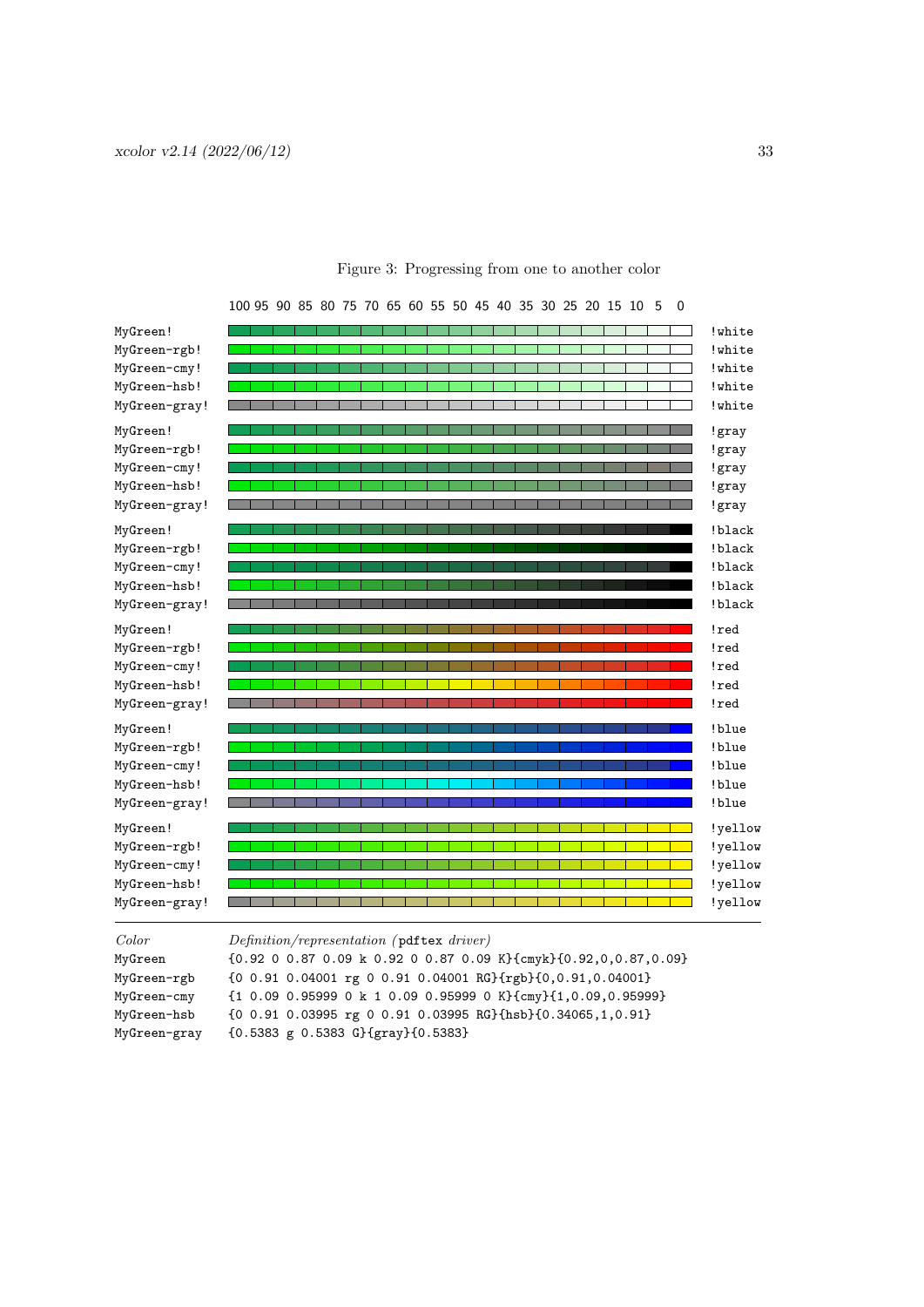| \selectcolormodel  |  |  |  |  |
|--------------------|--|--|--|--|
| $\ldots$ {natural} |  |  |  |  |
| $\ldots$ {rgb}     |  |  |  |  |
| $\ldots$ {cmy}     |  |  |  |  |
| $\ldots$ {cmyk}    |  |  |  |  |
| $\ldots$ {hsb}     |  |  |  |  |
| $\ldots$ {gray}    |  |  |  |  |

<span id="page-33-0"></span>

<span id="page-33-1"></span>



<span id="page-33-2"></span>



# <span id="page-33-3"></span>Figure 7: Current color

| \def\test{current, \textcolor{.!50}{50\%},     |                                                                      |
|------------------------------------------------|----------------------------------------------------------------------|
| \textcolor{-.}{complement},                    |                                                                      |
| \textcolor{yellow!50!.}{mix}}                  |                                                                      |
| \textcolor{blue}{\test}\\                      | current, $50\%$ , complement, mix                                    |
| and \textcolor{red}{\test}\\                   | and current, $50\%$ , complement, mix<br><b>TestTestTestTestTest</b> |
| \def\Test{\color{.!80}Test}                    |                                                                      |
| \textcolor{blue}{\Test\Test\Test\Test\Test}\\  | and TestTestTestTestTest                                             |
| and \textcolor{red}{\Test\Test\Test\Test\Test} |                                                                      |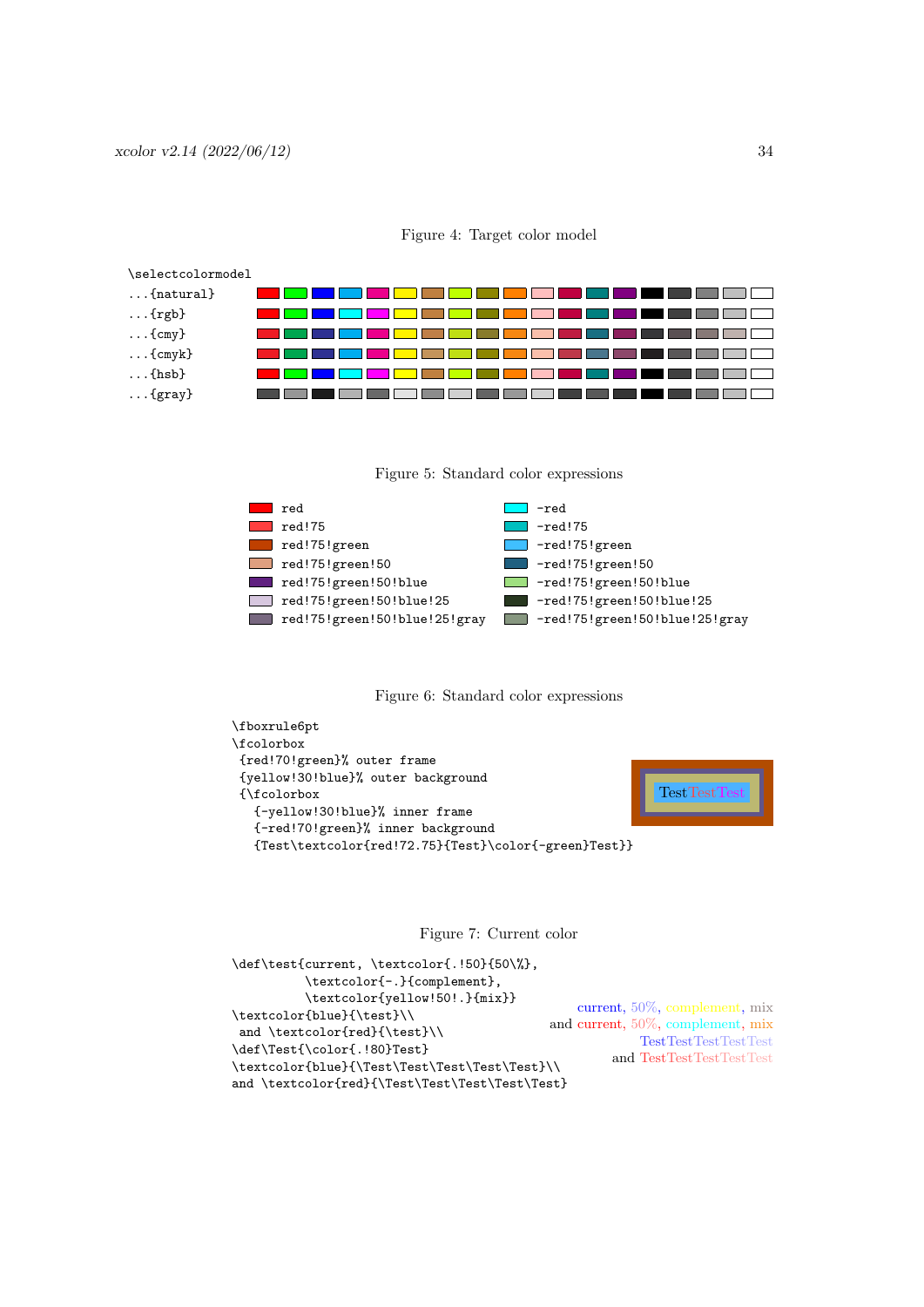| $S_1$          | $S_2$                                                                   | $G_1$           | $G_2$          | $L_1$                  | $L_2$          | $L_3$          | $L_4$          | $L_{\rm 5}$    |  |  |
|----------------|-------------------------------------------------------------------------|-----------------|----------------|------------------------|----------------|----------------|----------------|----------------|--|--|
| $\overline{1}$ | 1                                                                       | $\mathbf{1}$    | 1              | $\mathbf{1}$           | 1              | $\mathbf{1}$   | $\mathbf{1}$   | $\mathbf{1}$   |  |  |
| $\sqrt{2}$     | $\overline{2}$                                                          | $\overline{2}$  | $\overline{2}$ | $\overline{2}$         | $\overline{2}$ | $\overline{2}$ | $\overline{2}$ | $\overline{2}$ |  |  |
| 3              | 3                                                                       | 3               | 3              | 3                      | 3              | 3              | 3              | $\overline{3}$ |  |  |
| 4              | 4                                                                       | $\overline{4}$  | 4              | $\overline{4}$         | 4              | $\overline{4}$ | 4              | $\overline{4}$ |  |  |
| 5              | $\overline{5}$                                                          | 5               | 5.             | $\overline{5}$         | $\overline{5}$ | 5              | $\overline{5}$ | 5              |  |  |
| 6              | 6                                                                       | 6               | 6              | 6                      | 6              | 6              | 6              | 6              |  |  |
| $\overline{7}$ | $\overline{7}$                                                          | $\overline{7}$  | $\overline{7}$ | $\overline{7}$         | $\overline{7}$ | 7              | 7              | $\overline{7}$ |  |  |
| 8              | 8                                                                       | 8               | 8              | 8                      | 8              | 8              | 8              | 8              |  |  |
| 9              | 9                                                                       | 9               | 9              | 9                      | 9              | 9              | 9              | 9              |  |  |
| 10             | 10                                                                      | 10 <sup>°</sup> | 10             | 10                     | 10             | 10             | 10             | 10             |  |  |
| 11             | 11                                                                      | 11              | 11             | 11                     | 11             | 11             | 11             | 11             |  |  |
| 12             | 12                                                                      | 12              | 12             | 12                     | 12             | 12             | 12             | 12             |  |  |
| 13             | 13                                                                      | 13              | 13             | 13                     | 13             |                | 13             | 13             |  |  |
| 14             | 14                                                                      | 14              | 14             | 14                     | 14             | 14             | 14             | 14             |  |  |
| 15             | 15                                                                      | 15              | 15             | 15                     | 15             | 15             | 15             | 15             |  |  |
| 16             | 16                                                                      | 16              | 16             | 16                     | 16             | 16             | 16             | 16             |  |  |
|                |                                                                         |                 |                |                        |                |                |                |                |  |  |
|                |                                                                         |                 |                | Individual definitions |                |                |                |                |  |  |
| $S_1$          | \definecolorseries{test}{rgb}{step}[rgb]{.95,.85,.55}{.17,.47,.37}      |                 |                |                        |                |                |                |                |  |  |
| $S_2$          | \definecolorseries{test}{hsb}{step}[hsb]{.575,1,1}{.11,-.05,0}          |                 |                |                        |                |                |                |                |  |  |
| $G_1$          | \definecolorseries{test}{rgb}{grad}[rgb]{.95,.85,.55}{3,11,17}          |                 |                |                        |                |                |                |                |  |  |
| $G_2$          | \definecolorseries{test}{hsb}{grad}[hsb]{.575,1,1}{.987,-.234,0}        |                 |                |                        |                |                |                |                |  |  |
| $L_1$          | \definecolorseries{test}{rgb}{last}[rgb]{.95,.85,.55}[rgb]{.05,.15,.55} |                 |                |                        |                |                |                |                |  |  |
| $L_2$          | \definecolorseries{test}{hsb}{last}[hsb]{.575,1,1}[hsb]{-.425,.15,1}    |                 |                |                        |                |                |                |                |  |  |
| $L_3$          | \definecolorseries{test}{rgb}{last}{yellow!50}{blue}                    |                 |                |                        |                |                |                |                |  |  |
| $L_4$          | \definecolorseries{test}{hsb}{last}{yellow!50}{blue}                    |                 |                |                        |                |                |                |                |  |  |
| $L_{5}$        | \definecolorseries{test}{cmy}{last}{yellow!50}{blue}                    |                 |                |                        |                |                |                |                |  |  |
|                |                                                                         |                 |                | Common definitions     |                |                |                |                |  |  |
|                | \resetcolorseries[12]{test}                                             |                 |                |                        |                |                |                |                |  |  |
|                | \rowcolors[\hline]{1}{test!!+}{test!!+}                                 |                 |                |                        |                |                |                |                |  |  |
|                | \begin{tabular}{c}                                                      |                 |                |                        |                |                |                |                |  |  |

\number\rownum\\ \number\rownum\\ \number\rownum\\ \number\rownum\\ \number\rownum\\ \number\rownum\\ \number\rownum\\ \number\rownum\\ \number\rownum\\ \number\rownum\\ \number\rownum\\ \number\rownum\\ \number\rownum\\ \number\rownum\\ \number\rownum\\ \number\rownum\\ \number\rownum\\ \number\rownum\\ \ \number\rownum\\ \number\rownum\\ \number\rownum\\ \number\rownum\\ \number\rownum\\ \number\rownum\\ \number\rownum\\ \number\rownum\\ \number\rownum\\ \number\rownum\\ \number\rownum\\ \number\rownum\\ \number\rownum\\ \number\rownum\\ \number\rownum\\ \number\rownum\\ \number\rownum\\ \number\rownum\\ \number\rownum\\ \number\rownum\\ \number\rownum\\ \number\rownum\\ \number\rownum\\ \number\rownum\\ \number\rownum\\ \number\rownum\\

\end{tabular}

# <span id="page-34-0"></span>Figure 8: Color series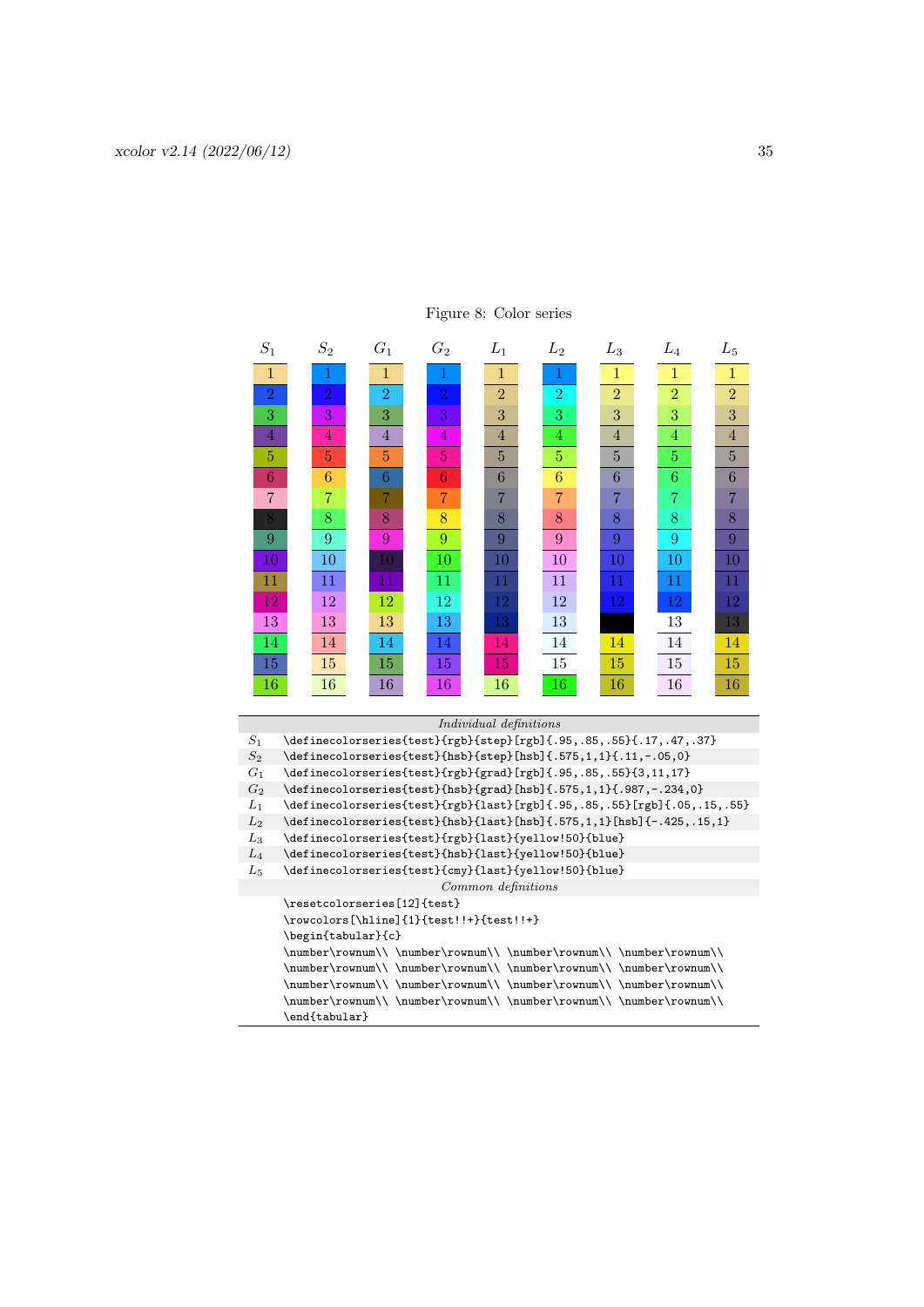| \maskcolors             |  |
|-------------------------|--|
| $\ldots$ { }            |  |
| $\ldots$ [cmyk] {cyan}  |  |
| [cmyk] {magenta}        |  |
| $[{\rm cmyk}]$ {yellow} |  |
| [cmyk] {black}          |  |
| $[cmyk]$ {red}          |  |
| $[cmyk]$ {green}        |  |
| $\ldots$ [cmyk] {blue}  |  |
| $\ldots$ [rgb] {red}    |  |
| $\ldots$ [rgb] {green}  |  |
| $[rgb]$ {blue}          |  |
| $\ldots$ [hsb] {red}    |  |
| $\ldots$ [hsb] {green}  |  |
| $\ldots$ [hsb] {blue}   |  |
| $\ldots$ [rgb] {gray}   |  |
| $[cm]$ {gray}           |  |

<span id="page-35-0"></span>Figure 9: Color masking

<span id="page-35-1"></span>Figure 10: Alternating row colors in tables: \\expandafter \cmd@to@cs \string \rowcolors vs. \\expandafter \cmd@to@cs \string \rowcolors \*

| \rowcolors[\hline]{3}{green!25}{yellow!50} \arrayrulecolor{red!75!gray} |      |          |  |      |          |  |  |  |  |
|-------------------------------------------------------------------------|------|----------|--|------|----------|--|--|--|--|
| \begin{tabular}{11}                                                     |      |          |  |      |          |  |  |  |  |
| test & row \number\rownum\\                                             |      |          |  |      |          |  |  |  |  |
| test & row \number\rownum\\                                             | test | row 1    |  | test | row 1    |  |  |  |  |
| test & row \number\rownum\\                                             | test | row $2$  |  | test | row $2$  |  |  |  |  |
| test & row \number\rownum\\                                             | test |          |  |      |          |  |  |  |  |
| \arrayrulecolor{black}                                                  |      | row 3    |  | test | row $3$  |  |  |  |  |
| test & row \number\rownum\\                                             | test | row $4$  |  | test | row $4$  |  |  |  |  |
| test & row \number\rownum\\                                             | test | row 5    |  | test | row 5    |  |  |  |  |
| \rowcolor{blue!25}                                                      | test | row $6$  |  | test | row 6    |  |  |  |  |
| test & row \number\rownum\\                                             | test | row 7    |  | test | row 7    |  |  |  |  |
| test & row \number\rownum\\                                             |      |          |  |      |          |  |  |  |  |
| \hiderowcolors                                                          | test | row $8$  |  | test | row $8$  |  |  |  |  |
| test & row \number\rownum\\                                             | test | row 9    |  | test | row 9    |  |  |  |  |
| test & row \number\rownum\\                                             | test | row $10$ |  | test | row $10$ |  |  |  |  |
| \showrowcolors                                                          | test | row $11$ |  | test | row $11$ |  |  |  |  |
| test & row \number\rownum\\                                             | test | row $12$ |  | test | row $12$ |  |  |  |  |
| test & row \number\rownum\\                                             |      |          |  |      |          |  |  |  |  |
| \multicolumn{1}%                                                        | test | row $13$ |  | test | row $13$ |  |  |  |  |
| $\{\verb columncolor{red!12}\1]{test}$ & row \number\rownum\\           |      |          |  |      |          |  |  |  |  |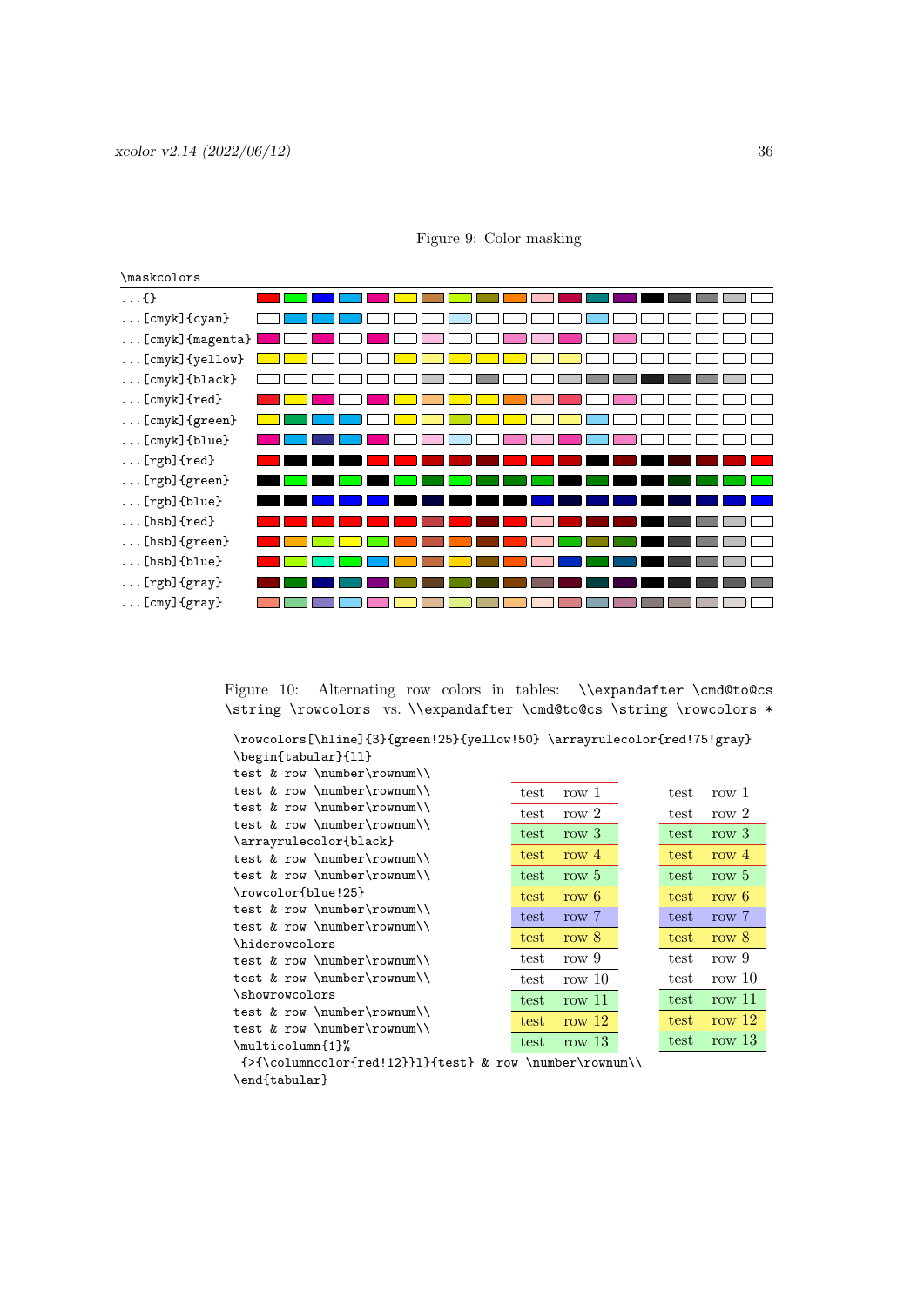| color            | rgb                        | cmyk                         | hsb                          | <b>Hsb</b>               | tHsb                                             |
|------------------|----------------------------|------------------------------|------------------------------|--------------------------|--------------------------------------------------|
| [Hsb]0,1,1       | $\blacksquare$ 100         | $\blacksquare$ 0 1 1 0       | $\blacksquare$ 0 1 1         | $\blacksquare$ 0 1 1     | $\blacksquare$ 0 1 1                             |
| [Hsb]15,1,1      | 1 0.25002 0                | $\Box$ 0 0.74998 1 0         | 0.04167 1 1                  | 15.00128 1 1             | 30.00256 1 1                                     |
| [Hsb]30,1,1      | 1 0.49998 0                | $\Box$ 0 0.50002 1 0         | 0.08333 1 1                  | 29.99872 1 1             | $\Box$ 59.99744 1 1                              |
| [Hsb]45,1,1      | $\Box$ 1 0.75 0            | $\Box$ 0 0.25 1 0            | $\Box$ 0.125 1 1             | $\Box$ 45 1 1            | $\Box$ 90 1 1                                    |
| [Hsb]60,1,1      | $\boxed{1}$ 0.99998 1 0    | $\Box$ 0.00002 0 1 0         | $\boxed{0.1666711}$          | $\Box$ 60.00128 1 1      | $\boxed{120.00128}$ 1 1                          |
| $[Hsb]$ 75,1,1   | $\Box$ 0.75002 1 0         | $\Box$ 0.24998 0 1 0         | 0.20833 1 1                  | $\boxed{ }$ 74.99872 1 1 | $\boxed{134.9987211}$                            |
| [Hsb]90,1,1      | $\Box$ 0.5 1 0             | $\Box$ 0.5 0 1 0             | 0.2511                       | $\Box$ 90 1 1            | $\Box$ 150 1 1                                   |
| [Hsb]105,1,1     | $\Box$ 0.24998 1 0         | $\Box$ 0.75002 0 1 0         | $\boxed{)}$ 0.29167 1 1      | $\Box$ 105.00128 1 1     | $\Box$ 165.00128 1 1                             |
| [Hsb]120,1,1     | $\Box$ 0.00002 1 0         | 0.99998 0 1 0                | 0.3333311                    | $\Box$ 119.99872 1 1     | $\Box$ 179.99872 1 1                             |
| $[Hsb]$ 135,1,1  | $\Box$ 0 1 0.25            | $\Box$ 1 0 0.75 0            | $\Box$ 0.375 1 1             | $\Box$ 135 1 1           | $\Box$ 187.5 1 1                                 |
| [Hsb]150,1,1     | 0 1 0.50002                | 100.499980                   | 0.41667 1 1                  | 150.00128 1 1            | 195.00064 1 1                                    |
| [Hsb]165,1,1     | $\Box$ 0 1 0.74998         | 100.250020                   | $\sqrt{0.45833}11$           | 164.99872 1 1            | $\Box$ 202.49936 1 1                             |
| [Hsb]180,1,1     | $\Box$ 0 1 1               | 1000                         | 0.511                        | $\blacksquare$ 180 1 1   | $\blacksquare$ 210 1 1                           |
| [Hsb]195,1,1     | $\Box$ 0 0.74998 1         | 10.2500200                   | $0.54167$ 1 1                | $\Box$ 195.00128 1 1     | $\Box$ 217.50064 1 1                             |
| [Hsb]210,1,1     | $\Box$ 0 0.50002 1         | 1 0.49998 0 0                | 0.58333 1 1                  | 209.99872 1 1            | 224.99936 1 1                                    |
| [Hsb]225,1,1     | $\Box$ 0 0.25 1            | $\blacksquare$ 1 0.75 0 0    | $\Box$ 0.625 1 1             | $\Box$ 225 1 1           | $\Box$ 232.5 1 1                                 |
| [Hsb]240,1,1     | $\Box$ 0.00002 0 1         | $\Box$ 0.99998 1 0 0         | $0.66667$ 1 1<br><b>Tara</b> | $\boxed{240.00128}$ 1 1  | $\boxed{240.00128}$ 1 1                          |
| [Hsb]255,1,1     | $\Box$ 0.24998 0 1         | $\Box$ 0.75002 1 0 0         | $\Box$ 0.70833 1 1           | $\Box$ 254.99872 1 1     | $\blacksquare$ 254.99872 1 1                     |
| [Hsb]270,1,1     | 0.501                      | $\Box$ 0.5 1 0 0             | 0.7511                       | 270 1 1                  | 270 1 1                                          |
| [Hsb]285,1,1     | 0.75002 0 1                | 0.24998 1 0 0                | 0.79167 1 1                  | 285.00128 1 1            | 285.00128 1 1                                    |
| [Hsb]300,1,1     | 0.99998 0 1                | 0.00002100                   | 0.83333 1 1                  | 299.99872 1 1            | 299.99872 1 1                                    |
| [Hsb]315,1,1     | 1 0 0.75                   | 010.250                      | 0.87511                      | 315 1 1                  | 315 1 1                                          |
| [Hsb]330,1,1     | $\blacksquare$ 1 0 0.49998 | $\Box$ 0 1 0.50002 0         | 0.91667 1 1                  | 330.00128 1 1            | 330.00128 1 1                                    |
| [Hsb]345,1,1     | 1 0 0.25002                | $\Box$ 0 1 0.74998 0         | 0.95833 1 1                  | 344.99872 1 1            | 344.99872 1 1                                    |
| [Hsb]360,1,1     | $\blacksquare$ 100         | $\blacksquare$ 0 1 1 0       | $\blacksquare$ 1 1 1         | $\blacksquare$ 360 1 1   | $\blacksquare$ 360 1 1                           |
| [tHsb]0,1,1      | $\blacksquare$ 100         | 0110                         | $\blacksquare$ 0 1 1         | $\blacksquare$ 0 1 1     | $\blacksquare$ 0 1 1                             |
| [tHsb]15,1,1     | 1 0.12498 0                | 0 0.87502 1 0                | 0.02083 1 1                  | 7.49872 1 1              | 14.99744 1 1                                     |
| [tHsb]30,1,1     | 1 0.25002 0                | 0 0.74998 1 0                | 0.04167 1 1                  | 15.00128 1 1             | 30.00256 1 1                                     |
| [tHsb]45,1,1     | 1 0.375 0                  | 00.62510                     | 0.062511                     | 22.5 1 1                 | 45 1 1                                           |
| [tHsb]60,1,1     | $\boxed{10.499980}$        | $\Box$ 0 0.50002 1 0         | 0.08333 1 1                  | $\Box$ 29.99872 1 1      | $\boxed{ }$ 59.99744 1 1                         |
| $[tHsb]$ 75,1,1  | $\Box$ 1 0.62502 0         | $\Box$ 0 0.37498 1 0         | 0.10417 1 1                  | $\Box$ 37.50128 1 1      | $\boxed{ }$ 75.00256 1 1                         |
| [tHsb]90,1,1     | $\Box$ 1 0.75 0            | $\Box$ 0 0.25 1 0            | $\Box$ 0.125 1 1             | $\Box$ 45 1 1            | $\Box$ 90 1 1                                    |
| [tHsb]105,1,1    | $\boxed{10.874980}$        | $\boxed{ }$ 0 0.12502 1 0    | $\Box$ 0.14583 1 1           | $\boxed{ }$ 52.49872 1 1 | $\boxed{ }$ 104.99744 1 1                        |
| [tHsb]120,1,1    | $\Box$ 0.99998 1 0         | $\Box$ 0.00002 0 1 0         | $\boxed{1}$ 0.16667 1 1      | $\Box$<br>60.00128 1 1   | $\overline{\phantom{a}}$<br>$\Box$ 120.00128 1 1 |
| $[tHsb]$ 135,1,1 | $\Box$ 0.75002 1 0         | $\Box$ 0.24998 0 1 0         | $\boxed{ }$ 0.20833 1 1      | $\boxed{ }$ 74.99872 1 1 | $\boxed{134.9987211}$                            |
| [tHsb]150,1,1    | $\Box$ 0.5 1 0             | $\Box$ 0.5 0 1 0             | $\Box$ 0.25 1 1              | $\Box$ 90 1 1            | $\Box$ 150 1 1                                   |
| [tHsb]165,1,1    | $\Box$ 0.24998 1 0         | $\Box$ 0.75002 0 1 0         | 0.2916711                    | 105.00128 1 1            | $\Box$ 165.00128 1 1                             |
| [tHsb]180,1,1    | $\Box$ 0.00002 1 0         | $\Box$ 0.99998 0 1 0         | $\Box$ 0.33333 1 1           | $\boxed{119.9987211}$    | $\boxed{ }$ 179.99872 1 1                        |
| $[tHsb]$ 195,1,1 | $\Box$ 0 1 0.50002         | $\Box$ 1 0 0.49998 0         | $\Box$ 0.41667 1 1           | $\Box$ 150.00128 1 1     | $\Box$ 195.00064 1 1                             |
| [tHsb]210,1,1    | $\Box$ 0 1 1               | $\Box$ 1000                  | $\Box$ 0.5 1 1               | $\Box$ 180 1 1           | $\Box$ 210 1 1                                   |
| [tHsb]225,1,1    | $\Box$ 0 0.50002 1         | $\Box$ 1 0.49998 0 0         | 0.58333 1 1                  | 209.99872 1 1            | 224.99936 1 1                                    |
| [tHsb]240,1,1    | $\Box$ 0.00002 0 1         | 0.99998100                   | 0.66667 1 1                  | 240.00128 1 1            | $\Box$ 240.00128 1 1                             |
| [tHsb]255,1,1    | $\Box$ 0.24998 0 1         | ▌0.75002 100                 | 0.70833 1 1                  | 254.99872 1 1            | 254.99872 1 1                                    |
| [tHsb]270,1,1    | $\Box$ 0.5 0 1             | $\Box$ 0.5 1 0 0             | 0.7511                       | 270 1 1                  | 270 1 1                                          |
| [tHsb]285,1,1    | 0.7500201                  | $\blacksquare$ 0.24998 1 0 0 | 0.79167 1 1                  | 285.00128 1 1            | 285.00128 1 1                                    |
| [tHsb]300,1,1    | 0.99998 0 1                | 0.00002100                   | 0.83333 1 1                  | 299.99872 1 1            | 299.99872 1 1                                    |
| [tHsb]315,1,1    | 1 0 0.75                   | 010.250                      | 0.875 1 1                    | 315 1 1                  | 315 1 1                                          |
| [tHsb]330,1,1    | 1 0 0.49998                | 0 1 0.50002 0                | $0.91667$ 1 1                | 330.00128 1 1            | 330.00128 1 1                                    |
| [tHsb]345,1,1    | 100.25002                  | 0 1 0.74998 0                | 0.95833 1 1                  | 344.99872 1 1            | 344.99872 1 1                                    |
| [tHsb]360,1,1    | $\blacksquare$ 100         | $\Box$ 0110                  | $\blacksquare$ 1 1 1         | 360 1 1                  | $\blacksquare$ 360 1 1                           |

<span id="page-36-0"></span>Figure 11: **Hsb** and **tHsb**:  $hue°$  in 15° steps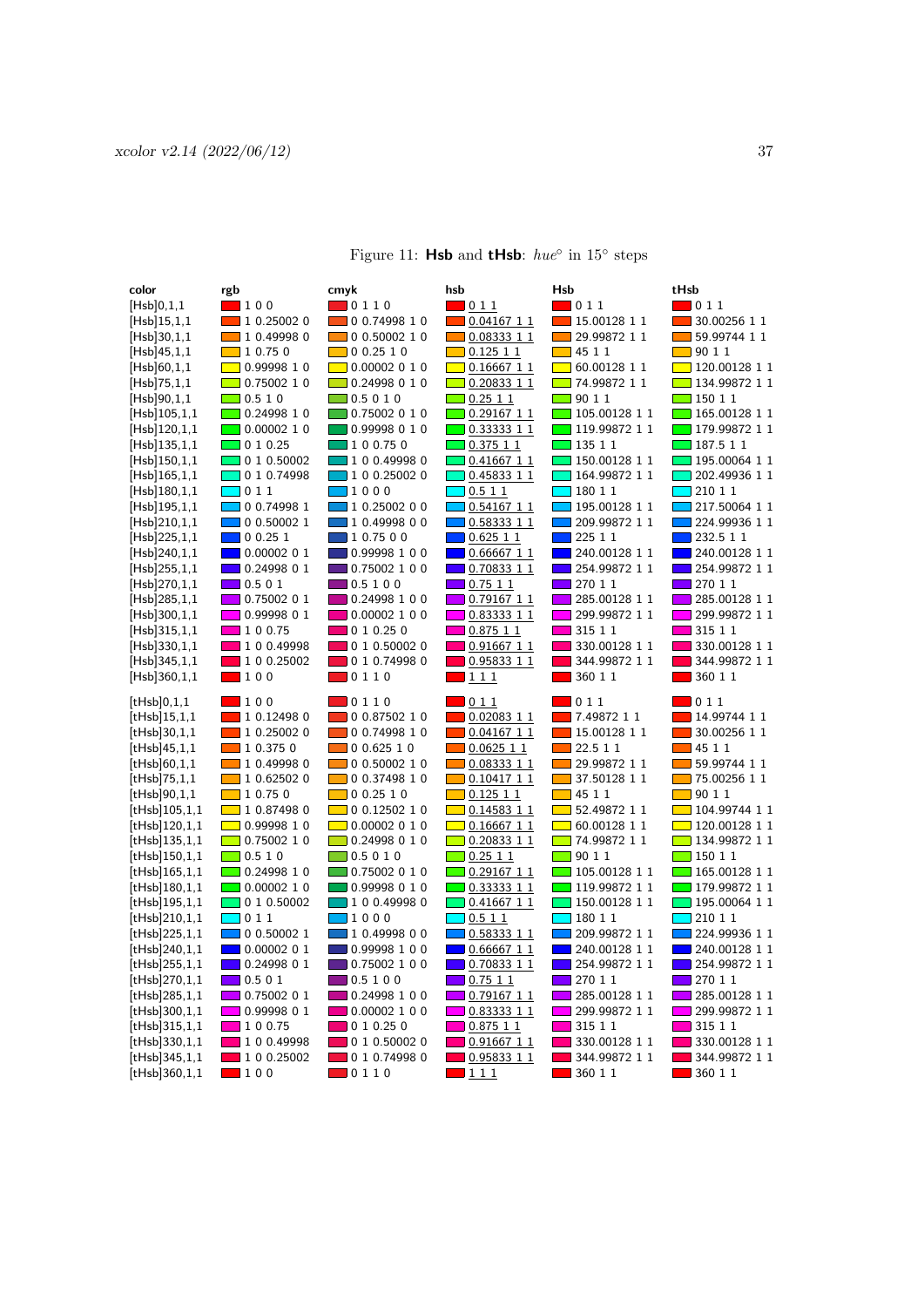| color                                     | rgb                        | cmyk             | Hsb             | tHsb                   |
|-------------------------------------------|----------------------------|------------------|-----------------|------------------------|
| complementary colors (two-color harmony): |                            |                  |                 |                        |
| yellow>wheel,1,2                          | 0.0000201                  | 0.99998 1 0 0    | 240.00128 1 1   | 240.00128 1 1          |
| yellow                                    | 110                        | 0010             | 60.00128 1 1    | 120.00128 1 1          |
| yellow>twheel,1,2                         | 100.99995                  | 0 1 0.00005 0    | 300.00256 1 1   | 300.00256 1 1          |
| color triad (three-color harmony):        |                            |                  |                 |                        |
| yellow>wheel,2,3                          | 100.99995                  | 0 1 0.00005 0    | 300.00256 1 1   | 300.00256 1 1          |
| yellow>wheel,1,3                          | 011                        | $\Box$ 1000      | 180 1 1         | 210 1 1                |
| yellow                                    | $\Box$ 1 1 0               | 0010             | 60.00128 1 1    | 120.00128 1 1          |
| yellow>twheel,1,3                         | 0.00002 0 1                | 0.99998 1 0 0    | 240.00128 1 1   | 240.00128 1 1          |
| yellow>twheel,2,3                         | 1 0.00012 0                | 0 0.99988 1 0    | 0.00714 1 1     | 0.01428 1 1            |
| color tetrad (four-color harmony):        |                            |                  |                 |                        |
| yellow>wheel,3,4                          | 100.49998                  | 0 1 0.50002 0    | 330.00128 1 1   | 330.00128 1 1          |
| yellow>wheel,2,4                          | 0.00002 0 1                | 0.99998 1 0 0    | 240.00128 1 1   | 240.00128 1 1          |
| yellow>wheel,1,4                          | 0 1 0.50002                | 100.499980       | 150.00128 1 1   | 195.00064 1 1          |
| yellow                                    | $\Box$ 1 1 0               | 0010             | 60.00128 1 1    | 120.00128 1 1          |
| yellow>twheel,1,4                         | 0 0.99988 1                | 10.0001200       | 180.00714 1 1   | 210.00357 1 1          |
| yellow>twheel,2,4                         | 100.99995                  | 0 1 0.00005 0    | 300.00256 1 1   | 300.00256 1 1          |
| yellow>twheel,3,4                         | 10.250020                  | 0 0.74998 1 0    | 15.00128 1 1    | 30.00256 1 1           |
| split complementary colors:               |                            |                  |                 |                        |
| yellow>wheel,7,12                         | 0.501                      | 0.5 1 0 0        | 270 1 1         | 270 1 1                |
| yellow>wheel,5,12                         | $\Box$ 0 0.49995 1         | 10.5000500       | 210.00256 1 1   | 225.00128 1 1          |
| yellow                                    | $\Box$ 1 1 0               |                  | 60.00128 1 1    | 120.00128 1 1          |
| yellow>twheel,5,12                        | 0.50018 0 1                | 0.49982 1 0 0    | 270.01099 1 1   | 270.01099 1 1          |
| yellow>twheel,7,12                        | 1 0 0.49998                | 0 1 0.50002 0    | 330.00128 1 1   | 330.00128 1 1          |
| analogous (adjacent) colors:              |                            |                  |                 |                        |
| yellow>wheel,11,12                        | $\blacksquare$ 1 0.50005 0 | 0 0.49995 1 0    | 30.00256 1 1    | 60.00513 1 1           |
| yellow>wheel,10,12                        | $\blacksquare$ 100         | 0110             | 360 1 1         | 360 1 1                |
| yellow>wheel,2,12                         | $\Box$ 0 1 0.00005         | 10 0.99995 0     | $120.00256$ 1 1 | 180.0012811            |
| yellow>wheel,1,12                         | $\Box$ 0.5 1 0             | $\Box$ 0.5 0 1 0 | $\Box$ 90 1 1   | $\boxed{150}$ 1 1      |
| yellow                                    | $\boxed{110}$              |                  | 60.00128 11     | $\Box$ 120.00128 1 1   |
| yellow>twheel,1,12                        | $\Box$ 0.5 1 0             | $\Box$ 0.5 0 1 0 | 9011            | $\blacksquare$ 150 1 1 |
| yellow>twheel,2,12                        | 0 1 0.00021                | 100.999790       | 120.013 1 1     | 180.0065 1 1           |
| yellow>twheel,10,12                       | 1 0.50005 0                | 0 0.49995 1 0    | 30.00256 1 1    | 60.00513 1 1           |
| yellow>twheel.11.12                       | 1 0.75012 0                | 0 0.24988 1 0    | 45.00714 1 1    | 90.01428 1 1           |

# <span id="page-37-0"></span>Figure 12: Color harmony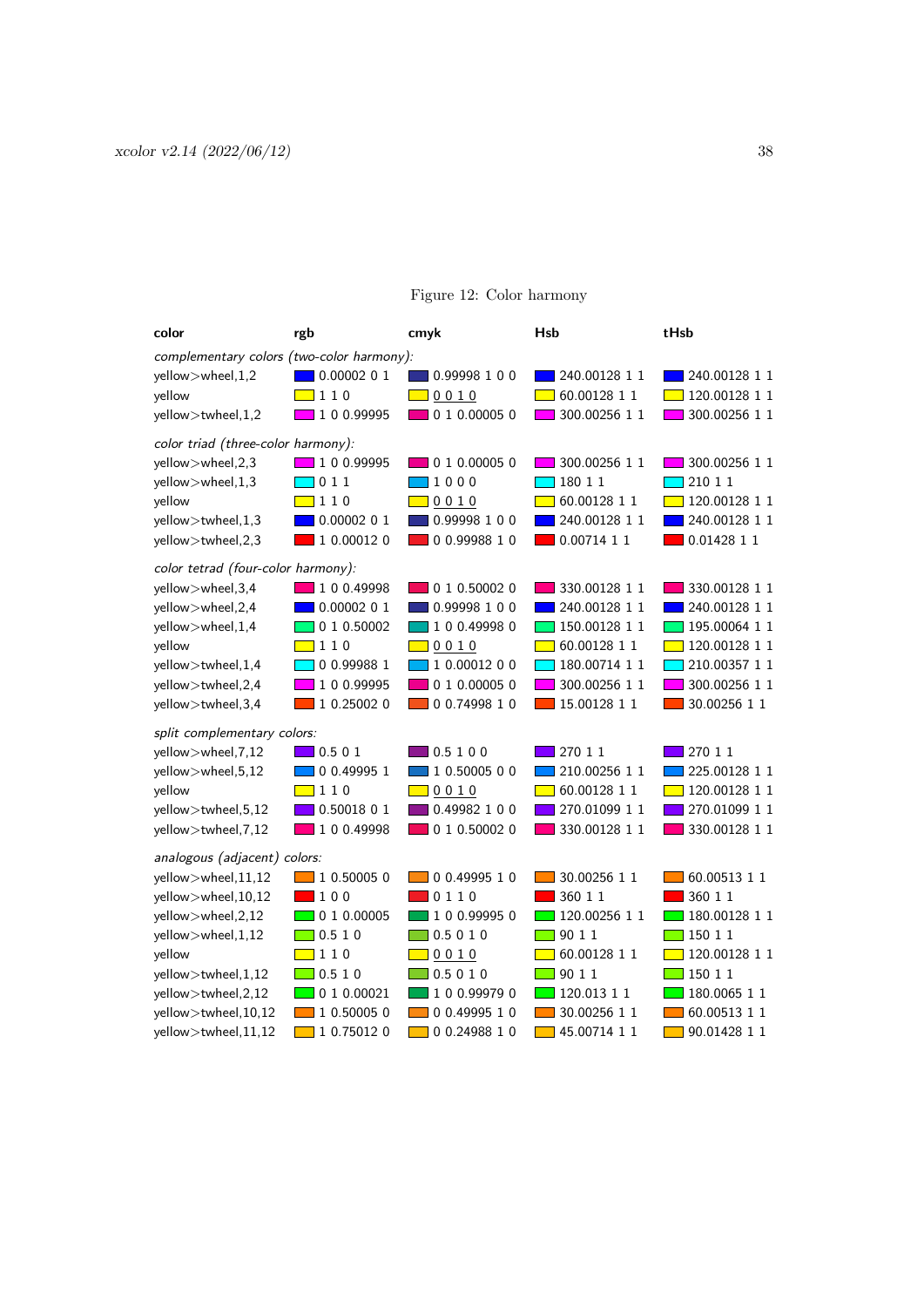# <span id="page-38-0"></span>4 Colors by Name

# <span id="page-38-1"></span>4.1 Base colors (always available)



# <span id="page-38-2"></span>4.2 Colors via dvipsnames option



# <span id="page-38-3"></span>4.3 Colors via svgnames option

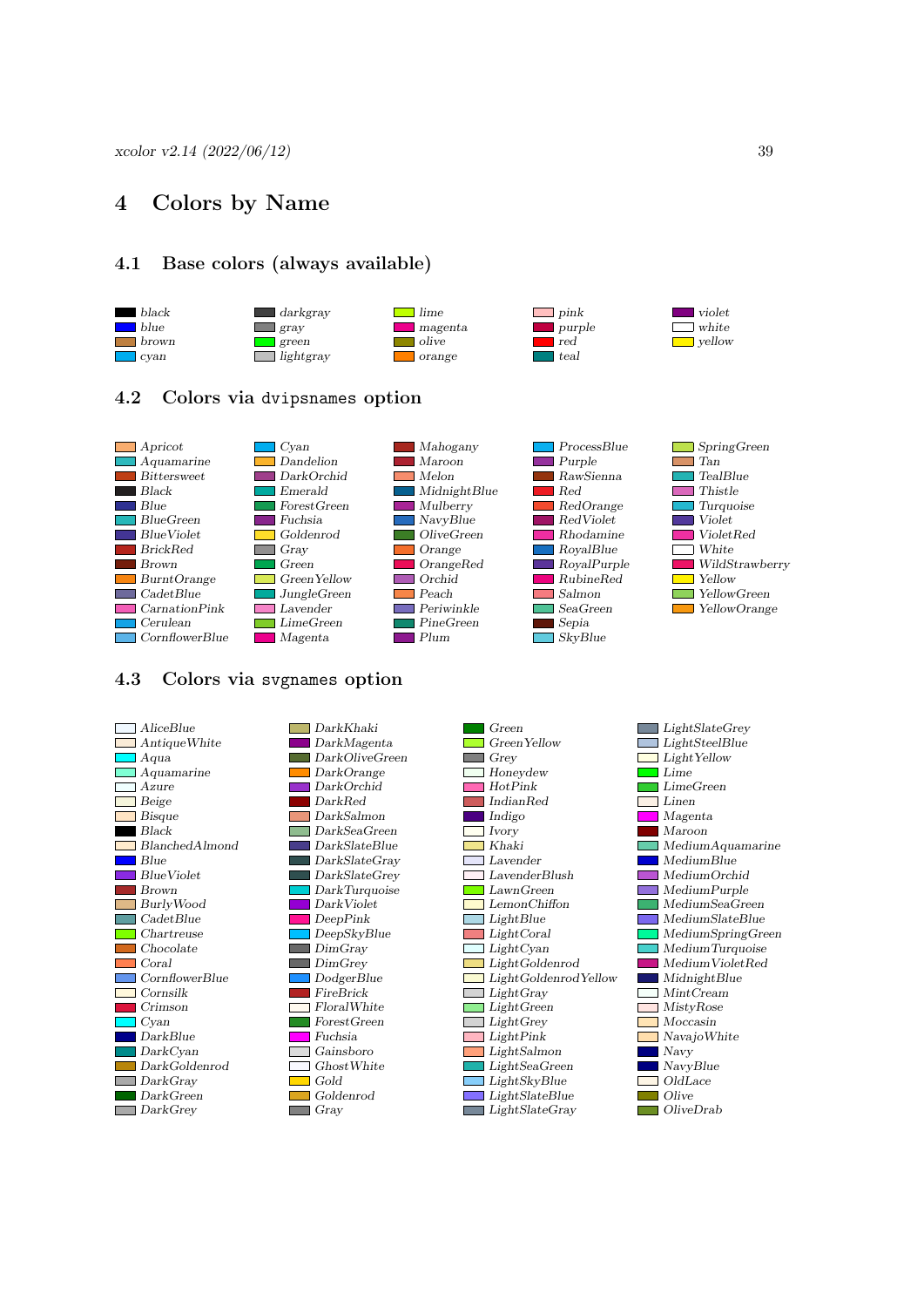

Duplicate colors: Aqua = Cyan, Fuchsia = Magenta; Navy = NavyBlue; Gray = Grey, DarkGray  $=$  DarkGrey, LightGray  $=$  LightGrey, SlateGray  $=$  SlateGrey, DarkSlateGray  $=$  DarkSlateGrey,  $LightStateGray = LightStateGrey, DimGray = DimGrey.$ 

HTML4 color keyword subset: Aqua, Black, Blue, Fuchsia, Gray, Green, Lime, Maroon, Navy, Olive, Purple, Red, Silver, Teal, White, Yellow.

<span id="page-39-0"></span>Colors taken from Unix/X11: LightGoldenrod, LightSlateBlue, NavyBlue, VioletRed.

# 4.4 Colors via x11names option

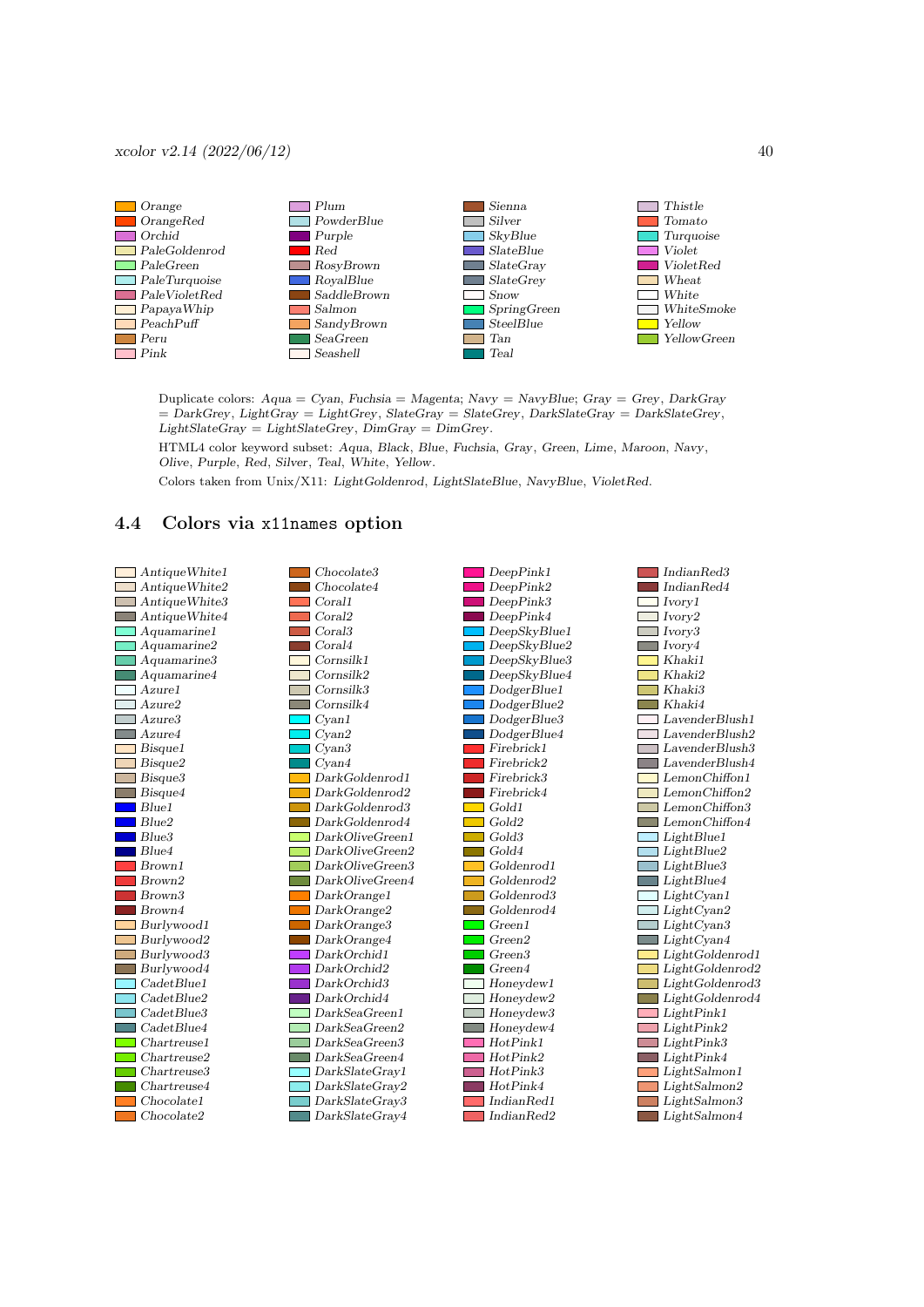

Duplicate colors:  $Grav0 = Grev0$ ,  $Green0 = Green1$ .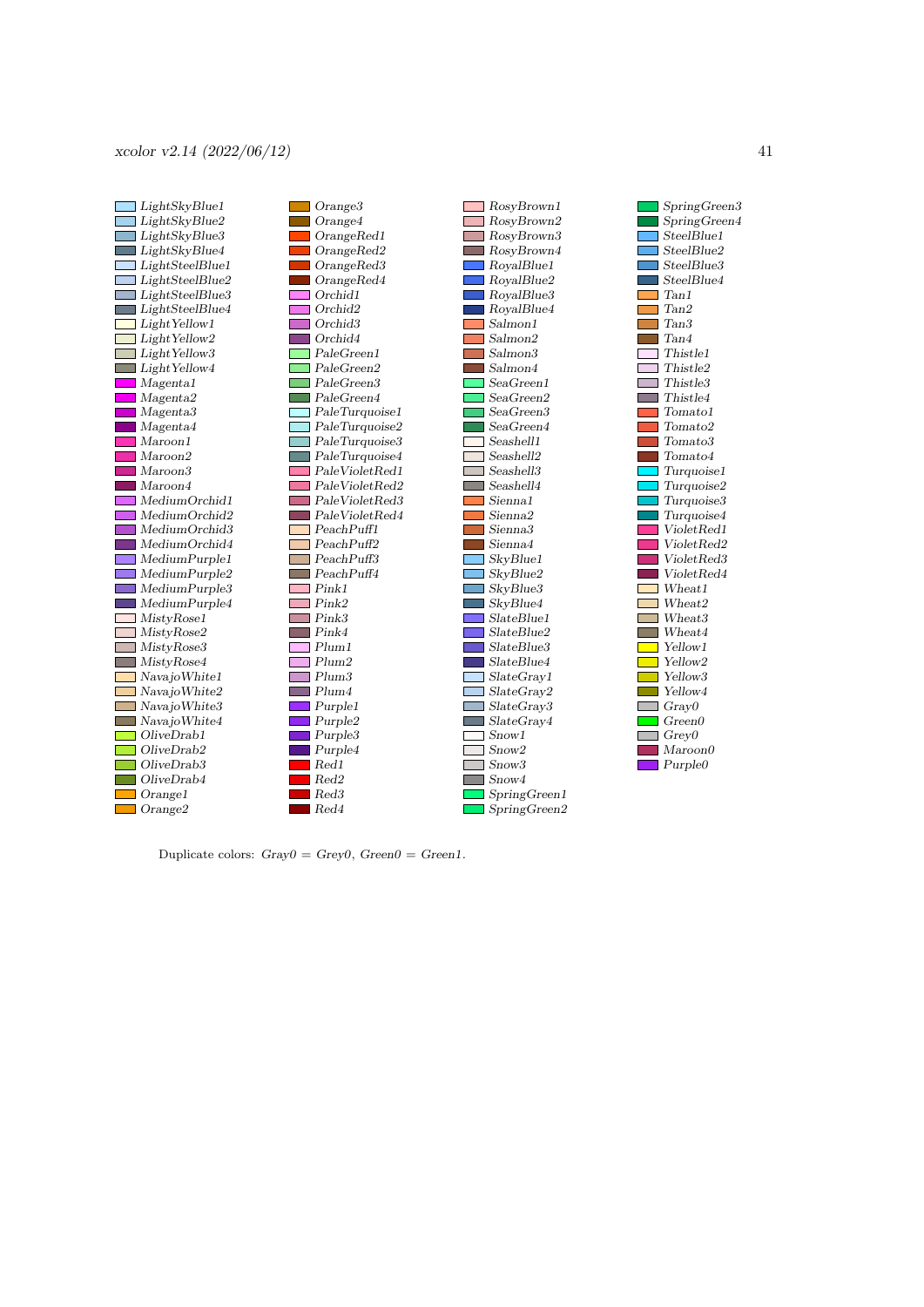# <span id="page-41-0"></span>5 Technical Supplement

# <span id="page-41-1"></span>5.1 Color models supported by drivers

Since some of the drivers only pretend to support the **hsb** model, we included some code to bypass this behaviour. The models actually added by xcolor are shown in the log file. Table [5](#page-41-3) lists mainly the drivers that are part of current MiKTEX  $[11]$ distributions and their color model support. Probably, other distributions behave similarly.

| Driver   | Version                                                                |              |             |              |                    |              |              | rgb cmy cmyk hsb gray RGB HTML HSB |             | Gray        |
|----------|------------------------------------------------------------------------|--------------|-------------|--------------|--------------------|--------------|--------------|------------------------------------|-------------|-------------|
| dvipdf   | $2015/12/30$ v3.0k                                                     | d            | $\mathbf n$ | $\rm d$      | $\mathbf n$        | $\rm d$      | i            | $\mathbf n$                        | $\mathbf n$ | n           |
| dvips    | $2015/12/30$ v3.0k                                                     | d            | $\mathbf n$ | d            | d                  | $\mathbf d$  | $\mathbf{i}$ | n                                  | $\mathbf n$ | n           |
| dvipsone | $2015/12/30$ v3.0k                                                     | $\mathbf d$  | $\mathbf n$ | $\rm d$      | $\rm d$            | d            | i            | $\mathbf n$                        | $\mathbf n$ | $\mathbf n$ |
| pctex32  | $2015/12/30$ v3.0k                                                     | d            | $\mathbf n$ | d            | d                  | d            | $\mathbf{i}$ | n                                  | $\mathbf n$ | $\mathbf n$ |
| pctexps  | $2015/12/30$ v3.0k                                                     | $\rm d$      | $\mathbf n$ | $\rm d$      | $\rm d$            | d            | $\mathbf{i}$ | $\mathbf n$                        | n           | $\mathbf n$ |
| pdftex   | $2011/05/27$ v0.06d                                                    | $\mathbf d$  | $\mathbf n$ | $\mathbf d$  | $\mathbf n$        | d            | $\mathbf{i}$ | n                                  | $\mathbf n$ | $\mathbf n$ |
| luatex   | $2016/01/23$ v0.01b                                                    | d            | $\mathbf n$ | $\rm d$      | $\mathbf n$        | d            | $\mathbf{i}$ | $\mathbf n$                        | $\mathbf n$ | $\mathbf n$ |
| dvipdfm  | $1999/9/6$ vx.x                                                        | $\mathbf d$  | $\mathbf n$ | $\mathbf d$  | $\mathbf n$        | d            | $\mathbf{i}$ | n                                  | $\mathbf n$ | $\mathbf n$ |
| dvipdfmx | $2016/04/06$ v4.08                                                     | $\rm d$      | $\mathbf n$ | d            | ?                  | $\rm d$      | $\mathbf{i}$ | $\mathbf n$                        | $\mathbf n$ | $\mathbf n$ |
| textures | $1997/5/28$ v0.3                                                       | $\mathbf d$  | $\mathbf n$ | $\mathbf d$  | $\overline{\cdot}$ | $\mathbf{i}$ | $\mathbf n$  | $\mathbf n$                        | $\mathbf n$ | $\mathbf n$ |
| vtex     | $1999/01/14$ v6.3                                                      | $\mathbf d$  | $\mathbf n$ | $\rm d$      | $\mathbf n$        | $\mathbf{i}$ | $\mathbf{i}$ | $\mathbf n$                        | n           | n           |
| xetex    | 2016/04/06 v4.08                                                       | $\mathbf d$  | $\mathbf n$ | $\mathbf d$  | $\mathbf d$        | d            | $\mathbf{i}$ | $\mathbf n$                        | $\mathbf n$ | $\mathbf n$ |
| tcidvi   | $2015/12/30$ v3.0k                                                     | i            | $\mathbf n$ | i            | $\mathbf n$        | $\mathbf{i}$ | d            | $\mathbf n$                        | $\mathbf n$ | $\mathbf n$ |
| truetex  | $2015/12/30$ v3.0k                                                     | $\mathbf{i}$ | $\mathbf n$ | $\mathbf{i}$ | $\bf n$            | $\mathbf{i}$ | $\mathbf d$  | $\mathbf n$                        | $\mathbf n$ | $\mathbf n$ |
| dviwin   | $2015/12/30$ v3.0k                                                     | $\mathbf n$  | n           | $\mathbf n$  | $\mathbf n$        | $\mathbf n$  | $\mathbf n$  | $\mathbf n$                        | n           | $\mathbf n$ |
| emtex    | $2015/12/30$ v3.0k                                                     | $\mathbf n$  | $\mathbf n$ | $\mathbf n$  | $\mathbf n$        | n            | n            | n                                  | $\mathbf n$ | $\mathbf n$ |
| pctexhp  | $2015/12/30$ v3.0k                                                     | $\mathbf n$  | $\mathbf n$ | $\mathbf n$  | $\mathbf n$        | $\mathbf n$  | $\mathbf n$  | $\mathbf n$                        | $\mathbf n$ | $\mathbf n$ |
| pctexwin | $2015/12/30$ v3.0k                                                     | $\bf n$      | $\mathbf n$ | $\bf n$      | $\bf n$            | $\bf n$      | $\mathbf n$  | $\mathbf n$                        | $\mathbf n$ | $\bf n$     |
|          | dviwindo = dvipsone; oztex = dvips; xdvi = dvips + monochrome          |              |             |              |                    |              |              |                                    |             |             |
|          | Driver's color model support: $d =$ direct, $i =$ indirect, $n =$ none |              |             |              |                    |              |              |                                    |             |             |

<span id="page-41-3"></span>Table 5: Drivers and color models

# <span id="page-41-2"></span>5.2 How xcolor handles driver-specific color models

Although there is a variety of drivers that implement different approaches to color visualisation, they all have some features in common, as defined by the original color package. One of these features is that any color model 'foo' requires a \color@foo{⟨cmd⟩}{⟨spec⟩} command in order to translate the 'foo'-dependent color  $\langle spec \rangle$  into some driver-specific code that is stored in  $\langle cmd \rangle$ . Therefore, xcolor in general detects driver-support for the 'foo' model via the existence of \color@foo.

By this mechanism, xcolor can also change the behaviour of certain models without touching the driver file itself. A good example is the \substitutecolormodel command which is used during the package initialisation process to provide support for models that are not covered by the actual driver (like **hsb** for pdftex) or that have incorrect implementations (like **hsb** for dvipdfm).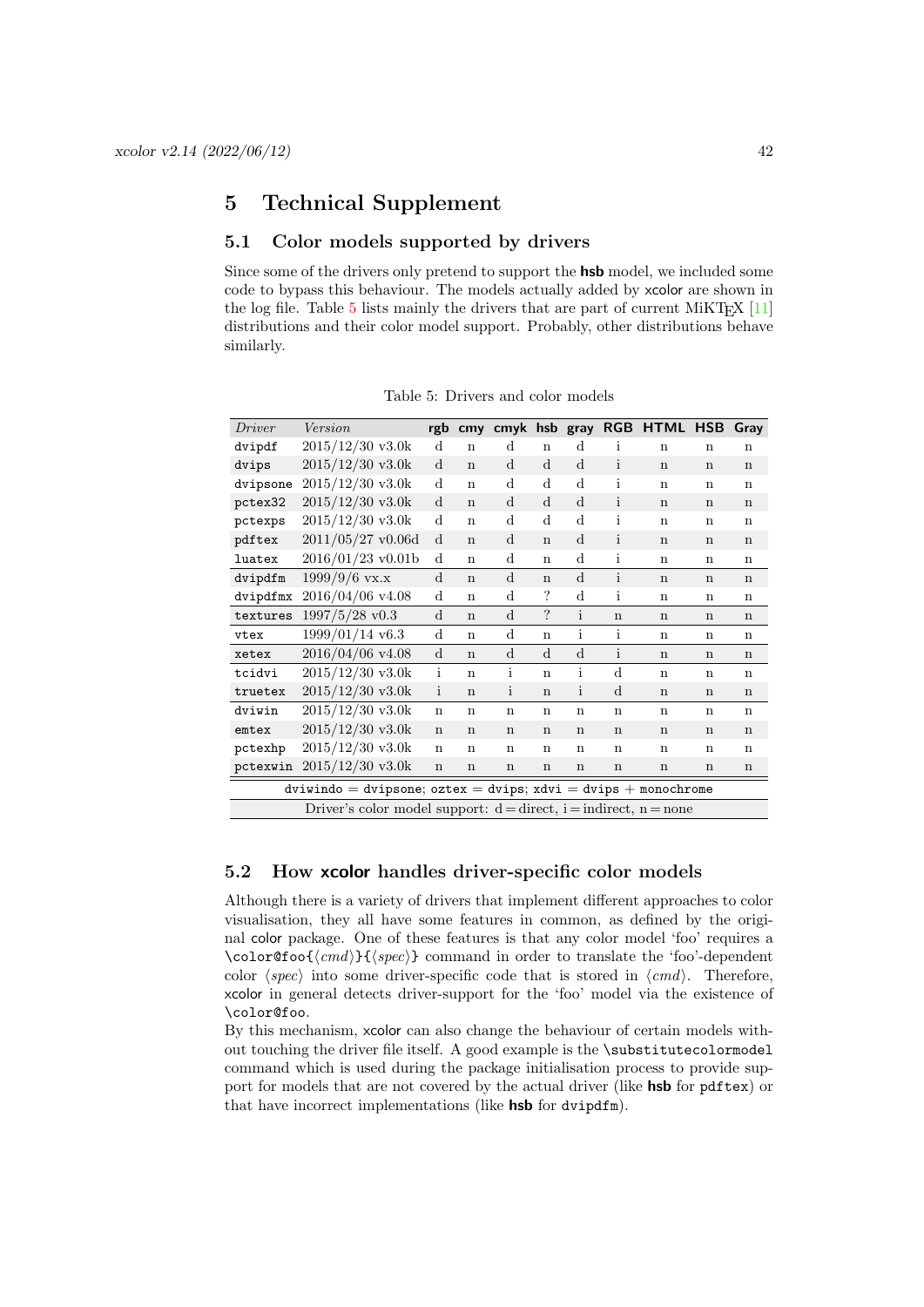# <span id="page-42-0"></span>5.3 Behind the scenes: internal color representation

Every definition of a color in order to access it by its name requires an internal representation of the color, i.e. a macro that contains some bits of information required by the driver to display the color properly.

color's \definecolor{foo}{...}{...} generates a command \\color@foo<sup>[14](#page-42-2)</sup> which contains the color definition in a driver-dependent way; therefore it is possible but non-trivial to access the color model and parameters afterwards (see the colorinfo package  $[12]$  for a solution).

color's \DefineNamedColor{named}{foo}{...}{...} generates \col@foo<sup>[15](#page-42-3)</sup> which again contains some driver-dependent information. In this case, an additional \\color@foo will only be defined if the package option usecolors is active.

xcolor's \definecolor{foo}{...}{...} generates<sup>[16](#page-42-4)</sup> a command \\color@foo as well, which combines the features of the former commands and contains both the driver-dependent and driver-independent information, thus making it possible to access the relevant parameters in a standardised way. Although it has now a different syntax, \\color@foo expands to the same expression as the original command. On the other hand, \col@foo commands are no longer needed and therefore not generated in the 'named' case: xcolor works with a single color data structure (as described).

Table [6 on the next page](#page-43-0) shows some examples for the two most prominent drivers. See also figure [3 on page 33](#page-32-0) which displays the definitions with respect to the driver that was used to process this document.

# <span id="page-42-1"></span>5.4 A remark on accuracy

Since the macros presented here require some computation, special efforts were made to ensure a maximum of accuracy for conversion and mixing formulas — all within T<sub>E</sub>X's limited numerical capabilities.<sup>[17](#page-42-5)</sup> We decided to develop and include a small set of commands to improve the quality of division and multiplication results, instead of loading one of the packages that provide multi-digit arithmetic and a lot more, like realcalc or fp. The marginal contribution of the latter packages seems not to justify their usage for our purposes. Thus, we stay within a sort of fixed-point arithmetic framework, providing at most 5 decimal digits via TFX's dimension registers.

<span id="page-42-2"></span><sup>14</sup>The double backslash is intentional.

<span id="page-42-4"></span><span id="page-42-3"></span> $^{15}\mathrm{The}$  single backslash is intentional.

 $^{16}$ This was introduced in version 1.10; prior to that, a command **\\string \xcolor @foo** with a different syntax was generated.

<span id="page-42-5"></span><sup>&</sup>lt;sup>17</sup>For example, applying the 'transformation' \dimen0=0. $\int$ pt \the\string \dimen 0 to all 5-digit numbers  $\langle int \rangle$  of the range 00000...99999, exactly 34464 of these 100000 numbers don't survive unchanged. We are not talking about gobbled final zeros here ...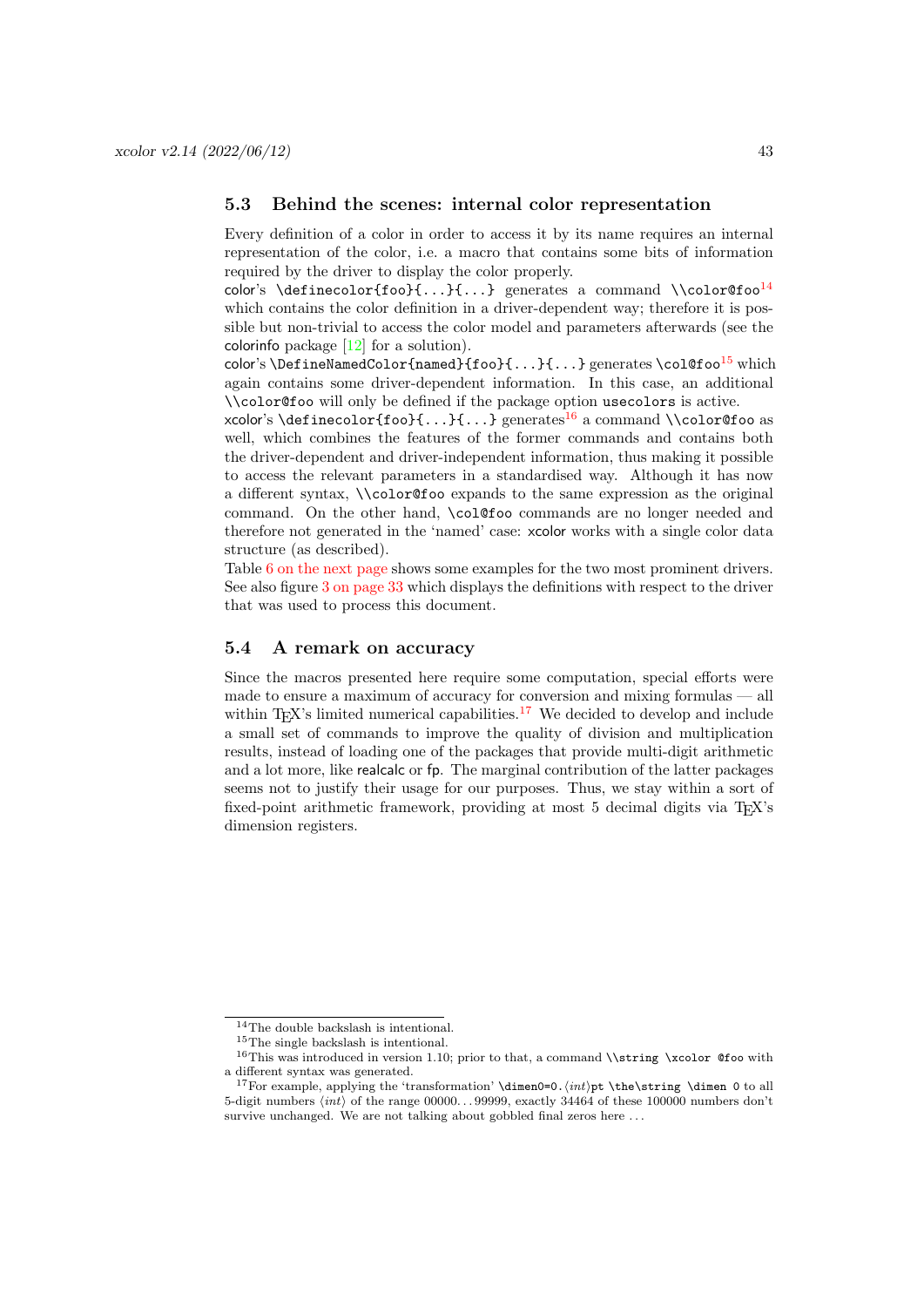<span id="page-43-0"></span>Table 6: Driver-dependent internal color representation

| dvips driver                                                                    |                                                                                       |        |  |  |  |  |  |
|---------------------------------------------------------------------------------|---------------------------------------------------------------------------------------|--------|--|--|--|--|--|
| \\color@Plum=macro:                                                             | $(\definecolor{Plum}{rgb}{.5,0,1})$                                                   | color  |  |  |  |  |  |
| $-$ >rgb .5 0 1.                                                                |                                                                                       |        |  |  |  |  |  |
| \\color@Plum=macro:                                                             | $(\definecolor{Plum}{rgb}{.5,0,1})$                                                   | xcolor |  |  |  |  |  |
| $-\lambda x \cdot 0 \cdot 0 \cdot {\text{rgb } 0.5 0 1} {\text{rgb}(0.5,0,1)}.$ |                                                                                       |        |  |  |  |  |  |
| \col@Plum=macro:                                                                | $(\Delta)$ ( $\Delta$ ) $\{rgb\}$ { $.5, 0, 1$ }                                      | color  |  |  |  |  |  |
| $-\lambda$ $\theta$ nil.                                                        |                                                                                       |        |  |  |  |  |  |
| \\color@Plum=macro:                                                             | (with option usenames)                                                                |        |  |  |  |  |  |
| $\rightarrow$ Plum.                                                             |                                                                                       |        |  |  |  |  |  |
| \\color@Plum=macro:                                                             | $(\definecolor[named]{\text{Plum}}{rgb}{.5,0,1})$                                     | xcolor |  |  |  |  |  |
| $-\lambda \xcdot 0$ {named}{ Plum}{rgb}{0.5,0,1}.                               |                                                                                       |        |  |  |  |  |  |
| pdftex driver                                                                   |                                                                                       |        |  |  |  |  |  |
| \\color@Plum=macro:                                                             | $(\definecolor{Plum}{rgb}{.5,0,1})$                                                   | color  |  |  |  |  |  |
| $-$ >.5 0 1 rg .5 0 1 RG.                                                       |                                                                                       |        |  |  |  |  |  |
| \\color@Plum=macro:                                                             | $(\definecolor{Plum}{rgb}{.5,0,1})$                                                   | xcolor |  |  |  |  |  |
|                                                                                 | $-\lambda x \cdot 0$ or ( $\{0.5 \ 0 \ 1 \ r g \ 0.5 \ 0 \ 1 \ R G\}$ {rgb}{0.5,0,1}. |        |  |  |  |  |  |
| \col@Plum=macro:                                                                | $(\Delta)$ ( $\Delta$ ) ( $\Delta$ ) $\{rgb\}$ (.5,0,1})                              | color  |  |  |  |  |  |
| $-$ >.5 0 1 rg .5 0 1 RG.                                                       |                                                                                       |        |  |  |  |  |  |
| \\color@Plum=macro:                                                             | (with option usenames)                                                                |        |  |  |  |  |  |
| $-$ >.5 0 1 rg .5 0 1 RG.                                                       |                                                                                       |        |  |  |  |  |  |
| \\color@Plum=macro:                                                             | $(\definecolor[named]{\text{Plum}}{rgb}{.5,0,1})$                                     | xcolor |  |  |  |  |  |
|                                                                                 | $\rightarrow$ \xcolor@ {}{0.5 0 1 rg 0.5 0 1 RG}{rgb}{0.5,0,1}.                       |        |  |  |  |  |  |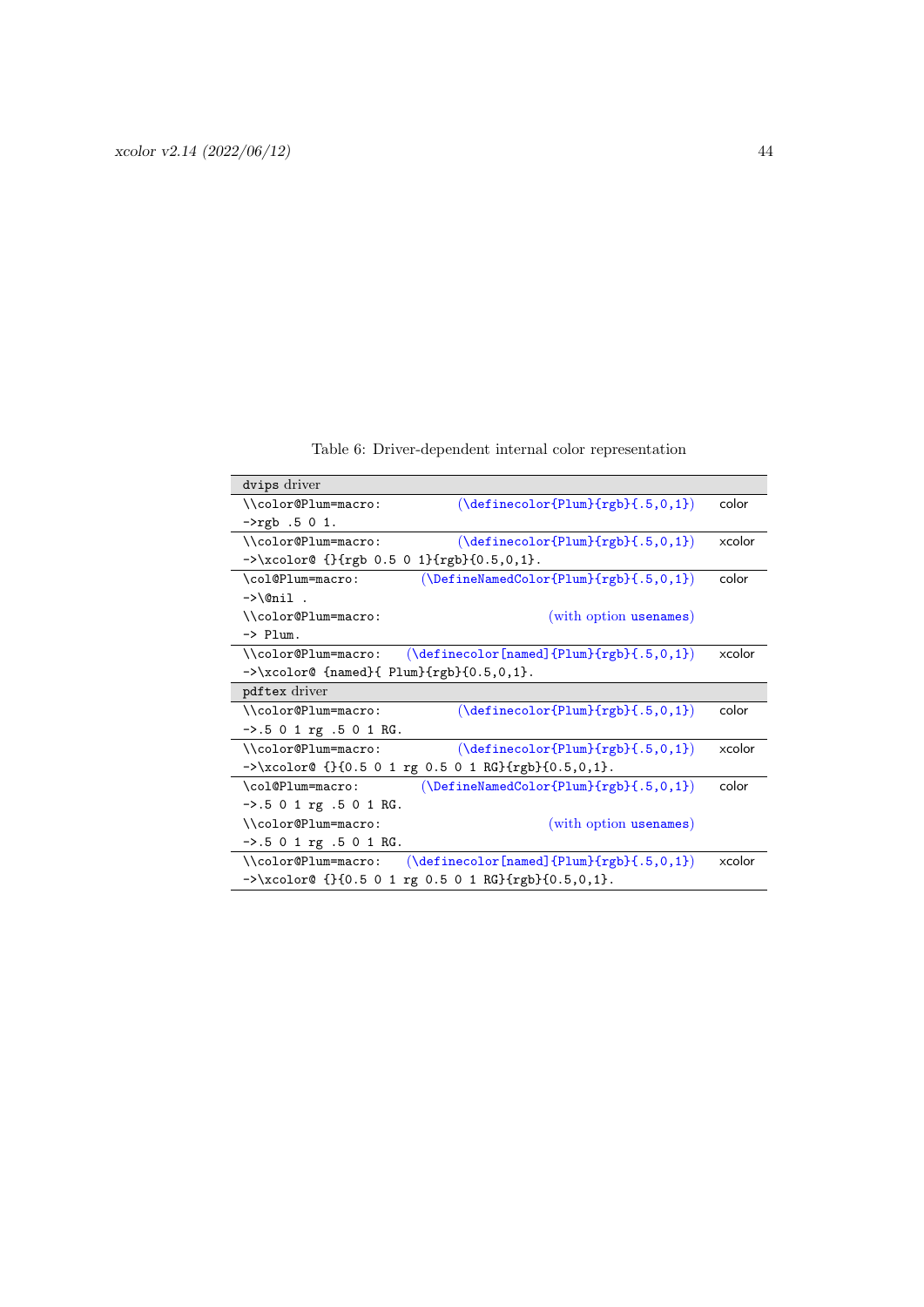# <span id="page-44-0"></span>6 The Formulas

# <span id="page-44-1"></span>6.1 Color mixing

In general, we use linear interpolation for color mixing:

<span id="page-44-3"></span>
$$
\text{mix}(C, C', p) = p \cdot C + (1 - p) \cdot C'
$$
\n(9)

Note that there is a special situation in the **hsb** case: if *saturation* = 0 then the color equals a gray color of level brightness, independently of the hue value. Therefore, to achieve smooth transitions of an arbitrary color to a specific gray (like white or black), we actually use the formulas

$$
\operatorname{tint}_{\text{hsb}}(C, p) = p \cdot C + (1 - p) \cdot \left( hue, 0, 1 \right) \tag{10}
$$

$$
\operatorname{shade}_{\mathsf{hsb}}(C, p) = p \cdot C + (1 - p) \cdot \big( hue, 0, 0 \big) \tag{11}
$$

$$
\text{tone}_{\text{hsb}}(C, p) = p \cdot C + (1 - p) \cdot \left( hue, 0, \frac{1}{2} \right) \tag{12}
$$

where  $C = (hue, saturation, brightness)$ .

From equation [\(9\)](#page-44-3) and the way how color expressions are being interpreted, as described in section [2.3 on page 12,](#page-11-0) it is an easy proof by induction to verify that a color expression

$$
C_0!P_1!C_1!P_2!\dots!P_n!C_n\tag{13}
$$

with  $n \in \{0, 1, 2, \ldots\}$ , colors  $C_0, C_1, \ldots, C_n$ , and percentages  $P_1, \ldots, P_n \in [0, 100]$ will result in a parameter vector

$$
C = \sum_{\nu=0}^{n} \left( \prod_{\mu=\nu+1}^{n} p_{\mu} \right) (1 - p_{\nu}) \cdot C_{\nu}
$$
  
=  $p_n \cdots p_1 \cdot C_0$   
+  $p_n \cdots p_2 (1 - p_1) \cdot C_1$   
+  $p_n \cdots p_3 (1 - p_2) \cdot C_2$   
+ ...  
+  $p_n (1 - p_{n-1}) \cdot C_{n-1}$   
+  $(1 - p_n) \cdot C_n$  (14)

where  $p_0 := 0$  and  $p_\nu := P_\nu/100$  for  $\nu = 1, \ldots, n$ . We note also a split formula:

$$
C_0!P_1!C_1!\dots!P_{n+k}!C_{n+k} = p_{n+k}\cdots p_{n+1} \cdot C_0!P_1!C_1!\dots!P_n!C_n
$$
  

$$
- p_{n+k}\cdots p_{n+1} \cdot C_n
$$
  

$$
+ C_n!P_{n+1}!C_{n+1}!\dots!P_{n+k}!C_{n+k}
$$
  
(15)

# <span id="page-44-2"></span>6.2 Conversion between integer and real models

We fix a positive integer n and define the sets  $\mathcal{I}_n := \{0, 1, \ldots, n\}$  and  $\mathcal{R} := [0, 1]$ . The complement of  $\nu \in \mathcal{I}_n$  is  $n - \nu$ , the complement of  $x \in \mathcal{R}$  is  $1 - x$ .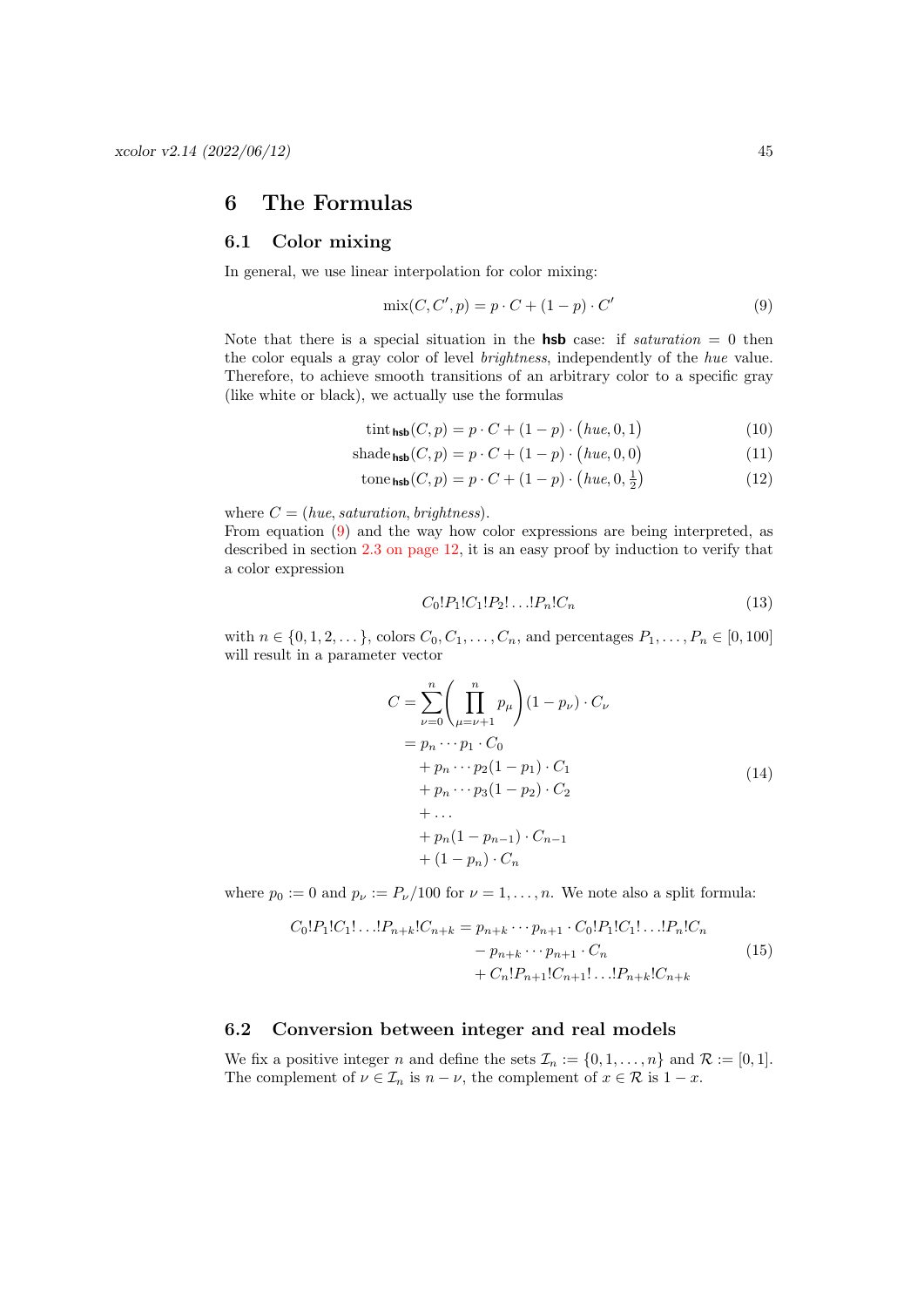| model/constant | white               | black               | gray                                                                                            |
|----------------|---------------------|---------------------|-------------------------------------------------------------------------------------------------|
| rgb            | (1, 1, 1)           | (0,0,0)             | $(\frac{1}{2},\frac{1}{2},\frac{1}{2})$                                                         |
| cmy            | (0, 0, 0)           | (1, 1, 1)           | $(\frac{1}{2}, \frac{1}{2}, \frac{1}{2})$                                                       |
| cmyk           | (0, 0, 0, 0)        | (0, 0, 0, 1)        | $(0,0,0,\frac{1}{2})$                                                                           |
| hsb            | (h, 0, 1)           | (h, 0, 0)           | $(h, 0, \frac{1}{2})$                                                                           |
| <b>Hsb</b>     | $(h^{\circ}, 0, 1)$ | $(h^{\circ}, 0, 0)$ | $(h^{\circ}, 0, \frac{1}{2})$                                                                   |
| tHsb           | $(h^{\circ}, 0, 1)$ | $(h^{\circ}, 0, 0)$ | $(h^{\circ}, 0, \frac{1}{2})$                                                                   |
| gray           | 1                   | $\Omega$            | $\frac{1}{2}$                                                                                   |
| <b>RGB</b>     | (L, L, L)           | (0,0,0)             | $(\lfloor \frac{L+1}{2} \rfloor, \lfloor \frac{L+1}{2} \rfloor, \lfloor \frac{L+1}{2} \rfloor)$ |
| <b>HTML</b>    | FFFFFF              | 000000              | 808080                                                                                          |
| <b>HSB</b>     | (H,0,M)             | (H, 0, 0)           | $(H,0,\lfloor \frac{M+1}{2}\rfloor)$                                                            |
| Gray           | N                   | 0                   | $\lfloor \frac{N+1}{2} \rfloor$                                                                 |

<span id="page-45-0"></span>Table 7: Color constants

<span id="page-45-1"></span>Table 8: Color conversion pairs

| from/to                                  | rgb    | cmy    | cmyk   | hsb    | <b>Hsb</b> | tHsb                                                        | gray   | <b>RGB</b> | <b>HTML</b> | <b>HSB</b> | Gray   |
|------------------------------------------|--------|--------|--------|--------|------------|-------------------------------------------------------------|--------|------------|-------------|------------|--------|
| rgb                                      | id     | $\ast$ | (cmy)  | $\ast$ | (hsb)      | (hsb)                                                       | $\ast$ | $\ast$     | $\ast$      | (hsb)      | (gray) |
| cmy                                      | $\ast$ | id     | $\ast$ | (rgb)  | (rgb)      | (rgb)                                                       | $\ast$ | (rgb)      | (rgb)       | (rgb)      | (gray) |
| cmyk                                     | (cmy)  | $\ast$ | id     | (cmy)  | (cmy)      | (cmy)                                                       | $\ast$ | (cmy)      | (cmy)       | (cmy)      | (gray) |
| hsb                                      | $\ast$ | (rgb)  | (rgb)  | id     | $\ast$     | (Hsb)                                                       | (rgb)  | (rgb)      | (rgb)       | $\ast$     | (rgb)  |
| Hsb                                      | (hsb)  | (hsb)  | (hsb)  | $\ast$ | id         | $\ast$                                                      | (hsb)  | (hsb)      | (hsb)       | (hsb)      | (hsb)  |
| tHsb                                     | (Hsb)  | (Hsb)  | (Hsb)  | (Hsb)  | $\ast$     | id                                                          | (Hsb)  | (Hsb)      | (Hsb)       | (Hsb)      | (Hsb)  |
| gray                                     | $\ast$ | $\ast$ | $\ast$ | $\ast$ | $\ast$     | $\ast$                                                      | id     | $\ast$     | $\ast$      | $\ast$     | $\ast$ |
| <b>RGB</b>                               | $\ast$ | (rgb)  | (rgb)  | (rgb)  | (rgb)      | (rgb)                                                       | (rgb)  | id         | (rgb)       | (rgb)      | (rgb)  |
| <b>HTML</b>                              | $\ast$ | (rgb)  | (rgb)  | (rgb)  | (rgb)      | (rgb)                                                       | (rgb)  | (rgb)      | id          | (rgb)      | (rgb)  |
| <b>HSB</b>                               | (hsb)  | (hsb)  | (hsb)  | $\ast$ | (hsb)      | (hsb)                                                       | (hsb)  | (hsb)      | (hsb)       | id         | (hsb)  |
| Gray                                     | (gray) | (gray) | (gray) | (gray) | (gray)     | (gray)                                                      | $\ast$ | (gray)     | (gray)      | (gray)     | id     |
| wave                                     | (hsb)  | (hsb)  | (hsb)  | $\ast$ | (hsb)      | (hsb)                                                       | (hsb)  | (hsb)      | (hsb)       | (hsb)      | (hsb)  |
|                                          |        |        |        |        |            | $id = identity function; * = specific conversion function;$ |        |            |             |            |        |
| (model) = conversion via specified model |        |        |        |        |            |                                                             |        |            |             |            |        |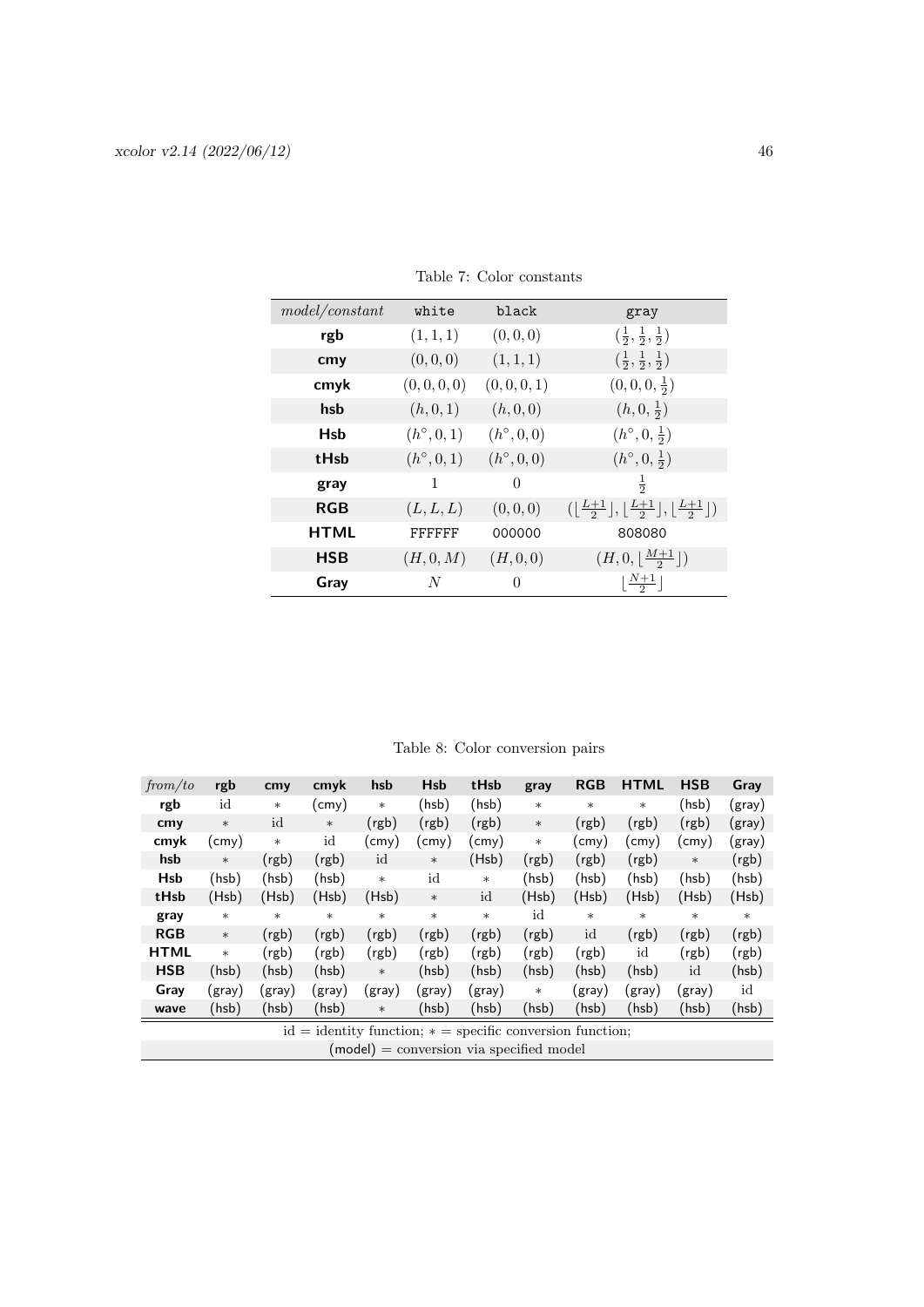#### <span id="page-46-0"></span>6.2.1 Real to integer conversion

The straightforward mapping for this case is

$$
\Gamma_n: \mathcal{R} \to \mathcal{I}_n, \ x \mapsto \text{round}(n \cdot x, 0) = \left\lfloor \frac{1}{2} + n \cdot x \right\rfloor \tag{16}
$$

where round(r, d) rounds the real number r to  $d \geq 0$  decimal digits. This mapping nearly always preserves complements, as shown in the next lemma.

**Lemma 1** (Preservation of complements). For  $x \in \mathcal{R}$ ,

$$
\Gamma_n(x) + \Gamma_n(1-x) = n \iff x \notin \mathcal{R}_n^\circ := \left\{ \frac{1}{n} \left( \nu - \frac{1}{2} \right) \middle| \nu = 1, 2, \dots, n \right\}.
$$
 (17)

*Proof.* Let  $\nu := \Gamma_n(x)$ , then from  $-\frac{1}{2} \leq \eta := n \cdot x - \nu < \frac{1}{2}$  we conclude

$$
\Gamma_n(1-x) = \text{round}(n(1-x), 0) = \text{round}(n - \nu - \eta, 0) = \begin{cases} n - \nu & \text{if } \eta \neq -\frac{1}{2} \\ n - \nu + 1 & \text{if } \eta = -\frac{1}{2} \end{cases}
$$

Now,  $\eta = -\frac{1}{2} \iff x = \frac{1}{n}(\nu - \frac{1}{2}) \iff x \in \mathcal{I}'_n$ .

Remark: the set  $\mathcal{R}_n^{\circ}$  is obviously identical to the set of points where  $\Gamma_n$  is not continuous.

# <span id="page-46-1"></span>6.2.2 Integer to real conversion

The straightforward way in this case is the function

$$
\Delta_n^* : \mathcal{I}_n \to \mathcal{R}, \ \nu \mapsto \frac{\nu}{n}.\tag{18}
$$

This is, however, only one out of a variety of solutions: every function  $\Delta_n : \mathcal{I}_n \to \mathcal{R}$ that obeys the condition

$$
\nu \in \mathcal{I}_n \Rightarrow \Gamma_n(\Delta_n(\nu)) = \nu \tag{19}
$$

which is equivalent to

$$
\nu \in \mathcal{I}_n \Rightarrow \nu + \frac{1}{2} > n \cdot \Delta_n(\nu) \ge \nu - \frac{1}{2}
$$
 (20)

does at least guarantee that all integers  $\nu$  may be reconstructed from  $\Delta_n(\nu)$  via multiplication by  $n$  and rounding to the nearest integer. Preservation of complements means now

$$
\nu \in \mathcal{I}_n \Rightarrow \Delta_n(\nu) + \Delta_n(n - \nu) = 1 \tag{21}
$$

which is obviously the case for  $\Delta_n = \Delta_n^*$ . If we consider, more generally, a transformation

$$
\Delta_n(\nu) = \frac{\nu + \alpha}{n + \beta} \tag{22}
$$

with  $\beta \neq -n$ , then the magic inequality [\(20\)](#page-46-2) is equivalent to

$$
\frac{1}{2} > \frac{\alpha n - \beta \nu}{n + \beta} \ge -\frac{1}{2} \tag{23}
$$

<span id="page-46-2"></span> $\Box$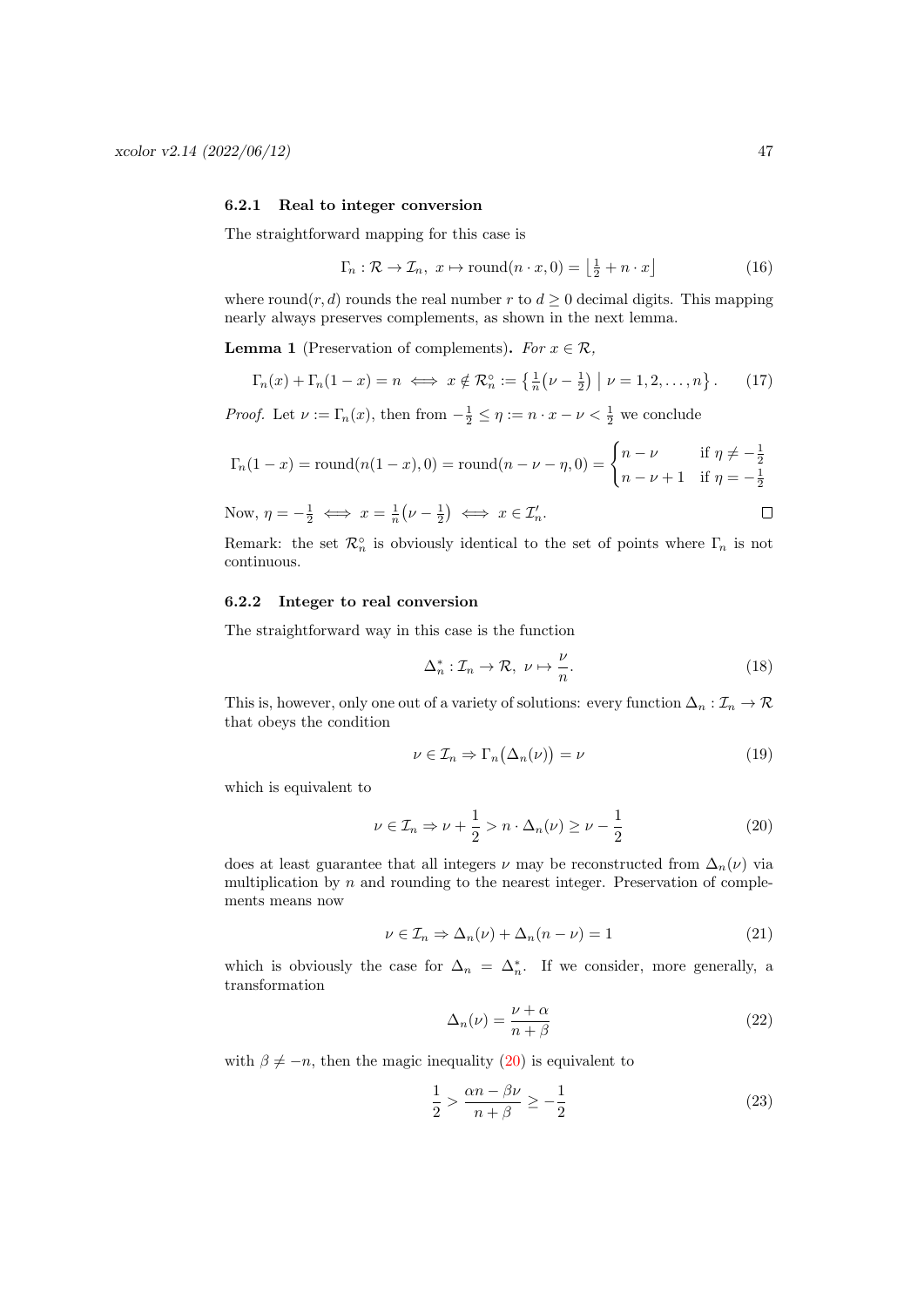which is obeyed by the function

$$
\Delta'_n: \mathcal{I}_n \to \mathcal{R}, \ \nu \mapsto \begin{cases} \frac{\nu}{n+1} & \text{if } \nu \le \frac{n+1}{2} \\ \frac{\nu+1}{n+1} & \text{if } \nu > \frac{n+1}{2} \end{cases} \tag{24}
$$

that has the nice feature  $\Delta'_n\left(\frac{n+1}{2}\right) = \frac{1}{2}$  for odd *n*.

**Lemma 2** (Preservation of complements). For odd n and each  $\nu \in \mathcal{I}_n$ ,

$$
\Delta'_n(\nu) + \Delta'_n(n-\nu) = 1 \iff \nu \notin \mathcal{I}_n^\circ := \left\{ \frac{n-1}{2}, \frac{n+1}{2} \right\}. \tag{25}
$$

Proof. The assertion is a consequence of the following arguments:

- $\nu < \frac{n-1}{2} \iff n \nu > \frac{n+1}{2}$  and  $\frac{n-1}{2} + \frac{n+1}{2} = n$ ;
- $\nu < \frac{n-1}{2} \Rightarrow \Delta'_n(\nu) + \Delta'_n(n-\nu) = \frac{\nu}{n+1} + \frac{n-\nu+1}{n+1} = 1;$

• 
$$
\nu = \frac{n-1}{2} \implies \Delta'_n(\nu) + \Delta'_n(n-\nu) = \frac{n-1}{2(n+1)} + \frac{1}{2} = \frac{n}{n+1} \neq 1.
$$

For the time being, we choose  $\left|\Delta_n := \Delta_n^*\right|$  as default transformation function.

Another variant — which is probably too slow for large-scale on-the-fly calculations — may be used for constructing sets of predefined colors. The basic idea is to minimize the number of decimal digits in the representation while keeping some invariance with respect to the original resolution:

$$
\Delta_n'' : \mathcal{I}_n \to \mathcal{R}, \ \nu \mapsto \text{round}\left(\frac{\nu}{n}, d_n\left(\frac{\nu}{n}\right)\right) \tag{26}
$$

where

$$
d_n: [0,1] \to \mathbb{N}, \ x \mapsto \min\{d \in \mathbb{N} \mid \Gamma_n(\text{round}(\Delta_n^*(\Gamma_n(x)), d)) = \Gamma_n(x)\} \tag{27}
$$

In the most common case  $n = 255$  it turns out that we end up with at most 3 decimal digits; preservation of complements is only violated for  $\nu \in$ {25, 26, 76, 77, 127, 128, 178, 179, 229, 230} where the corresponding set of decimal numbers is  $\{0.098, 0.1, 0.298, 0.3, 0.498, 0.5, 0.698, 0.7, 0.898, 0.9\}.$ 

# <span id="page-47-0"></span>6.3 Color conversion and complements

We collect here the specific conversion formulas between the supported color models. Table [8 on page 46](#page-45-1) gives an overwiew of how each conversion pair is handled. In general, PostScript (as described in [\[1\]](#page-57-4)) is used as a basis for most of the calculations, since it supports the color models rgb, cmyk, hsb, and gray natively. Furthermore, Alvy Ray Smith's paper  $[15]$  is cited in  $[1]$  as reference for **hsb**-related formulas.

First, we define a constant which is being used throughout the conversion formulas:

$$
E := (1, 1, 1) \tag{28}
$$

# <span id="page-47-1"></span>6.3.1 The rgb model

<span id="page-47-2"></span>Conversion rgb to cmy Source:  $[1]$ , p. 475.

$$
(cyan, magenta, yellow) := E - (red, green, blue)
$$
\n
$$
(29)
$$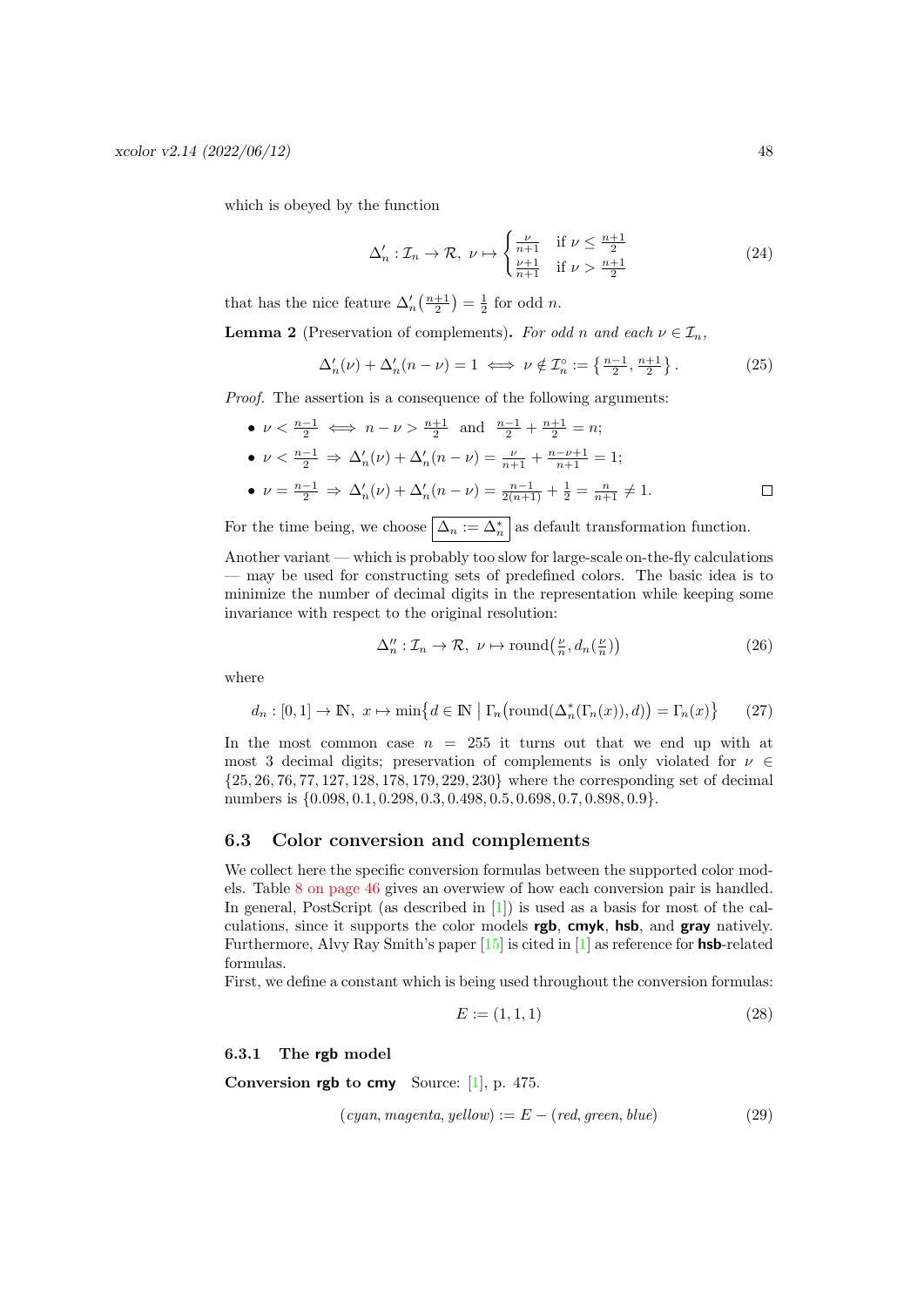Conversion rgb to hsb (1) We set

$$
x := \max\{red, green, blue\} \tag{30}
$$

$$
y := \text{med}\{red, green, blue\} \tag{31}
$$

- $z := \min\{red, green, blue\}$  (32)
	- (33)

where 'med' denotes the median of the values. Then,

 $\overline{\phantom{a}}$ 

$$
brightness := x \tag{34}
$$

Case  $x = z$ :

$$
saturation := 0 \tag{35}
$$

$$
hue := 0 \tag{36}
$$

Case 
$$
x \neq z
$$
:

$$
saturation := \frac{x - z}{x} \tag{37}
$$

<span id="page-48-0"></span>
$$
f := \frac{x - y}{x - z} \tag{38}
$$

$$
hue := \frac{1}{6} \cdot \begin{cases} 1 - f & \text{if } x = red \ge \text{green} \ge \text{blue} = z \\ 1 + f & \text{if } x = \text{green} \ge \text{red} \ge \text{blue} = z \\ 3 - f & \text{if } x = \text{green} \ge \text{blue} \ge \text{red} = z \\ 3 + f & \text{if } x = \text{blue} \ge \text{green} \ge \text{red} = z \\ 5 - f & \text{if } x = \text{blue} \ge \text{red} \ge \text{green} = z \\ 5 + f & \text{if } x = \text{red} \ge \text{blue} > \text{green} = z \end{cases} \tag{39}
$$

This is based on [\[15\]](#page-57-1), RGB to HSV Algorithm (Hexcone Model), which reads (slightly reformulated):

$$
r := \frac{x - red}{x - z}, \qquad g := \frac{x - green}{x - z}, \qquad b := \frac{x - blue}{x - z} \tag{40}
$$

$$
hue := \frac{1}{6} \cdot \begin{cases} 5+b & \text{if } red=x \text{ and } green=z \\ 1-g & \text{if } red=x \text{ and } green>z \\ 1+r & \text{if } green=x \text{ and } blue=z \\ 3-b & \text{if } green=x \text{ and } blue>z \\ 3+g & \text{if } blue=x \text{ and } red=z \\ 5-r & \text{if } blue=x \text{ and } red>z \end{cases} \tag{41}
$$

Note that the singular case  $x = z$  is not covered completely in Smith's original algorithm; we stick here to PostScript's behaviour in real life.

Because we need to sort three numbers in order to calculate  $x, y, z$ , several comparisons are involved in the algorithm. We present now a second method which is more suited for T<sub>E</sub>X.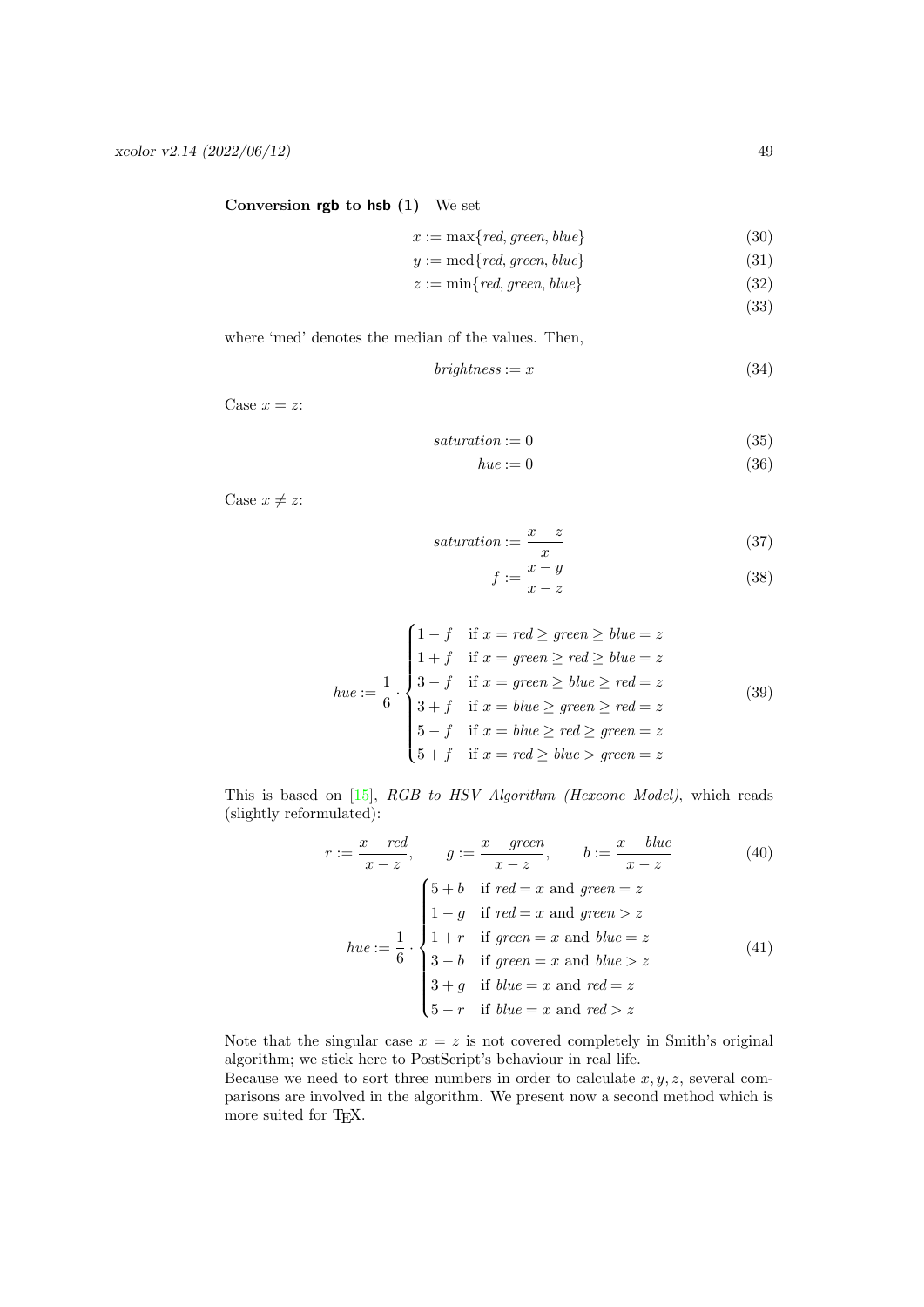Conversion rgb to hsb (2) Let  $\beta$  be a function that takes a Boolean expression as argument and returns 1 if the expression is true, 0 otherwise; set

$$
i := 4 \cdot \beta (red \ge green) + 2 \cdot \beta (green \ge blue) + \beta (blue \ge red), \tag{42}
$$

and

$$
(hue, saturation, brightness) := \begin{cases} \Phi(blue, green, red, 3, 1) & \text{if } i = 1 \\ \Phi(green, red, blue, 1, 1) & \text{if } i = 2 \\ \Phi(green, blue, red, 3, -1) & \text{if } i = 3 \\ \Phi(\text{red, blue, green, 5, 1}) & \text{if } i = 4 \\ \Phi(blue, red, green, 5, -1) & \text{if } i = 5 \\ \Phi(\text{red, green, blue, 1, -1}) & \text{if } i = 6 \\ (0, 0, blue) & \text{if } i = 7 \end{cases}
$$
(43)

where

<span id="page-49-0"></span>
$$
\Phi(x, y, z, u, v) := \left(\frac{u \cdot (x - z) + v \cdot (x - y)}{6(x - z)}, \frac{x - z}{x}, x\right)
$$
(44)

The singular case  $x = z$ , which is equivalent to  $red = green = blue$ , is covered here by  $i = 7$ .

It is not difficult to see that this algorithm is a reformulation of the previous method. The following table explains how the transition from equation [\(39\)](#page-48-0) to equation [\(43\)](#page-49-0) works:

| $6 \cdot hue$ | Condition                | red > green | $green \ge blue$ | blue > red | $\dot{i}$ |
|---------------|--------------------------|-------------|------------------|------------|-----------|
| $1-f$         | $red \ge green \ge blue$ |             |                  | $\ast$     | 6/7       |
| $1+f$         | $green \ge red \ge blue$ | $\ast$      |                  | $\ast$     | 2/3/6/7   |
| $3-f$         | $green \ge blue \ge red$ | $\ast$      |                  |            | 3/7       |
| $3+f$         | $blue \ge green \ge red$ | $\ast$      | $\ast$           |            | 1/3/5/7   |
| $5-f$         | $blue \ge red \ge green$ |             | $\ast$           |            | 5/7       |
| $5+f$         | $red \ge blue \ge green$ |             | $\ast$           | $^\ast$    | 4/5/6/7   |

Here,  $*$  denotes possible 0 or 1 values. Bold  $i$  values mark the main cases where all ∗ values of a row are zero. The slight difference to equation [\(39\)](#page-48-0) in the last inequality is intentional and does no harm.

Conversion rgb to gray Source: [\[1\]](#page-57-4), p. 474.

$$
gray := 0.3 \cdot red + 0.59 \cdot green + 0.11 \cdot blue \tag{45}
$$

Conversion rgb to RGB As described in section [6.2.1 on page 47.](#page-46-0)

$$
(Red, Green, Blue) := (\Gamma_L (red), \Gamma_L (green), \Gamma_L (blue))
$$
\n(46)

Conversion rgb to HTML As described in section [6.2.1 on page 47.](#page-46-0) Convert to 6-digit hexadecimal afterwards. Certainly, multiplication and summation can be replaced by simple text concatenation of 2-digit hexadecimals.

$$
RRGGBB := (65536 \cdot \Gamma_L (red) + 256 \cdot \Gamma_L (green) + \Gamma_L (blue))_{hex}
$$
 (47)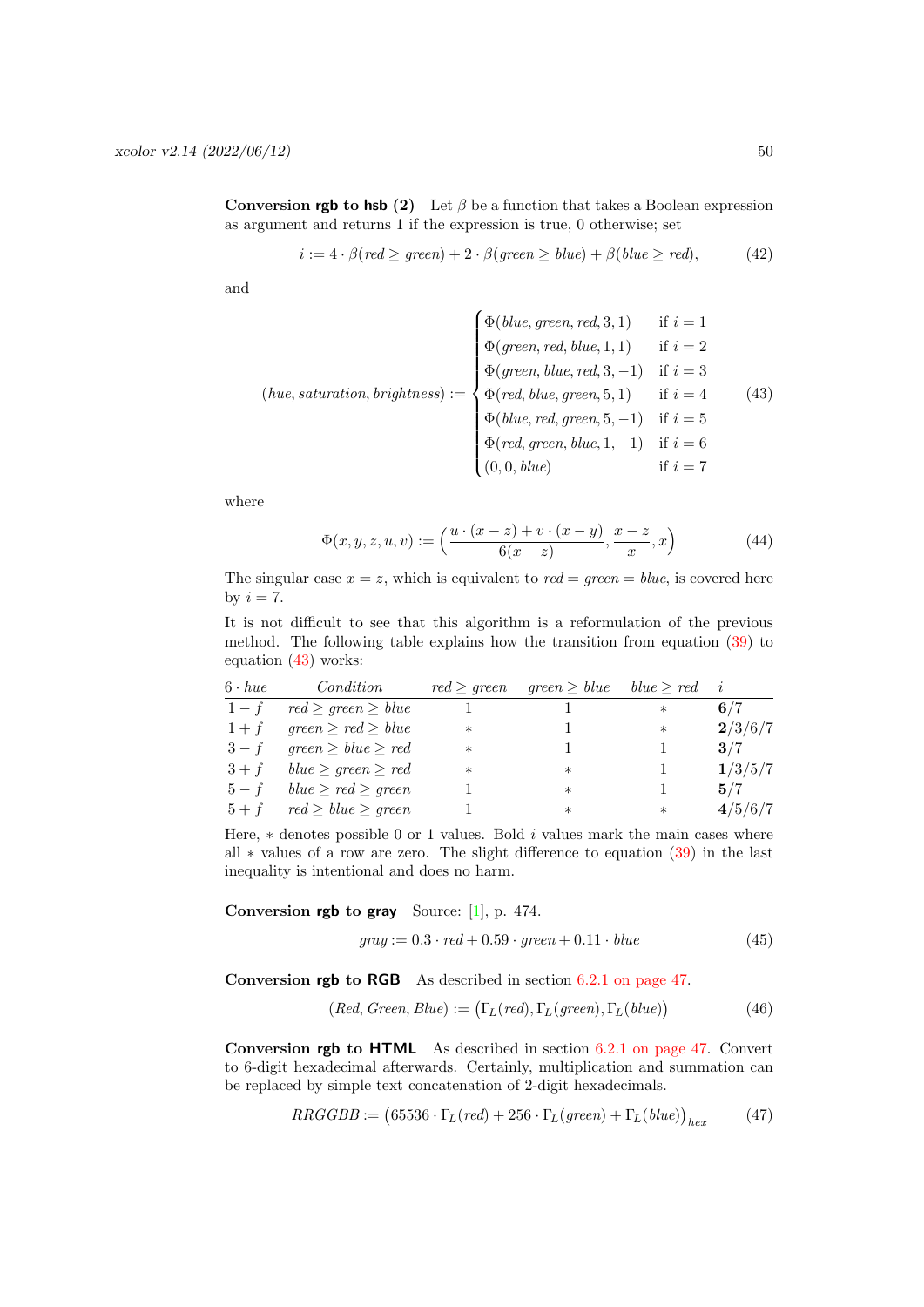Complement of rgb color We simply take the complementary vector:

$$
(red^*, green^*, blue^*) := E - (red, green, blue)
$$
\n
$$
(48)
$$

# <span id="page-50-0"></span>6.3.2 The cmy model

**Conversion cmy to rgb** This is simply a reversion of the **rgb**  $\rightarrow$  cmy case, cf. section [6.3.1 on page 48.](#page-47-2)

$$
(red, green, blue) := E - (cyan, magenta, yellow)
$$
\n
$$
(49)
$$

<span id="page-50-1"></span>Conversion cmy to cmyk This is probably the hardest of our conversion tasks: many sources emphasize that there does not exist any universal conversion algorithm for this case because of device-dependence. The following algorithm is an extended version of the one given in [\[1\]](#page-57-4), p. 476.

$$
k := \min\{cyan, magnta, yellow\} \tag{50}
$$

$$
cyan := \min\{1, \max\{0, cyan - UCR_c(k)\}\}\tag{51}
$$

$$
magenta := \min\{1, \max\{0, \text{magenta} - UCR_m(k)\}\}\tag{52}
$$

 $yellow := min\{1, max\{0, yellow - UCR<sub>v</sub>(k)\}\}\$  (53)

$$
black := BG(k) \tag{54}
$$

Here, four additional functions are required:

$$
UCR_c, UCR_m, UCR_y : [0, 1] \rightarrow [-1, 1]
$$
  

$$
BG : [0, 1] \rightarrow [0, 1]
$$
  
*black-generation*

These functions are device-dependent, see the remarks in [\[1\]](#page-57-4). Although there are some indications that they should be chosen as nonlinear functions, as long as we have no further knowledge about the target device we define them linearly:

$$
UCR_c(k) := \beta_c \cdot k \tag{55}
$$

$$
UCR_m(k) := \beta_m \cdot k \tag{56}
$$

$$
UCR_y(k) := \beta_y \cdot k \tag{57}
$$

$$
BG(k) := \beta_k \cdot k \tag{58}
$$

\adjustUCRBG where the parameters are given by \def\adjustUCRBG{ $\langle \beta_c \rangle$ , $\langle \beta_m \rangle$ , $\langle \beta_k \rangle$ } at any point in a document, defaulting to  $\{1, 1, 1, 1\}.$ 

> <span id="page-50-2"></span>Conversion cmy to gray This is derived from the conversion chain cmy  $\rightarrow$  $rgb \rightarrow gray.$

$$
gray := 1 - (0.3 \cdot cyan + 0.59 \cdot magenta + 0.11 \cdot yellow)
$$
\n
$$
(59)
$$

Complement of cmy color We simply take the complementary vector:

$$
(cyan, magenta^*, yellow^*) := E - (cyan, magenta, yellow)
$$
 (60)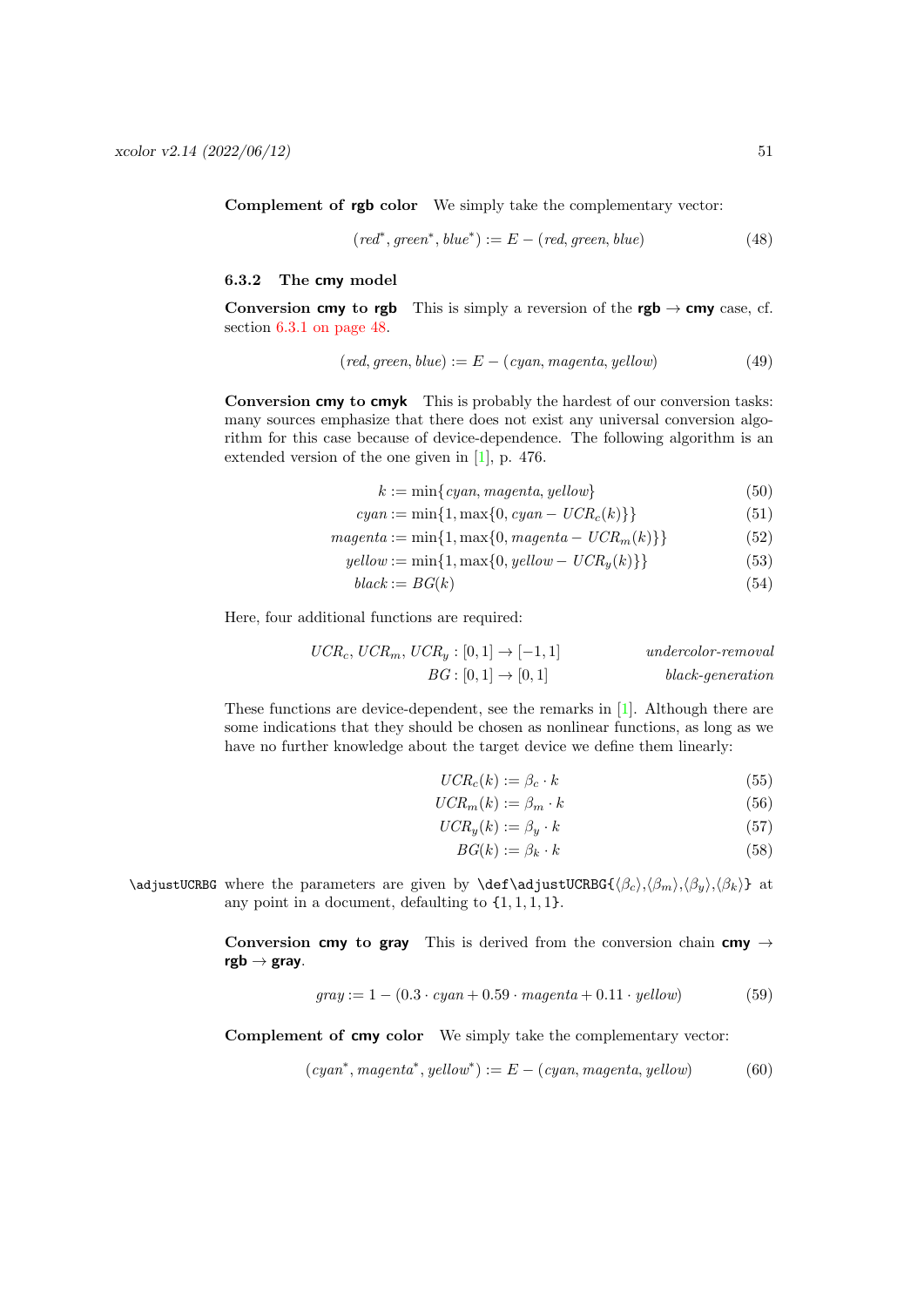# <span id="page-51-0"></span>6.3.3 The cmyk model

Conversion cmyk to cmy Based on [\[1\]](#page-57-4), p. 477, in connection with rgb  $\rightarrow$  cmy conversion.

 $cyan := \min\{1, cyan + black\}$  (61)

 $magenta := min\{1, magenta + black\}$  (62)

$$
yellow := \min\{1, yellow + black\}
$$
 (63)

Conversion cmyk to gray Source: [\[1\]](#page-57-4), p. 475.

$$
gray := 1 - min\{1, 0.3 \cdot cyan + 0.59 \cdot magneta + 0.11 \cdot yellow + black\}
$$
 (64)

Complement of cmyk color The simple vector complement does not yield useful results. Therefore, we first convert  $C = (cyan, magenta, yellow, black)$  to the cmy model, calculate the complement there, and convert back to cmyk.

# <span id="page-51-1"></span>6.3.4 The hsb model

# Conversion hsb to rgb

$$
(red, green, blue) := brightness \cdot (E - saturation \cdot F) \tag{65}
$$

with

$$
i := [6 \cdot hue], \qquad f := 6 \cdot hue - i \tag{66}
$$

and

<span id="page-51-2"></span>
$$
F := \begin{cases} (0, 1 - f, 1) & \text{if } i = 0 \\ (f, 0, 1) & \text{if } i = 1 \\ (1, 0, 1 - f) & \text{if } i = 2 \\ (1, f, 0) & \text{if } i = 3 \\ (1 - f, 1, 0) & \text{if } i = 4 \\ (0, 1, f) & \text{if } i = 5 \\ (0, 1, 1) & \text{if } i = 6 \end{cases}
$$
(67)

This is based on [\[15\]](#page-57-1), HSV to RGB Algorithm (Hexcone Model), which reads (slightly reformulated):

$$
m := 1 - saturation \tag{68}
$$

$$
n := 1 - f \cdot saturation \tag{69}
$$

<span id="page-51-3"></span>
$$
k := 1 - (1 - f) \cdot saturation \tag{70}
$$

$$
(red, green, blue) := brightness \cdot \begin{cases} (1, k, m) & \text{if } i = 0, 6 \\ (n, 1, m) & \text{if } i = 1 \\ (m, 1, k) & \text{if } i = 2 \\ (m, n, 1) & \text{if } i = 3 \\ (k, m, 1) & \text{if } i = 4 \\ (1, m, n) & \text{if } i = 5 \end{cases} (71)
$$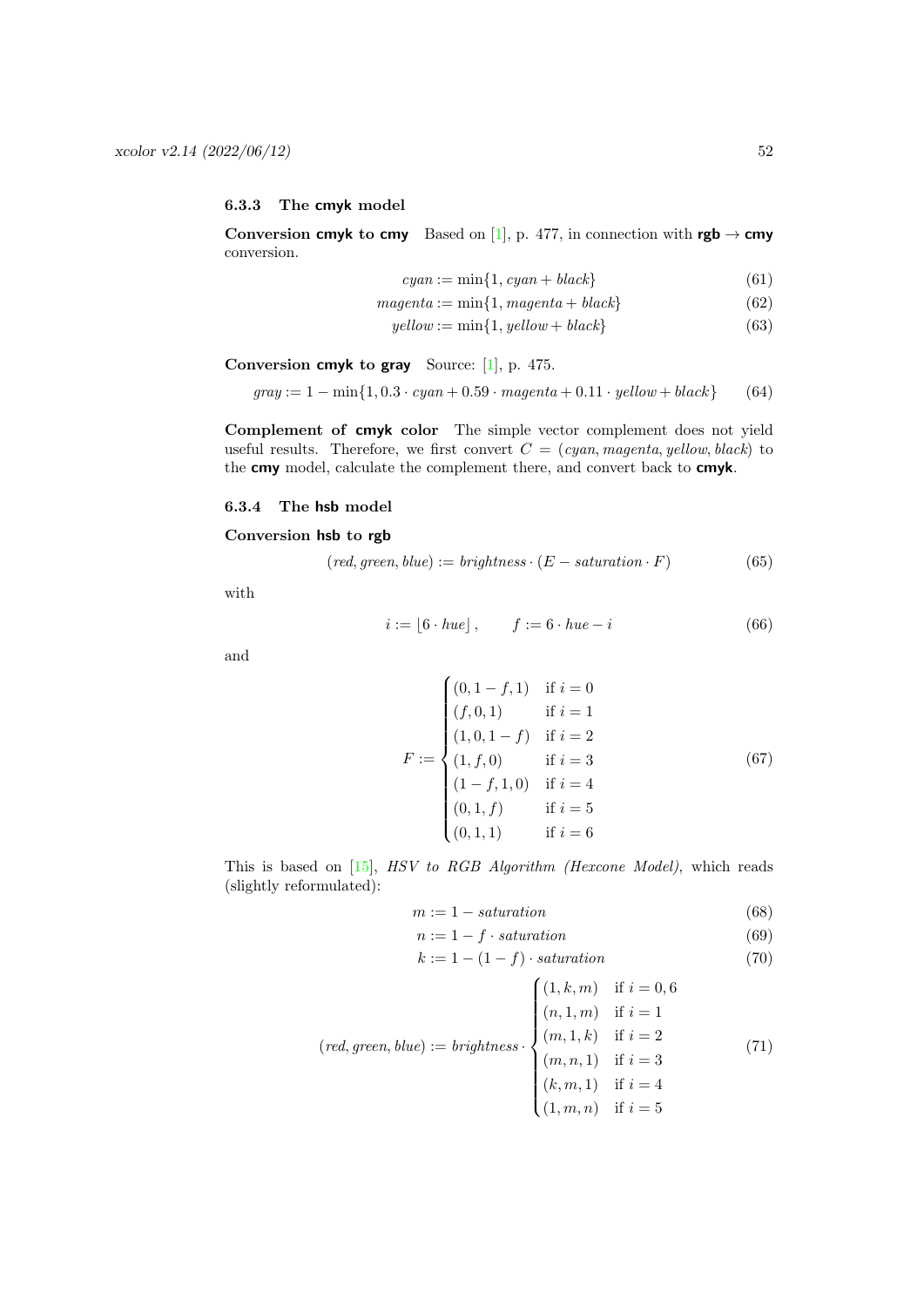Note that the case  $i = 6$  (which results from  $hue = 1$ ) is missing in Smith's algorithm. Because of

$$
\lim_{f \to 1} (0, 1, f) = (0, 1, 1) = \lim_{f \to 0} (0, 1 - f, 1)
$$
\n(72)

it is clear that there is only one way to define  $F$  for  $i = 6$  in order to get a continuous function, as shown in equation  $(67)$ . This has been transformed back to equation  $(71)$ . A similar argument shows that F indeed is a continuous function of hue over the whole range  $[0, 1]$ .

Conversion hsb to Hsb Only the first component has to be changed.

 $(hue^{\circ}, saturation, brightness) := (H \cdot hue, saturation, brightness)$  (73)

Conversion hsb to HSB As described in section [6.2.1 on page 47.](#page-46-0)

 $(Hue, Saturation, Brightness) := (\Gamma_M(hue), \Gamma_M(saturation), \Gamma_M(brightness))$  (74)

Complement of hsb color We have not found a formula in the literature, therefore we give a short proof afterwards.

Lemma 3. The hsb-complement can be calculated by the following formulas:

$$
hue^* := \begin{cases} hu e + \frac{1}{2} & \text{if } hu e < \frac{1}{2} \\ hu e - \frac{1}{2} & \text{if } hu e \ge \frac{1}{2} \end{cases}
$$
(75)

$$
brightness^* := 1 - brightness \cdot (1 - saturation)
$$
\n(76)

$$
saturation^* := \begin{cases} 0 & \text{if } brightness^* = 0\\ \frac{brightness \cdot saturation}{brightness^*} & \text{if } brightness^* \neq 0 \end{cases}
$$
(77)

*Proof.* Starting with the original color  $C = (h, s, b)$ , we define color  $C^* =$  $(h^*, s^*, b^*)$  by the given formulas, convert both C and C<sup>\*</sup> to the **rgb** model and show that

$$
C_{\text{rgb}} + C_{\text{rgb}}^{*} = b \cdot (E - s \cdot F) + b^{*} \cdot (E - s' \cdot F^{*}) \stackrel{!}{=} E,\tag{78}
$$

which means that  $C_{rgb}$  is the complement of  $C_{rgb}^*$ . First we note that the parameters of  $C^*$  are in the legal range [0,1]. This is obvious for  $h^*, b^*$ . From  $b^* = 1 - b \cdot (1 - s) = 1 - b + b \cdot s$  we derive  $b \cdot s = b^* - (1 - b) \leq b^*$ , therefore  $s^* \in [0, 1]$ , and

<span id="page-52-0"></span>
$$
b^* = 0 \Leftrightarrow s = 0 \text{ and } b = 1.
$$

Thus, equation [\(78\)](#page-52-0) holds in the case  $b^* = 0$ . Now we assume  $b^* \neq 0$ , hence

$$
C_{\text{rgb}} + C_{\text{rgb}}^{*} = b \cdot (E - s \cdot F) + b^{*} \cdot \left(E - \frac{b \cdot s}{b^{*}} \cdot F^{*}\right)
$$

$$
= b \cdot E - b \cdot s \cdot F + b^{*} \cdot E - b \cdot s \cdot F^{*}
$$

$$
= E - b \cdot s \cdot (F + F^{*} - E)
$$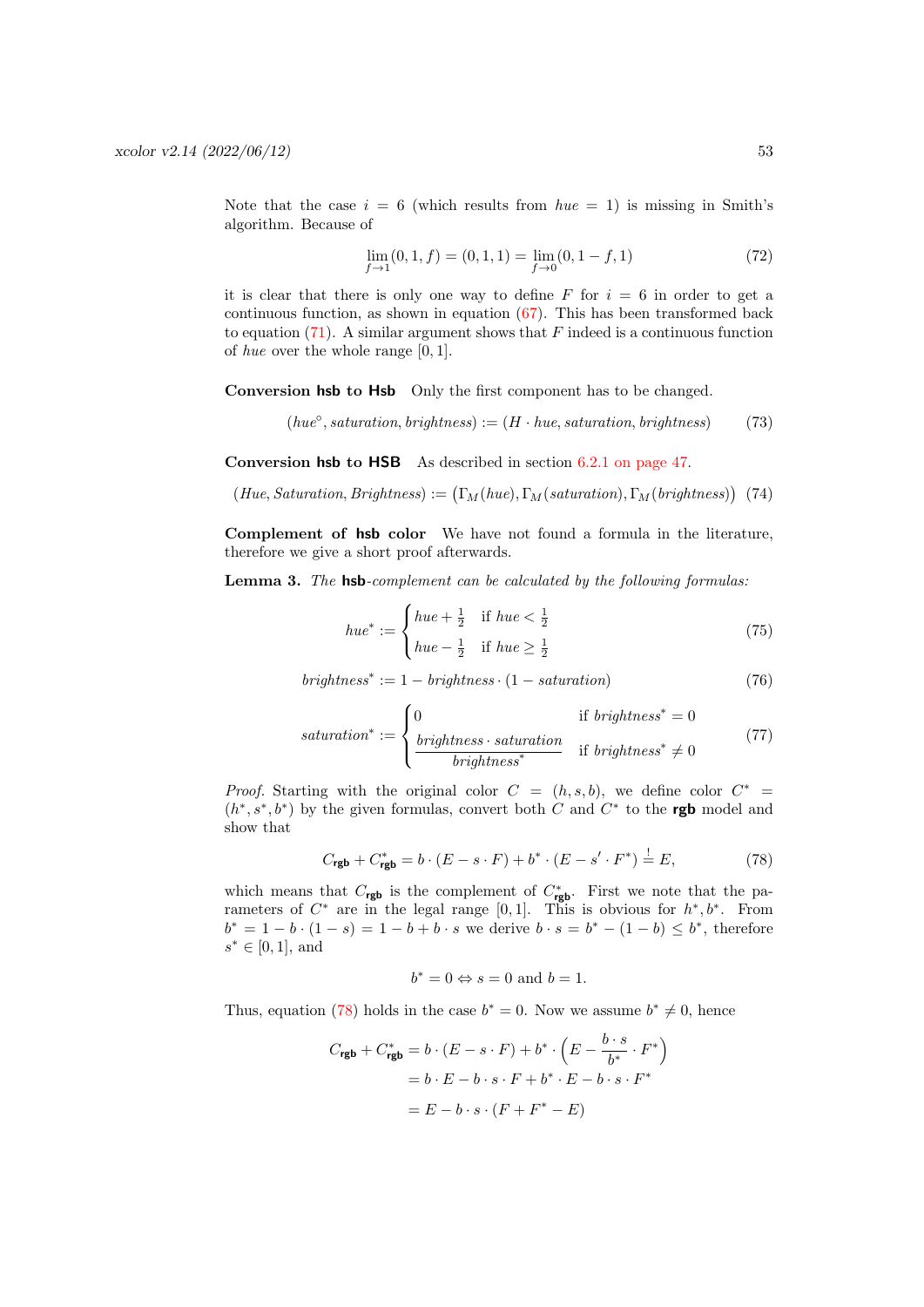since  $b^* = 1 - b + bs$ . Therefore, it is sufficient to show that

<span id="page-53-4"></span>
$$
F + F^* = E. \tag{79}
$$

From

$$
h < \frac{1}{2} \Rightarrow h^* = h + \frac{1}{2} \Rightarrow 6h^* = 6h + 3 \Rightarrow i^* = i + 3
$$
 and  $f^* = f$ 

it is easy to see from [\(67\)](#page-51-2) that equation [\(79\)](#page-53-4) holds for the cases  $i = 0, 1, 2$ . Similarly,

$$
h \ge \frac{1}{2} \Rightarrow h^* = h - \frac{1}{2} \Rightarrow 6h^* = 6h - 3 \Rightarrow i^* = i - 3
$$
 and  $f^* = f$ 

and again from [\(67\)](#page-51-2) we derive [\(79\)](#page-53-4) for the cases  $i = 3, 4, 5$ . Finally, if  $i = 6$  then  $f = 0$  and  $F + F^* = (0, 1, 1) + (1, 0, 0) = E$ .  $\Box$ 

# <span id="page-53-0"></span>6.3.5 The Hsb model

Conversion Hsb to hsb Only the first component has to be changed.

(hue, saturation, brightness) := 
$$
(hue^{\circ}/H, saturation, brightness)
$$
 (80)

**Conversion Hsb to tHsb** Under the settings of  $(82)$ – $(84)$  we simply have to exchange the letters  $x$  and  $y$  in equation [\(85\)](#page-53-7) to get the inverse transformation:

$$
hue^{\circ} \in [y_{\eta-1}, y_{\eta}] \Rightarrow hue^{\circ} := x_{\eta-1} + \frac{x_{\eta} - x_{\eta-1}}{y_{\eta} - y_{\eta-1}} \cdot (hue^{\circ} - y_{\eta-1})
$$
(81)

while *saturation* and *brightness* are left unchanged.

# <span id="page-53-3"></span><span id="page-53-1"></span>6.3.6 The tHsb model

\rangeHsb Conversion tHsb to Hsb We assume that \rangeHsb = H and \rangetHsb \rangetHsb expands to

<span id="page-53-8"></span><span id="page-53-6"></span><span id="page-53-5"></span>
$$
x_1, y_1; x_2, y_2; \dots; x_{h-1}, y_{h-1} \tag{82}
$$

where

$$
x_0 := 0 < x_1 < x_2 < \dots < x_{h-1} < x_h := H \tag{83}
$$

$$
y_0 := 0 < y_1 < y_2 < \dots < y_{h-1} < y_h := H \tag{84}
$$

with an integer  $h > 0$ . Now the x and y values determine a piecewise linear transformation:

$$
hue^{\circ} \in [x_{\eta-1}, x_{\eta}] \Rightarrow hue^{\circ} := y_{\eta-1} + \frac{y_{\eta} - y_{\eta-1}}{x_{\eta} - x_{\eta-1}} \cdot (hue^{\circ} - x_{\eta-1})
$$
(85)

while *saturation* and *brightness* are left unchanged.

#### <span id="page-53-2"></span>6.3.7 The gray model

Conversion gray to rgb Source:  $[1]$ , p. 474.

<span id="page-53-7"></span>
$$
(red, green, blue) := gray \cdot E \tag{86}
$$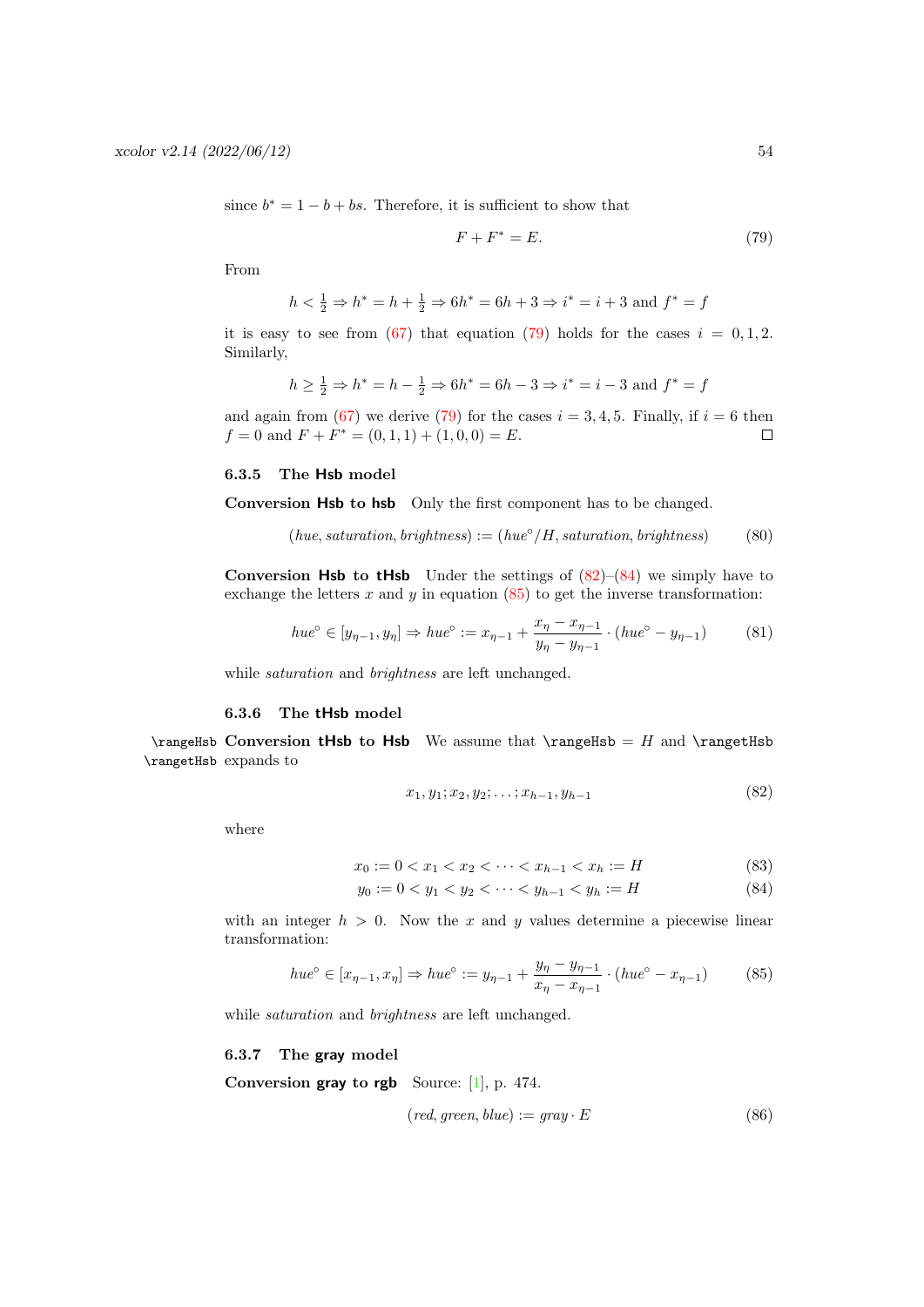Conversion gray to cmy This is derived from the conversion chain gray  $\rightarrow$  $rgb \rightarrow cmy.$ 

$$
(cyan, magenta, yellow) := (1 - gray) \cdot E \tag{87}
$$

Conversion gray to cmyk Source: [\[1\]](#page-57-4), p. 475.

$$
(cyan, magenta, yellow, black) := (0, 0, 0, 1 - gray)
$$
\n
$$
(88)
$$

Conversion gray to hsb This is derived from the conversion chain gray  $\rightarrow$  $rgb \rightarrow hsb.$ 

$$
(hue, saturation, brightness) := (0, 0, gray)
$$
\n
$$
(89)
$$

Conversion gray to  $Hsb/tHsb$  This is derived from the conversion chain  $gray \rightarrow hsb \rightarrow Hsb$ , followed by  $Hsb \rightarrow tHsb$  if applicable.

$$
(hue^{\circ}, saturation, brightness) := (0, 0, gray)
$$
\n
$$
(90)
$$

Conversion gray to Gray As described in section [6.2.1 on page 47.](#page-46-0)

$$
Gray := \Gamma_N(gray) \tag{91}
$$

Complement of gray color This is similar to the rgb case:

$$
gray^* := 1 - gray \tag{92}
$$

# <span id="page-54-0"></span>6.3.8 The RGB model

Conversion RGB to rgb As described in section [6.2.2 on page 47.](#page-46-1)

$$
(red, green, blue) := (\Delta_L (Red), \Delta_L (Green), \Delta_L (Blue))
$$
\n(93)

# <span id="page-54-1"></span>6.3.9 The HTML model

Conversion HTML to rgb As described in section [6.2.2 on page 47:](#page-46-1) starting with RRGGBB set

$$
(\text{red}, \text{green}, \text{blue}) := (\Delta_{255}(RR_{dec}), \Delta_{255}(GG_{dec}), \Delta_{255}(BB_{dec})) \tag{94}
$$

# <span id="page-54-2"></span>6.3.10 The HSB model

Conversion HSB to hsb As described in section [6.2.2 on page 47.](#page-46-1)

(hue, saturation, brightness) := 
$$
(\Delta_M(Hue), \Delta_M(Saturation), \Delta_M(Brightness))
$$
\n(95)

# <span id="page-54-3"></span>6.3.11 The Gray model

Conversion Gray to gray As described in section [6.2.2 on page 47.](#page-46-1)

$$
gray := \Delta_N(Gray) \tag{96}
$$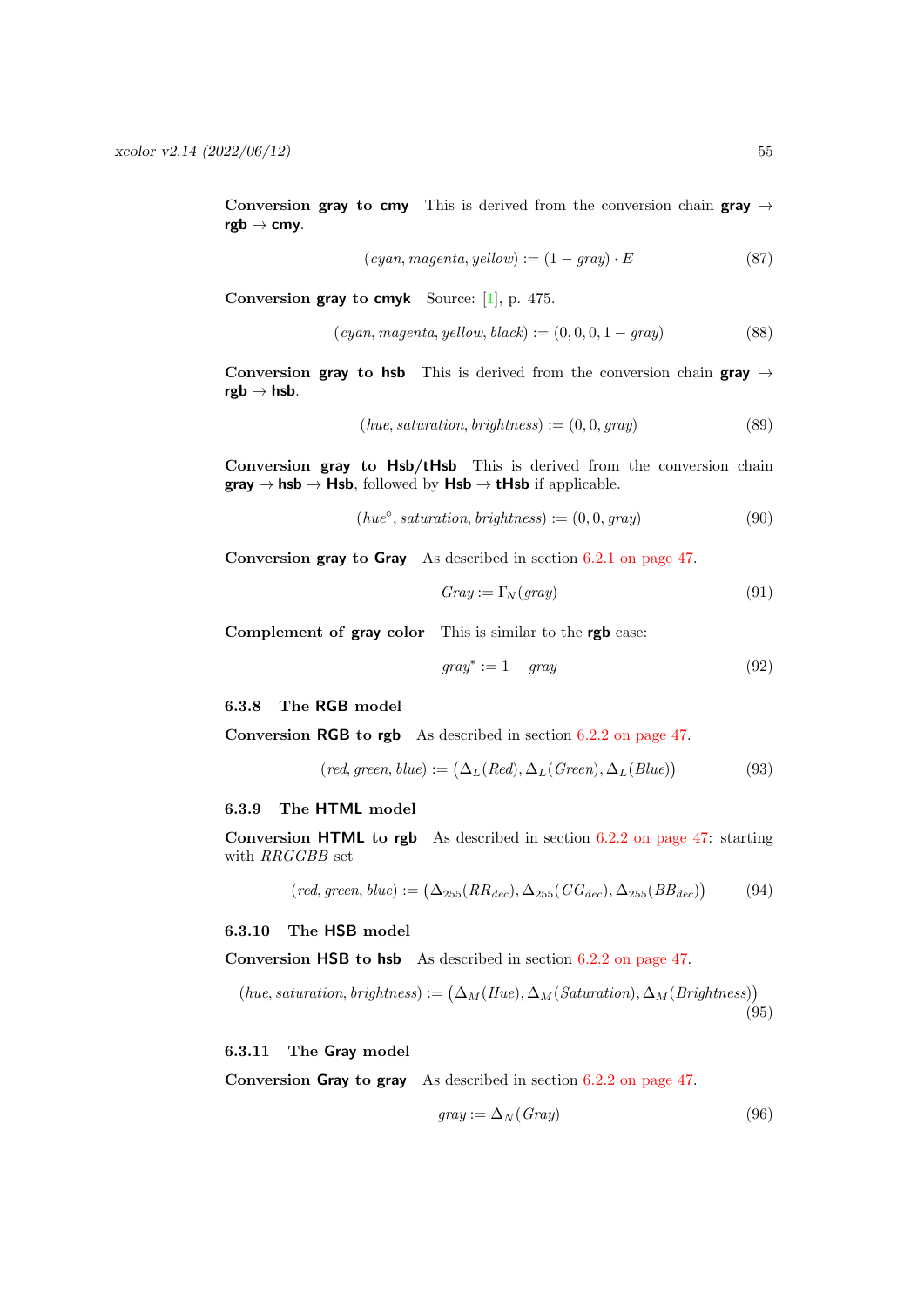#### <span id="page-55-0"></span>6.3.12 The wave model

**Conversion wave to rgb** Source: based on Dan Bruton's algorithm [\[4\]](#page-57-13). Let  $\lambda$ be a visible wavelength, given in nanometers (nm), i.e.,  $\lambda \in [380, 780]$ . We assume further that  $\gamma > 0$  is a fixed number  $(\gamma = 0.8 \text{ in } [4])$  $(\gamma = 0.8 \text{ in } [4])$  $(\gamma = 0.8 \text{ in } [4])$ . First set

$$
(r, g, b) := \begin{cases} \left(\frac{440 - \lambda}{440 - 380}, 0, 1\right) & \text{if } \lambda \in [380, 440[\\ \left(0, \frac{\lambda - 440}{490 - 440}, 1\right) & \text{if } \lambda \in [440, 490[\\ \left(0, 1, \frac{510 - \lambda}{510 - 490}\right) & \text{if } \lambda \in [490, 510[\\ \left(\frac{\lambda - 510}{580 - 510}, 1, 0\right) & \text{if } \lambda \in [510, 580[\\ \left(1, \frac{645 - \lambda}{645 - 580}, 0\right) & \text{if } \lambda \in [580, 645[\\ \left(1, 0, 0\right) & \text{if } \lambda \in [645, 780] \end{cases}
$$

then, in order to let the intensity fall off near the vision limits,

<span id="page-55-2"></span><span id="page-55-1"></span>
$$
f := \begin{cases} 0.3 + 0.7 \cdot \frac{\lambda - 380}{420 - 380} & \text{if } \lambda \in [380, 420[\\ 1 & \text{if } \lambda \in [420, 700] \\ 0.3 + 0.7 \cdot \frac{780 - \lambda}{780 - 700} & \text{if } \lambda \in [700, 780] \end{cases}
$$
(98)

and finally

$$
(red, green, blue) := ((f \cdot r)^{\gamma}, (f \cdot g)^{\gamma}, (f \cdot b)^{\gamma})
$$
\n(99)

The intermediate colors  $(r, g, b)$  at the interval borders of equation [\(97\)](#page-55-1) are wellknown: for  $\lambda = 380, 440, 490, 510, 580, 645$  we get magenta, blue, cyan, green, yellow, red, respectively. These turn out to be represented in the **hsb** model by  $hue = \frac{5}{6}, \frac{4}{6}, \frac{3}{6}, \frac{2}{6}, \frac{1}{6}, \frac{0}{6}$ , whereas *saturation* = *brightness* = 1 throughout the 6 colors. Furthermore, these hsb representations are independent of the actual  $\gamma$  value. Staying within this model framework, we observe that the intensity fall off near the vision limits — as represented by equation  $(98)$  — translates into decreasing brightness parameters towards the margins. A simple calculation shows that the edges  $\lambda = 380, 780$  of the algorithm yield the colors magenta! $0.3^{\gamma}$ !black, red!0.3<sup>7</sup>!black, respectively. We see no reason why we should not extend these edges in a similar fashion to end-up with true black on either side. Now we are prepared to translate everything into another, more natural algorithm.

Conversion wave to hsb Let  $\lambda > 0$  be a wavelength, given in nanometers (nm), and let

$$
\varrho : \mathbb{R} \to [0, 1], \ x \mapsto (\min\{1, \max\{0, x\}\})^{\gamma} \tag{100}
$$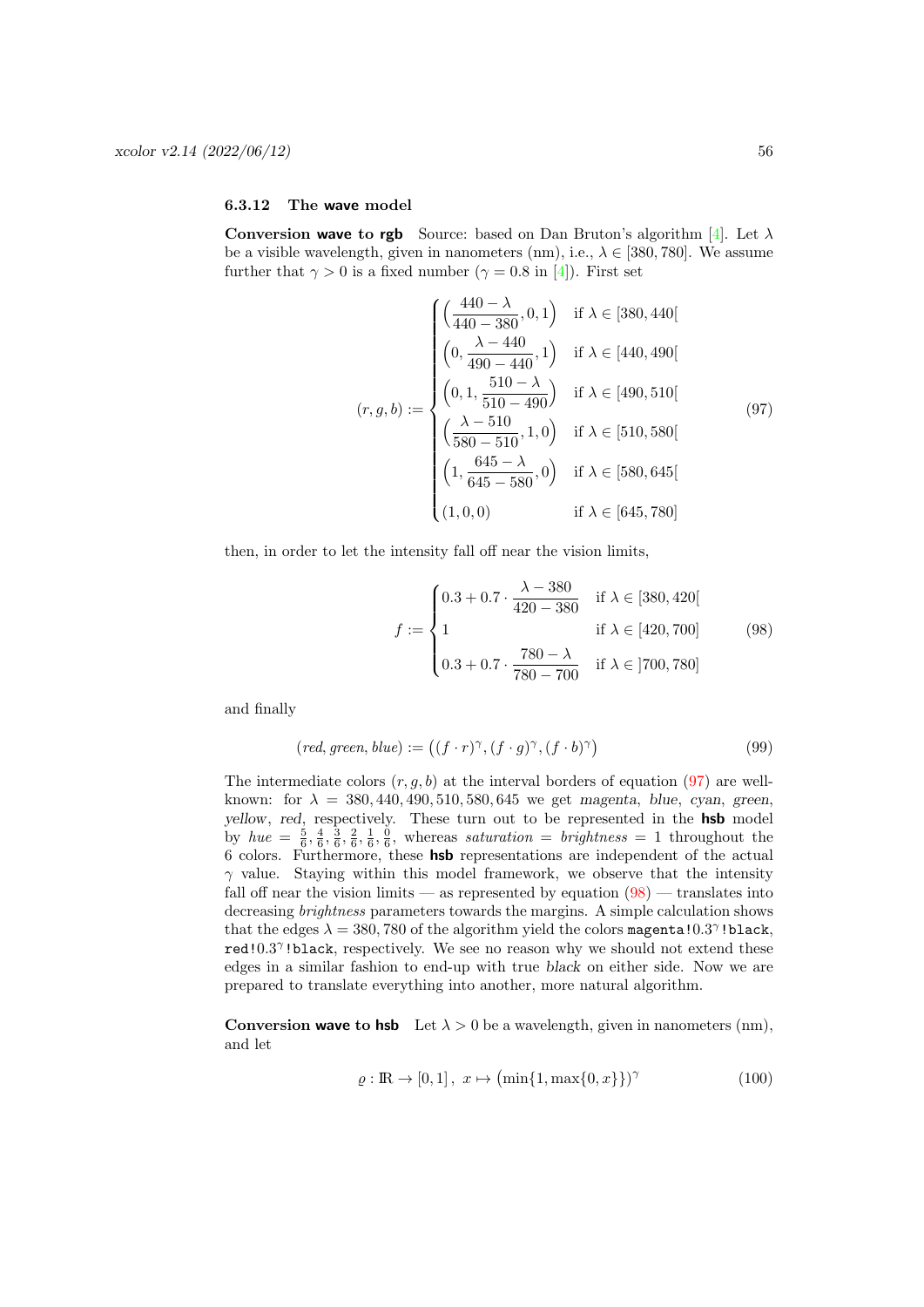with a fixed correction number  $\gamma > 0$ . Then

$$
hue := \frac{1}{6} \cdot \begin{cases} 4 + \varrho \left( \frac{\lambda - 440}{380 - 440} \right) & \text{if } \lambda < 440 \\ 4 - \varrho \left( \frac{\lambda - 440}{490 - 440} \right) & \text{if } \lambda \in [440, 490[ \\ 2 + \varrho \left( \frac{\lambda - 510}{490 - 510} \right) & \text{if } \lambda \in [490, 510[ \\ 2 - \varrho \left( \frac{\lambda - 510}{580 - 510} \right) & \text{if } \lambda \in [510, 580[ \\ 0 + \varrho \left( \frac{\lambda - 645}{580 - 645} \right) & \text{if } \lambda \in [580, 645[ \\ 0 & \text{if } \lambda \geq 645 \end{cases}
$$
 (101)

 $saturation := 1$  (102)

$$
brightness := \begin{cases} \n\varrho \Big( 0.3 + 0.7 \cdot \frac{\lambda - 380}{420 - 380} \Big) & \text{if } \lambda < 420 \\
1 & \text{if } \lambda \in [420, 700] \\
\varrho \Big( 0.3 + 0.7 \cdot \frac{\lambda - 780}{700 - 780} \Big) & \text{if } \lambda > 700\n\end{cases} \tag{103}
$$

For the sake of completeness we note that, independent of  $\gamma,$ 

$$
(hue, saturation, brightness) = \begin{cases} \left(\frac{5}{6}, 1, 0\right) & \text{if } \lambda \le 380 - \frac{3 \cdot (420 - 380)}{7} = 362.857 \dots \\ \left(0, 1, 0\right) & \text{if } \lambda \ge 780 + \frac{3 \cdot (780 - 700)}{7} = 814.285 \dots \end{cases}
$$

What is the best (or, at least, a good) value for  $\gamma$ ? In the original algorithm [\[4\]](#page-57-13),  $\gamma$  = 0.8 is chosen. However, we could not detect significant visible difference between the cases  $\gamma = 0.8$  and  $\gamma = 1$ . Thus, for the time being, xcolor's implementation uses the latter value which implies a pure linear approach. In the pstricks examples file [xcolor2.tex](#page-0-0), there is a demonstration of different  $\gamma$  values.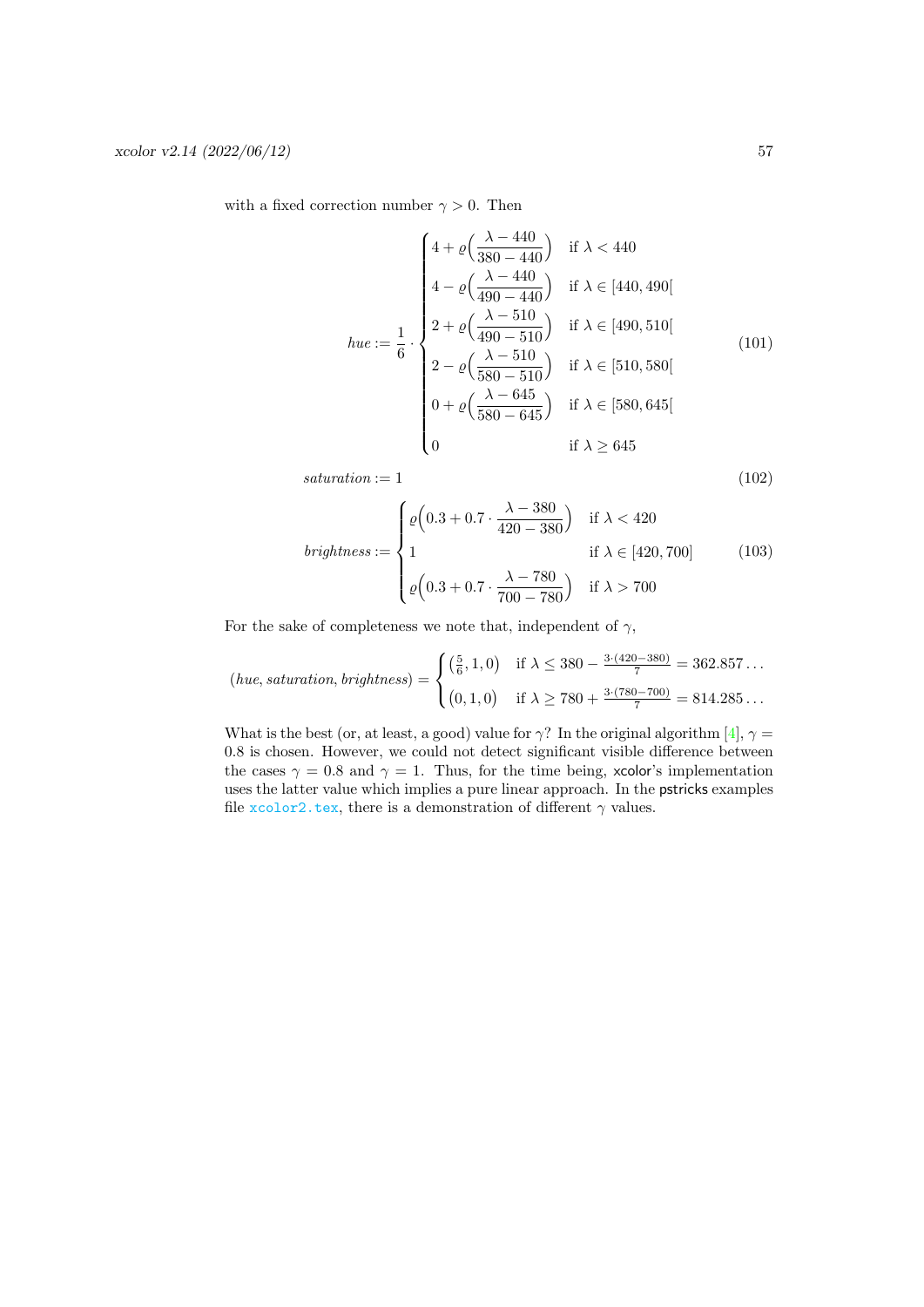# <span id="page-57-0"></span>References

- <span id="page-57-4"></span>[1] Adobe Systems Incorporated: "PostScript Language Reference Manual". Addison-Wesley, third edition, 1999. <http://www.adobe.com/products/postscript/pdfs/PLRM.pdf>
- <span id="page-57-8"></span>[2] Donald Arseneau: "Patch so \\expandafter \cmd@to@cs \string \fbox draws frame on top of text". LAT<sub>EX</sub> bug report, latex/3655,  $2004/03/18$ . <http://www.latex-project.org/cgi-bin/ltxbugs2html?pr=latex/3655>
- [3] Donald Arseneau: url package, "2005/06/27 ver 3.2 Verb mode for urls, etc.". [CTAN/macros/latex/contrib/misc/url.sty](http://www.ctan.org/tex-archive/macros/latex/contrib/misc/)
- <span id="page-57-13"></span>[4] Dan Bruton: "Approximate RGB values for Visible Wavelengths", 1996. <http://www.physics.sfasu.edu/astro/color/spectra.html>
- <span id="page-57-2"></span>[5] David P. Carlisle: "Packages in the 'graphics' bundle", 2014. [CTAN/macros/latex/required/graphics/grfguide.\\*](http://www.ctan.org/tex-archive/macros/latex/required/graphics/)
- <span id="page-57-3"></span>[6] David P. Carlisle: color package, "2016/01/03 v1.1b Standard LaTeX Color (DPC)". [CTAN/macros/latex/required/graphics/color.dtx](http://www.ctan.org/tex-archive/macros/latex/required/graphics/)
- [7] David P. Carlisle: colortbl package, "2001/02/13 v0.1j Color table columns". [CTAN/macros/latex/contrib/colortbl/](http://www.ctan.org/tex-archive/macros/latex/contrib/colortbl/)
- [8] David P. Carlisle, Herbert Voß, Rolf Niepraschk: pstcol package, "2005/11/16 v1.2 LaTeX wrapper for 'PSTricks'". [CTAN/macros/graphics/pstricks/latex/pstcol.sty](http://www.ctan.org/tex-archive/macros/graphics/pstricks/latex/)
- <span id="page-57-5"></span>[9] Uwe Kern: "Chroma: a reference book of LATEX colors". [CTAN/info/colour/chroma/](http://www.ctan.org/tex-archive/info/colour/chroma/) and <http://www.ukern.de/tex/chroma.html>
- [10] Uwe Kern: xcolor package, "LAT<sub>EX</sub> color extensions". [CTAN/macros/latex/contrib/xcolor/](http://www.ctan.org/tex-archive/macros/latex/contrib/xcolor/) and <http://www.ukern.de/tex/xcolor.html>
- <span id="page-57-11"></span>[11] MiKTFX Project: <http://www.miktex.org/>
- <span id="page-57-12"></span>[12] Rolf Niepraschk: colorinfo package, "2003/05/04 v0.3c Info from defined colors". [CTAN/macros/latex/contrib/colorinfo/](http://www.ctan.org/tex-archive/macros/latex/contrib/colorinfo/)
- <span id="page-57-10"></span>[13] Heiko Oberdiek: pdfcolmk package, "2006/02/20 v0.8 PDFtex COLor MarK". [CTAN/macros/latex/contrib/oberdiek/pdfcolmk.\\*](http://www.ctan.org/tex-archive/macros/latex/contrib/oberdiek/)
- <span id="page-57-9"></span>[14] Sebastian Rahtz, Heiko Oberdiek: hyperref package, "2006/09/06 v6.75e Hypertext links for LATEX". [CTAN/macros/latex/contrib/hyperref/](http://www.ctan.org/tex-archive/macros/latex/contrib/hyperref/)
- <span id="page-57-1"></span>[15] Alvy Ray Smith: "Color Gamut Transform Pairs". Computer Graphics (ACM SIGGRAPH), Volume 12, Number 3, August 1978. <http://alvyray.com/Papers/PapersCG.htm>
- <span id="page-57-7"></span>[16] World Wide Web Consortium: "HTML4 color keywords". <http://www.w3.org/TR/css3-color/#html4>
- <span id="page-57-6"></span>[17] World Wide Web Consortium: "Scalable Vector Graphics (SVG) 1.1 Specification — Basic Data Types and Interfaces". <http://www.w3.org/TR/SVG11/types.html#ColorKeywords>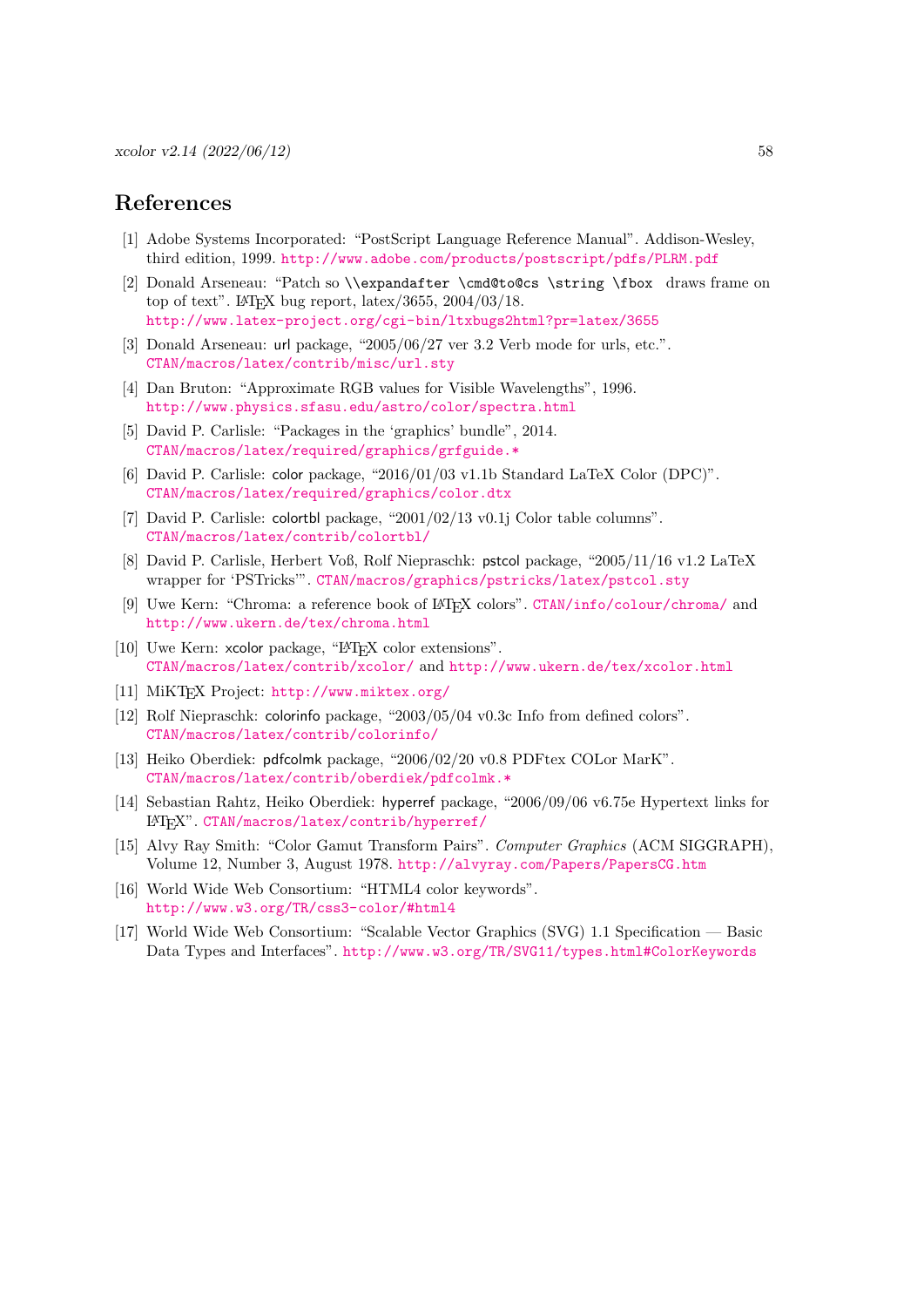# <span id="page-58-0"></span>Appendix

# <span id="page-58-1"></span>Acknowledgement

This package is based on and contains code copied from [\[6\]](#page-57-3) (Copyright (C) 1994–1999 David P. Carlisle), which is part of the Standard LATEX 'Graphics Bundle'. Although many commands and features have been added and most of the original color commands have been rewritten or adapted within xcolor, the latter package would not exist without color. Thus, the author is grateful to David P. Carlisle for having created color and its accompanying files.

# <span id="page-58-2"></span>Trademarks

Trademarks appear throughout this documentation without any trademark symbol; they are the property of their respective trademark owner. There is no intention of infringement; the usage is to the benefit of the trademark owner.

# <span id="page-58-3"></span>Known Issues

• \rowcolors[\hline]... does not work with longtable.

# <span id="page-58-4"></span>History

# 2021/10/31 v2.13

- Bug Fixes:
	- Avoid use of \string to generate csnames
	- Declare dvisvgm option and make dvipdfm an alias to dvipdfmx to match graphics and color packages.
	- Modify \XC@info to avoid spurious text from \colorlet{foo}{.!50}

# 2016/05/11 v2.12

- New features:
	- \nopagecolor command as introduced in color v1.1a (example added to xcolor3.tex);
- luatex driver option (code provided by DPC) to fix incompatibilities due to changes in new LuaT<sub>EX</sub> version.
- Bugfixes:
	- possible name conflict by \XC@ifxcase call;
	- incorrect internal \@hex@@Hex macro.

# 2007/01/21 v2.11

- New features:
	- color names lime and teal added to the set of predefined colors.
- Bugfix:
	- incorrect \XC@strip@comma call within hyperref-related options.

# 2006/11/28 v2.10

- New features:
	- fixinclude option prevents dvips from explicitly resetting current color to black before actually inserting an .eps file via \color{red}\includegraphics{foo}.
- Changes:
	- \colorbox and \fcolorbox made robust;
	- obsolete package option pst removed;
	- several changes to internal macros.
- Bugfixes:
	- incorrect processing of  $\mathsf{cm}$ yk-type current color '.'.

# 2005/12/21 v2.09

- New features:
	- \definecolor and \color now accept space-separated color specifications, e.g., \color [rgb]{1 .5 0};
	- experimental xcdraw option extended to pdftex and dvipdfm drivers.
- Changes:
	- test file xcolor2.tex made compatible with recent changes in pstricks;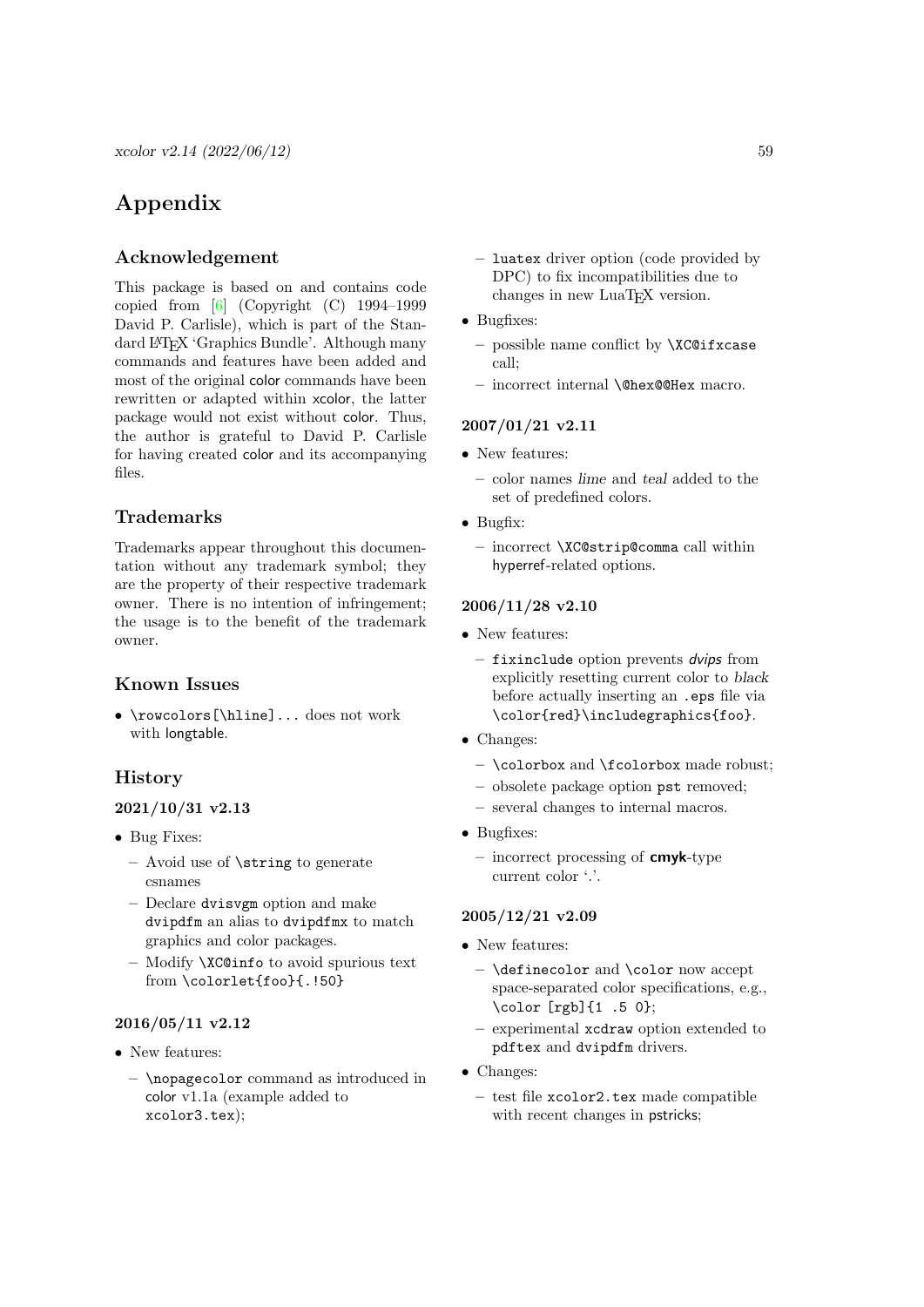- test file xcolor3.tex extended;
- driver test file xcolor4.tex extended to demonstrate the different frame drawing approaches;
- more efficient implementation of driver-specific code.

# 2005/11/25 v2.08

- New features:
	- more flexibility for \fcolorbox arguments, e.g., \fcolorbox [gray]{0.5}[wave]{580}{test};
	- \boxframe returns a frame of given dimensions;
	- new implementation of  $\mathcal{F}(\mathbf{r})$  hox and \fcolorbox as an extension of bug report latex/3655 to reduce pixel positioning errors in output devices;
	- kernelfbox option for those who prefer the previous  $\f{(\text{rame})}$  box approach;
	- experimental xcdraw option uses PostScript commands to draw frames and color boxes in case of dvips.
- Bugfixes:
	- insufficient expression type detection within \colorlet;
	- wrong calculation in the unit interval reduction for negative integers (affecting color series and extended color expressions).

# $2005/11/12$  v2.07

- New features:
	- color model  $\mathsf{Hsb}$  allows to specify hue in degrees;
	- color model  $tHsb$  (*tuned*  $Hsb$ ) for user-defined hue configuration on color wheels;
	- easy generation of color harmonies derived from **Hsb** or **tHsb** color wheels. e.g., \color{red>wheel,1,12} yields an 'analogous' color to red on a 12-spoke wheel;
	- additional 317 predefined color names according to rgb.txt, which is part of Unix/X11 distributions;
- svgnames option extended by 4 colors taken from rgb.txt;
- enhanced syntax for immediate conversion, e.g., \definecolor {foo}{rgb:gray}{0.3} or \color [rgb:wave]{478};
- \@ifundefinedcolor and \@ifundefinedmodel commands;
- Changes:
- enhanced documentation; – several changes to internal macros.
- 
- Bugfixes:
	- wrong calculation of color series components in some cases of negative step parameters.

# 2005/10/15 v2.06

- New features:
	- $-$  color model **wave** for (approximate) visualisation of light wavelengths, still somewhat experimental;
	- pseudo-model 'ps' for colors defined by literal PostScript code in conjunction with pstricks and dvips; an illustrative example for a γ-correction approach is given in [xcolor2.tex](#page-0-0);
	- \substitutecolormodel command for replacement of missing or faulty driver-specific color models;
	- improved detection and handling of driver-specific color models;
	- dvipdfmx and xetex options to support these drivers;
	- generic driver test file xcolor4.tex.
- Changes:
	- \XC@strip@comma doesn't generate a trailing space anymore, which improves also the output of the testcolors environment.

# 2005/09/30 v2.05

- New features:
	- testcolors environment helps to test colors in different models, showing both the visual result and the model-specific parameters;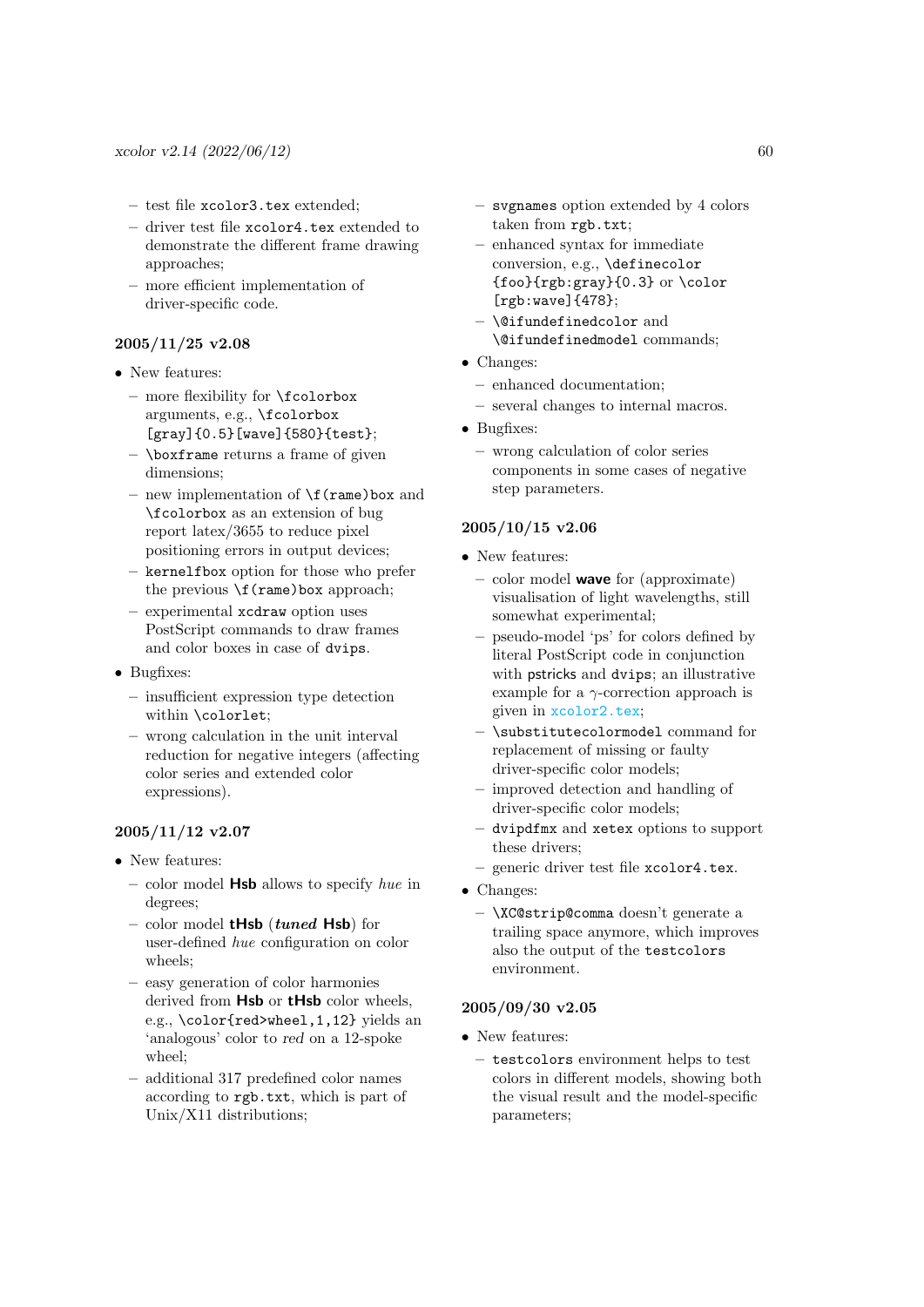- \extractcolorspecs puts model/color specification into two separate commands, as opposed to \extractcolorspec;
- color names pink and olive added to the set of predefined colors.
- Bugfixes:
	- \definecolor{foo}{named}{bar} did not work in v2.04.

# 2005/09/23 v2.04

- New features:
	- preparation for usage of additional driver-provided – color models;
	- pstricks users may now specify explicit color parameters within \psset and related commands, e.g., \psset{linecolor=[rgb]{1,0,0}}; an illustrative example is given in [xcolor2.tex](#page-0-0).
- Changes:
	- color model names sanitized (i.e., turned to catcode 12) throughout the package;
	- \@namelet command deprecated because of name clash with memoir — please use \XC@let@cc instead (more \XC@let@.. commands are available as well);
	- simplified color conversion code by using the new \XC@ifxcase command;
	- some minor changes to internal macros.

# 2005/06/06 v2.03

- New features:
	- fixpdftex option loads pdfcolmk package in order to improve pdfTEX's color behaviour during page breaks.
- Changes:
	- some minor changes to internal macros.
- Bugfixes:
	- due to an incorrect  $\iota$  if statement within \XC@info, \colorlet caused trouble whenever its second argument started with two identical letters, e.g., \colorlet{rab}{oof};
- argument processing of \XC@getcolor caused incompatibility with msc package;
- prologue option caused incompatibility with preview package.

# 2005/03/24 v2.02

- New features:
	- $-$  \aftergroupedef command to reproduce \aftergroupdef's behaviour prior to v2.01;
	- xcolor's homepage [www.ukern.de/tex/xcolor.html](http://www.ukern.de/tex/xcolor.html) now provides also a ready-to-run TDS-compliant archive containing all required files.
- Changes:
	- \rowcolors and friends are solely enabled by the table option;
	- $-$  **\@ifxempty** changed back to more robust variant of v2.00.
- Bugfixes:
	- \psset{linecolor=\ifcase\foo red\or green\or blue\fi} did not work with pstricks (error introduced in v2.01).

# 2005/03/15 v2.01

- New features:
	- prologue option for comprehensive 'named' color support in conjunction with dvips: on-the-fly generation of PostScript prologue files with all color definitions, ready for dvips inclusion and/or post-processing with device-specific parameters (e.g., spot colors);
	- dvips prologue file xcolor.pro to support additional 'named' colors;
	- \colorlet may now also be used to create named colors from arbitrary color expressions;
	- enhanced color definition syntax to allow for target-model specific color parameters, e.g., \definecolor {red}{rgb/cmyk}{1,0,0/0,1,1,0}, facilitating the usage of tailor-made colors both for displays and printers;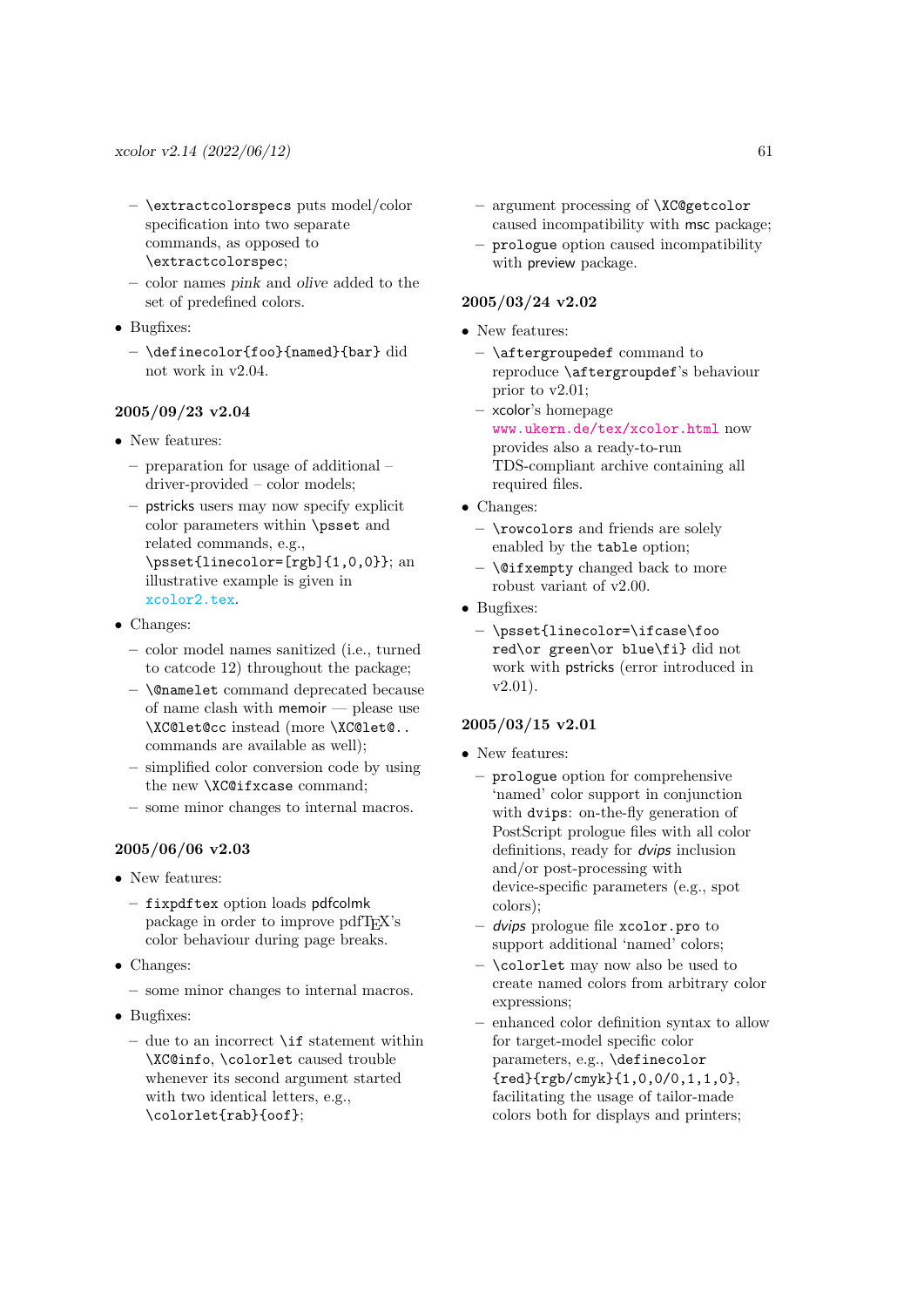- 'deferred definition' of colors: \preparecolor and \definecolors enable decoupling of color specification and control sequence generation, especially useful  $(=$  memory saving) for large lists of colors, of which only a few names are actually used;
- dvipsnames\* and svgnames\* options to support deferred definition.
- Changes:
	- higher accuracy: most complement calculations are now exact for all 5-digit decimals;
	- \rangeRGB and similar variables may now be changed at any point in a document;
	- \aftergroupdef now performs only a first-level expansion of its code argument;
	- \XCfileversion and similar internal constants removed from .sty and .def files;
	- improved memory management (reduced generation of 'multiletter control sequences' by **\@ifundefined** tests);
	- several internal macros improved and/or renamed.
- Bugfixes:
	- \XC@getcolor could cause unwanted spaces when \psset was used inside pspicture environments (pstricks);
	- arithmetic overflow could happen when too many decimal digits were used within color parameters, e.g., as a result of fp calculations.

# 2004/07/04 v2.00

- New features:
	- extended functionality for color expressions: mix colors like a painter;
	- support for color blending: specify color mix expressions that are being blended with every displayed color;
	- $\xq$ lobal command for selective control of globality for color definitions, blends, and masks;
	- multiple step operations (e.g., \color{foo!!+++}) and access to

individual members (e.g., \color{foo!![7]}) in color series;

- \providecolor command to define only non-existent colors;
- \definecolorset and \providecolorset commands to facilitate the construction of color sets with common underlying color model;
- additional 147 predefined color names according to SVG 1.1 specification;
- xpdfborder key for setting the width of hyperlink borders in a more driver-independent way if dvips is used.
- Changes:
	- color package now completely integrated within xcolor;
	- override, usenames, nodvipsnames options and \xdefinecolor command no longer needed;
	- dvips and dvipsnames options now independent of each other;
	- \tracingcolors's behaviour changed to make it more versatile and reduce log file size in standard cases;
	- \rdivide's syntax made more flexible (divide by numbers and/or dimensions);
	- code restructured, some internal commands renamed;
	- documentation rearranged and enhanced.
- Bugfixes:
	- \definecolor{foo}{named}{bar} did not work (error introduced in v1.11);
	- more robust behaviour of conditionals within pstricks key-values.

# 2004/05/09 v1.11

- New features:
	- switch \ifglobalcolors to control whether color definitions are global or local;
	- option hyperref provides color expression support for the border colors of hyperlinks, e.g., \hypersetup {xurlbordercolor=red!50!yellow};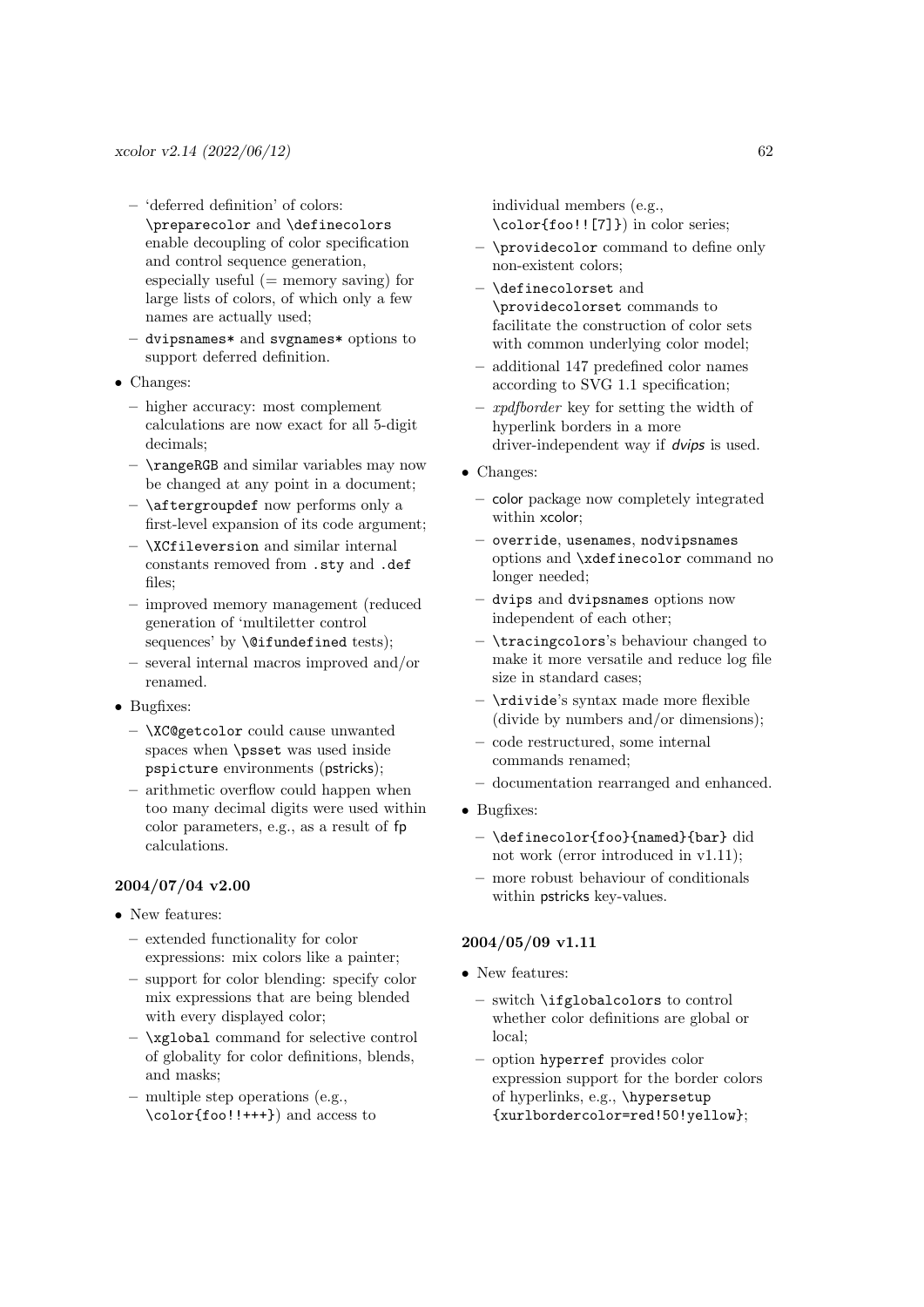- internal hooks \XC@bcolor, \XC@mcolor, and \XC@ecolor for additional code that has to be executed immediately before/after the current color is being displayed.
- Changes:
	- \XC@logcolor renamed to \XC@display, which is now the core color display command;
	- improved interface to pstricks.

# 2004/03/27 v1.10

- New features:
	- support for 'named' model;
	- support for dvips colors (may now be used within color expressions);
	- internal representation of 'ordinary' and 'named' colors merged into unified data structure;
	- allow multiple '-' signs at the beginning of color expressions.
- Bugfixes:
	- $-$  commands like \color[named]{foo} caused errors when color masking or target model conversion were active;
	- incompatibility with soul package: commands \hl, \ul, etc. could yield unexpected results.
- Documentation:
	- added formula for general color expressions;
	- enhanced text and index;
	- removed dependence of index generation on local configuration file.

# 2004/02/16 v1.09

- New features:
	- color model HTML, a 24-bit hexadecimal RGB variant; allows to specify colors like \color[HTML]{AFFE90};
	- color names orange, violet, purple, and brown added to the set of predefined colors.
- New xcolor homepage: [www.ukern.de/tex/xcolor.html](http://www.ukern.de/tex/xcolor.html)
- Bugfix: \xdefinecolor sometimes did not normalise its parameters.
- Changes:
	- slight improvements of the documentation;
	- example file xcolor1.tex reorganised and abridged.

# 2004/02/04 v1.08

- New commands:
	- \selectcolormodel to change the target model within a document;
	- $-$  \adjustUCRBG to fine-tune undercolor-removal and black-generation during conversion to **cmyk**.
- Bugfix: color expressions did not work correctly in connection with active '!' character, e.g., in case of \usepackage[frenchb]babel}.
- Code re-organisation:
	- \XC@xdefinecolor merged into \xdefinecolor, making the first command obsolete;
	- several internal commands improved/streamlined.

# 2004/01/20 v1.07

- New feature: support for color masking and color separation.
- New commands:
	- $-$  \rmultiply to multiply a dimension register by a real number;
	- \xcolorcmd to pass commands that are to be executed at the end of the package.
- Changes:
	- more consistent color handling: extended colors now always take precedence over standard colors;
	- several commands improved by using code from the L<sup>AT</sup>EX kernel.
- Documentation: some minor changes.
- Example files: additional pstricks examples (file [xcolor2.tex](#page-0-0)).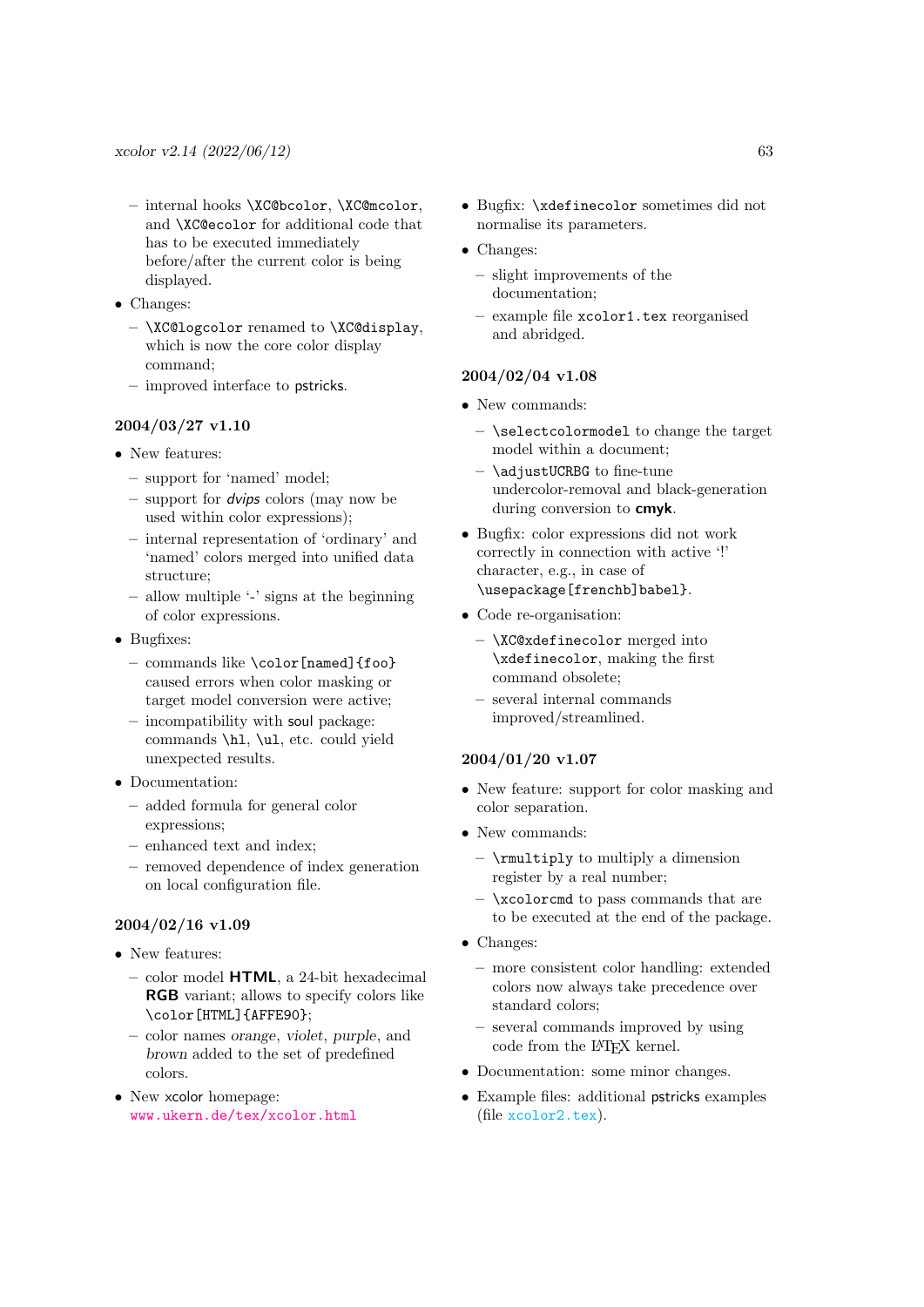# 2003/12/15 v1.06

- New feature: extended color expressions, allowing for cascaded mix operations, e.g., \color{red!30!green!40!blue}.
- Documentation: new section on color expressions.
- Bugfix: color series stepping did not work correctly within non-displaying commands like \extractcolorspec{foo!!+} (this bug was introduced in v1.05).
- Renamed commands: \ukfileversion and similar internal constants renamed to \XCfileversion etc.
- Removed commands: \ifXCpst and \ifXCtable made obsolete by a simple trick.

# 2003/11/21 v1.05

- Bugfixes:
	- package option hideerrors should now work as expected;
	- usage of '.' in the first color expression in a document caused an error due to incorrect initialisation.
- Code re-organisation: \extractcolorspec now uses \XC@splitcolor, making \XC@extract obsolete.

# 2003/11/09 v1.04

• New feature: easy access to current color within color expressions.

- New option: override to replace \definecolor by \xdefinecolor.
- New command: \tracingcolors for logging color-specific information.

# 2003/09/21 v1.03

- Change: bypass strange behaviour of some drivers
- New feature: driver-sharing with hyperref.

# 2003/09/19 v1.02

• Change: \extractcolorspec and \colorlet now also accept color series as arguments.

# 2003/09/15 v1.01

- New feature: \definecolorseries and friends.
- Documentation: removed some doc-related side-effects.
- Code re-organisation: all calculation-related tools put to one place.
- Bugfixes:
	- $\$ telax to fix problem with negative numerators;
	- \rowc@l@rs: replaced \@ifempty by \@ifxempty.

# 2003/09/09 v1.00

• First published release.

# <span id="page-63-0"></span>Index

Numbers written in italic refer to the page where the corresponding entry is described; numbers underlined refer to the code line of the definition; numbers in roman refer to the code lines where the entry is used.

|                                                               | $\langle dec \rangle$ 12, 13         | $\langle$ func expression $\rangle$ 15                |
|---------------------------------------------------------------|--------------------------------------|-------------------------------------------------------|
| $\adjustUCRBG \ldots \ldots 8, 51$                            | $\langle div \rangle$ 12, 13         | $\langle$ func expr $\rangle \ldots \ldots \ldots 13$ |
| arguments                                                     | $\langle empty \rangle$ 12, 13       |                                                       |
| $\langle color \; expr \rangle \; \ldots \; \ldots \; 13, 15$ | $\langle expr \rangle$ 13, 14        | $\langle id\text{-}list\rangle$ 13                    |
| $\langle color \rangle$ 13, 15                                | $\langle ext \; expr \rangle$ 13, 14 | $\langle id \rangle$ 13                               |
| $\langle core \ model \rangle$ 12, 13                         | $\langle ext\ id \rangle$ 13         | $\langle int \rangle$ 12, 13                          |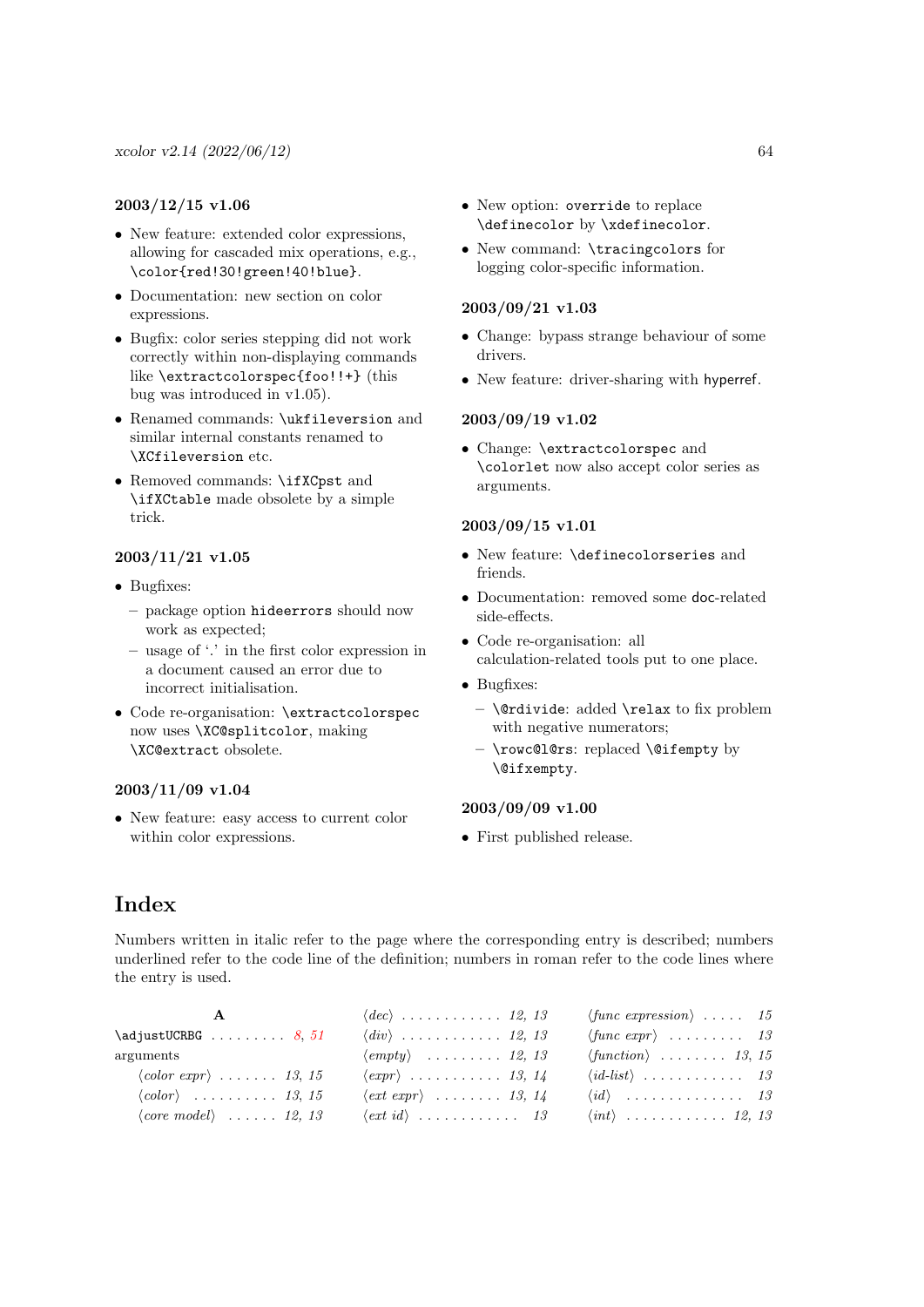| $\langle minus \rangle$ 12, 13                                   |  |  |  |  |  |  |
|------------------------------------------------------------------|--|--|--|--|--|--|
| $\langle mix \; expr \rangle \quad \ldots \quad 13, 14$          |  |  |  |  |  |  |
| $\langle model\text{-}list\rangle \ldots \ldots 13, 14$          |  |  |  |  |  |  |
| $\langle model \rangle$ 12, 13                                   |  |  |  |  |  |  |
| $\langle name \rangle$ 12, 13                                    |  |  |  |  |  |  |
| $\langle num \ model \rangle \ \ \ldots \ \ \ldots \ \ 12, \ 13$ |  |  |  |  |  |  |
| $\langle num \rangle$ 12, 13                                     |  |  |  |  |  |  |
| $\langle pct \rangle$ 12, 13                                     |  |  |  |  |  |  |
| $\langle plus \rangle$ 12, 13                                    |  |  |  |  |  |  |
| $\langle \textit{postfix} \rangle$ 13, 14                        |  |  |  |  |  |  |
|                                                                  |  |  |  |  |  |  |
| $\langle spec-list \rangle$ 13, 14                               |  |  |  |  |  |  |
| $\langle spec \rangle$ 13, 14                                    |  |  |  |  |  |  |
| $\langle type \rangle$ 13, 14                                    |  |  |  |  |  |  |
|                                                                  |  |  |  |  |  |  |

# $\, {\bf B}$

| $\blacksquare$ blendcolors*  24                |  |  |  |  |  |  |  |
|------------------------------------------------|--|--|--|--|--|--|--|
| $\text{boxframe} \dots \dots \dots \dots \ 23$ |  |  |  |  |  |  |  |

# C

| $\texttt{\textbackslashcolor}$ 22                    |  |
|------------------------------------------------------|--|
| color expression $\ldots \ldots \ldots$ 19           |  |
| color functions                                      |  |
| twheel $16, 17$                                      |  |
| wheel $\ldots \ldots \ldots 16, 17$                  |  |
| color models                                         |  |
| Gray $9-12, 42, 46, 55$                              |  |
| <b>HSB</b> $9-12$ , $42$ , $46$ , $53$ , $55$        |  |
| <b>HTML</b> $8-$                                     |  |
| 10, 12, 42, 46, 50, 55, 63                           |  |
| <b>b</b> 8, 10,<br>12, 17, 37, 46, 53-55, 60<br>Hsb. |  |
|                                                      |  |
| <b>RGB</b> $9-$<br>12, 17, 42, 46, 50, 55, 63        |  |
|                                                      |  |
| cmyk  4, 5, 8-<br>10, 12, 17, 19, 24, 42,            |  |
|                                                      |  |
| 46, 48, 51, 52, 55, 59, 63                           |  |
| cmy $8-10, 12,$                                      |  |
| 25, 42, 46, 48, 51, 52, 55                           |  |
| <b>gray</b> 5, 8-12, 16,                             |  |
| $42, 46, 48, 50-52, 54, 55$                          |  |
| <b>hsb</b> 4, 8-12, 17, 19,                          |  |
| $42, 45, 46, 48-50, 52-56$                           |  |
| <b>rgb</b> 5, 8-12, 17,                              |  |
| $19, 25, 27, 42, 46, 48 - 56$                        |  |
| <b>tHsb</b> 8, 10,                                   |  |
| 12, 17, 37, 46, 54, 55, 60                           |  |
| wave $\ldots$ 10-12, 46, 56, 60                      |  |
| 'named' $12, 20, 63$                                 |  |
| $\text{``ps'}$ 12, 60                                |  |
| color names                                          |  |
| Fuchsia $30$                                         |  |
| Gray $0 \ldots \ldots \ldots \ldots 18$              |  |

| $Green0$<br>18                                 |
|------------------------------------------------|
| 18<br>$Grev0$                                  |
| 18<br>$Maroon0 \ldots \ldots \ldots$           |
| $Purple0$<br>18                                |
| black<br>. 5,                                  |
| 8, 9, 17, 24, 30, 56, 59                       |
| blue $\ldots$ 5, 6, 17, 19, 20, 56             |
| $\ldots \ldots \ldots 17, 63$<br>$brown \dots$ |
| cyan $17, 24, 25, 56$                          |
| 17<br>$darkgray \dots \dots \dots$             |
| foo $19, 24$                                   |
| - 5<br>gold.<br>.                              |
| 17<br>. 5,<br>gray                             |
| green $\ldots$ 4-6, 16, 17, 20,<br>56          |
| 17<br>$lightgray$                              |
| lime $\ldots \ldots \ldots \ldots 17, 59$      |
| magenta $17, 24, 56$                           |
| 17, 61<br>olive $\dots \dots \dots$            |
| 17,63<br>$orange \dots \dots \dots$            |
| $pink \ldots \ldots \ldots$<br>17, 61          |
| purple $\ldots \ldots \ldots 17, 63$           |
| $\ldots$ 4-6, 8, 10,<br>$\text{red} \dots$     |
| 16, 17, 19, 20, 30, 56, 60                     |
| silver<br>- 5<br>.                             |
| . <i>17</i> , <i>59</i><br>teal.               |
| . 17, 63<br>violet                             |
| . 5, 17<br>white                               |
| yellow 4, 6, 10, 16, 17, 24, 56                |
| color set<br>20<br>.                           |
| color stack<br>30<br>.                         |
| - 22                                           |
| . 20<br>\colorlet                              |
| $\text{Conormask}$ $25$                        |
| $\text{colorseries} \dots \dots 26$            |
| \convertcolorspec<br>29<br>.                   |

# D

| $\definecolor 19, 28$               |  |  |  |
|-------------------------------------|--|--|--|
| $\definecolors \dots \dots 21$      |  |  |  |
| \definecolorseries $25$             |  |  |  |
| $\texttt{definecolorset}$ $20$      |  |  |  |
| $\Delta$ DefineNamedColor  21       |  |  |  |
| definition stack $\ldots \ldots 21$ |  |  |  |
|                                     |  |  |  |

# E

| environments:                            |  |  |  |  |
|------------------------------------------|--|--|--|--|
| testcolors $\ldots \ldots \ldots 23$     |  |  |  |  |
| $\text{textcolorspec}$ 29                |  |  |  |  |
| $\texttt{textcolorspecs} \dots \dots 29$ |  |  |  |  |
|                                          |  |  |  |  |
| F                                        |  |  |  |  |
| $\text{1}$ Colorbox  22                  |  |  |  |  |
| files                                    |  |  |  |  |
| $\det$ $7,62$                            |  |  |  |  |

| $\ldots$ . 18, 19, 23,<br>.dvi                                                                                        | 28 |
|-----------------------------------------------------------------------------------------------------------------------|----|
| $\ldots$ 9, 25, 30, 31,<br>.eps                                                                                       | 59 |
| .jpg<br>$\sim$ $\sim$ $\sim$ $\sim$ $\sim$<br>$\mathcal{L}$ is a set of the set of $\mathcal{L}$                      | 25 |
| .pdf<br>.                                                                                                             | 25 |
| . $png \ldots \ldots \ldots \ldots$                                                                                   | 25 |
| $\text{PS} \dots \dots \dots \dots 19, 28,$                                                                           | 31 |
| .sty<br>$\mathcal{L}$ , and $\mathcal{L}$ , and $\mathcal{L}$<br>.                                                    | 62 |
| $\ldots$ 9,<br>.xcp<br>.<br>$\ddotsc$<br>$\ddot{\phantom{0}}$                                                         | 18 |
| color.pyro<br>$\cdots$<br>$\ddotsc$                                                                                   | 18 |
| dvipsnam.def<br>$\mathbb{Z}^2$ . $\mathbb{Z}^2$<br>$\ddot{\phantom{0}}$                                               | 21 |
| $rgb.txt$ $17$ ,                                                                                                      | 60 |
| $xcolor.pyro$ $7, 18,$                                                                                                | 61 |
| xcolor.sty<br>. 7,<br>$\ldots$                                                                                        | 17 |
| $xcolor2.text \dots$ .                                                                                                |    |
| $\ldots$ 28, 57, 59-61,                                                                                               | 63 |
| $xcolor3.$ tex $59$ ,                                                                                                 | 60 |
| $xcolor4.text \dots$                                                                                                  | 60 |
|                                                                                                                       |    |
| G                                                                                                                     |    |
| \GetGinDriver                                                                                                         |    |
| \GinDriver                                                                                                            |    |
|                                                                                                                       |    |
| н                                                                                                                     |    |
| $\hbox{\rm\char'42}$ \hiderowcolors  29                                                                               |    |
| HKS<br>.                                                                                                              | 5  |
| HTML4 $\ldots \ldots \ldots \ldots 17, 40$                                                                            |    |
|                                                                                                                       |    |
| T                                                                                                                     |    |
| \ifconvertcolorsD                                                                                                     | 11 |
| \ifconvertcolorsU<br>$\ddotsc$<br>$\ddotsc$                                                                           | 11 |
| \ifdefinecolors<br>$\mathcal{L}(\mathcal{L})$<br>$\ddot{\phantom{a}}$<br>$\ddot{\phantom{a}}$<br>$\ddot{\phantom{0}}$ | 21 |
| $\ddot{\phantom{0}}$<br>$\ddot{\phantom{0}}$<br>$\ddot{\phantom{0}}$                                                  | 21 |
| \ifglobalcolors<br>\ifmaskcolors<br>$\mathbb{Z}^2$ . $\mathbb{Z}^2$ , $\mathbb{Z}^2$                                  | 25 |
|                                                                                                                       |    |
| Κ                                                                                                                     |    |
| keys                                                                                                                  |    |
| citebordercolor                                                                                                       | 27 |
| $citecolor \dots \dots$<br>$\ddot{\phantom{a}}$                                                                       | 27 |
| filebordercolor.<br>$\ddot{\phantom{0}}$                                                                              | 27 |
| $filecolor \dots \dots \dots$                                                                                         | 27 |
| $\stackrel{\text{\scriptsize{a}}}{\text{\scriptsize{linkbordercolor}}}$                                               | 27 |
| $\ddot{\phantom{0}}$<br>$\ddot{\phantom{0}}$<br>linkcolor                                                             | 27 |
| $m$ enubordercolor                                                                                                    | 27 |
| $m$ enucolor<br>$\ldots$ .                                                                                            | 27 |
| paqeborder color                                                                                                      | 27 |
| pagecolor<br>.                                                                                                        | 27 |
| pdfborder<br>$\ddot{\phantom{0}}$<br>$\ddot{\phantom{a}}$                                                             | 28 |
| runbordercolor                                                                                                        | 27 |
| runcolor<br>$\ldots$                                                                                                  | 27 |
| urlbordercolor<br>$\overline{a}$                                                                                      | 27 |
| $\ddot{\phantom{0}}$<br>urlcolor                                                                                      | 27 |
| $\cdot$ $\cdot$ $\cdot$<br>$x$ citebordercolor                                                                        |    |
|                                                                                                                       | 27 |
| $x$ fileborder $color$                                                                                                | 27 |
| xlink bordercolor<br>$\ddot{\phantom{a}}$                                                                             | 27 |
| $x$ menuborder $color$                                                                                                | 27 |